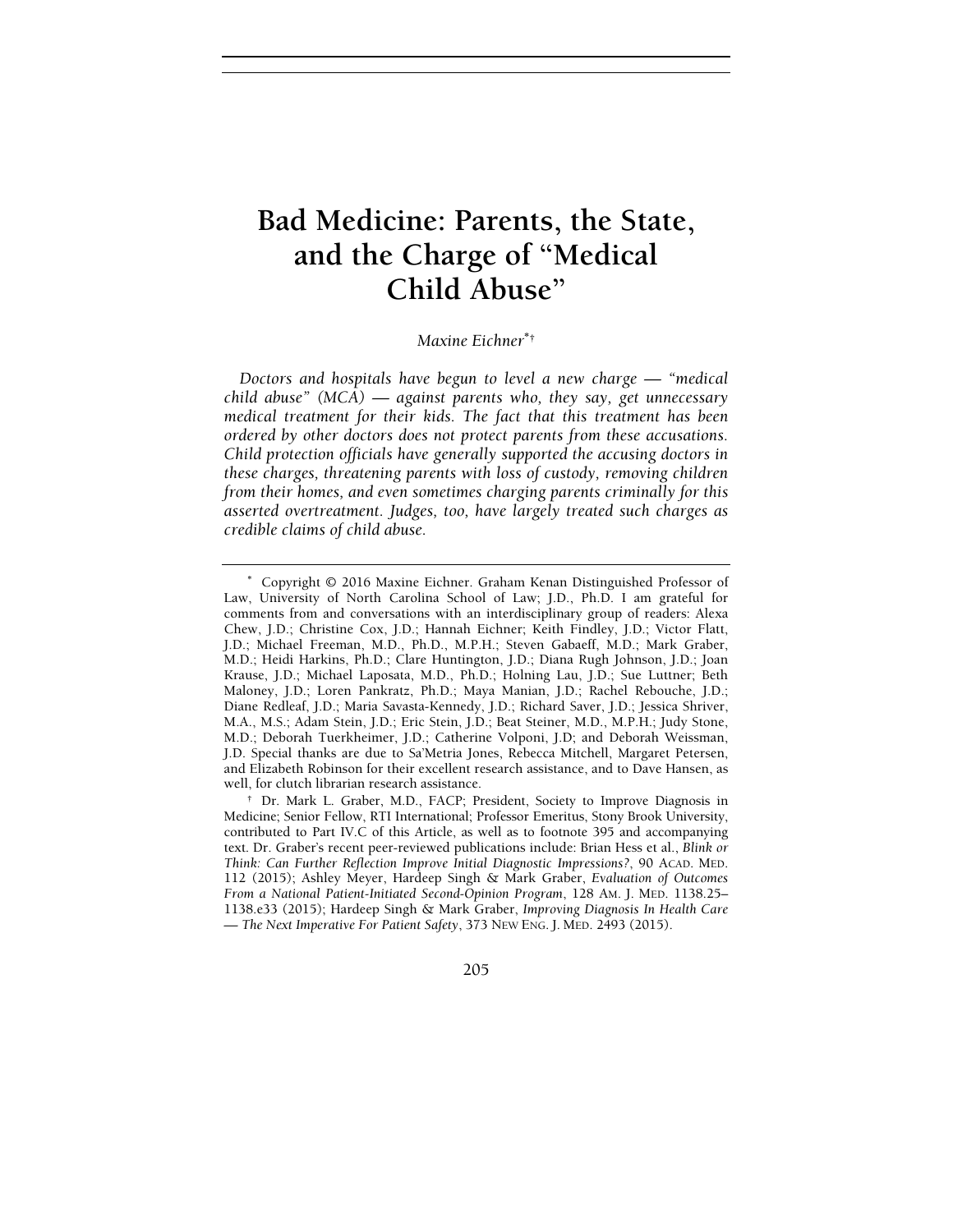Despite the rising number of parents faced with these charges, this phenomenon has received no critical attention whatsoever in legal literature. This law review article is the first to explain why, as a legal matter, medical child abuse charges are deeply and fundamentally flawed. It is certainly true that the (likely few) twisted parents who intentionally use the medical system to hurt their children have committed child abuse. Yet the broad definition of MCA developed by doctors captures within its diagnostic net many loving parents making the best decisions they can for their genuinely sick children.

This article demonstrates that the broad definition of MCA developed by physicians and adopted within the child protection system violates the constitutional rights of parents to make medical decisions for their children. Meanwhile, the framing of MCA as a medical "diagnosis" turns what should be a legal decision regarding child abuse into a medical determination, in the process omitting important legal requirements. Finally, the loose diagnostic standards constructed to "diagnose" MCA rest on both flawed science and flawed medical standards. In short, the MCA theory developed by physicians and enforced by child protection officials is bad constitutional doctrine, bad law, bad science, and bad medicine. Any of these flaws in itself should be sufficient to bar the presentation of the theory of MCA in the courtroom. The presence of all these flaws leaves this conclusion beyond doubt.

#### TABLE OF CONTENTS

|    |    | I. THE GENESIS OF MEDICAL CHILD ABUSE CLAIMS 214            |     |
|----|----|-------------------------------------------------------------|-----|
|    |    | A. The Rise and Fall of the Munchausen's Syndrome by        |     |
|    |    |                                                             |     |
|    | В. | The Rise of the Medical Child Abuse Diagnosis 218           |     |
|    |    |                                                             |     |
| H. |    | BAD CONSTITUTIONAL DOCTRINE: MEDICAL CHILD ABUSE            |     |
|    |    | CHARGES AND PARENTS' CONSTITUTIONAL RIGHTS  239             |     |
|    |    | A. Parents' Constitutional Right to Make Health Care        |     |
|    |    |                                                             | 240 |
|    | B. | The Broad Definition of Medical Child Abuse and Parents'    |     |
|    |    |                                                             |     |
|    |    | III. BAD LAW: THE MEDICAL CHILD ABUSE "DIAGNOSIS" AND       |     |
|    |    |                                                             |     |
|    |    | A. Child Abuse as a Legal Decision Rather than a Diagnostic |     |
|    |    |                                                             | 249 |
|    |    | 1. Differential Diagnosis Versus Differential Etiology  249 |     |
|    |    | 2. "Diagnosing" the Parent as Abusive 252                   |     |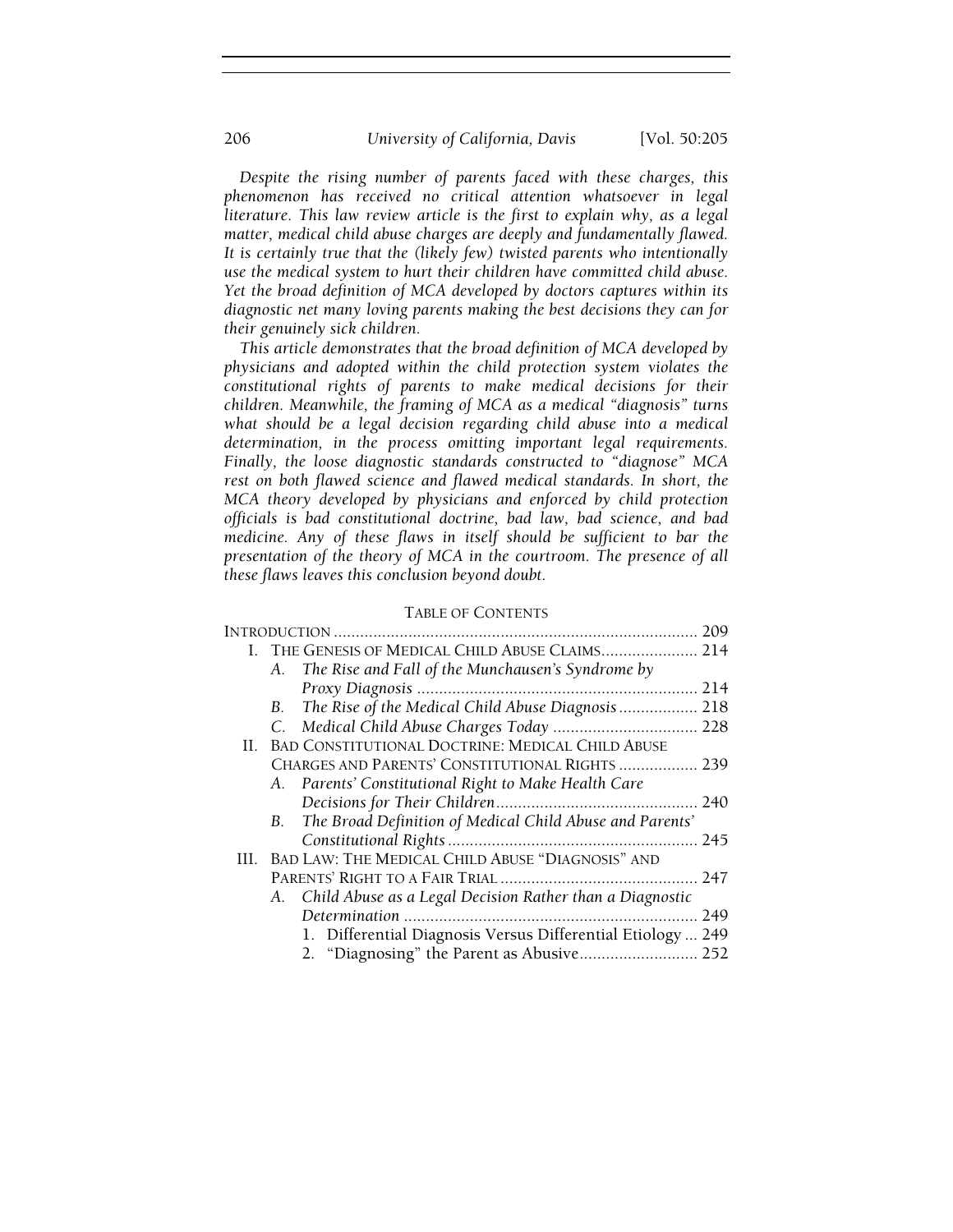| 2016] |    | <b>Bad Medicine</b>                                        | 207 |
|-------|----|------------------------------------------------------------|-----|
|       | В. |                                                            |     |
|       |    | Medical Child Abuse and the Trier of Fact 255<br>1.        |     |
|       |    | Medical Child Abuse and the Legal Standard for<br>2.       |     |
|       |    |                                                            |     |
|       |    | a.                                                         |     |
|       |    | $h_{\cdot}$                                                |     |
|       |    | $\mathcal{C}$ .                                            |     |
|       | C. |                                                            |     |
| IV.   |    | BAD SCIENCE AND BAD MEDICINE: THE SCIENTIFIC AND           |     |
|       |    | MEDICAL CHALLENGES TO THE MEDICAL CHILD ABUSE              |     |
|       |    |                                                            |     |
|       | А. | The Scientific Validity of the General Medical Child       |     |
|       |    | The Reliability of the Process of Diagnosing Medical       |     |
|       | В. |                                                            |     |
|       |    | The Diagnostic Protocol for Medical Child Abuse  281<br>1. |     |
|       |    | The Absence of Testing to Establish the Reliability<br>2.  |     |
|       |    | of the Medical Child Abuse Diagnostic Protocol 285         |     |
|       |    | 3. The Reliability of Individual Diagnostic Criteria 287   |     |
|       |    | Discrepancies between the parent's account and<br>a.       |     |
|       |    |                                                            |     |
|       |    | Absence of objective medical evidence of child's<br>b.     |     |
|       |    |                                                            |     |
|       |    | Use of multiple medical facilities/ discharge<br>c.        |     |
|       |    |                                                            |     |
|       |    | Pediatrician determines child's genuine medical<br>d.      |     |
|       |    |                                                            |     |
|       |    | Pediatrician's judgment on overtreatment  297<br>e.        |     |
|       |    | f.                                                         |     |
|       |    | 4. The Vagueness of the Diagnostic Criteria 301            |     |
|       |    | The Low Base Rate of Medical Child Abuse  303<br>5.        |     |
|       | C. | The Medical Child Abuse Diagnostic Process and Good        |     |
|       |    |                                                            |     |
|       |    | 1. The absence of methodically chosen indicators  306      |     |
|       |    | The threshold of certainty for action on the               |     |
|       |    |                                                            |     |
|       |    | Due diligence in pursuing alternative diagnoses  311<br>3. |     |
|       | D. | Case Study of the Unreliability of the Medical Child       |     |
|       |    |                                                            |     |
| V.    |    | THE PROPER LEGAL TREATMENT OF CHILD ABUSE CASES            |     |
|       |    |                                                            |     |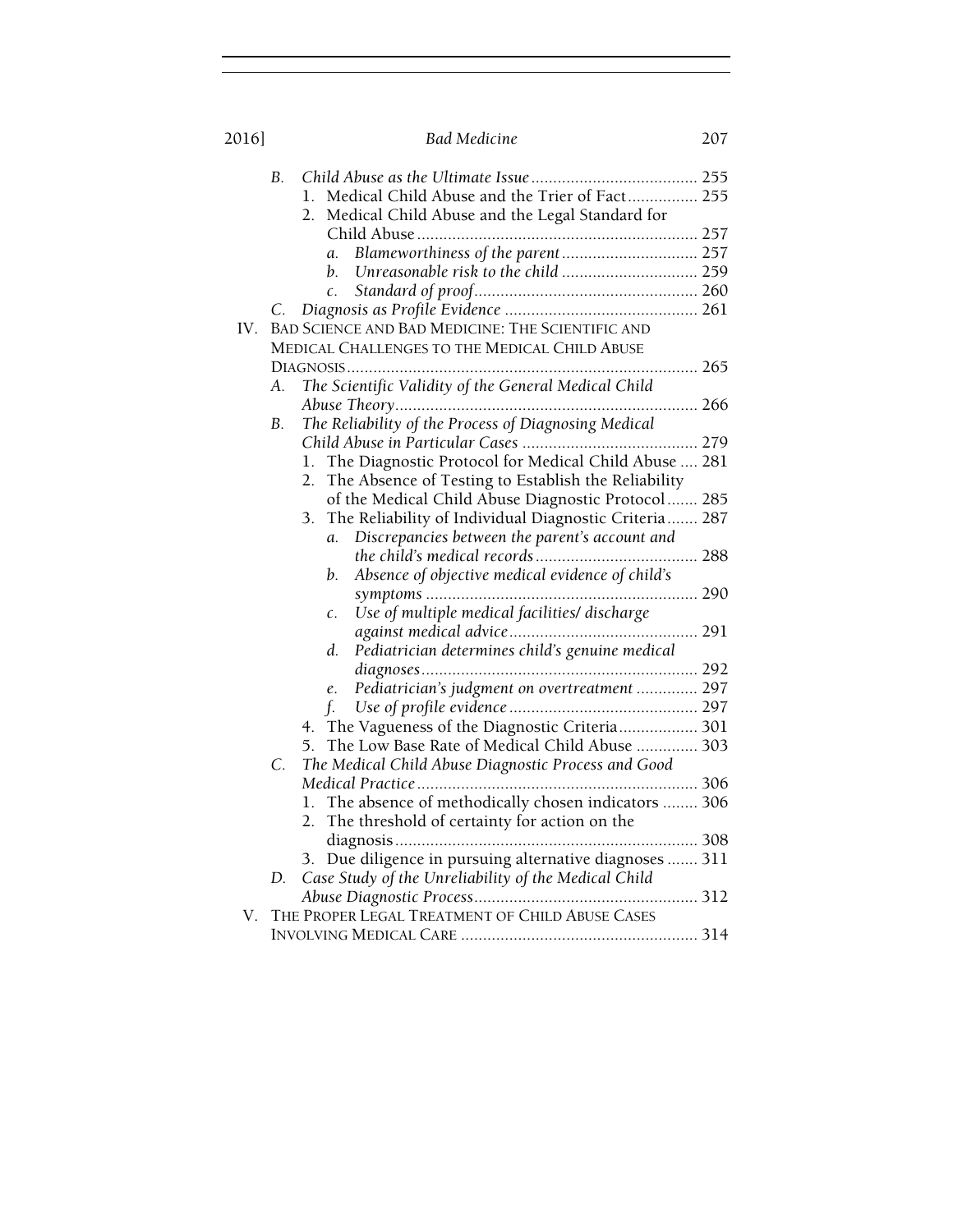| 208 |  | University of California, Davis                                                                                | [Vol. 50:205] |  |
|-----|--|----------------------------------------------------------------------------------------------------------------|---------------|--|
|     |  | A. Parents' Constitutional Right to Make Health Care<br>Decisions for Their Child Absent Legally-Defined Abuse |               |  |
|     |  |                                                                                                                |               |  |
|     |  | B. Exclusion of Medical Child Abuse Diagnoses from Legal                                                       |               |  |
|     |  |                                                                                                                |               |  |
| 320 |  |                                                                                                                |               |  |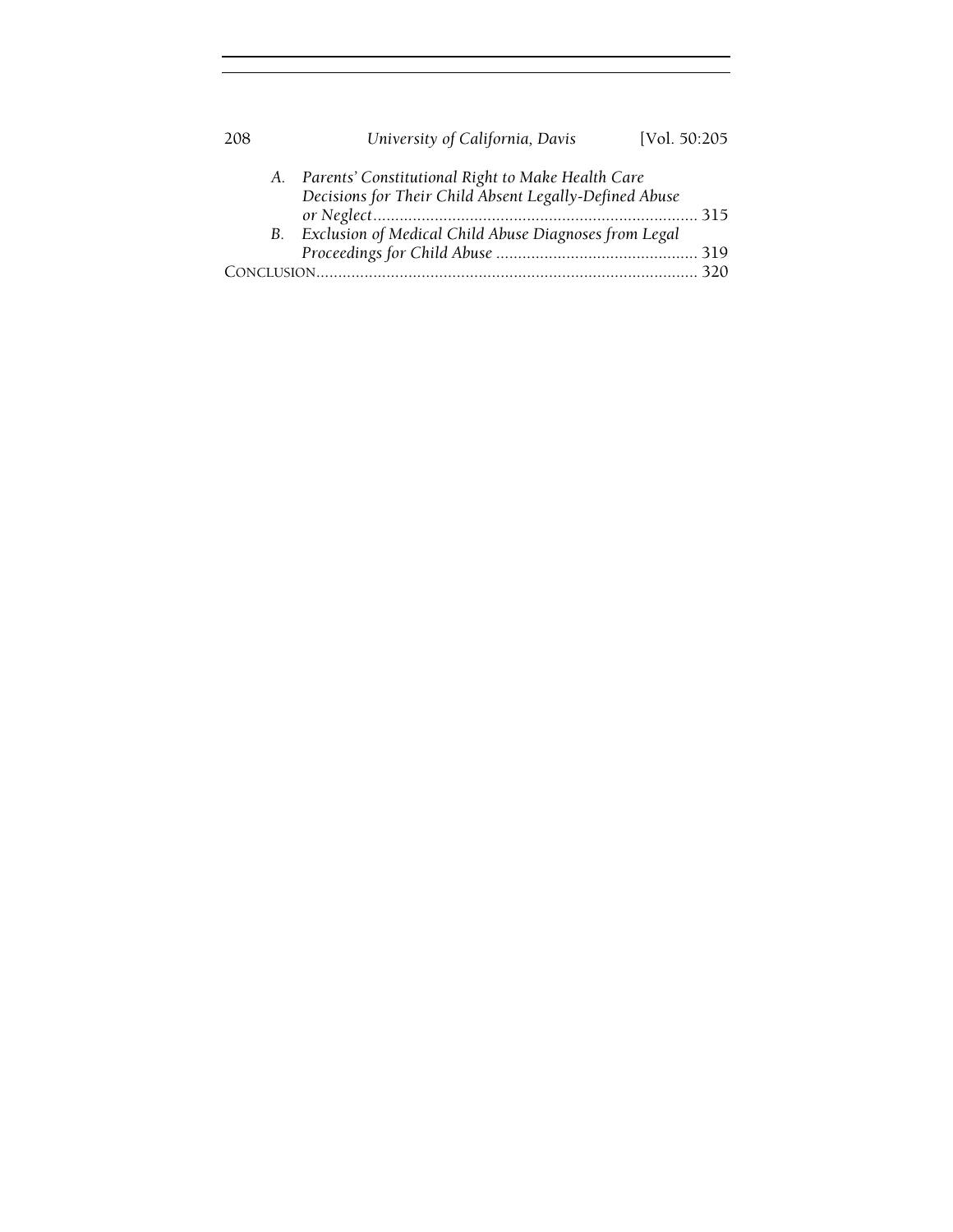#### INTRODUCTION<sup>1</sup>

In February 2013, fourteen-year old Justina Pelletier was admitted to Boston Children's Hospital (BCH) for gastrointestinal issues.2 At that time, Justina was being treated by a well-respected Tufts University medical team for mitochondrial disease, a genetic disease that affects energy production.3 The Tufts team had recommended to her parents that she be admitted to BCH because her long-time gastroenterologist had recently transferred there.4 That gastroenterologist never got the chance to treat her, however. Without consulting the Tufts doctors, BCH doctors, led by a neurologist just months out of medical training, swiftly decided that Justina did not have mitochondrial disease, an illness with complex, sometimes disputed, diagnostic criteria.5 Instead, BCH declared her issues psychiatric in nature, and prescribed in-patient psychiatric care.<sup>6</sup>

When her parents disagreed and sought to transfer her care back to Tufts, the BCH child protection team diagnosed her with a new diagnosis, "medical child abuse" (MCA).7 This diagnosis asserts that parents are abusing their children by subjecting them to unnecessary medical care.8 A pediatrician at BCH then reported suspected child abuse to child protection officials, who deferred to the doctor's assessment.9 Over the objections of Justina's mitochondrial disease specialist at Tufts, the juvenile court, too, deferred to BCH's expertise in diagnosing MCA, and Justina's parents lost custody.10 After more

<sup>&</sup>lt;sup>1</sup> I criticized the rising phenomenon of medical child abuse charges in a 2015 New York Times op-ed, in part based on my experience as the parent of a child with complicated medical issues. See Maxine Eichner, The New Child Abuse Panic, N.Y. TIMES (July 11, 2015), http://www.nytimes.com/2015/07/12/opinion/sunday/the-newchild-abuse-panic.html?\_r=0. The current article provides a detailed explanation of the legal shortcomings of such charges.

<sup>2</sup> Neil Swidey & Patricia Wen, A Medical Collision with a Child in the Middle, BOS. GLOBE (Dec. 15, 2013), https://www.bostonglobe.com/metro/2013/12/15/justina/ vnwzbbNdiodSD7WDTh6xZI/story.html [hereinafter Medical Collision]; Neil Swidey & Patricia Wen, Frustration on All Fronts in Struggle over Child's Future, BOS. GLOBE (Dec. 16, 2013), http://www.bostonglobe.com/metro/2013/12/16/month-medicalordeal-conclusion-still-uncertain/Y7qvYTGsq8QklkxUZvuUgP/story.html [hereinafter Frustration on All Fronts].

<sup>3</sup> See Swidey & Wen, Medical Collision, supra note 2.

<sup>4</sup> See id.

<sup>5</sup> See id.

<sup>6</sup> See id.

<sup>7</sup> See id.

<sup>8</sup> See Swidey & Wen, Frustration on All Fronts, supra note 2.

<sup>9</sup> See Swidey & Wen, Medical Collision, supra note 2.

<sup>10</sup> See id.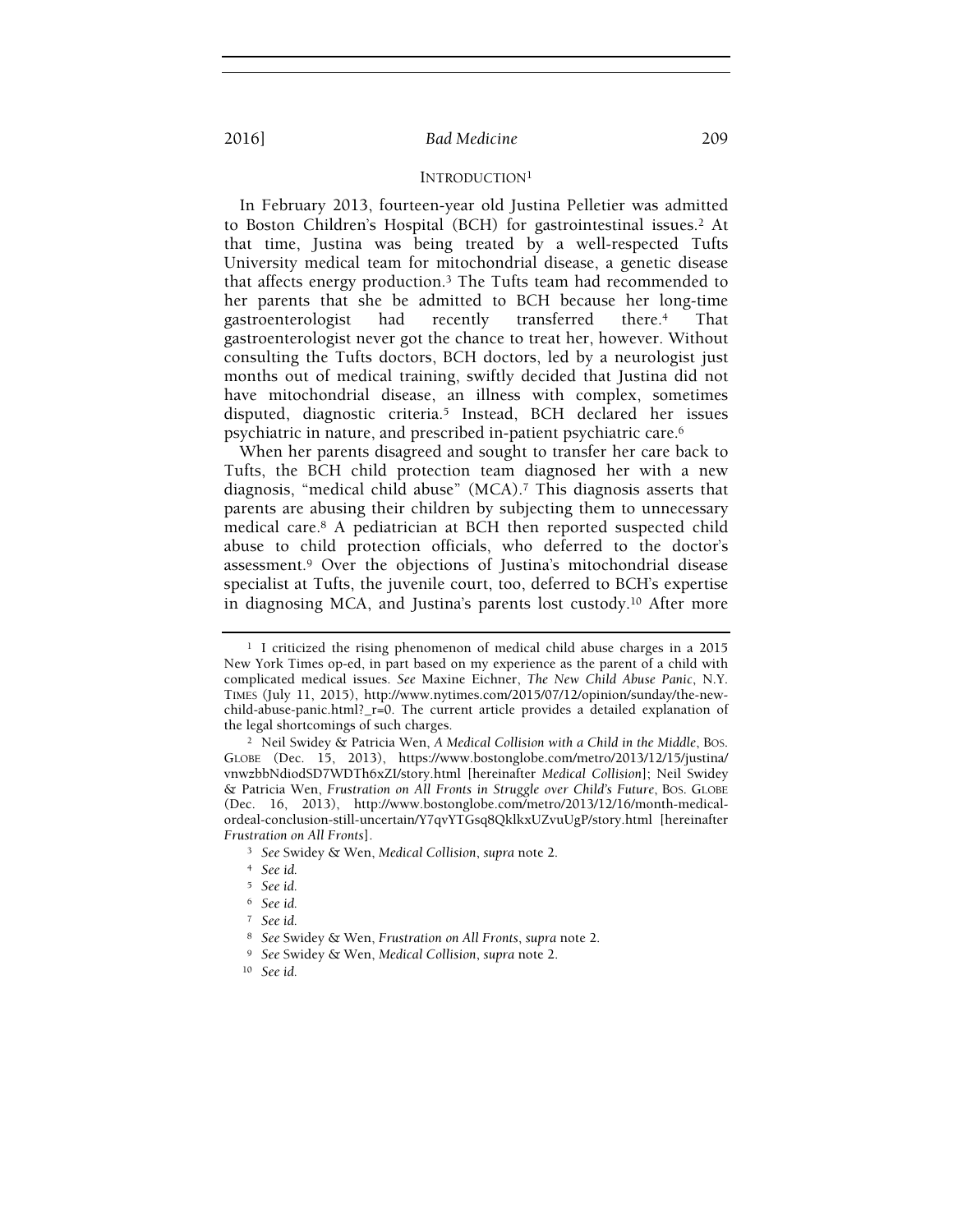than sixteen months and two birthdays out of her parents' custody, much of it in BCH's locked psych ward where she was allowed to see her parents just one hour a week, Justina was finally returned to her parents in June 2014, far sicker than when she entered.<sup>11</sup>

The Pelletier case is just one of a rising number of cases in which doctors are asserting MCA. Two doctors first suggested this label in the mid-1990s,<sup>12</sup> but it has only recently taken significant hold in the child abuse medical community.13 Proponents of this new "diagnosis" argue that parents who seek medical care that a doctor deems unnecessary are committing child abuse, and doctors should report them as such to child protection officials.14 The fact that the child has genuine medical diagnoses does not exclude an MCA diagnosis.<sup>15</sup> Neither does the fact that another doctor ordered the challenged care, and often still believes it is necessary.<sup>16</sup>

Some hospitals are now using the threat of reporting MCA to child protection officials in order to coerce parents to accept care plans drafted by the hospitals' doctors, even when the parents do not believe these plans are in their children's best interests.17 In cases in which

<sup>12</sup> See THOMAS A. ROESLER & CAROLE JENNY, MEDICAL CHILD ABUSE: BEYOND MUNCHAUSEN SYNDROME BY PROXY 46-47 (2008).

<sup>13</sup> See Swidey & Wen, Medical Collision, supra note 2 ("[T]he term 'medical child abuse' . . . has taken hold in the medical world just in the last few years.").

<sup>14</sup> See, e.g., ROESLER & JENNY, supra note 12, at 1 (arguing that this behavior "is simply a form of child abuse").

<sup>15</sup> See id. at 149 ("Seventy-four percent of the medically abused children had actual illness but also received harmful medical care that was not required.").

<sup>16</sup> The charges of medical child abuse against Justina Pelletier's parents involved such a dispute. See supra notes 2–11 and accompanying text; see also Neil Swidey, The PANDAS Puzzle: Can a Common Infection Cause OCD in Kids?, Bos. GLOBE (Oct. 28, 2012), https://www.bostonglobe.com/magazine/2012/10/27/the-pandas-puzzle-can-common-

infection-cause-ocd-kids/z87df6Vympu7bvPtapETLJ/story.html (As attorney Beth Maloney framed the issue to a judge in one MCA case: "What we have is an argument within the medical community about whether infection can cause behavioral disorders and mental health issues. . . . And Boston Children's Hospital is going to work that out on the backs of parents in your courtroom.").

<sup>17</sup> See infra note 125 and accompanying text.

<sup>&</sup>lt;sup>11</sup> See Neil Swidey & Patricia Wen, Justina Pelletier Heads Home After Judge Ends State Custody, BOS. GLOBE (June 17, 2014), http://www.bostonglobe.com/metro/2014/06/17/ judge-orders-custody-justina-pelletier-returned-parents/mDWtuGURNawSuObO0pDX4J/ story.html# [hereinafter Justina Pelletier]; Swidey & Wen, Frustration on All Fronts, supra note 2 (noting that Justina's parents would be allowed "just a single hour-long visit each week"); see also Joshua Rhett Miller, 'Awesome!' Justina Pelletier Shouts on Way Home to Family After 16-Month Ordeal, FOX NEWS (June 18, 2014), http://www.foxnews.com/ politics/2014/06/18/connecticut-girl-at-center-medical-dispute-faces-long-recovery-roadfamily-says/ (quoting Justina Pelletier's mother: "[a]nd hopefully she'll walk again — I'm not sure.").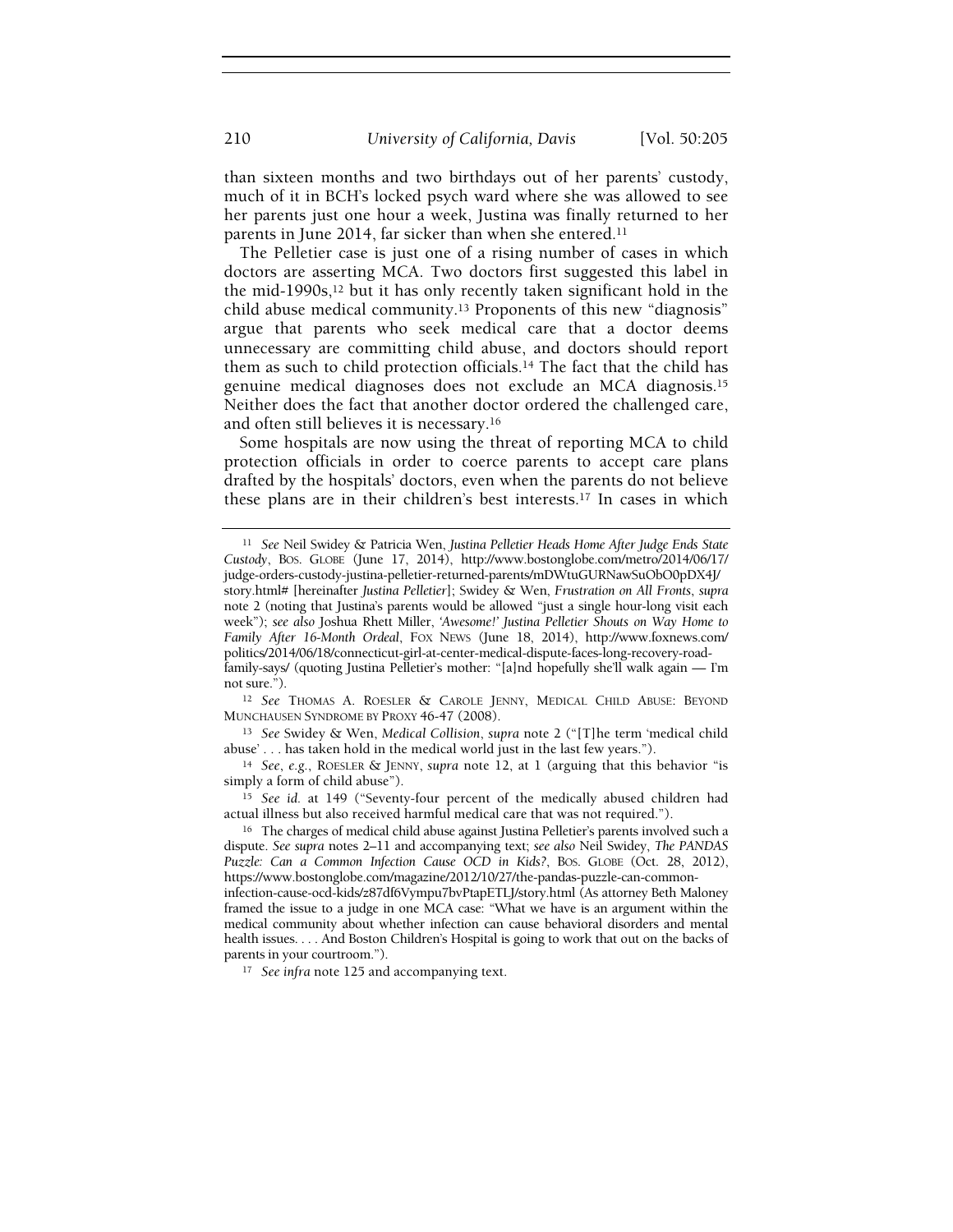parents are reported to child protection officials for suspected abuse, these officials generally treat an MCA diagnosis as demonstrating, or at least highly indicative of, child abuse.18 The result is that increasing numbers of parents with sick children, particularly those with complex medical conditions, are fighting in court to retain custody and, in some cases, to avoid termination of parental rights.19 In a rare but rising number of cases, states prosecute these abuse charges criminally, so that parents must also fight to avoid prison.<sup>20</sup> Meanwhile their children are sometimes left in the hospital alone,<sup>21</sup> sometimes forced into foster care,<sup>22</sup> and often required to forgo

<sup>19</sup> See infra notes 122–130 and accompanying text.

<sup>20</sup> As this article was being written, Katie Ripstra was sentenced to twenty years in prison by a Texas court for MCA on the testimony of doctors that the mother had induced symptoms in her child through poisoning with salt, over the testimony of two physicians — one a nationally-recognized mitochondrial disease specialist — that her daughter suffered from mitochondrial disease. See Meagan Flynn, Jury Finds Former Nurse Guilty of Salt Poisoning Daughter, HOUS. PRESS (Sept. 25, 2015, 5:30 PM), http://www.houstonpress.com/news/jury-finds-former-nurse-guilty-of-salt-poisoningdaughter-7794723 [hereinafter Jury Finds Former Nurse Guilty]. During this period, Katherine Parker was also charged criminally with MCA in Oregon for caring for her sick children. See Olivia Exstrum et al., A Mother's Care: Oregon Stay-at-Home Mom Faces Trial in Rare Medical Child Abuse Case, MEDILL JUST. PROJECT (Dec. 17, 2015, 1:33 PM), http://www.medilljusticeproject.org/2015/12/17/a-mothers-care/.

<sup>21</sup> This was the case for Justina Pelletier, whose parents were allowed to visit for an hour a week. See Swidey & Wen, Medical Collision, supra note 2.

<sup>22</sup> This was the case for teenager Isaiah Rider, who spent four months in foster care in Illinois after doctors at the Ann & Robert H. Lurie Children's Hospital in Chicago reported his mother for MCA. The report occurred during Isaiah's recovery from surgery to remove a tumor, when his mother considered transferring him to another hospital because she believed his pain was not being adequately managed. See Eric Adler, Teen at Center of Medical Abuse Legal Wrangle Returns to KC, but Not to His Mom, KANSAS CITY STAR (Sept. 20, 2014, 5:49 PM), http://www.kansascity.com/ news/local/article2184051.html; see also Swidey & Wen, Medical Collision, supra note 2 (describing Mannie Taimuty-Loomis and her husband losing custody of their three children for nine months before being cleared of MCA charges).

<sup>18</sup> See, e.g., Transcript of Child Abuse Appeal of D.H. Hearing at 26-27, 48-49, In re G.M., No. 329-2014 (Penn. Dep't Hum. Servs.) (Sept. 29, 2015) [hereinafter Child Abuse Appeal of D.H., Sept. 29, 2015] (when asked why the county found a physician's report of MCA to be substantiated, despite considerable evidence to the contrary, the county case worker responded: "We have to go based upon the statement from the [charging child abuse] medical professional. We cannot get from each individual doctor what they feel in regards to it. We solely rely on the statement from the three [child abuse pediatricians] at the Child Advocacy Clinic . . . ."); Swidey & Wen, Medical Collision, supra note 2 ("In Massachusetts, the Department of Children and Families . . . is supposed to be a neutral referee assessing the charges against the parents. Many parents and their advocates complain, however, that the state agency, because of its lack of in-house medical expertise and its longstanding ties with [BCH], is overly deferential to the renowned Harvard teaching hospital.").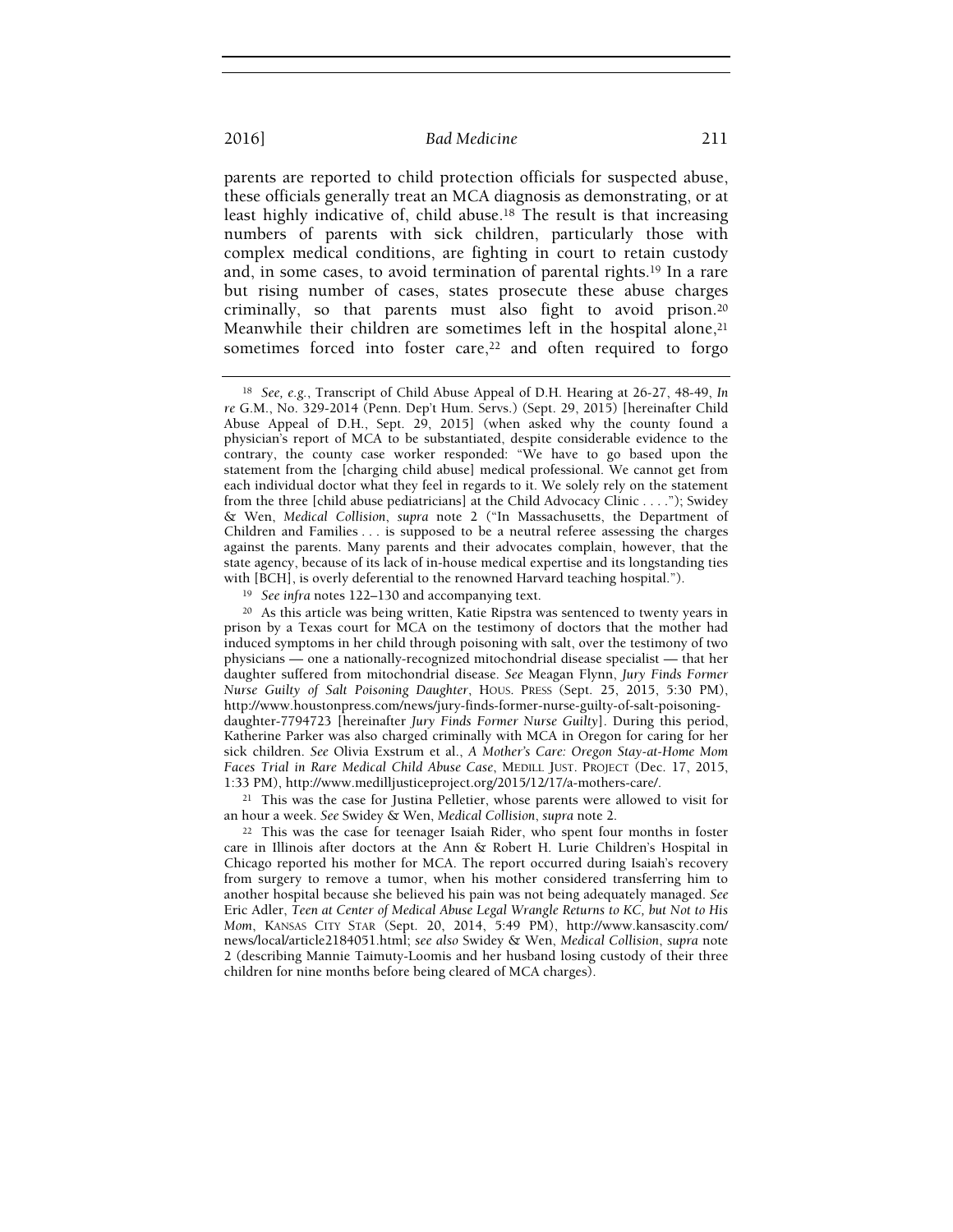medical treatment ordered by their own medical specialists and determined by their parents to be in their best interests.<sup>23</sup>

Almost 40 years ago in the pages of the Yale Law Journal, Joseph Goldstein, a Yale law professor and one of the leading scholars in the field of American family law,<sup>24</sup> cautioned against the misuse of "the vague and subjective language of neglect and abuse statutes" to "give the state unguided discretion to supervene parental decisions with regard to health care for their children."25 Professor Goldstein warned that such statutes could be misconstrued to "release[] the rescue fantasies of those it empowers to intrude" — those "well-intentioned people who 'know' what is 'best' and who wish to impose their personal health-care preferences on others."26 Professor Goldstein's comments presciently describe the rise of MCA charges now being leveled against parents by doctors, and the mushrooming levels of state intervention in parents' medical decisions that has resulted.

No law review has yet critically examined the MCA phenomenon,<sup>27</sup> despite the increasing number of these charges being leveled at parents,28 the approval of this theory of abuse by the American Academy of Pediatricians' Committee on Abuse and Neglect,<sup>29</sup> a slew of medical journal articles that propound this purported diagnosis,<sup>30</sup>

<sup>25</sup> Joseph Goldstein, Medical Care of the Child at Risk: On State Supervision of Parental Autonomy, 86 YALE L.J. 645, 650-51 (1977).

<sup>27</sup> The only existing law review publication to mention this theory of child abuse is a Note that uncritically accepts the theory, and calls for state legislation to support it. See generally Tiffany S. Allison, Note, Proving Medical Child Abuse: The Time Is Now for Ohio To Focus on the Victim and Not the Abuser, 25 J.L. & HEALTH 191 (2012) (proposing legislation to fight MCA more aggressively).

<sup>29</sup> See Emalee G. Flaherty, Harriet L. MacMillan & Committee on Child Abuse and Neglect, Caregiver-Fabricated Illness in a Child: A Manifestation of Child Maltreatment, 132 PEDIATRICS 590, 593 (Aug. 2013), https://www.researchgate.net/publication/ 262044678\_Caregiver-Fabricated\_Illness\_ [hereinafter 2013 AAP Report].

<sup>30</sup> See, e.g., Ana N. Brown et al., Care Taker Blogs in Caregiver Fabricated Illness in a Child: A Window on the Caretaker's Thinking?, 38 CHILD ABUSE & NEGLECT 488, 488 (2014); Katharine Doughty et al., Neurological Manifestations of Medical Child Abuse, 54 PEDIATRIC NEUROLOGY 22, 22 (2016); Mary Greiner et al., A Preliminary Screening Instrument for Early Detection of Medical Child Abuse, 3 HOSP. PEDIATRICS 39, 39 (2013).

<sup>23</sup> See, e.g., Eichner, supra note 1 (describing Hilliard's child's medical condition deteriorating after his medical interventions were removed on suspicion of MCA); Swidey & Wen, Justina Pelletier, supra note 11.

<sup>24</sup> Goldstein, the Sterling Professor Emeritus of family law at Yale Law School for many years, was most noted for his groundbreaking interdisciplinary approach to the interactions between families and the legal system. See generally JOSEPH GOLDSTEIN, ANNA FREUD & ALBERT J. SOLNIT, BEYOND THE BEST INTERESTS OF THE CHILD (1973).

<sup>26</sup> Id. at 651.

<sup>28</sup> See Eichner, supra note 1; see also infra notes 122–123 and accompanying text.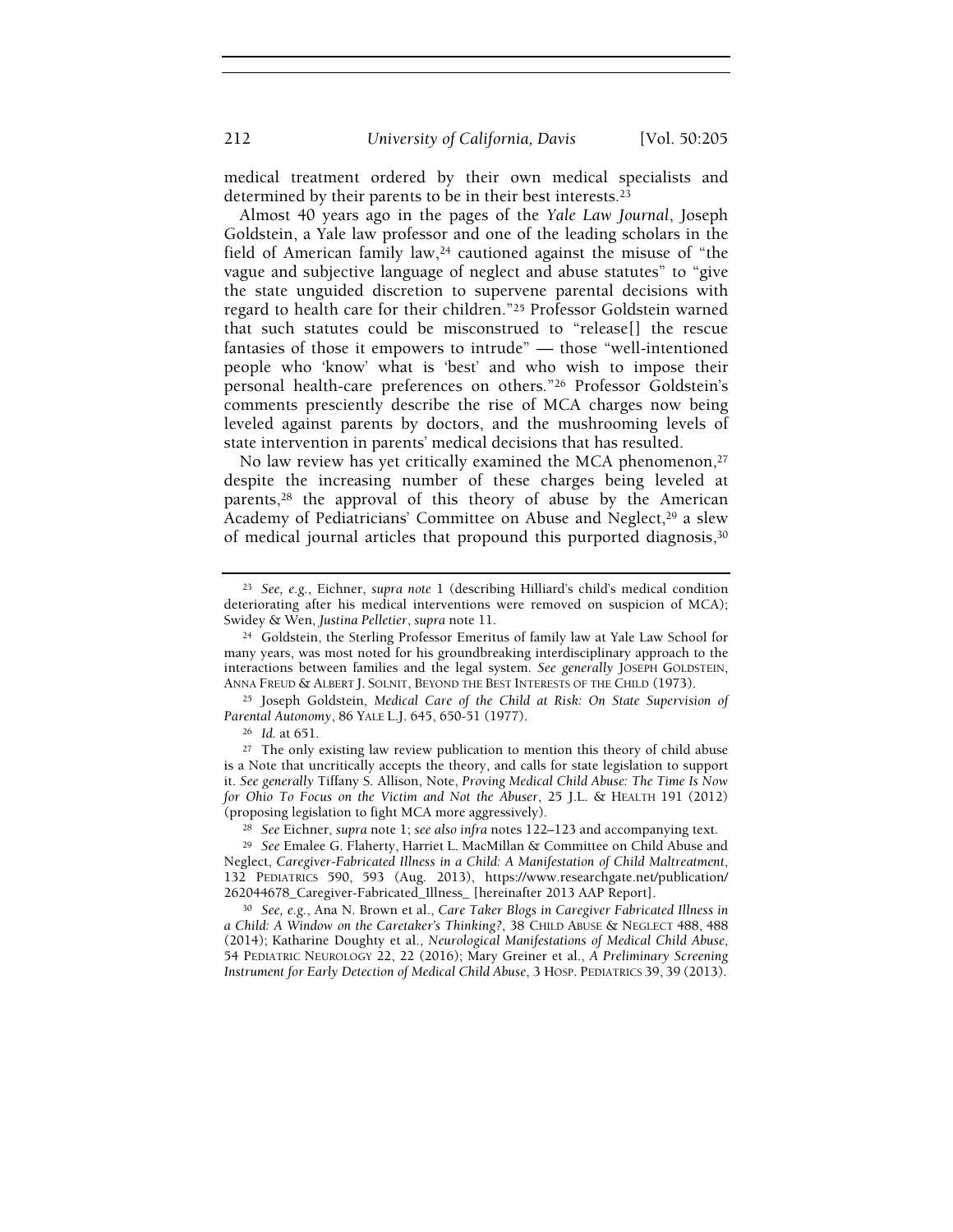and the expanding acceptance by child protection officials and judges of this new theory of child abuse.31 This article is the first to explain why, as a legal matter, medical child abuse charges are deeply and intrinsically flawed. In it, I demonstrate that the MCA theory developed by physicians and enforced by child protection officials is bad constitutional doctrine, bad law, bad science, and bad medicine. Any of these flaws alone should be sufficient to disallow the MCA theory in the child protection forum and in courts. In fact, MCA has all of these flaws.

Part I of this Article describes the recent genesis of the concept of MCA in the hospital, the child protection realm, and the courtroom. Part II argues that the intervention of child protection officials and courts based on the broad definition of MCA established by doctors constitutes a vast, unprecedented, and unconstitutional expansion of the state's power to supervene and supervise parents' medical decision-making.

Part III turns to the process by which MCA charges are evaluated in the child protection system and in courts, and argues that this process violates applicable legal standards. The framing of MCA as a medical "diagnosis," it contends, turns what should be a legal decision into an expert medical determination.32 Furthermore, since the standards doctors use to identify MCA are significantly less stringent than the legal standards for identifying child abuse, allowing a medical expert to "diagnose" MCA results in over-charging parents in the child protection system and is both unduly prejudicial and profoundly misleading in court.

Part IV argues that even if MCA were otherwise deemed a medical diagnosis, its vague diagnostic standards rest on both flawed science and flawed medical practice. This diagnosis, this Part shows, does not pass the scientific gatekeeping standards appropriately applied to expert testimony because of its weak empirical support. Further, the diagnostic criteria and diagnostic process laid out by MCA proponents make MCA diagnoses poor medicine that is particularly prone to false

<sup>&</sup>lt;sup>31</sup> The state of Michigan is so supportive of the theory that it established a blue ribbon task force to promulgate "an updated multidisciplinary approach that guides various professionals through the identification, investigation and assessment of and intervention in cases involving suspected Medical Child Abuse." STATE OF MICHIGAN GOVERNOR'S TASK FORCE ON CHILD ABUSE AND NEGLECT, MEDICAL CHILD ABUSE: A COLLABORATIVE APPROACH TO IDENTIFICATION, INVESTIGATION, ASSESSMENT AND INTERVENTION 1 (Mich. Dep't of Human Servs., 2013), https://www.michigan.gov/ documents/dhs/DHS\_PUB\_0017\_200457\_7.pdf [hereinafter MICH. TASK FORCE REP.].

<sup>&</sup>lt;sup>32</sup> See id. ("Medical Child Abuse is a diagnosis recognized and supported by the American Board of Pediatrics.").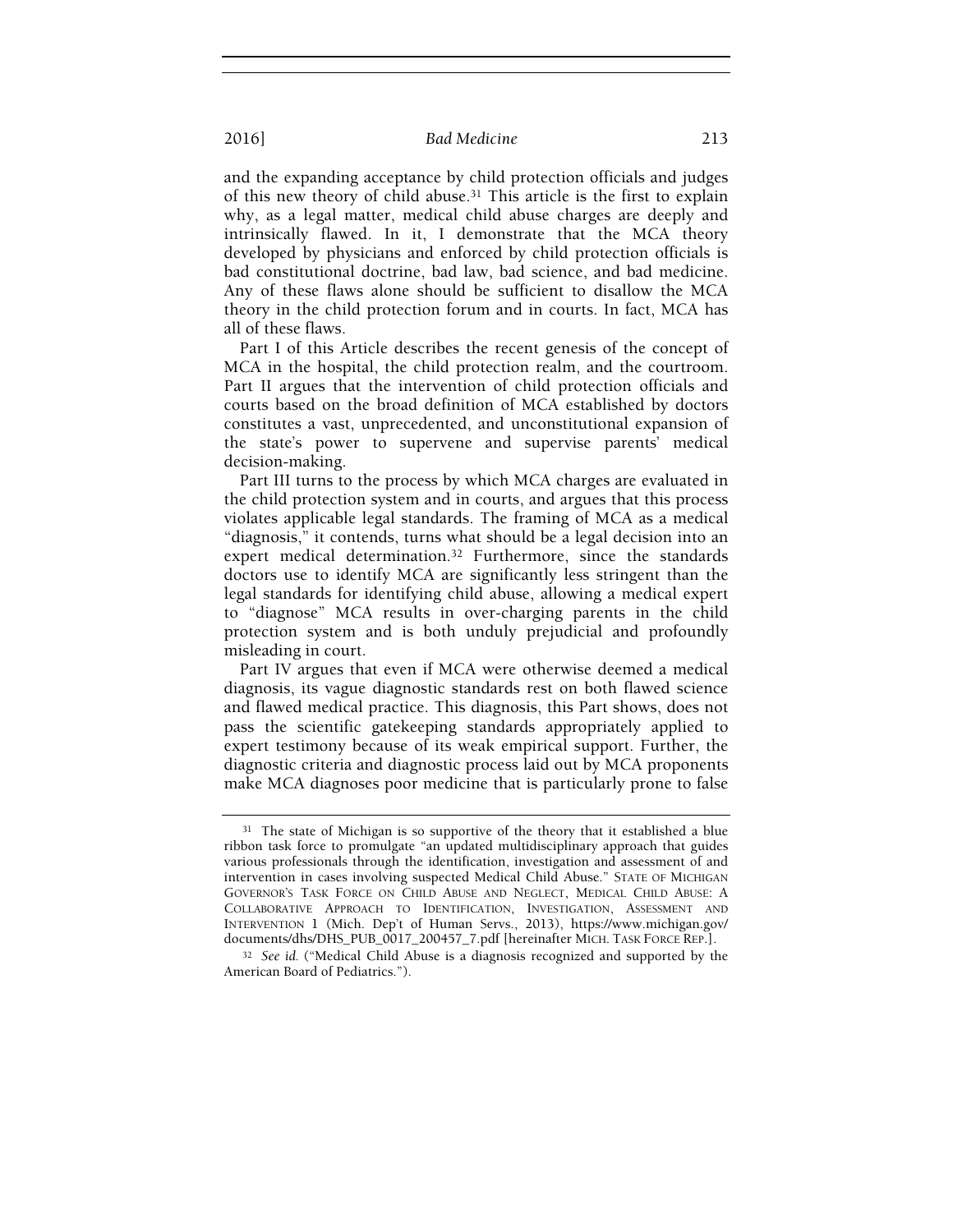positive results. The result, this Part shows, is that any given MCA diagnosis is more likely to be a false positive result rather than a true case of child abuse.

Finally, Part V turns to how the child protection and legal systems should properly treat claims of child abuse involving medical care. It argues that the only cases appropriate for state intervention on grounds of child abuse involve those in which parents intentionally induce or fabricate symptoms to get children unnecessary medical care. These cases should be handled according to existing child abuse law, rather than according to the MCA standards conceptualized by doctors. Further, expert "diagnoses" of MCA should play no role in these cases. Implementing this approach would restore parents' constitutional rights to make their children's health-care decisions, safeguard the welfare of sick children who are better served in their parents' care rather than the state's, and still protect children from the rare, blameworthy parent committing genuine child abuse through medical care.

# I. THE GENESIS OF MEDICAL CHILD ABUSE CLAIMS

#### A. The Rise and Fall of the Munchausen's Syndrome by Proxy Diagnosis

The precursor to the MCA movement dates back to 1977, when British pediatrician Roy Meadow published case studies of two mothers who had each repeatedly sought medical care for a child, but turned out to be deliberately manufacturing their child's medical symptoms.33 In one, the mother of a six-year-old treated for recurrent urinary tract infections for several years was found to be adding her own bloody urine to the child's urine specimens. In the other case, the mother had given her child repeated large doses of salt, from which he later died. Both mothers, Meadow noted, "were very pleasant people to deal with, cooperative, and appreciative of good medical care . . . ."<sup>34</sup> Noting that the behavior resembled Munchausen Syndrome, the psychological syndrome in which healthy patients feign illness to obtain medical care (named for Baron von Munchausen, a fictional eighteenth-century raconteur), Meadow suggested that the phenomenon might be called "Munchausen [S]yndrome [B]y [P]roxy"

<sup>&</sup>lt;sup>33</sup> See Roy Meadow, Munchausen Syndrome by Proxy: The Hinterland of Child Abuse, 310 LANCET 343, 343-45 (1977) [hereinafter Hinterland].

<sup>34</sup> Id. at 344.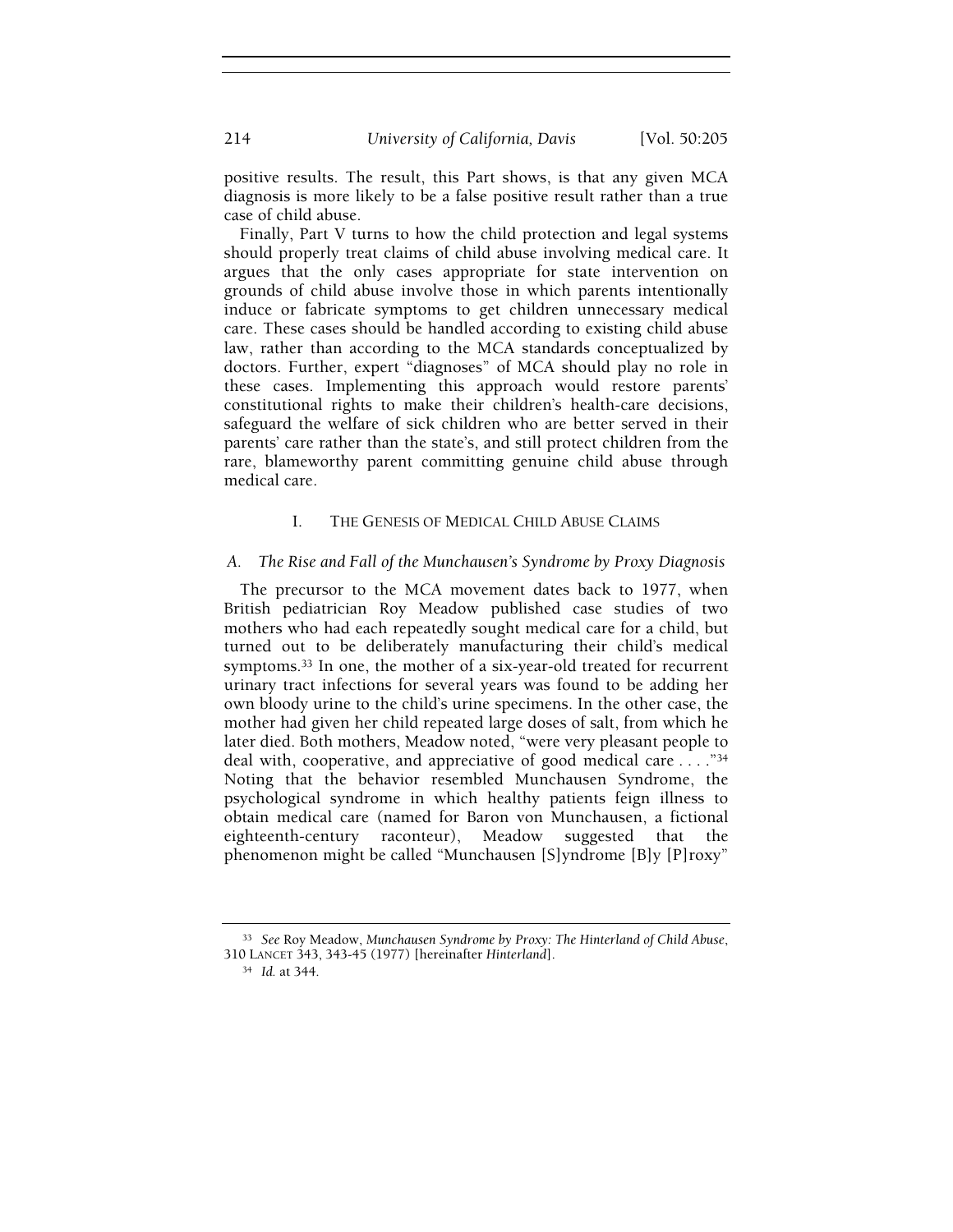(MSBP).35 The name stuck. Beginning in the 1980s, doctors on both sides of the Atlantic began to diagnose cases of MSBP.<sup>36</sup>

However, MSBP soon proved problematic for a number of reasons.<sup>37</sup> In his original article, Meadow had related the mothers' behavior to Munchausen's Syndrome somewhat facetiously, without meaning to assert that the mothers possessed a diagnosable psychological condition.38 Yet the term "MSBP" was widely treated as indicating the existence of such a diagnosis.39 A debate arose regarding whether MSBP truly constituted a psychological disorder with which parents could be diagnosed.40 As Geoffrey Fisher and Ian Mitchell argued, "[t]he word diagnosis is usually understood as the identification or inferring of the presence of a disease by means of the patient's symptoms."41 In contrast, no underlying psychological disease process had been identified in mothers identified with the condition; rather the MSBP "diagnosis" "only describes a single or series of observed anomalies and discrepancies" relating to their fabricating medical conditions in their children.<sup>42</sup>

There was also debate about MSBP's defining elements: Some researchers thought the parent must be motivated by the desire to

<sup>39</sup> See, e.g., Herbert A. Schreier & Judith A. Libow, Munchausen Syndrome by Proxy: Diagnosis and Prevalence, 63 AM. J. ORTHOPSYCHIATRY 318, 318 (1993) (treating MSBP as a psychological diagnosis).

<sup>35</sup> Id. at 345.

<sup>36</sup> See generally Margaret Talbot, The Bad Mother, NEW YORKER, Aug. 9, 2004 at 62, 62-68 (discussing history of MSBP charges).

<sup>&</sup>lt;sup>37</sup> See generally ERIC MART, MUNCHAUSEN'S SYNDROME BY PROXY RECONSIDERED (2002) (describing numerous conceptual and evidentiary problems with MSBP); ROESLER & JENNY, supra note 12, at 17-35 (describing problems with MSBP diagnosis).

<sup>38</sup> In fact, Meadow did not view MSBP as a psychological diagnosis. In his words, "In the past I have resented being asked in court whether someone is 'suffering from Munchausen syndrome by proxy': it has seemed no more appropriate than being asked if a man who has buggered his stepson is 'suffering from sex abuse.'" Roy Meadow, What Is, and What Is Not, 'Munchausen Syndrome by Proxy'?, 72 ARCHIVES DISEASE CHILDHOOD 534, 535 (1995) [hereinafter What Is MSBP?].

<sup>40</sup> See, e.g., Roy Meadow, What Is MSBP?, supra note 38, at 535; see also Geoffrey C. Fisher & Ian Mitchell, Is Munchausen Syndrome by Proxy Really a Syndrome?, 72 ARCHIVES DISEASE CHILDHOOD 530, 530 (1995) ("In child neglect there are various parental psychological problems that interfere with the parent's awareness of the child's physical and emotional needs and in such cases it is not asserted that the neglecting parent has a syndrome known as 'child neglect.'"); Richard Rogers, Diagnostic, Explanatory, and Detection Models of Munchausen by Proxy: Extrapolations from Malingering and Deception, 28 CHILD ABUSE & NEGLECT 225, 227 (2004) ("At least in the classic sense of diagnostic validity, Fisher and Mitchell are correct.").

<sup>41</sup> Fisher & Mitchell, supra note 40 at 532.

<sup>42</sup> Id.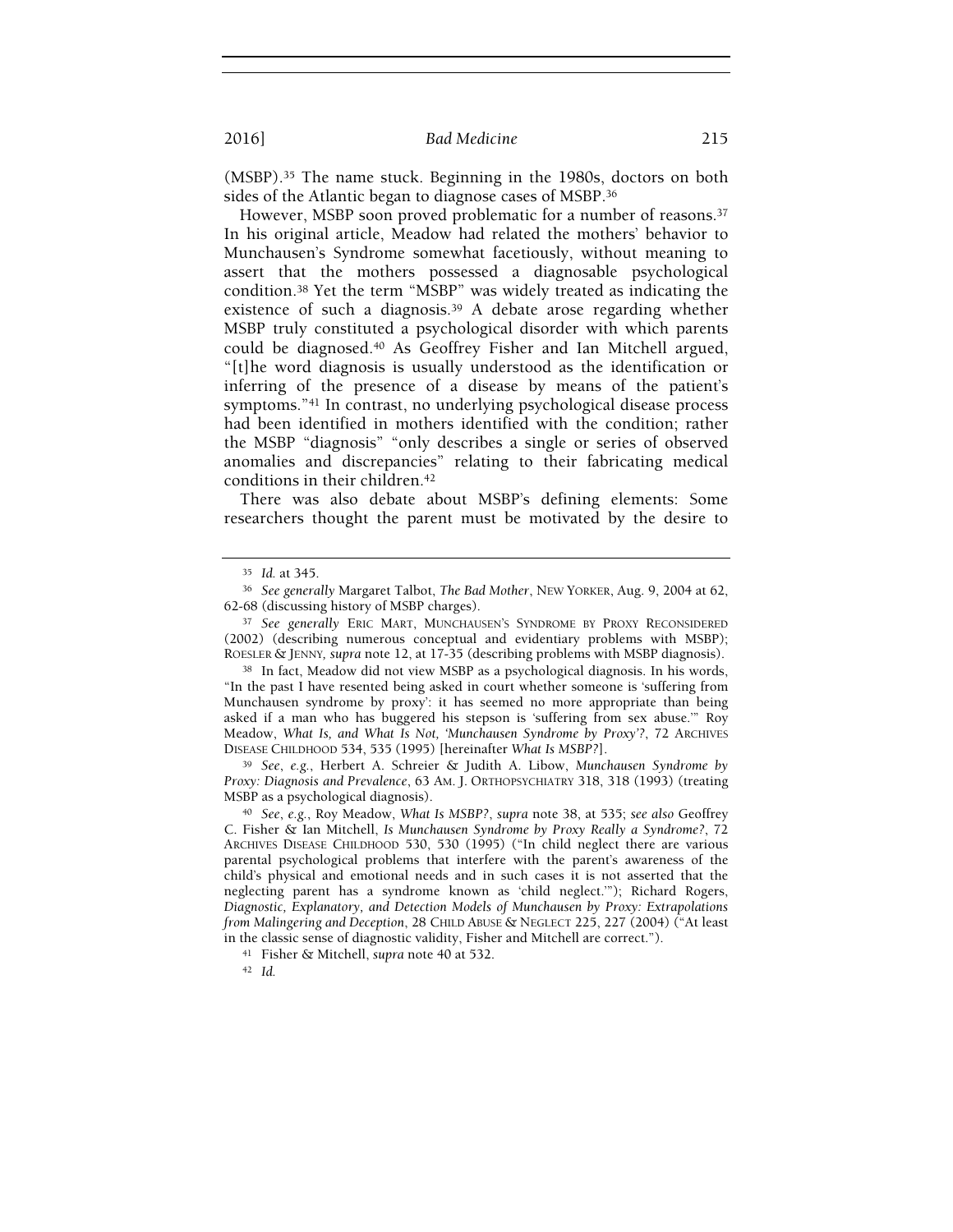assume the sick role by proxy;43 others did not believe that the parent's motive should matter.<sup>44</sup> Indeed, there was even debate over whether to assign the MSBP diagnosis to the parent or the child.<sup>45</sup> To add to the confusion, it was pediatricians who were most likely to identify this behavior, but they did not have the expertise necessary to diagnose the mental health of the parent.<sup>46</sup> Finally, and most consequentially, the criteria used to diagnose MSBP proved to be grossly overbroad, falsely identifying many parents of genuinely sick children.<sup>47</sup>

Those problems with MSBP were never resolved. Instead, early this century, MSBP diagnoses in England were generally discredited after

<sup>46</sup> See Loren Pankratz, Persistent Problems with the "Munchausen Syndrome by Proxy" Label, 34 J. AM. ACAD. PSYCHIATRY & LAW. 90, 92 (January 2006) [hereinafter MSBP Label] ("[S]ome MSBP experts have admitted that they are not qualified to make a psychiatric diagnosis of the mother.").

<sup>43</sup> Meadow suggested in his original paper that the mothers described seemed to "us[e] the children to get themselves into the sheltered environment of a children's ward surrounded by friendly staff." Meadow, Hinterland, supra note 33, at 345; see also Herbert Schreier, Munchausen by Proxy Defined, 110 PEDIATRICS 985, 985 (2002) ("The primary motivation seems to be an intense need for attention from, and manipulation of, powerful professionals, most frequently, but not exclusively a physician.").

<sup>44</sup> See, e.g., Donna Rosenberg, From Lying to Homicide: The Spectrum of Munchausen Syndrome by Proxy, in MUNCHAUSEN SYNDROME BY PROXY: ISSUES IN DIAGNOSIS AND TREATMENT 34 (Alex V. Levin & Mary S. Sheridan eds. 1995) (perpetrator's intent "diagnostically immaterial"); Donna A. Rosenberg, Web of Deceit: A Literature Review of Munchausen Syndrome by Proxy, 11 CHILD ABUSE & NEGLECT 547, 547-63 (1987) [hereinafter Web of Deceit] (perpetrator's motivation excluded from diagnostic criteria).

<sup>45</sup> Compare Meadow, What Is MSBP?, supra note 38, at 535 (assigning diagnosis to child), and Donna A. Rosenberg, Munchausen Syndrome by Proxy: Medical Diagnostic Criteria, 27 CHILD ABUSE & NEGLECT 421, 423 (2003) ("MSBP is a pediatric, not a psychiatric, diagnosis") [hereinafter Medical Diagnostic Criteria], with Schreier & Libow, supra note 39 (assigning diagnosis to parent). A special task force of the American Professional Society on the Abuse of Children sought to split the difference, dividing the diagnosis into two parts: "factitious disorder by proxy," properly assigned to the perpetrator, and "pediatric condition falsification," to be assigned to the child. See Catherine C. Ayoub et al., Position Paper: Definitional Issues in Munchausen by Proxy, 7 CHILD MALTREATMENT 105, 105-06 (2002).

<sup>47</sup> By 1995, Roy Meadow himself lamented that the term's "over use has led to confusion for the medical, social work, and legal professions," and that MSBP's diagnostic criteria "lack specificity: [too] many different occurrences fulfil them." Meadow, What Is MSBP?, supra note 38, at 534. In the United States, two psychologists — Loren Pankratz and Eric Mart — have provided the most persuasive critiques of the overbreadth of MSBP diagnostic criteria. See MART, supra note 37; Pankratz, MSBP Label, supra note 46; Loren Pankratz, Persistent Problems with the "Separation Test" in Munchausen Syndrome by Proxy, 38 J. PSYCHIATRY & L. 307 (2010) [hereinafter Separation Test].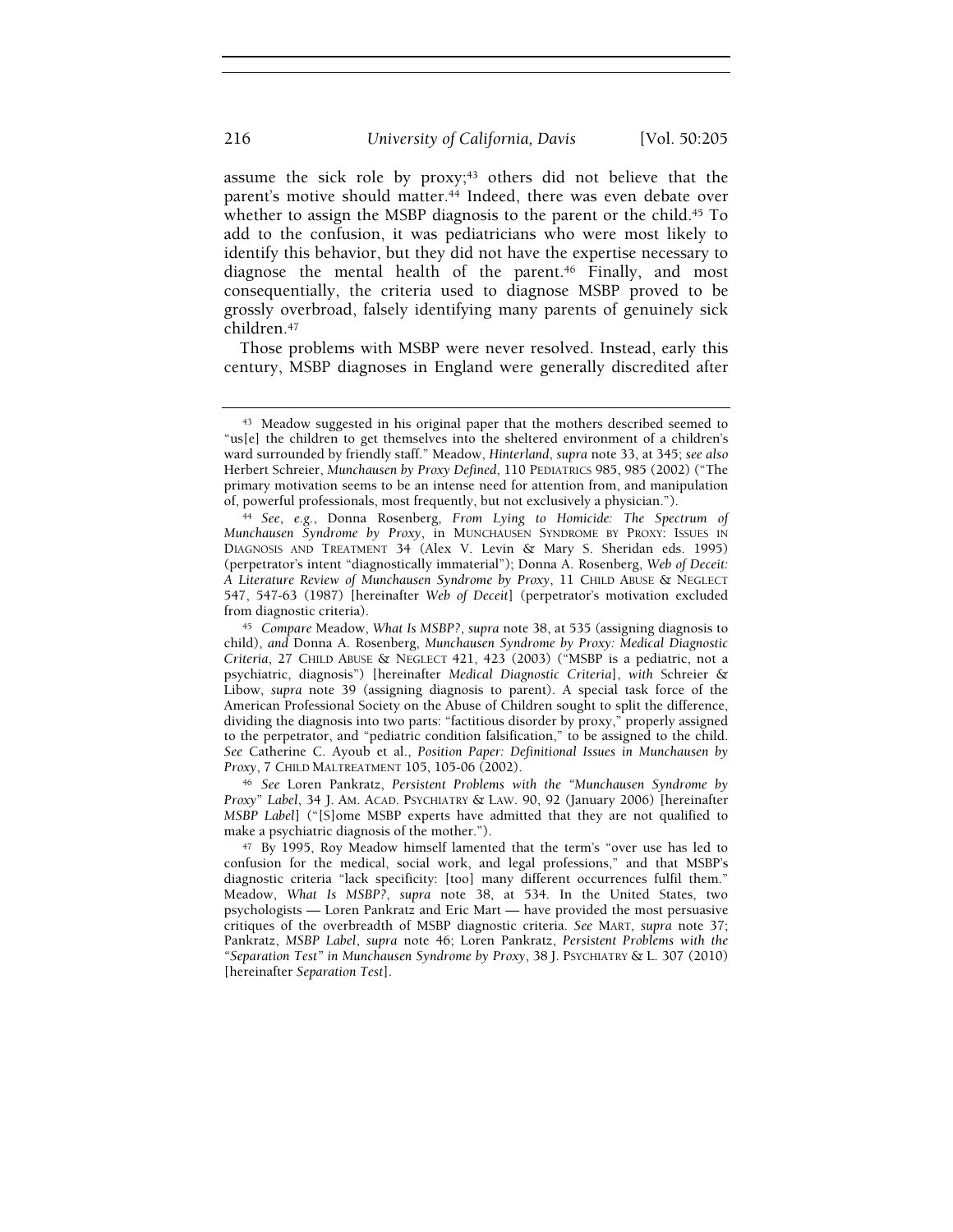medical expert diagnoses of MSBP in several highly-publicized cases turned out to be false.<sup>48</sup> These included at least five cases in which Dr. Meadow had testified against mothers tried for the murder of their children, which were later dismissed or overturned after strong evidence emerged that the children had actually died from genuine illnesses.49 After one such case, the United Kingdom's General Medical

<sup>49</sup> The most highly publicized of these cases involved the reversal of Sally Clark's conviction for the murder of her two infants. At the trial, Meadow had testified that the odds that these two deaths would happen naturally in the same family was 73,000,000:1 — a statistic he arrived at first by calculating, based on the number of crib deaths in Britain, that one cot death in 8,543 would occur in a well-off family, and then multiplying 8,543 by 8,543 to account for both crib deaths. Among other things, the statistics failed to take account of possibility of a genetic abnormality in the family. See John Sweeney & Bill Law, Gene Find Casts Doubt on Double 'Cot Death' Murders, GUARDIAN (July 15, 2001, 6:54 PM EDT), https://www.theguardian.com/uk/2001/ jul/15/johnsweeney.theobserver. Commenting later, the Royal Statistical Society declared that this testimony "cannot be regarded as statistically valid." Press Release, The Royal Statistical Society, Letter from the President to the Lord Chancellor Regarding the Use of Statistical Evidence in Court Cases (Jan. 23, 2002), http://www.rss.org.uk/Images/PDF/influencing-change/rss-use-statistical-evidencecourt-cases-2002.pdf. Clark's conviction was reversed after she spent three years in prison, when evidence emerged that strongly suggested that her children had died from a genetic defect. She died shortly after her release from alcohol poisoning. See David Pallister, Solicitor Wrongly Jailed for Killing Sons Died from Excess Alcohol, GUARDIAN (Nov. 8, 2007, 6:04 AM EST), https://www.theguardian.com/society/ 2007/nov/08/childrens; Thair Shaikh, Sally Clark, Mother Wrongly Convicted of Killing Her Sons, Found Dead at Home, GUARDIAN (Mar. 17, 2007, 5:22 AM EDT), https:// www.theguardian.com/society/2007/mar/17/childrensservices.uknews. The deceased children in four other murder cases in which Meadow had testified were subsequently also found to have died from genetic defects. See Rebecca Hardy, The Unending Nightmare: Ian and Angela Gay Speak Out, DAILY MAIL (Mar. 5, 2007, 9:32 AM), http:// www.dailymail.co.uk/news/article-440053/The-unending-nightmare-Ian-Angela-Gayspeak-out.html (Ian & Angela Gay) ("[I]n a terrible miscarriage of justice, the Gays were accused and convicted of killing the toddler by forcing him to eat a fatal dose of salt. . . . But after the first trial, it emerged that Christian may have had a rare medical condition which allowed sodium to build up in his body.... [S]ome of the prosecution evidence was based on research by discredited pediatrician Professor Sir Roy Meadow . . . ."); Nicole Martin, GMC Strikes off Meadow for 'Abusing Position' in Cot Death Trial, TELEGRAPH (July 16, 2005, 12:01 AM BST), http://www.telegraph.

co.uk/news/uknews/1494147/GMC-strikes-off-Meadow-for-abusing-position-in-cot-

<sup>48</sup> See Talbot, supra note 36. In 2004, the Attorney General of the United Kingdom opened an inquiry on previous MSBP convictions because of false diagnoses of MSBP and gross misstatements by expert witnesses. See Anthony Latest Mother To Be Freed, BBC NEWS (Apr. 11, 2005, 12:24 PM GMT), http://news.bbc.co.uk/go/pr/fr/-/2/hi/ uk\_news/england/somerset/4431851.stm. Although only a handful of appeals occurred, most were successful, including that of a mother who served six years for murdering her two infants. See Baby Death Mother 'Has Nothing,' BBC NEWS (Apr. 12, uk\_news/england/somerset/4431851.stm. Although only a handful of appeals<br>occurred, most were successful, including that of a mother who served six years for<br>murdering her two infants. See Baby Death Mother 'Has Nothing,' B somerset/4435989.stm.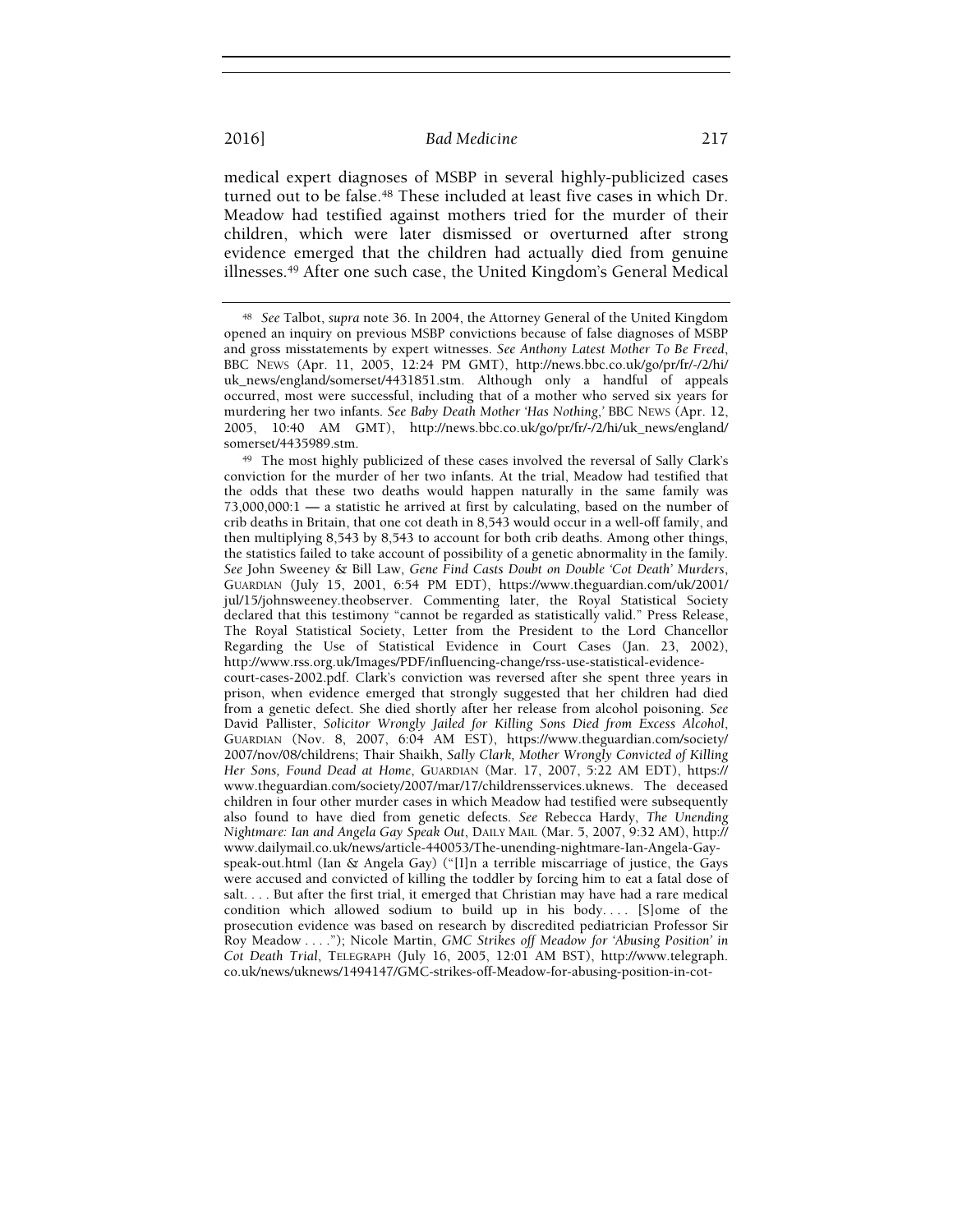Council declared that Dr. Meadow had violated his expert authority, which "carried with it a unique responsibility to take meticulous care in a case of this grave nature." Presaging later criticisms of pediatricians who specialize in child abuse, including those made in this article, the General Medical Council continued: "You should not have strayed into areas that were not within your remit of expertise. Your misguided belief in the truth of your arguments is both disturbing and serious."<sup>50</sup>

# B. The Rise of the Medical Child Abuse Diagnosis

England's disillusionment with MSBP did not diminish pediatricians' zeal to root out problematic parental behavior on this side of the Atlantic, however. Instead, the controversies surrounding MSBP prompted innovation. Beginning in the mid-1990s and culminating in their 2008 book Medical Child Abuse, two physicians — Carole Jenny,

<sup>50</sup> Martin, supra note 49 (quoting General Medical Council's opinion). The General Medical Council's comments resemble those made eight years later by a U.S. federal district judge about expert testimony regarding Shaken Baby Syndrome. The court ruled that the child abuse pediatrician's testimony at trial had turned out to be "more an article of faith than a proposition of science." Del Prete v. Thompson, 10 F. Supp. 3d 907, 957 n.10 (N.D. Ill. 2014); see also infra notes 299–315 and accompanying text (discussing child abuse pediatrician's flawed expert testimony in Shaken Baby Syndrome cases).

Although the General Medical Council removed Meadow's ability to practice because of his "erroneous" and "misleading" testimony, see David Batty, Q&A: Sir Roy Meadow, GUARDIAN (Feb. 17, 2006, 10:33 AM GMT), https://www.theguardian.com/ society/2006/feb/17/NHS.health, that decision was subsequently overturned by the Court of Appeals. See Joshua Rozenberg, Sir Roy Meadow, the Flawed Witness, Wins GMC Appeal, TELEGRAPH (Feb. 18, 2006, 12:01 AM GMT), http://www.telegraph.co. uk/news/uknews/1510798/Sir-Roy-Meadow-the-flawed-witness-wins-GMC-appeal.html.

death-trial.html (Donna Anthony) (noting that Anthony, who had been jailed for life after being "convicted of killing [her] children largely on the strength of Prof. Meadow's discredited evidence," was "cleared on appeal"); Mother Cleared of Killing Sons, BBC NEWS (Dec. 10, 2003, 9:01 PM GMT), http://news.bbc.co.uk/go/pr/fr/-/2/hi/ uk\_news/england/wiltshire/3306271.stm (Angela Canning case) ("[O]n Wednesday, the Court of Appeal overturned the conviction . . . . Her appeal has been the last of three major cases to receive high-profile attention because of the prosecution's reliance on evidence from two main scientific experts."); Stewart Payne, Joy for Mother Cleared of Baby Deaths, TELEGRAPH (June 12, 2003, 12:01 AM BST), http://www.telegraph.co.uk/news/uknews/1432760/Joy-for-mother-cleared-of-babydeaths.html (Trupti Patel case) ("The jury's swift acquittal of Mrs. Patel, who was charged with the murders of her sons Amar, aged three months, and Jamie, aged 15 days, and her daughter Mia, aged 22 days, came five months after the Court of Appeal quashed the convictions of Sally Clark . . . for killing her two baby sons. Two experts, who were largely discredited for the evidence they gave against Mrs. Clark — Prof. Roy Meadow and Prof. Michael Green — also testified against Mrs. Patel.").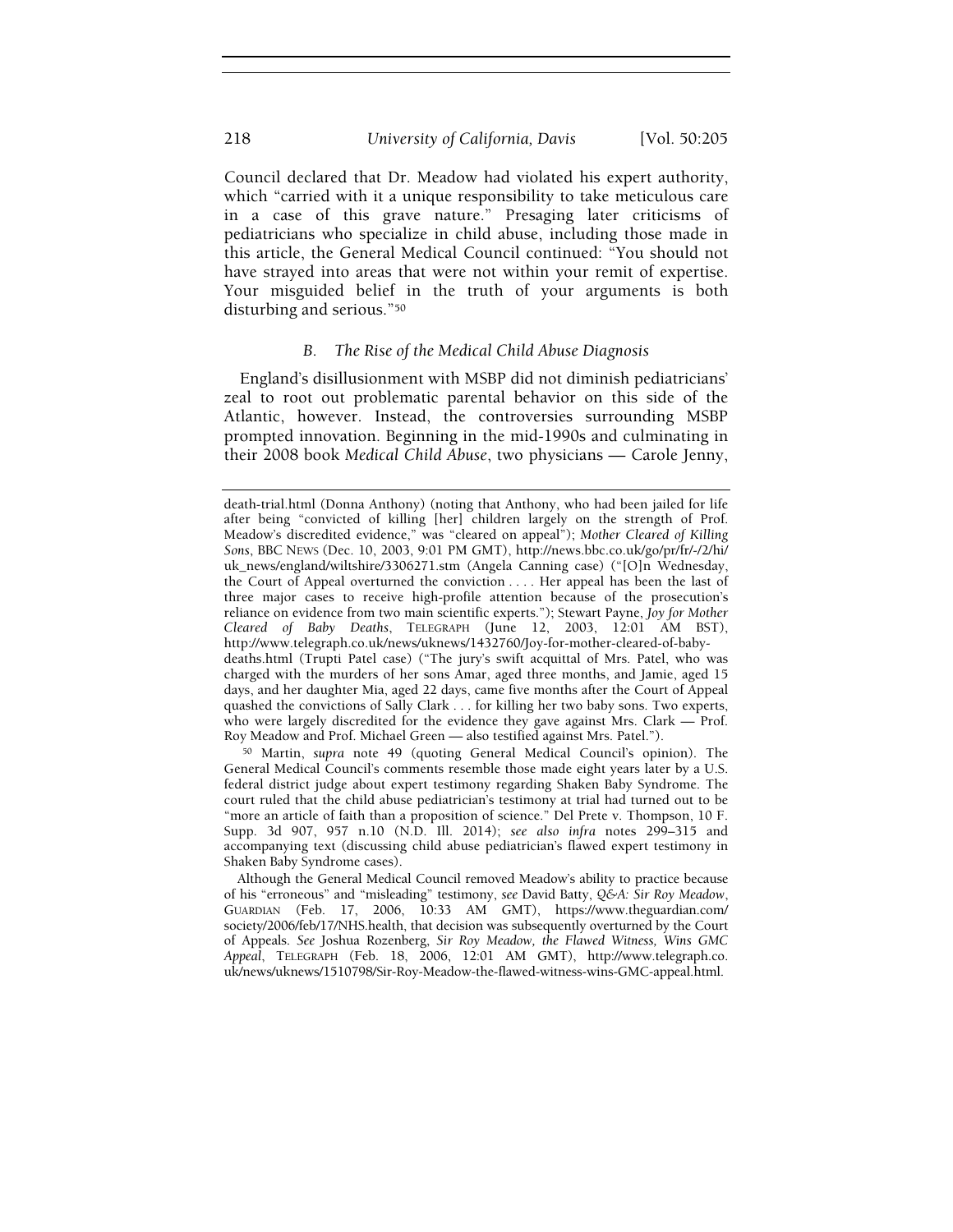a pediatrician who specialized in child abuse, and her husband, Thomas Roesler, a psychiatrist — began to argue that, while identifying the parental behavior associated with MSBP was critical, MSBP was so flawed a concept that it needed to be scrapped.<sup>51</sup> The conduct at its core, they argued, should be dealt with by conceptualizing it, not as an illness or syndrome with which the parent could be diagnosed, but simply as a distinct form of child abuse, which they termed "medical child abuse."52 All that "diagnosing" MCA required, according to Dr. Roesler and Dr. Jenny's description, was that "a child receives unnecessary and harmful or potentially harmful medical care at the instigation" of a parent.53 From pediatricians' perspective, this new diagnosis conveniently circumvented the objection that only an expert with mental health training could diagnose MSBP: it was well within pediatricians' capability to "diagnose" abuse in the child.<sup>54</sup> Indeed, pediatricians with experience diagnosing child abuse were experts in just this.<sup>55</sup> The MCA diagnosis, like the MSBP diagnosis, would imply the parent committed child abuse, but the diagnosing pediatrician would not need to inquire into the parent's mental state,<sup>56</sup> or indeed even meet the parent<sup>57</sup> — despite the fact that the parent's intent and conduct are central to any abuse claim against the parent.

57 Dr. Roesler and Dr. Jenny placed the medical record review at the center of the

<sup>51</sup> See ROESLER & JENNY, supra note 12, at 43-44, 46.

<sup>52</sup> See id. at 35, 56 ("If a large of group of pediatricians and child psychiatrists cannot come to agreement, why should we expect the community at large to understand what we are trying to identify, treat, and prevent? Let's just call it child abuse.").

<sup>53</sup> Id. at 43.

<sup>54</sup> Dr. Jenny and Dr. Roesler were somewhat ambiguous about whether their conception of MCA should be treated as a medical "diagnosis." Compare, e.g., id. at 55 ("Is this really a syndrome?" "No. . . . Child abuse is not an illness or a syndrome in the traditional sense but an event that happens in the life of the child." with id. at 142 ("In the 87 children we diagnosed with 'medical child abuse,' . . . ."). Pronouncements by the American Academy of Pediatrics make it clear that doctors should treat this as a medical diagnosis. See, e.g., John Stirling, Jr. & the Committee on Child Abuse and Neglect, Beyond Munchausen Syndrome by Proxy: Identification and Treatment of Child Abuse in a Medical Setting, 119 PEDIATRICS 1026, 1028 (2007) [hereinafter 2007 AAP Report] ("the falsification of a medical condition is a medical diagnosis").

<sup>55</sup> See 2007 AAP Report, supra note 54, at 1029 ("Whenever possible, have a pediatrician with experience and expertise in child abuse consult on the case, if not lead the team. This may help to reduce 'false-positive' misdiagnosis and better identify actual cases.").

<sup>56</sup> See ROESLER & JENNY, supra note 12, at 44 ("[W]ith this definition it is not necessary to determine the parent's motivation to know that a child is being harmed and that the abuse should stop.").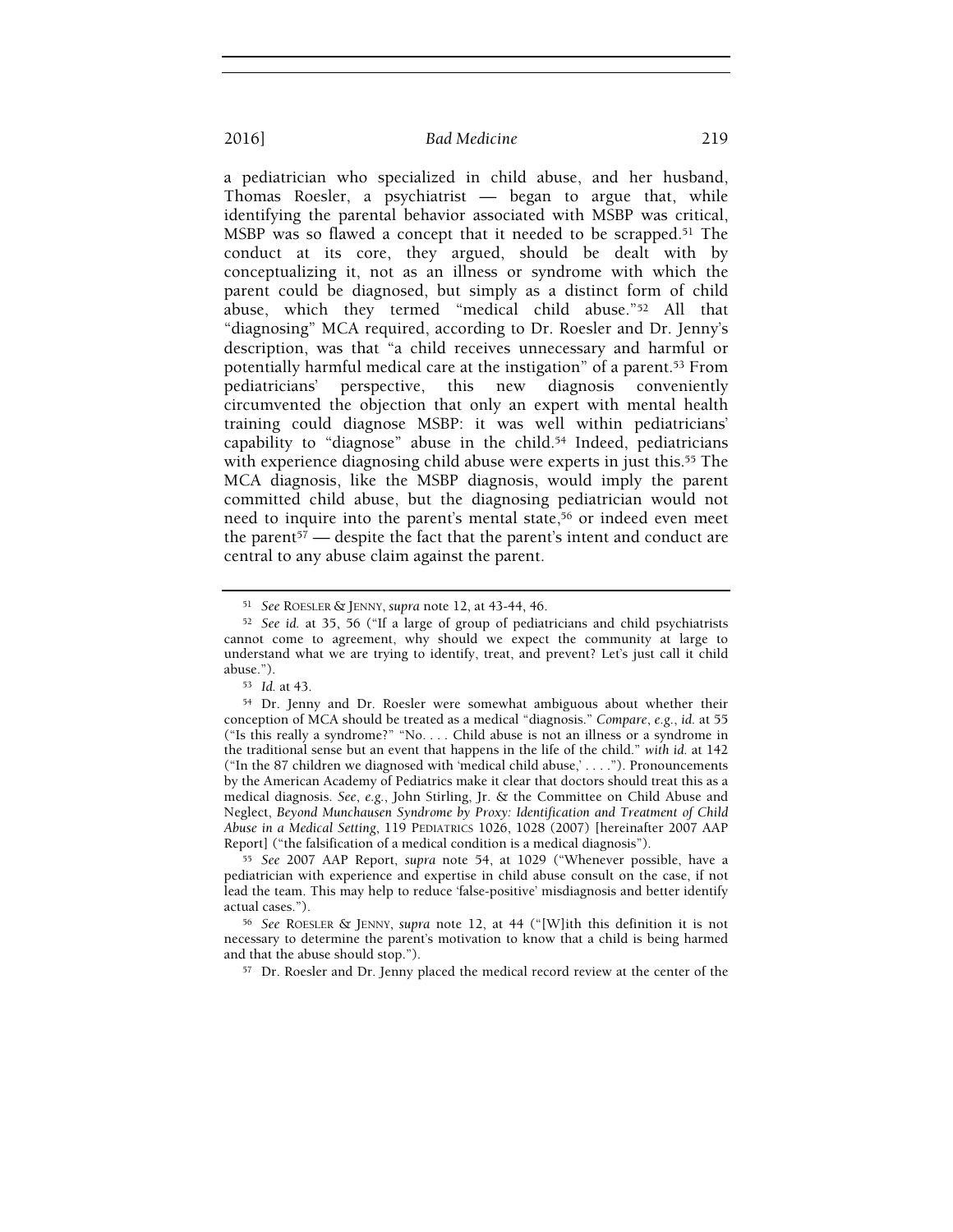Dr. Jenny and Dr. Roesler touted as a key advantage of their new diagnosis the fact that its diagnostic criteria identified significantly more children as victims of abuse than did the MSBP diagnostic criteria.58 The MSPB diagnosis generally covers only parents who intentionally induce or fabricate illness in a child.59 By contrast, MCA can be diagnosed even if the child is genuinely sick, $60$  and even if the parent does not intentionally deceive the doctor.61 In fact, Jenny and Roesler specifically disclaimed the need to know the parent's motive to diagnose MCA.62 Further, MCA's "potentially harmful" requirement could be construed broadly so that it covers any examination, medication, or diagnostic test (such as a blood draw or an x-ray) that could produce harm, even if no harm actually resulted.63 Indeed, when Dr. Jenny and Dr. Roesler conducted a retrospective review of 115 medical charts of patients referred in preceding years for suspected MSBP, they noted with approval that only thirty-three percent of these children's files met MSBP diagnostic standards while a full seventy-six percent met the new MCA criteria.<sup>64</sup>

<sup>59</sup> See Meadow, Hinterland, supra note 33, at 344 ("These two cases share common features. The mothers' stories were false, deliberately and consistently false. The main pathological findings were the result of the mothers' actions, and in both cases caused unpleasant and serious consequences for the children.").

<sup>60</sup> ROESLER & JENNY, supra note 12, at 149 (noting that seventy-four percent of the children identified as medically abused had underlying medical conditions but were overtreated for these conditions); see also 2013 AAP Report, supra note 29, at 593 ("It is important to understand that as many as 30% of children with fabricated illness have an underlying medical illness.").

<sup>61</sup> See Allison M. Jackson et al., Aspects of Abuse: Recognizing and Responding to Child Maltreatment, 45 CURRENT PROBS. PEDIATRIC & ADOLESCENT HEALTH CARE 58, 65 (2015).

<sup>62</sup> ROESLER & JENNY, supra note 12, at 56.

<sup>64</sup> ROESLER & JENNY, supra note 12, at 142-47 (using Donna A. Rosenberg's

MCA "diagnostic" process. They interviewed the parents and evaluated the child only in cases in which a question existed about reintegrating the child into the home. Id. at 138-39.

<sup>58</sup> Id. at 142-44 ("Of the 115 children referred to us for evaluation of MSBP, 87 (75.7%) met the criteria for medical child abuse. . . . [W]e conclude that only 29 (33.3% of our medically abused children actually meet all 4 of the conditions Rosenberg sets out to make the [MSBP] diagnosis."); see also AMERICAN ACADEMY OF PEDIATRICS, VISUAL DIAGNOSIS OF CHILD ABUSE (Am. Acad. of Pediatrics CD-ROM, 3d ed. rel. 2007) ("Medical child abuse is a far more inclusive diagnosis than MSBP.").

<sup>63</sup> See id. at 146. In Reena Isaac and Thomas Roesler's words, "Any medical procedure, for example, a blood draw, or a trial of medication that is potentially harmful, could be considered abusive if there was no clear medical reason for it to happen." Reena Isaac & Thomas Roesler, Medical Child Abuse, in A PRACTICAL GUIDE TO THE EVALUATION OF CHILD PHYSICAL ABUSE AND NEGLECT 291, 291 (Eileen R. Giardino ed., 2nd ed. 2010).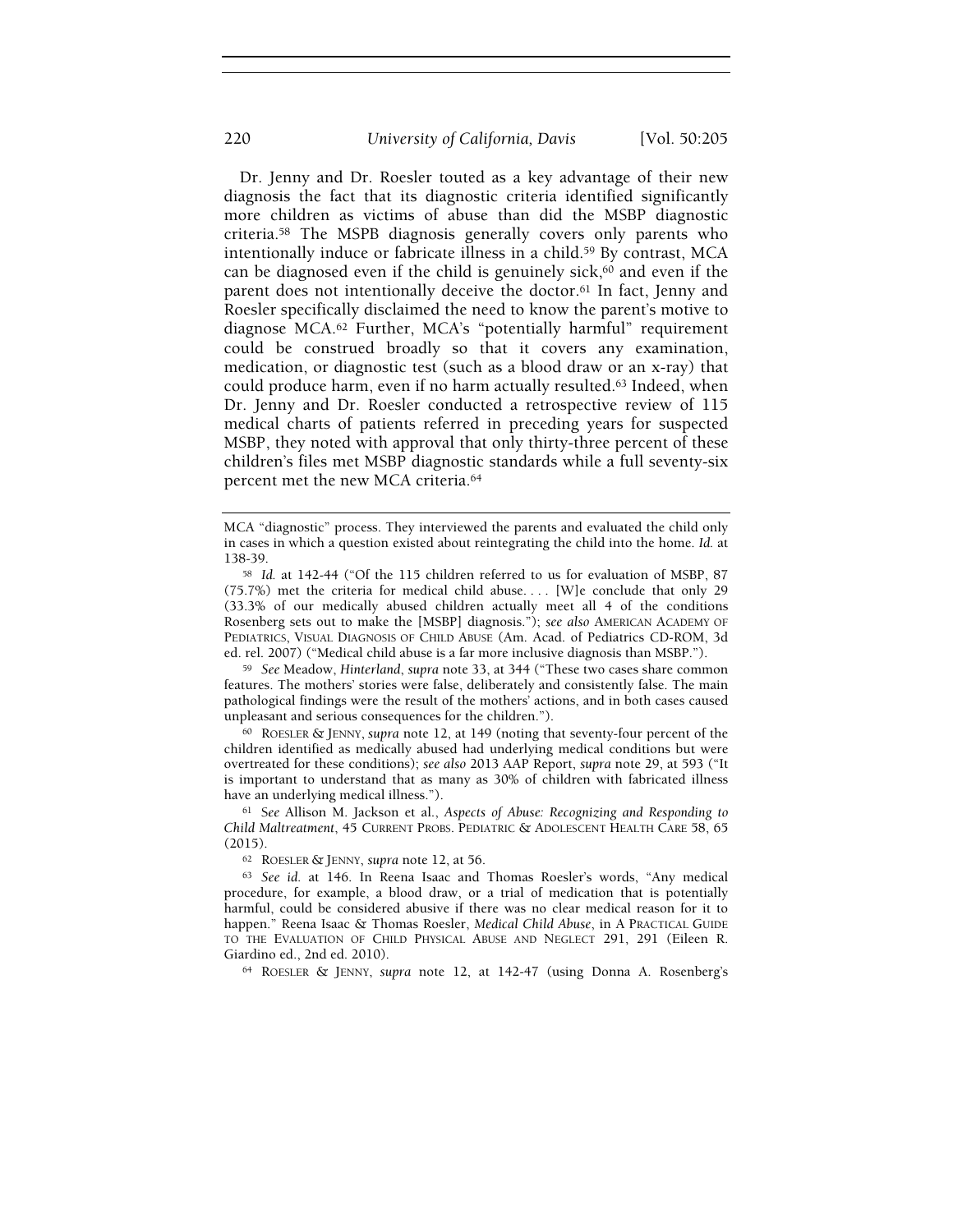The doctors were certainly correct that their new conceptual construct vastly expanded the sphere of parental behavior subject to scrutiny by doctors. Their construction of MCA holds a parent to account if she "instigated" unnecessary medical care for a child, but the doctors neither defined the term nor clarified the outer limits of the parental behavior that can constitute "instigation."65 The authors' examples of MCA behavior, however, make clear that the term extends far beyond intentionally abusive behavior by parents.66 Yet virtually all health care that children receive is "instigated" by a parent, in the sense that a parent has taken the child to the doctor for the purpose of obtaining medical care: Few children, obviously, have the wherewithal to make an appointment, get themselves to the doctor, explain to the doctor what their medical situation is, and pay for the appointment; even if they had, children lack the legal capacity to consent to treatment. (Indeed, a parent can be charged with neglect for failing to take a child to the doctor if the child needs medical care.67) Although a diagnosis of MCA can be equated with child abuse only because the term "instigate" is read as a placeholder for some nefarious parental action, MCA can be diagnosed without any such showing.<sup>68</sup>

A vast spectrum of behavior by parents can result in the child getting medical care that some doctor deems unnecessary, all of which is subject to being declared MCA under the vague meaning of the term "instigation." At the more benign end of the spectrum, a parent who simply pushes for medical care with which a doctor disagrees can fall into this category — say the parent who pushes for more pain relief for a child in pain.69 Also towards this end of the spectrum, an overly anxious parent might take the child to the doctor when the child does

<sup>68</sup> The 2007 AAP Report, supra note 54, states simply that a doctor needs two circumstances to diagnose abuse: "harm or potential harm to the child involving medical care and a caregiver who is causing it to happen." Id. at 1027-28.

<sup>69</sup> This was reportedly a central reason for MCA charges against Isaiah Rider's mother in the MCA charges against her. See Adler, supra note 22. Indeed, critics also charged that medical personnel use the MSBP diagnosis to retaliate against parents deemed too "pushy" or assertive. See, e.g., MART, supra note 37, at 54, 56 (noting several cases that had "at least the appearance that frustrated medical staff were using the diagnosis to punish an uncooperative mother").

diagnostic criteria for MSBP).

<sup>65</sup> See id. at 43-44.

<sup>66</sup> The authors provide examples of categories of behavior that constitute MCA, including an overly-anxious parent taking a child for unnecessary medical visits. See id. at 148 T.1, 181, 183.

<sup>67</sup> See infra notes 171–86 and accompanying text. In fact, Katherine Parker was simultaneously charged with criminal MCA for medical overtreatment of one child and neglect for undertreatment of another child. See Exstrum et al., supra note 20.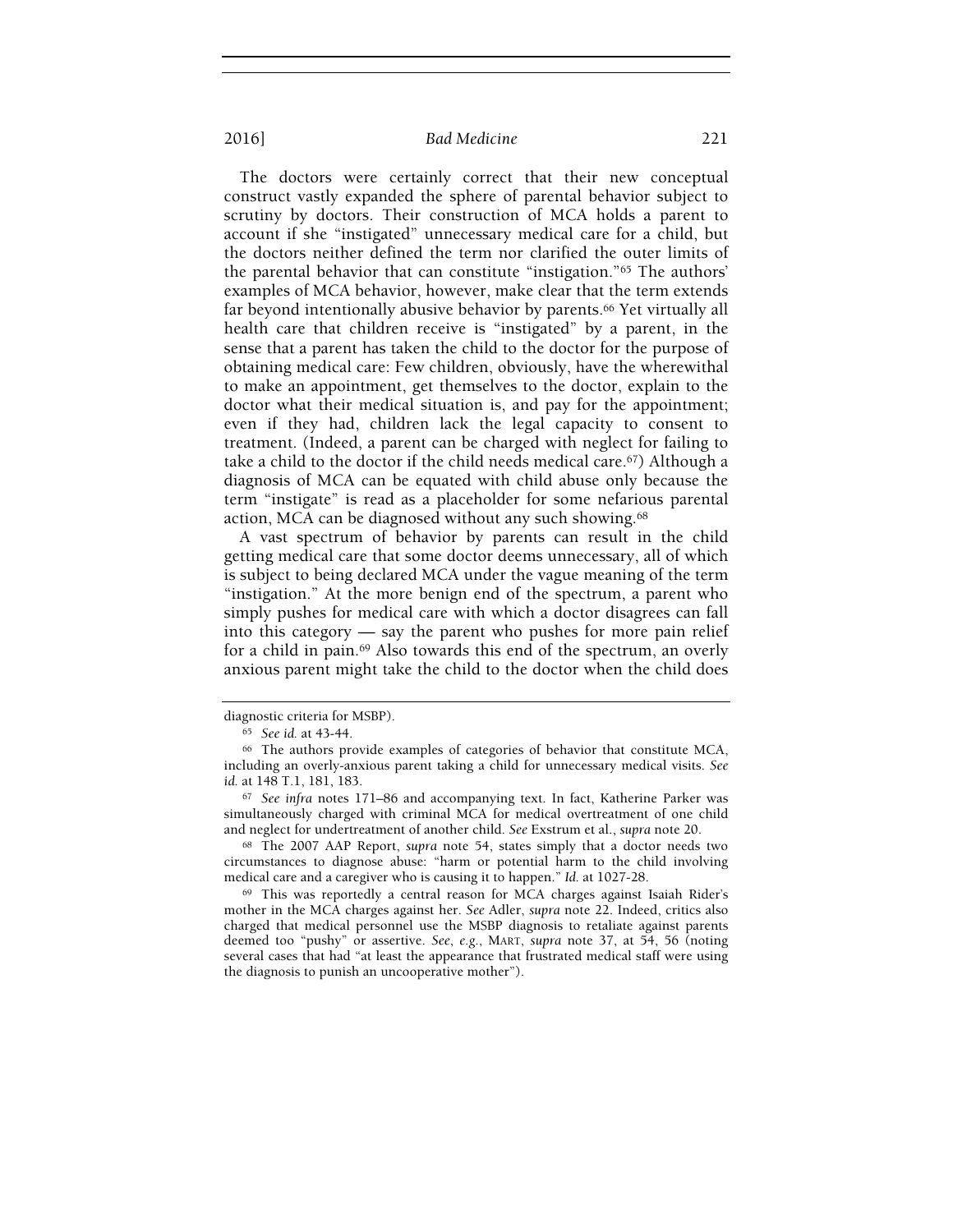not have symptoms that warrant a doctor visit, even though the parent accurately relays the child's symptoms.70 Moving further along the spectrum, a parent could misstate a child's symptoms or condition to a doctor unintentionally, making an error that a considerable number of parents would make (say, overestimating the amount a child has spit up, or inaccurately remembering when a particular symptom began). Or, moving along the spectrum of parental conduct, a parent could intentionally overstate a child's symptoms to the doctor, as parents often do,71 in an effort to get the child treatment that the parent truly believes that the child needs. (The parent may say, for example, that the child could not get to sleep until 5 a.m. every morning as a result of a medication side effect that induced insomnia, when the child had gotten to sleep at 3 a.m. one morning.) Or a parent could significantly overstate a child's condition because the parent is simply wrong, or has been misled by the child. Or, moving still further along the spectrum, a parent could have what might be called "hypochondriasis by proxy,"72 and imagine symptoms that a child does not have. And all the way at the other end of the spectrum is the behavior associated with MSBP — the intentional lie or inducement of symptoms by the parent to get medical care that the parent knows that the child doesn't need for the parent's own secondary gain. All of this becomes potential grounds for intervention under the MCA definition.

The vagueness of the term "instigate" was not Dr. Roesler and Dr. Jenny's only innovation to expand doctors' supervisory authority over parents by means of MCA charges. Through including behavior by the parent that led to both harmful and potentially harmful medical care, and then defining the term "potentially harmful" to include exposure of a child to any potential degree of risk whatsoever,73 the MCA

<sup>70</sup> See ROESLER & JENNY, supra note 12, at 143 T.1. Dr. Meggan Goodpasture of Wake Forest Baptist Hospital publicly noted controversy within the subfield of child abuse pediatrics on the issue of whether the term "instigates" covers overly-anxious parents who accurately recount their child's symptoms, and stated that she personally would not diagnose MCA in such a case. See Meggan Goodpasture, Ass't Professor of Pediatrics, Wake Forest School of Medicine, Medical Child Abuse: A Review of Caregiver Fabricated Illness and Its Impact on Children, Families and the Medical Team at the Wake Forest Baptist Medical Center 2015-2016 Conference Series (June 14, 2016).

<sup>71</sup> See C. J. Morley, Practical Concerns About the Diagnosis of Munchausen Syndrome by Proxy, 72 ARCHIVES DISEASE CHILDHOOD 528, 528 (1995) ("Many mothers are just over anxious and trying to get the doctor to listen, or exaggeration may be part of her normal language.").

<sup>72</sup> The term is Eric Mart's. See MART, supra note 37, at 26.

<sup>73</sup> Isaac & Roesler, supra note 63, at 291 ("Any medical procedure, for example, a blood draw, or a trial of medication that is potentially harmful, could be considered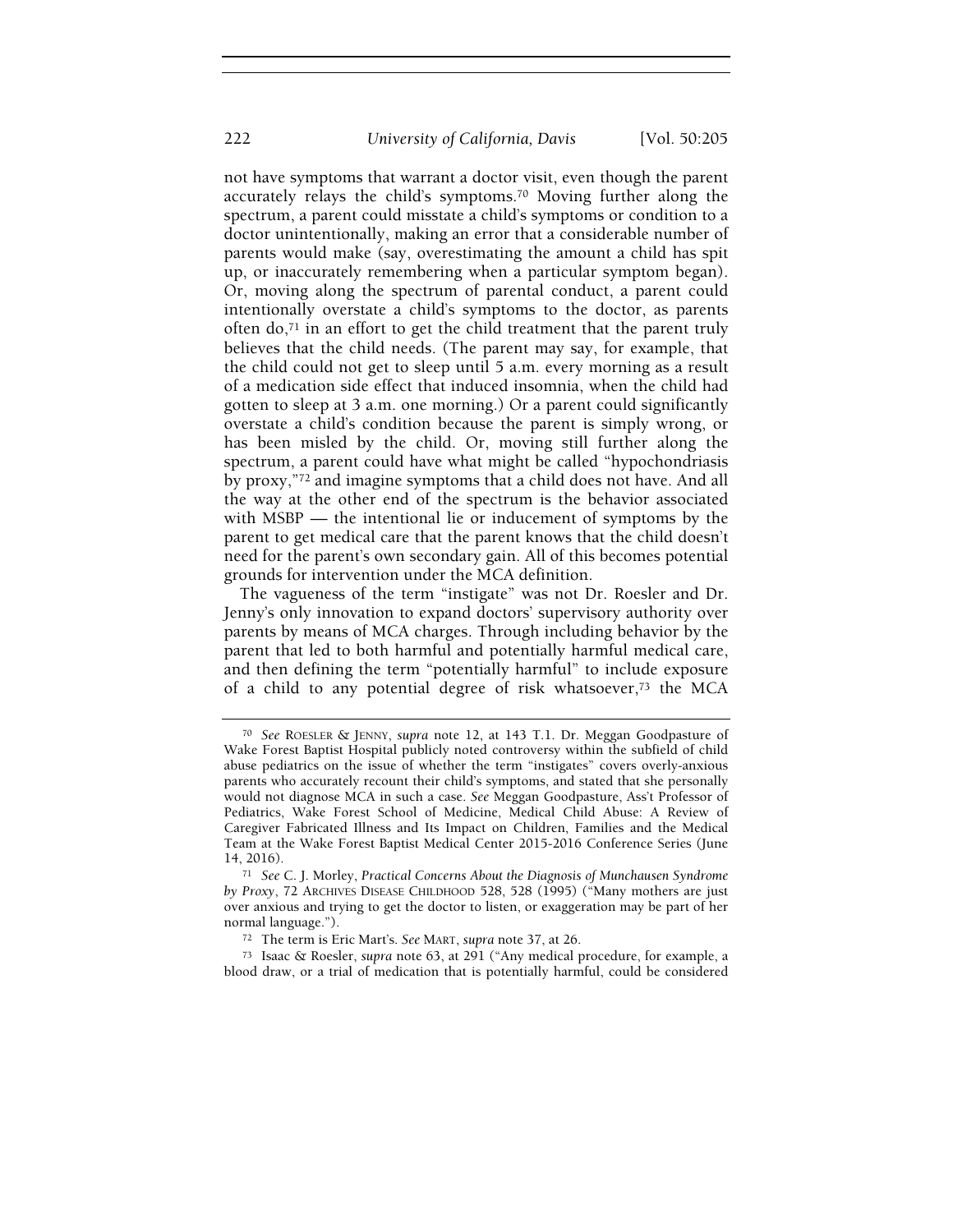definition allows doctors to scrutinize virtually any medical care for potential MCA, since few acts of medical care involve no risk whatsoever. As with the term "instigate," the broad definition of the "potentially harmful" requirement collapses all degrees of harm and potential harm under the single category of "medical child abuse," and gives the misleading impression that the parent imposed or sought to impose significant harm to the child. Under this definition, a mother who sought a prescription of the drug Zofran to relieve a child's nausea caused by a medical condition could be declared a medical child abuser if the doctor believes that the slight risks associated with Zofran meant that the child should be made to tough out the nausea.<sup>74</sup>

Finally, Dr. Roesler and Dr. Jenny also expanded the scope of doctors' supervision considerably by declaring that children with genuine medical conditions could still be deemed subject to MCA.<sup>75</sup> Indeed, seventy-four percent of the children they identified as medically abused in their retrospective review had genuine medical conditions.76 With MSBP, the question for the pediatrician was generally a simple either-or question: Did the child have an organic medical condition or was the parent fabricating it?<sup>77</sup> A doctor might not always be definitively able to answer this question because of the limits of medical science or his or her expertise (and, indeed, doctors wrongly answered this question in the affirmative far too often),<sup>78</sup> but finding an organic illness ended the inquiry.79 In contrast to the yes/no

<sup>77</sup> See Meadow, What Is MSBP?, supra note 38, at 535 ("The first large series of cases published (in this journal in 1982) was composed mainly of similar abuse children who had incurred prolonged false illness caused by mothers who delighted in contact with paediatricians and paediatric units."); Morley, supra note 71, at 528 ("Children who are seen frequently may genuinely be ill."); Rosenberg, Medical Diagnostic Criteria, supra note 45, at 421 (describing "the mistaken diagnosis of MSBP when the real problem is a genuine illness").

<sup>78</sup> For a discussion of false charges of MSBP in England, see supra notes 48–50 and accompanying text. For persuasive critiques of current MSBP diagnostic practices, see MART, supra note 37, and Pankratz, Separation Test, supra note 47.

<sup>79</sup> See generally Deidre C. Rand & Marc D. Feldman, Misdiagnosis of Munchausen

abusive if there was no clear medical reason for it to happen.").

<sup>74</sup> Zofran is available over the counter in some countries, although not in the United States. See Ondansetron, DRUGS.COM, https://www.drugs.com/international/ ondansetron.html (last visited Aug. 17, 2016) (indicating that Ondansetron, the active ingredient in Zofran, is sold as a generic drug not requiring a prescription in a number of countries); Zofran, U.S. DEP'T OF HEALTH AND HUMAN SERVS., http://www. accessdata.fda.gov/scripts/cder/drugsatfda/index.cfm?fuseaction=Search.Overview&Dr ugName=ZOFRAN (last visited Aug. 15, 2016) (indicating Zofran is only available with a prescription).

<sup>75</sup> See ROESLER & JENNY, supra note 12, at 149.

<sup>76</sup> Id.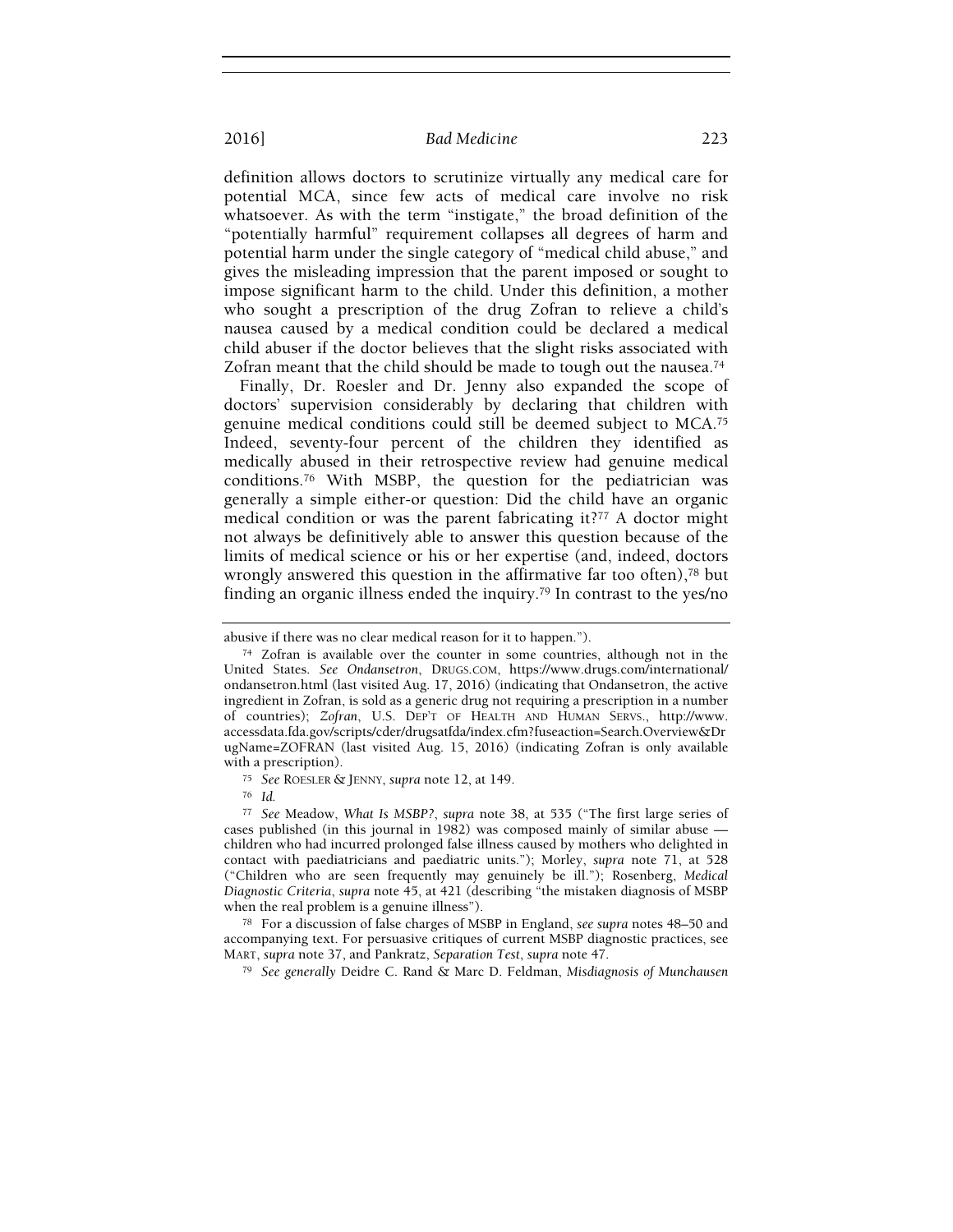inquiry required in MSBP, the MCA inquiry gives the doctor the power to make more subtle distinctions of gradation regarding the parent's behavior — whether, given the child's expected symptoms from a genuine medical condition, the parent instigated overtreatment. Allowing doctors to make such fine distinctions places parents of children with complicated medical issues in a continually vulnerable position.

In all this, the terminology of "medical child abuse," and its association with MSBP, function to tar a vast range of parents as psychopaths intent on hurting their children. This is despite the fact that a large portion of behavior that falls within the broad definition of MCA might more accurately be considered simple differences of opinion between mothers and doctors, differences of opinions between two sets of doctors, or slight, within-the-bell-curve-of-normal exaggeration by a concerned parent.80 (This is not to say that the evaluating physicians always recognize the potentially broad possible range of motives a parent may have; instead, they often leap to assuming such a psychopathic motive exists based on scant evidence.81) Rather than refer to this entire spectrum of behavior as

<sup>80</sup> See Meadow, Hinterland, supra note 33, at 344-45 ("We recognise that parents sometimes exaggerate their child's symptoms, perhaps to obtain faster or more thorough medical care of their child."); Morley, supra note 71, at 529 ("[M]others frequently exaggerate their child's symptoms, not through any malignant desire to mislead the doctor but as part of common language: 'he hasn't eaten a thing all week', 'he vomits up all the feed'. Such phrases are part of everyday life and experienced paediatricians do not take the mother's story at face value but take a careful history to find out exactly what has been happening.").

<sup>81</sup> As Lisa Ludwig, the attorney for Katherine Parker, who was charged with criminal child abuse stated, "There are two possibilities here: One is that a high-school educated, stay-at-home mom tricked literally dozens of medical professionals into doing literally dozens of unnecessary medical procedures — including brain surgery — on three different children . . . . The other possibility is the doctors made errors." Aimee Green, Stay-at-Home Mom Accused of Fooling Doctors into Medicating, Operating on Kids Gets Probation, OREGONIAN (Feb. 23, 2016, 3:04 PM), http://www.oregonlive. com/portland/index.ssf/2016/02/stay-at-home\_mom\_accused\_of\_fo.html. This same leap to psychopathic motives occurs with MSBP charges. See Pankratz, MSBP Label, supra note 46, at 91 ("I am repeatedly amazed when experts who have not interviewed

Syndrome by Proxy: A Literature Review and Four New Cases, 7 HARV. REV. PSYCHIATRY 94 (1999) (describing seven cases in which an undiagnosed illness was falsely described as MSBP). There were attempts to define MSBP more broadly as time wore on in order to include pervasive exaggerations of a child's symptoms, rather than the complete fabrication of an illness. See, e.g., Morley, supra note 71, at 529 (criticizing extension of MSBP to a broader range of cases). Nevertheless, the basic pattern still generally held. See Rosenberg, Medical Diagnostic Criteria, supra note 45, at 424 (describing MSBP diagnosis by exclusion in terms of credibly excluding "all other possible explanations for the child's condition").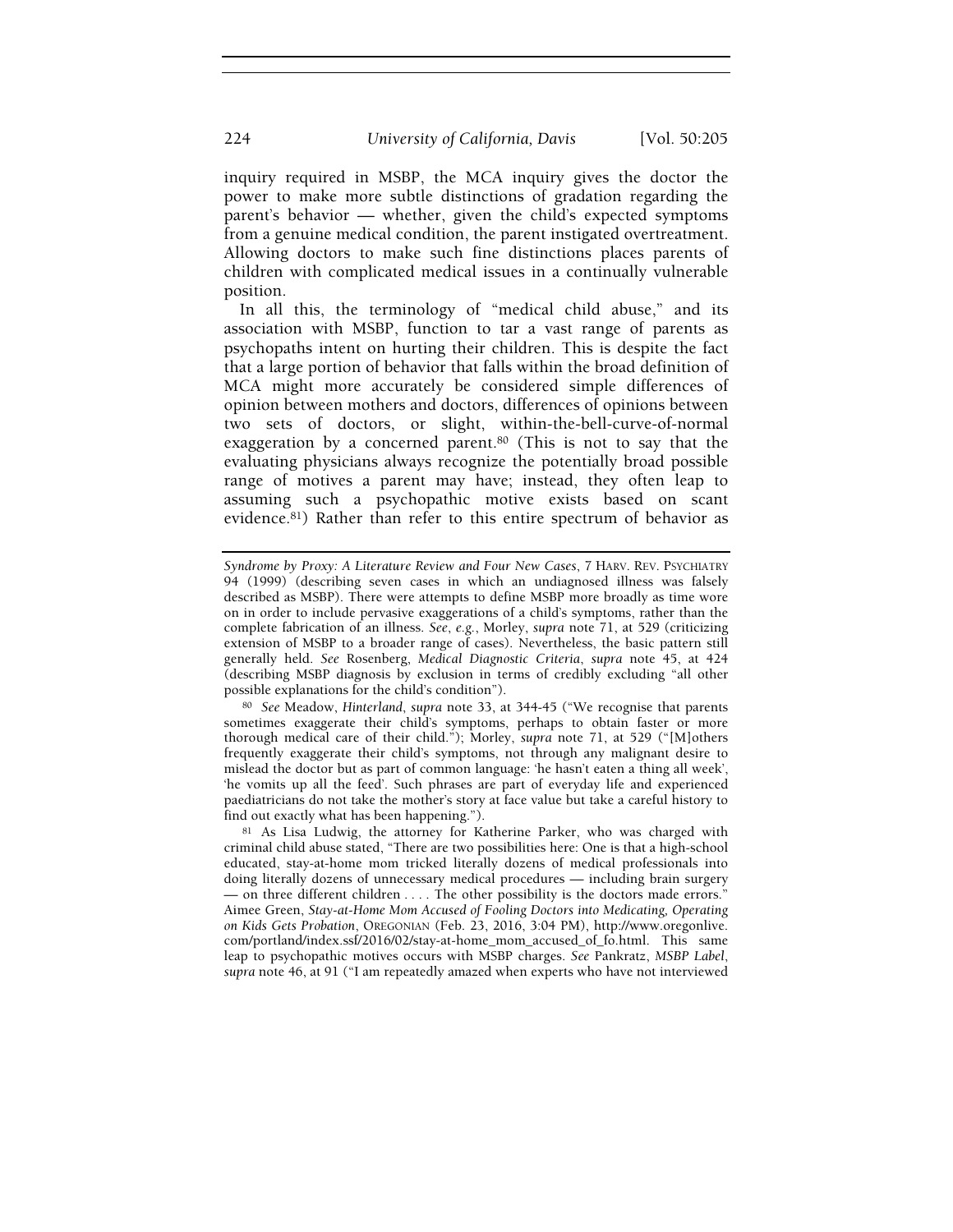"MCA," in many situations it would be far clearer for the evaluating pediatrician to specify the particular parental behavior deemed wrongful. For example, the physician might say simply "I think you were being overly anxious and didn't need to bring the child to the doctor." Or "I think you mistakenly gave the other doctor an incorrect picture of the child's symptoms. I don't think the child's nausea merited a prescription for Zofran." Yet framing the parents' behavior as "abuse" gives the evaluating doctor a potential legal lever to interfere coercively with the parent's decision-making. In contrast, framing the conflict as a simple disagreement between a doctor and a parent over what medical care the child needs gives a doctor no power to dictate the child's medical care, since parents are charged with the right to make health care decisions for their children absent abuse.<sup>82</sup>

MCA-charge proponents further the synecdochic association between the vast expanse of behavior that can be dubbed MCA with the much narrower range of conduct associated with MSBP by continually harking back to examples of heinous and intentional MSBP behavior when justifying the need to take action on MCA.<sup>83</sup> Despite explicitly disclaiming the need for those diagnosing MCA to understand the parent's intent,<sup>84</sup> the examples that Dr. Roesler and Dr. Jenny present in their book's introduction all involve classic MSBP behavior in which a mother intentionally induces or fabricates illness in her child.85 In the text at large, incidents of mothers intentionally giving their children ipecac to make them vomit, $86$  or deliberately starving them are detailed.87 Further, their chapter detailing case studies of the parental behavior they seek to target largely examines extreme examples of MSBP behavior — cases in which parents

<sup>84</sup> See supra note 56; see also 2013 AAP Report, supra note 29, at 590-94 ("When parental behaviors result in harm to the child, the child has been maltreated, whatever the caregiver's motivation.").

<sup>87</sup> Id. at 105.

the mother conclude that she is receiving secondary gain by caring for her sick child.").

<sup>82</sup> See infra Part II.

<sup>83</sup> For example, one author praised the MCA model's removal of focus on "the intent of the abuser," but shortly thereafter stated that "[p]erpetrators of Medical Child Abuse take advantage of th[e] ethical standard [requiring doctors to consider the person giving a medical history to be trustworthy], and the inaccurate historian uses this trust to exaggerate, fabricate, or induce symptoms resulting in diagnoses, medications, procedures, and attention" — thereby assuming that the parent's deception was intentional, and her motive to gain attention. See Jackson et al., supra note 61, at 64.

<sup>85</sup> See ROESLER & JENNY, supra note 12, at 2, 3, 5.

<sup>86</sup> Id. at 101-02.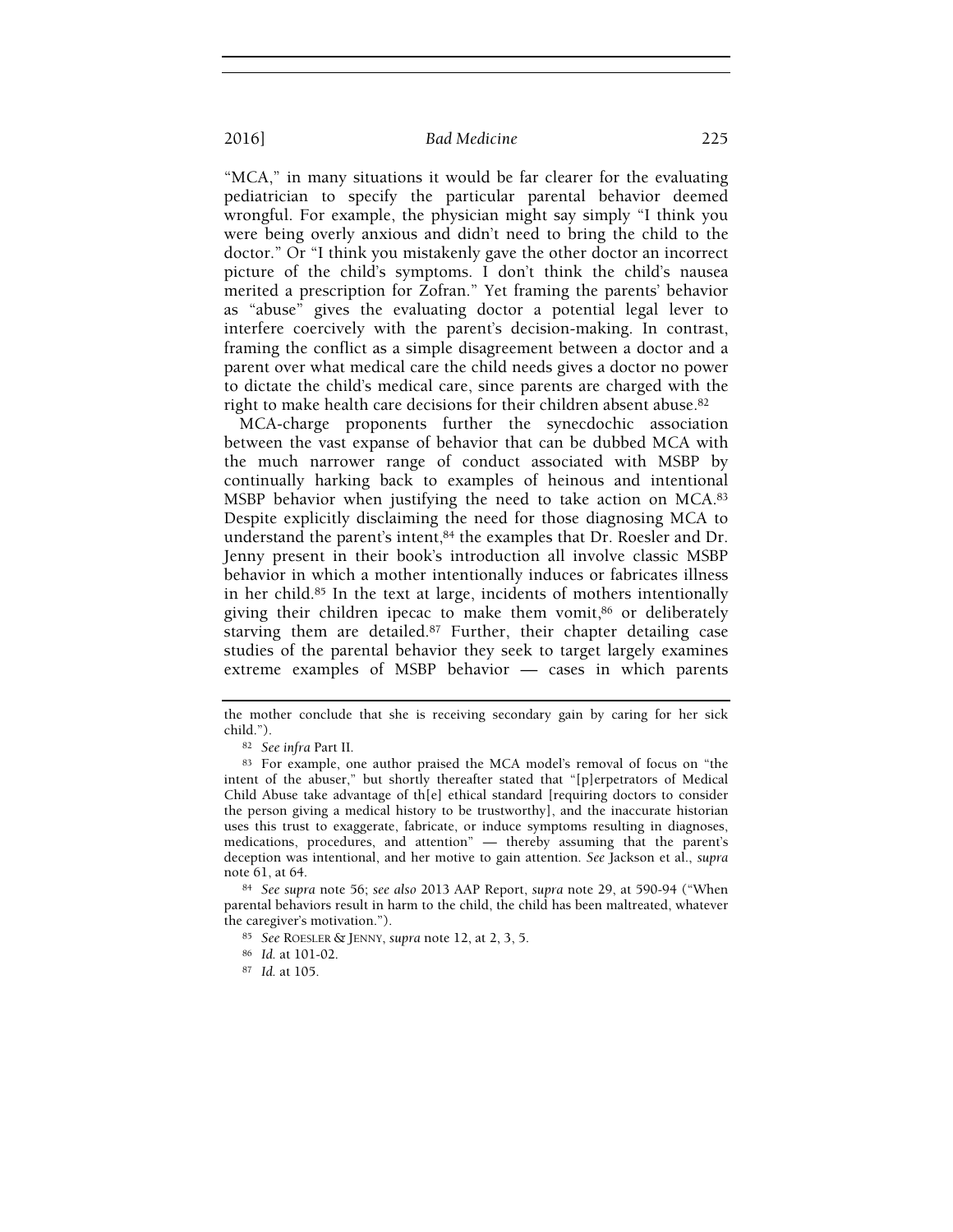intentionally induced seizures through suffocation or drugs, 88 incidents of recurrent suffocation by a parent to mimic non-induced apnea,89 incidents in which parents inject saliva or fecal matter into children's intravenous or central lines to cause sepsis,90 and incidents in which parents fabricated symptoms of bowel disease in healthy children, some leading to bowel transplants.<sup>91</sup> The authors do describe a few examples of behavior involving well-meaning parents who truly believe their child is sick, but these involve extreme illness exaggeration or deliberate and extreme deception on the part of the parent,92 or well-meaning parents whose illogical beliefs about their children's nonexistent illnesses, in Dr. Jenny and Dr. Roesler's words, "strain[] credulity."<sup>93</sup>

The vast expansion in doctors' supervisory power over parents' medical decisions provided by the MCA definition was not motivated by empirical literature that established a problem with parents' decision-making beyond the MSBP context. The only documented problem to which Dr. Jenny and Dr. Roesler were responding was and still is — the far more limited problem of MSBP behavior.<sup>94</sup> Indeed, the far more significant threat to children's health demonstrated by empirical literature is not parents' attempts to overmedicate their children, but doctors' own mistakes in providing care<sup>95</sup> — including their failure to diagnose rare diseases.<sup>96</sup> Dr. Jenny

93 Id. at 80. For example, the authors described a case in which the mother, because of a false belief that her children possessed allergies, required them to sleep "on a wardrobe wrapped in toilet paper and silver foil to avoid allergens." Id. at 79.

<sup>94</sup> Chapter 2 of Roesler & Jenny's book, which makes the case for the movement from the MSBP model to the MCA model, points only to the controversies regarding MSBP as reasons to shift to the MCA model. See id. at 43-60. It does not make the case for the existence of a broader problem with parental behavior beyond the MSBP context.

<sup>95</sup> In 1999, an Institute of Medicine report described medical errors as an "epidemic." INST. OF MED., TO ERR IS HUMAN: BUILDING A SAFER HEALTH CARE SYSTEM (1999), http://www.nationalacademies.org/hmd/~/media/Files/Report%20Files/1999/ To-Err-is-Human/To%20Err%20is%20Human%201999%20%20report%20brief.pdf. A subsequent study in the BMJ found that "'medical errors' in hospitals and other health-care facilities are incredibly common and may now be the third-leading cause of death in the United States — claiming 251,000 lives every year, more than

<sup>88</sup> Id. at 78-79.

<sup>89</sup> Id. at 80-85.

<sup>90</sup> Id. at 85-87.

<sup>91</sup> Id. at 87-88.

<sup>&</sup>lt;sup>92</sup> Id. at 79-80. For example, the authors describe a case in which a child had three serious episodes with an inflammatory lung condition caused by contact with pigeons that left him hospitalized for lengthy periods, in which the parents lied to doctors by telling them they had removed their 40 pigeons from the residence. Id.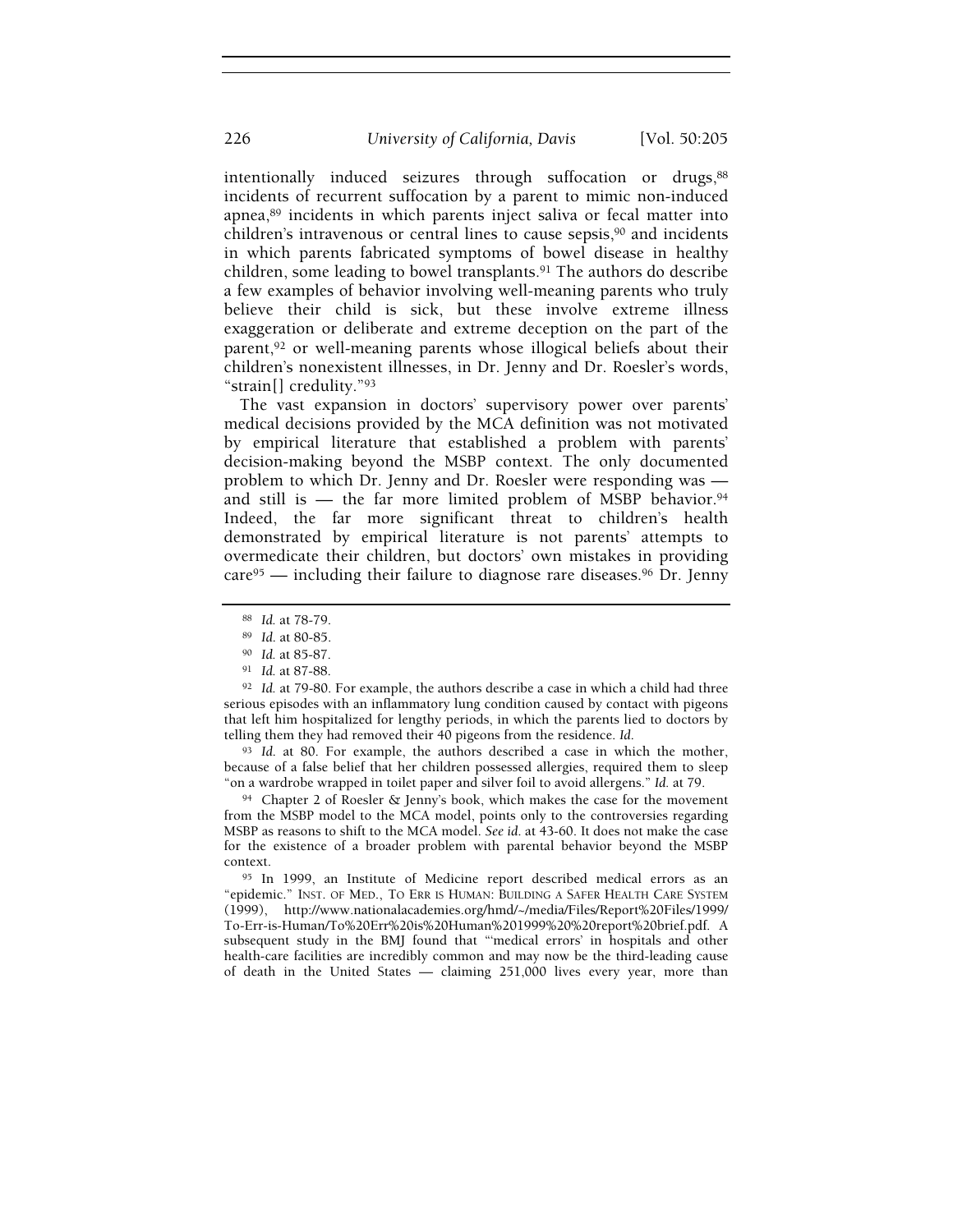and Dr. Roesler did not address these more pervasive threats to children associated with the health care system. Indeed, their concept of MCA increases the threat of medical mistakes to children by attributing blame for unnecessary medical care to the parents rather than doctors, and therefore making it more likely that the mistakes will not be appropriately addressed.<sup>97</sup>

Although newly-formulated diagnostic criteria should be tested to ensure their accuracy in identifying the target condition,<sup>98</sup> Dr. Jenny and Dr. Roesler performed no testing beyond their retrospective review that established MCA's far broader scope than MSBP.99 Further, despite the difficulty of determining what medical care should be deemed unnecessary in a number of situations, particularly in complicated medical cases where doctors may disagree about diagnosis or treatment, the pair provided no caution regarding the difficulty of accurately distinguishing MCA cases from non-MCA cases, and no guidelines to assist doctors in this task. They simply declared instead: "[W]e feel confident that by carefully reviewing the medical care received by children, we can distinguish which children have been subjected to MCA and which have not."100

Despite these issues, a 2013 report by the American Academy of Pediatrics Committee on Child Abuse and Neglect ("AAP Report") approved of the MCA diagnosis under the alternative name of

respiratory disease, accidents, stroke and Alzheimer's." Ariana Eunjung Cha, Researchers: Medical Errors Now Third Leading Cause of Death in United States, WASH. POST (May 3, 2016), https://www.washingtonpost.com/news/to-your-health/wp/2016/ 05/03/researchers-medical-errors-now-third-leading-cause-of-death-in-united-states/. For the results of the study, see Martin Makary & Michael Daniel, Medical Error — The Third Leading Cause of Death in the U.S., 353 BMJ (2016). For documentation of the problems regarding misdiagnosis for children, see infra at notes 376–87 and accompanying text.

<sup>96</sup> See SHIRE RARE DISEASE IMPACT REPORT (Apr. 2013), https://globalgenes.org/raredisease-impact-report/ [hereinafter SHIRE].

<sup>97</sup> Indeed, in the Houston case of Katie Ripstra, Stanford University kidney specialist Dr. Steven Alexander testified that the first time he looked at Rispstra's daughter's file, he thought he was being asked to review a potential medical malpractice case based on the medical treatment that the child had received. See Meagan Flynn, Defense Claims Girl's Illness Stumped Doctors, So They Blamed Salt Poisoning, HOUS. PRESS, Sept. 23, 2015 [hereinafter Defense Claims]. Instead, based on expert testimony diagnosing MCA, Ripstra was sentenced to twenty years in prison. Flynn, Jury Finds Former Nurse Guilty, supra note 20.

<sup>98</sup> See Patrick M. Bossuyt et al., Towards Complete and Accurate Reporting of Studies of Diagnostic Accuracy: The STARD Initiative, 326 BMJ 41, 41 (2003).

<sup>99</sup> See supra note 64 and accompanying text.

<sup>100</sup> ROESLER & JENNY, supra note 12, at 152-53.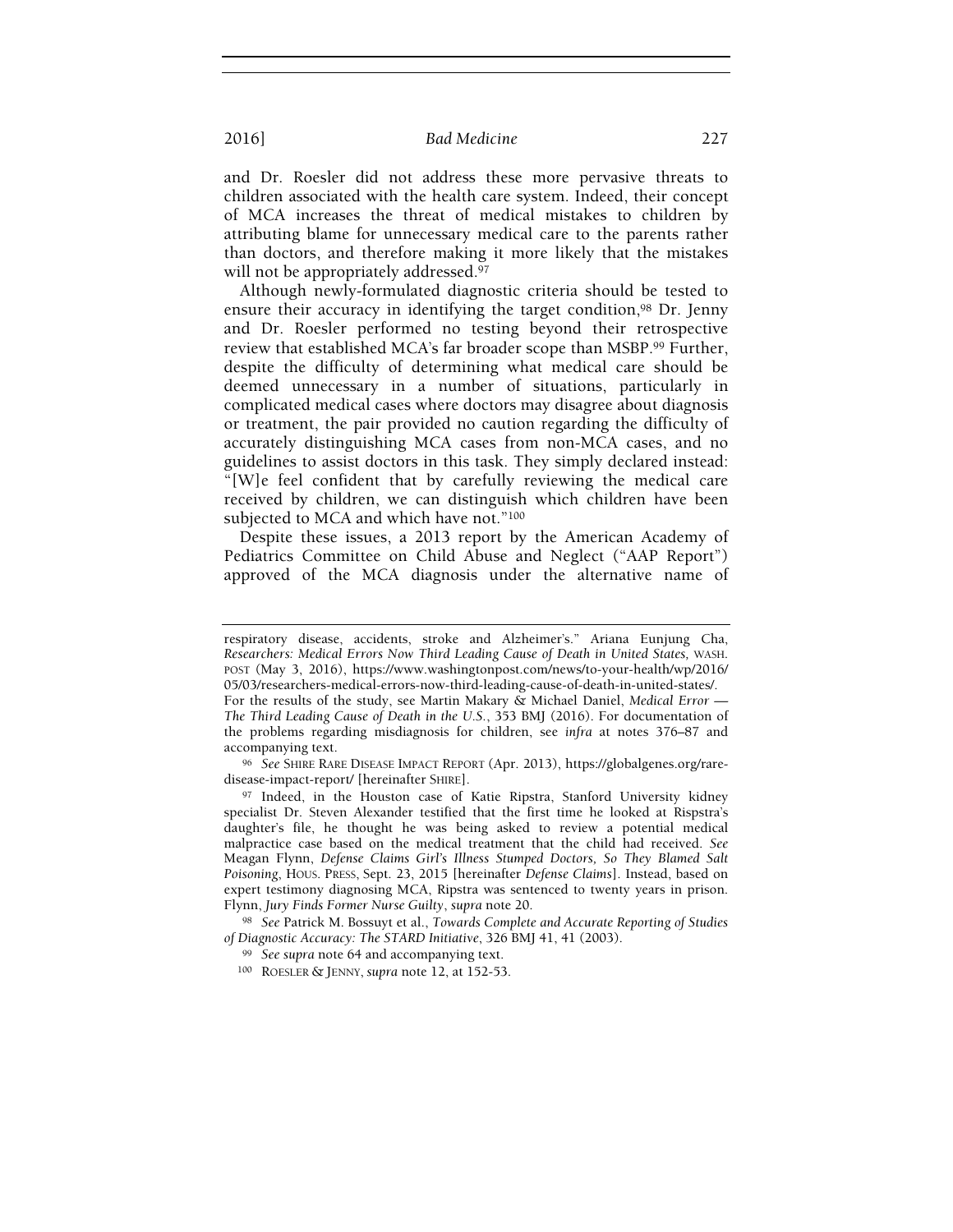"caregiver-fabricated illness."101 The Report affirmed Dr. Jenny and Dr. Roesler's basic premise that, when faced with a child's asserted overmedicalization, a pediatrician could properly diagnose a child with caregiver-fabricated illness, rather than have a mental health expert diagnose the parent, and that such a diagnosis did not need to consider the intent of the parent.102 The Report, however, defined the parental behavior necessary to diagnose the child somewhat more narrowly than did Dr. Roesler and Dr. Jenny: Caregiver-fabricated illness, according to the Report requires that the parent either induce or misrepresent the child's symptoms.103 Both MCA and caregiverfabricated illness will be referred to here as MCA, as will claims styled as MSBP claims, but in which the child (rather than the parent) is diagnosed.104 The closely allied diagnosis of MSBP, sometimes now called "factitious disorder imposed on another,"105 which involves a mental health assessment of the parent, will be considered alongside these diagnoses, but referred to by its own name.

#### C. Medical Child Abuse Charges Today

Since Dr. Jenny and Dr. Roesler first proposed it, MCA has become doctors' preferred charge for medical overtreatment by parents, although it and MSBP are sometimes treated as interchangeable diagnoses, and these charges are sometimes brought alongside one another.106 Physicians are now being trained to treat MCA as a diagnosis that should be routinely considered in complicated medical cases,107 and to report suspicions of MCA to child protection

<sup>101</sup> 2013 AAP Report, supra note 29, at 593.

<sup>102</sup> Id. at 590-594 ("When parental behaviors result in harm to the child, the child has been maltreated, whatever the caregiver's motivation.").

<sup>103</sup> Id. at 591. This variation would therefore presumably exclude diagnosis where the parent's anxiety caused them to take a child to a doctor more than necessary but did not cause them to misstate the child's condition. See id.

<sup>104</sup> See, e.g., In re McCabe, 580 S.E.2d 69, 71 (N.C. Ct. App. 2003).

<sup>105</sup> This was the terminology adopted by the American Psychiatric Association when in 2013 it first included a diagnosis related to MSBP as an official diagnosis in its manual, AMERICAN PSYCHIATRIC ASSOCIATION, DIAGNOSIS AND STATISTICAL MANUAL OF MENTAL DISORDERS 325 (5th ed. 2013).

<sup>106</sup> See, e.g., In re Z.S., No. 25986, 2014 WL 4267478, ¶ 2 (Ohio Ct. App. Aug. 29, 2014) (equating medical child abuse with MSBP); 2013 AAP Report, supra note 29, at 590 ("Although this condition has been widely known as Munchausen syndrome by proxy, there is ongoing debate about alternative names, including pediatric condition falsification, factitious disorder (illness) by proxy, child abuse in the medical setting, and medical child abuse.").

<sup>107</sup> See ROESLER & JENNY, supra note 12, at 1.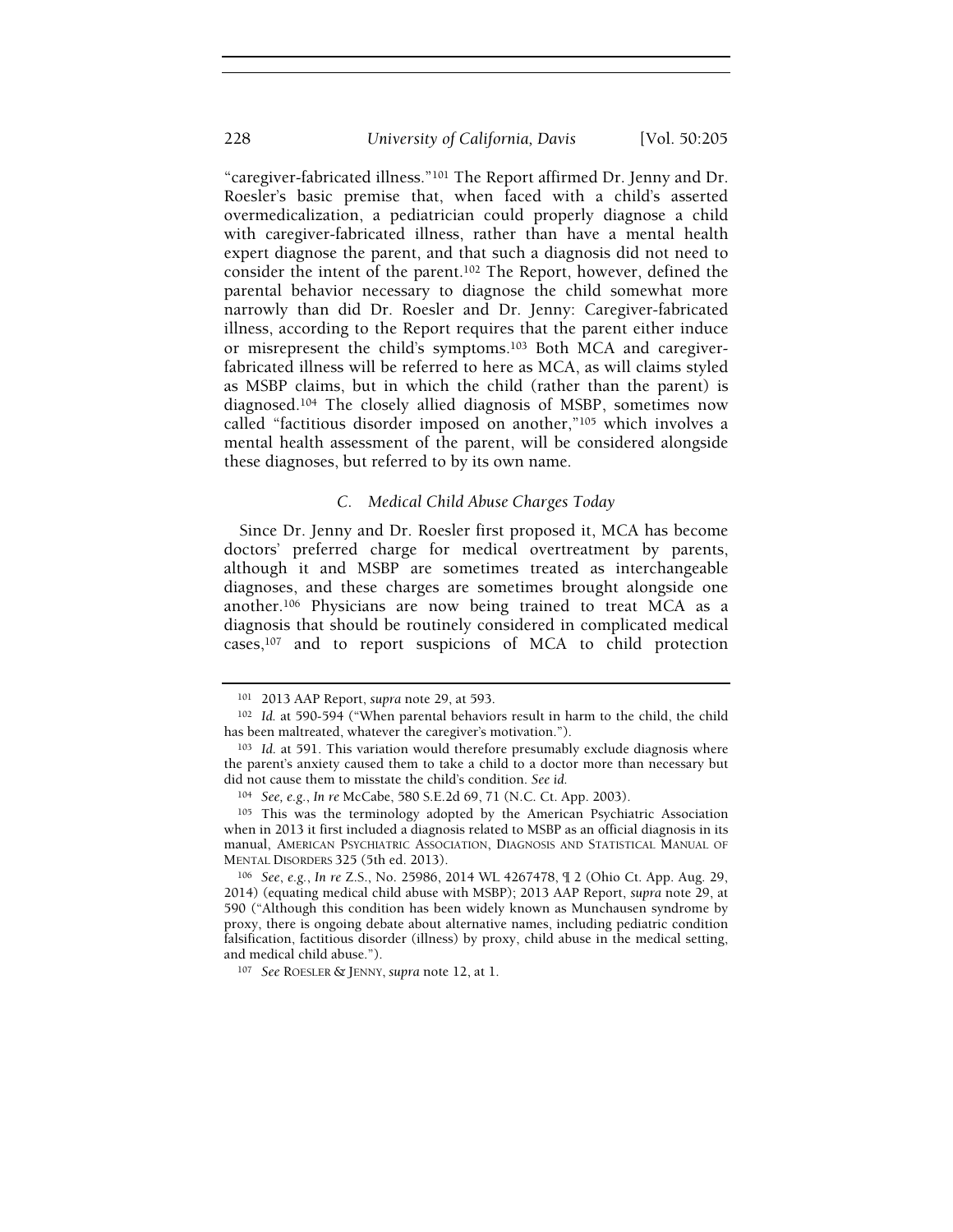authorities.108 Mental health professionals, nurses, clergy, and social workers are likewise being taught to be vigilant to possible MCA cases in order to protect children from harm.<sup>109</sup>

Members of these fields learn a raft of empirically unproven claims that support the need to root out MCA. Many of these claims are based on the same flawed research that gave rise to false diagnoses of MSBP, although some are based on newer research with similar flaws. Two flaws are especially prominent in this body of work. First, particular assertions enter the relevant literature despite being premised on weak evidence, and are then cited and recited as established fact without being rigorously tested.110 Second, doctors' identifications of MSBP or MCA in past cases are treated as confirmed diagnoses for the purposes of research that seeks to discern how to identify future MCA cases — a tautologous mode of research that cannot separate out spurious characteristics from genuine characteristics.<sup>111</sup>

For example, MCA training literature states that "many cases of Medical Child Abuse go undetected" because perpetrating parents "are skilled at deceiving the medical community,"112 a proposition lifted

<sup>108</sup> See 2007 AAP Report, supra note 54, at 1029 ("If the parent's care-seeking is harming the child but the parent refuses to cooperate with the physician in limiting the amount of medical care to an appropriate level, the state child protective services agency should be informed."); MICH. TASK FORCE REP., supra note 31, at 3 ("When a medical provider, or other person, recognizes that the child may be a victim of Medical Child Abuse and is at risk of harm, a report should be made with CPS").

<sup>109</sup> E.g., Flyer from Megan Goodpasture, M.D., for training on Medical Child Abuse: A Review of Caregiver Fabricated Illness and Its Impact on Children, Families and the Medical Team at the Wake Forest Baptist Medical Center (June 14, 2016) (on file with author) (suggesting MCA training be attended by "nurses, doctors, social workers, clergy, and any interested health care professional").

<sup>110</sup> This is precisely the same methodological flaw in research that critics have demonstrated applies to this same subfield of pediatricians' literature on Shaken Baby Syndrome. See infra notes 299–315 and accompanying text. The shortcoming of this mode of research is perhaps best summarized by the words of a district judge from the Northern District of Illinois who, in overturning a conviction from ten years before, stated that the expert opinions on SBS presented at trial had turned out to be "more an article of faith than a proposition of science." Del Prete v. Thompson, 10 F. Supp. 3d 907, 957 n.10 (N.D. Ill. 2014).

<sup>111</sup> Cf. Pankratz, Separation Test, supra note 47, at 310 ("[f]alse statistical information has entered the lore of Munchausen syndrome by proxy, which is often presented with authority by experts."); MART, supra note 37, at 9 (explaining the weakness in the academic literature for MSBP by stating that "There appeared to be only one or two articles in the professional literature which might have been considered 'hard research,' and in these the research had been done only in the most rudimentary way.").

<sup>112</sup> See MICH. TASK FORCE REP., supra note 31, at 1; see also 2013 AAP Report, supra note 29, at 592 ("This form of maltreatment often goes unrecognized and unreported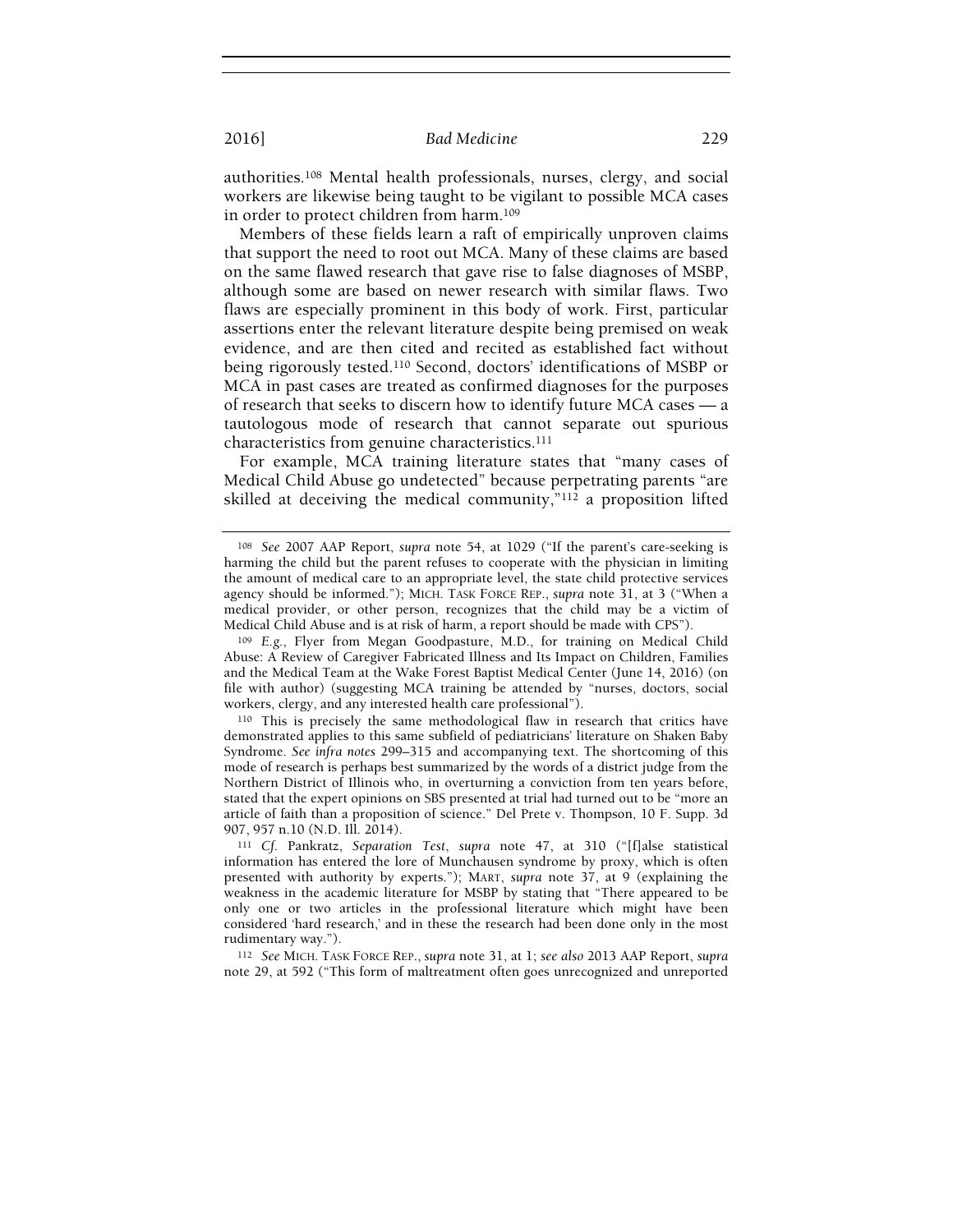from literature on the far more narrow category of MSBP behavior that, to boot, lacks any credible proof.113 This literature contends, as well, that "[t]he reported incidence [of MCA] is approximately 0.5 to 2.0 per 100,000 children"114 — although there have been no valid incidence studies of MCA behavior.115 Furthermore, those trained to

<sup>114</sup> 2013 AAP Report, supra note 29, at 592.

115 The incidence rates reported are from studies seeking to measure rates of MSBP behavior, rather than the far broader category of MCA behavior. Yet the methodology of the studies cited for these rates are doubtful even for MSBP behavior. The higher estimate of 2.0 per 100,000 children is derived from a New Zealand study on MSBP. See S.J. Denny, C.C. Grant & R. Pinnock, Epidemiology of Munchausen Syndrome by Proxy in New Zealand, 37 J. PAEDIATRICS & CHILD HEALTH 240, 240 (2001). The authors counted as MSBP cases all cases that doctors reported to child protection officials or they believed were highly suspicious but did not report; the authors made no attempt to confirm the validity of these cases. See id. at 241. To the extent that reporting physicians made false positive rather than true positive diagnoses, which, given what we know about the number of wrongful diagnoses of MSBP during this period is eminently possible, see supra notes 48–49 and accompanying text, this study tells us

even when it is recognized.").

<sup>113</sup> As Eric Mart points out, this assertion is reminiscent of the children's riddle, "How many undiscovered islands are there in the Pacific Ocean?" No sensible answer is possible given that the undiscovered islands in the Pacific are exactly that undiscovered. See MART, supra note 37, at 44. The 2013 AAP Report makes the claim that "many cases go unreported" by asserting that a 1996 study showed that "pediatricians needed to have a strong degree of certainty before reporting", and suggesting, on that basis, that pediatricians are not reporting genuine MCA cases when there are less certain. 2013 AAP Report, supra note 29, at 592 (citing R.J. McClure et al., Epidemiology of Munchausen Syndrome By Proxy, Non-Accidental Poisoning, and Non-Accidental Suffocation, 75 ARCHIVES OF DISEASE IN CHILDHOOD 57 (1996)). The 1996 study, however, concerned MSBP behavior rather than the far broader category of actions identified by the MCA diagnosis. More importantly, the relevant finding in that study, which considered pediatricians' reports of MSBP behavior, was that "one hundred and nine (85%) of paediatricians estimated the probability of their (MSBP) diagnosis being correct as greater than 90%. In fourteen cases the probability of abuse was estimated to be between 71% and 90% and in four, between 50% and 70%. In only one case was the probability less than 50%." McClure, supra, at 59. This result is remarkable for the extent of perceived certainty with respect to the MSBP, when few such cases will present with strong evidence of symptom induction or fabrication. Such a result demonstrates underreporting of MSBP behavior by pediatricians only if both these pediatricians were in fact correct about their MSBP diagnoses that they did report, and, in addition, they did not report correctly diagnosed cases of MSBP when they were less confident of their diagnosis. The McClure study provides no data that answer these questions. However, we know that pediatricians of that era in the United Kingdom, including Roy Meadow, a coauthor of the study, were overconfident of their diagnoses of MSBP, and made false diagnoses based on overly broad diagnostic criteria. See supra notes 48–49. This suggests that, what the McClure study reveals, contrary to the suggestion of the 2013 AAP Report, is not underreporting by pediatricians, but instead overconfidence in false diagnoses of MSBP.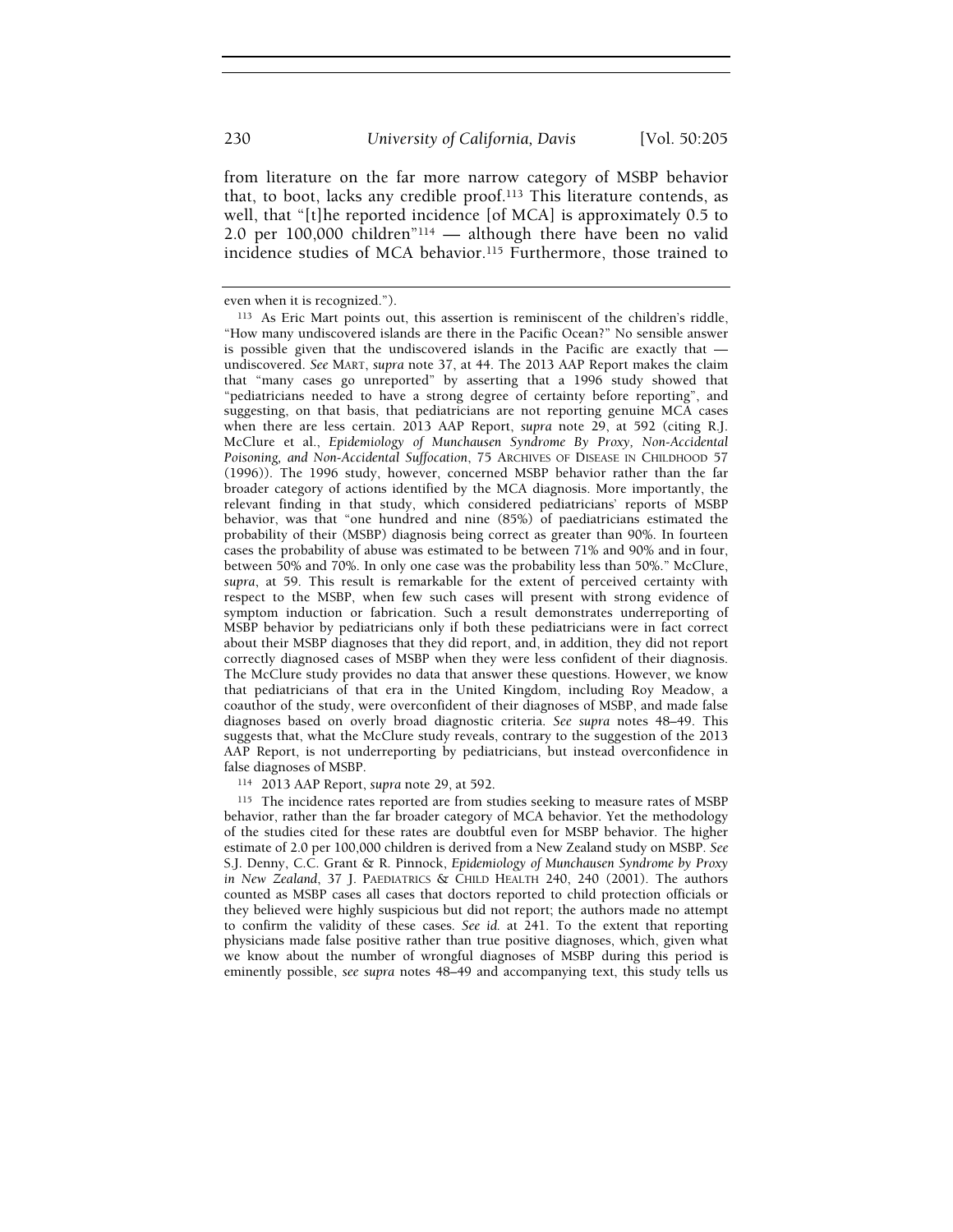identify MCA are also taught that this behavior often escalates in severity, and is often fatal<sup>116</sup> — also findings drawn from deeplyflawed MSBP literature.<sup>117</sup>

<sup>116</sup> MICH. TASK FORCE REP, supra note 31, at 1; see also In re McCabe, 580 S.E.2d 69, 71 (N.C. Ct. App. 2003) (describing behavior as evolving to more serious forms, and stating that the "risk of morbidity or mortality . . . is fifteen to thirty percent."); 2013 AAP Report, supra note 29, at 591 ("[T]here is general agreement that this condition causes serious harm and is associated with significant morbidity and mortality.").

<sup>117</sup> Like most other factual contentions made in MCA and MSBP literature, authors cite other secondary research that repeat these propositions rather than to researchers who have rigorously tested the veracity of these claims. For example, the 2013 AAP Report supports its claim that MCA causes "significant morbidity and mortality" by citing to a 2008 article. 2013 AAP Report, supra note 29, at 590-91 (citing R.J. Shaw et. al., Factitious Disorder By Proxy: Pediatric Condition Falsification, 16 HARV. REV. PSYCHIATRY 215 (2008)). The 2008 article cited, however, uses narrower MSBP criteria to define the parental behavior at issue and, without making its own calculations, states that "[m]ortality rates of 10% are commonly reported in the literature, although rates may be as high as 33% in cases of suffocation or poisoning." Shaw et al., supra, at 216. The 2008 article, however, is not the original source of these figures; instead it cites to a 2005 article to support these figures. See id. (citing N. Awadallah et. al., Munchausen By Proxy: A Case, Chart Series, and Literature Review of Older Victims, 29 CHILD ABUSE & NEGLECT 931 (2005)). The 2005 article, though, provides no statistics whatsoever on this issue.

Pages later, the AAP Report later repeats the claim that MCA victims "suffer significant morbidity and mortality," but this time adds specific numbers to back its assertion. 2013 AAP Report, supra note 29, at 592. It states that "[m]ortality rates of 6% to 9% have been reported, and approximately the same percentage suffer longterm disability or permanent injury." Id. The Report cites three articles to support these statistics, all of which seek to measure mortality rates in the MSBP context rather than in the broader category delineated by MCA criteria. See McClure et al., supra note 113; Rosenberg, Web of Deceit, supra note 44; Mary Sheridan, The Deceit Continues: An Updated Literature Review of Munchausen Syndrome By Proxy, 27 CHILD ABUSE NEGLECT 431, 431-451 (2003). Yet even taken as measures of MSBP, each of the studies has deep methodological flaws that should have precluded its usage.

The highest of the range of mortality rates cited comes from Donna Rosenberg's Web of Deceit, which calculates a mortality rate of 9% for MSBP victims based on the author's review of 117 case studies of MSBP published in medical journals, in which she counted ten deaths. Rosenberg, Web of Deceit, supra note 44, at 554. Yet Roy Meadow, whose cases comprised the largest series used by Rosenberg, himself wrote a letter to the editor of Rosenberg's journal disputing those statistics on the ground that Rosenberg's figures double counted some deaths by failing to recognize when two doctors had published case studies of the same patient. Roy Meadow, Letter to the Editor, 14 CHILD ABUSE & NEGLECT 289, 289 (1990). Meadow cautioned that "extreme caution should be applied to [the article's] quantitative aspects and, in particular, to some of the figures . . . such as the mortality rate of 9% and the long-term morbidity

nothing about the actual rate of MSBP behavior in New Zealand, let alone the actual rate of MCA behavior in the United States. For persuasive arguments that the overly vague criteria used to diagnose MSBP have resulted in a high rate of false positive diagnoses, see MART, supra note 37; Pankratz, MSBP Label, supra note 47.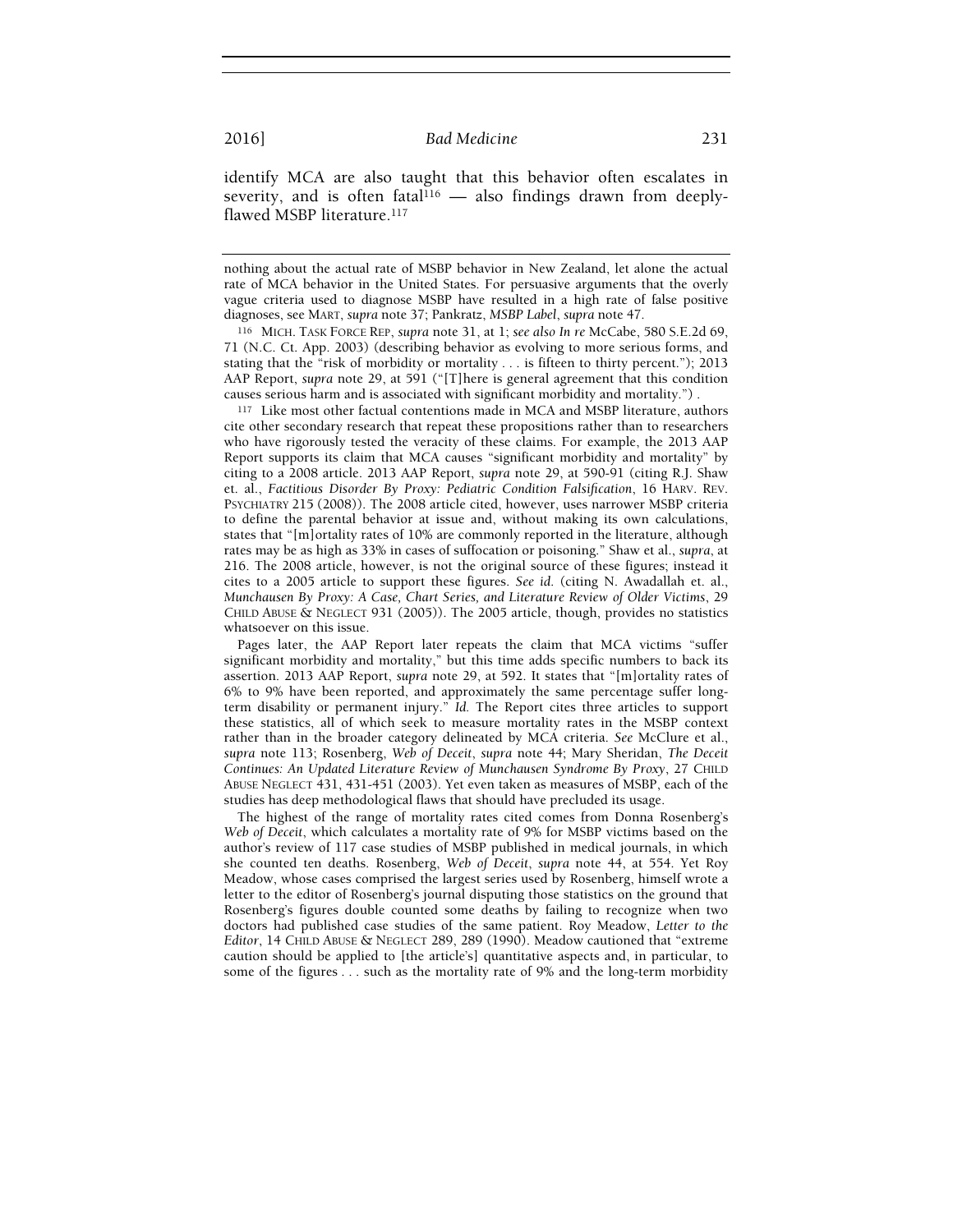Pediatricians who specialize in child abuse have been central to the rise of these charges. Hospitals began to hire these specialists in the 1970s to detect child abuse, rather than to treat their own patients.<sup>118</sup> While they once focused on evaluating bruises and broken bones, they have now installed themselves as central to the process of detecting MCA.119 One report from this group states that it is important "[w]henever possible, [to] have a pediatrician with experience and expertise in child abuse consult on the case, if not lead the team."<sup>120</sup> This protocol inserts child abuse pediatricians into complicated medical cases in which they sometimes assert the presence of MCA over the objections of the child's treating doctors — often experienced

Even if each of these studies did not possess these specific flaws, as both Loren Pankratz and Eric Mart have convincingly shown, all existing studies on MSBP mortality rates, including those cited in the AAP Report, share the same general methodological flaws. First, the mortality rates were drawn from doctors' reports or case studies of MSBP, and were never independently confirmed to be MSBP. Given the many cases of organic illnesses known to have been falsely diagnosed as MSBP during this era, see supra notes 48–49 and accompanying text, this is not an insignificant problem. Second, the published case studies, even assuming they truly involved MSBP behavior, are likely the most serious of MSBP cases; the mortality rate of these cases would not be representative of the mortality rate generally for MSBP behavior. See MART, supra note 37, at 34; Pankratz, Separation Test, supra note 47, at 311-13.

<sup>118</sup> The identification of child abuse as a subject for pediatric concern is often dated back to the publication of two papers by C. Henry Kempe and his colleagues. See C. Henry Kempe et al., The Battered Child Syndrome, 181 J. AM. MED. ASS'N 17 (1962); C. Henry Kempe et al., Marginal Comment, Unusual Manifestations of the Battered Child Syndrome, 129 J. AM. MED. ASS'N 1265 (1975); see also Steven C. Gabaeff, Exploring the Controversy in Child Abuse Pediatrics and False Accusations of Abuse, 18 LEGAL MED. 90 (2016) (describing the coalescing of this group of physicians). Child-abuse pediatrics has only been a board-certified subspecialty since 2009.

<sup>119</sup> 2007 AAP Report, supra note 54, at 1029.

<sup>120</sup> Id.

rate of 8%." Id. Mary Sheridan's article, which used the same methods to update Rosenberg's findings, and calculated a 6% mortality rate, as the author herself notes, is vulnerable to the same criticism. Sheridan supra, at 433 (noting that "some cases may be duplicates"). Furthermore, the third case study, by McClure et al., does not focus on MSBP behavior alone, but also on cases of non-accidental poisoning or suffocation. McClure et al., supra note 113. Although the study finds significant overlap between cases of MSBP behavior and cases of non-accidental poisoning and suffocation, it notes some number of cases in which there is no overlap. Id. at 59. The authors reports that eight children died in the course of the study, all from suffocation or poisoning, but does not state which, if any, of these cases were deemed MSBP, rather than suffocation or poisoning alone. Id. at 60. The result is that no death rates from MSBP can be reliably calculated from these data. The study could perhaps more plausibly be cited for the proposition that MSBP was not likely to be fatal in the absence of the parent using suffocation or poisoning to induce illness.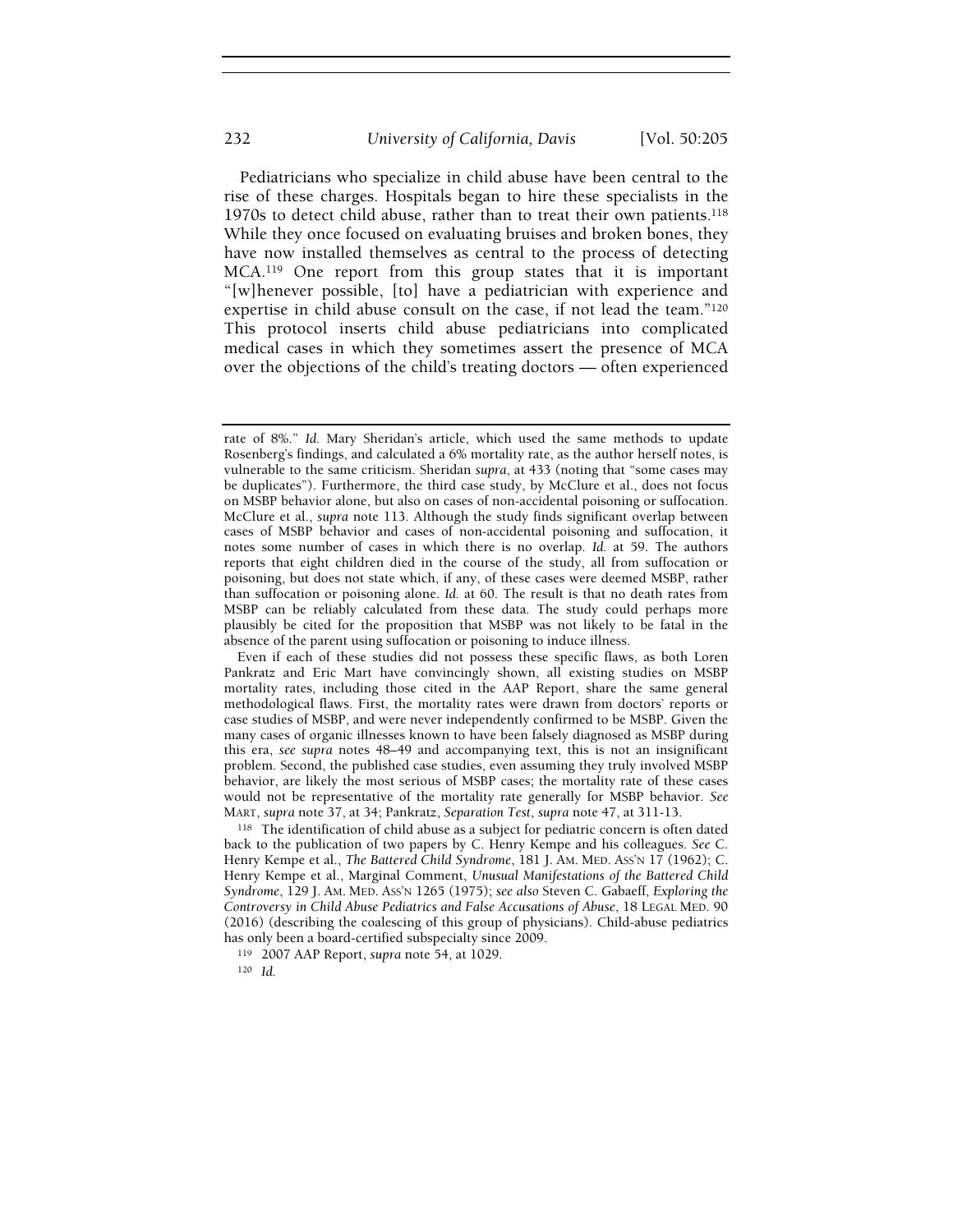specialists — who believe that the child has one or more genuine medical diagnoses.<sup>121</sup>

It is not possible to get a firm count on how many U.S. parents are being reported for MCA to child protection officials. Most states lump such charges into their general child abuse or neglect statistics, and cannot break out MCA charges separately. Michigan is the exception. Its figures show that, on average, fifty-one reports of suspected MCA were made against caregivers each year between 2010 and 2013.122 If this rate is extrapolated to the general U.S. population, more than 1,600 U.S. parents are being reported each year.<sup>123</sup>

Probably far more parents are informally accused of MCA behavior and coerced into reversing their chosen course of medical care in order to avoid such reports being made.124 One Boston attorney who represents parents reports that two local hospitals have a practice of presenting parents with a detailed treatment plan if the parents disagree with doctors at the hospital regarding their child's course of

122 Eichner, supra note 1; Email from Kelcy McArthur, Analyst, Children's Protective Services, Mich. Dep't Hum. Servs., to author (Jan. 5, 2015, 11:03:38 EST) (on file with author).

<sup>123</sup> Eichner, supra note 1.

<sup>121</sup> See, e.g., In re McCabe, 580 S.E.2d 69, 74 (N.C. Ct. App. 2003) (accepting child abuse pediatricians' diagnosing child with MSBP over cardiologist's contrary diagnosis). In one such case, child abuse pediatrician Dr. Adelaide Eichman, within months after she completed her residency, determined that a child needed to be "demedicalized" based on reading the child's medical records, despite the view of the child's specialists that the child had several genuine medical diagnoses and might still have undiagnosed conditions. See Transcript of Child Abuse Expunction Appeal of D.H. Hearing at 106, In re G.M., No. 329-2014 (Penn. Dep't Hum. Servs.) (Nov. 19, 2015) [hereinafter Child Abuse Appeal of D.H., Nov. 19, 2015]. After the medical records that Dr. Eichman relied on to diagnose abuse were determined to be inaccurate, the child was eventually returned to her mother's custody and the finding of abuse was expunged — still over the objection of Dr. Eichman. See id. at 106. In another case, Jessica Hilliard was charged with MCA for seeking medical care for her son despite the fact that an expert in mitochondrial disease had diagnosed the child as having mitochondrial dysfunction and the child's other sister had already died from what two outside specialists concluded was a genetic disease that affected mitochondrial function. See Eichner, supra note 1. Other cases in which child abuse pediatricians disputed the diagnoses of specialists in the field of the child's symptoms include the Ripstra case described supra note 20; the Parker case described supra note 20; and the Pelletier case, described supra notes 2-11 and accompanying text.

<sup>124</sup> MitoAction, a patient advocacy nonprofit for families with mitochondrial disease, which has been contacted by more than 100 parents with concerns about MCA, reports that most of the parents facing allegations of medical child abuse accede to at least some changes in their child's medical care in an effort to avoid MCA charges. Email from MaryBeth Hollinger, Nurse, Education, Support, and Advocacy Navigator, MitoAction (Oct. 4, 2016, 12:33 EST) (on file with author).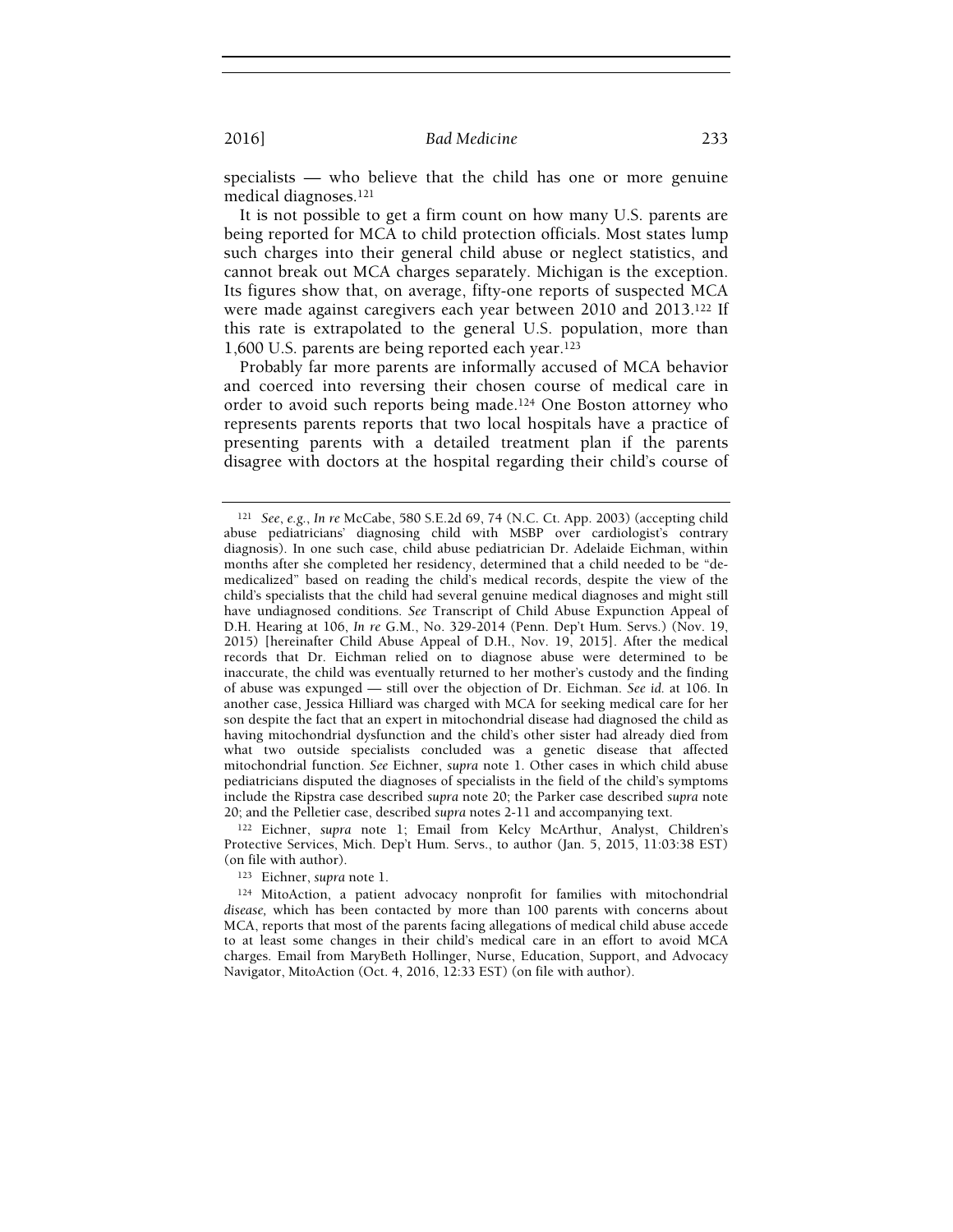care. The attorney has spoken to six parents who report being told that if they refused to sign a consent form adopting the hospital's treatment plan they would be reported to the Massachusetts Department of Children and Families for MCA, their parental rights would be terminated, and that the court-appointed guardian would consent to the treatment plan anyway. According to the lawyer:

Each family remembered being told in no uncertain terms that "there is no point in fighting this. We always win." or some strikingly similar iteration thereof. In each case, the hospital was true to its word: when the parents consented, the hospitals did not report abuse; when consent was withheld, the hospital's Child-Protection Team filed a report of suspected abuse or neglect immediately, the hospital did win in court, and the guardian did implement the treatment plan anyway.<sup>125</sup>

Advocacy groups for families with rare diseases report a sharp rise of MCA allegations being brought against parents of sick children during the last few years, many of whom had suspected or confirmed diagnoses of these diseases. MitoAction, which serves families with mitochondrial disease, formed a task force on Medical Child Abuse after receiving more than 100 reports from parents asserted to have committed MCA.126 Advocacy organizations for families of other rare disorders also report a sharp increase in such allegations — including eosiniphilic disorders (disorders relating to elevated numbers of certain white blood cells),<sup>127</sup> Ehlers-Danlos Syndrome (a connective tissue disorder),128 and dysautonomia (an autonomic nervous system disorder).<sup>129</sup> These charges are occurring across the country.<sup>130</sup>

Once a report of suspected abuse is made, child protection agencies, because they do not have a doctor on staff, generally turn to the outside experts they rely on to assess physical child abuse. Very often, this is the child abuse protection team of the hospital from which the report was made.131 In a substantial number of MCA cases, neither the

<sup>125</sup> Telephone Interview with John Martin, KJC Law Firm (Wed. Sept. 28, 2016).

<sup>126</sup> Email from Christine Cox, Director of Outreach & Advocacy, MitoAction (Feb. 5, 2015, 5:51 EST) (on file with author). This author first became acquainted with the issue of MCA when she was invited to join this task force. See also Eichner, supra note 1.

<sup>127</sup> See Eichner, supra note 1.

<sup>128</sup> See id.

<sup>129</sup> See id.

<sup>130</sup> See id.

<sup>131</sup> See, e.g., ROESLER & JENNY, supra note 12, at 131 (noting that Hasbro Children's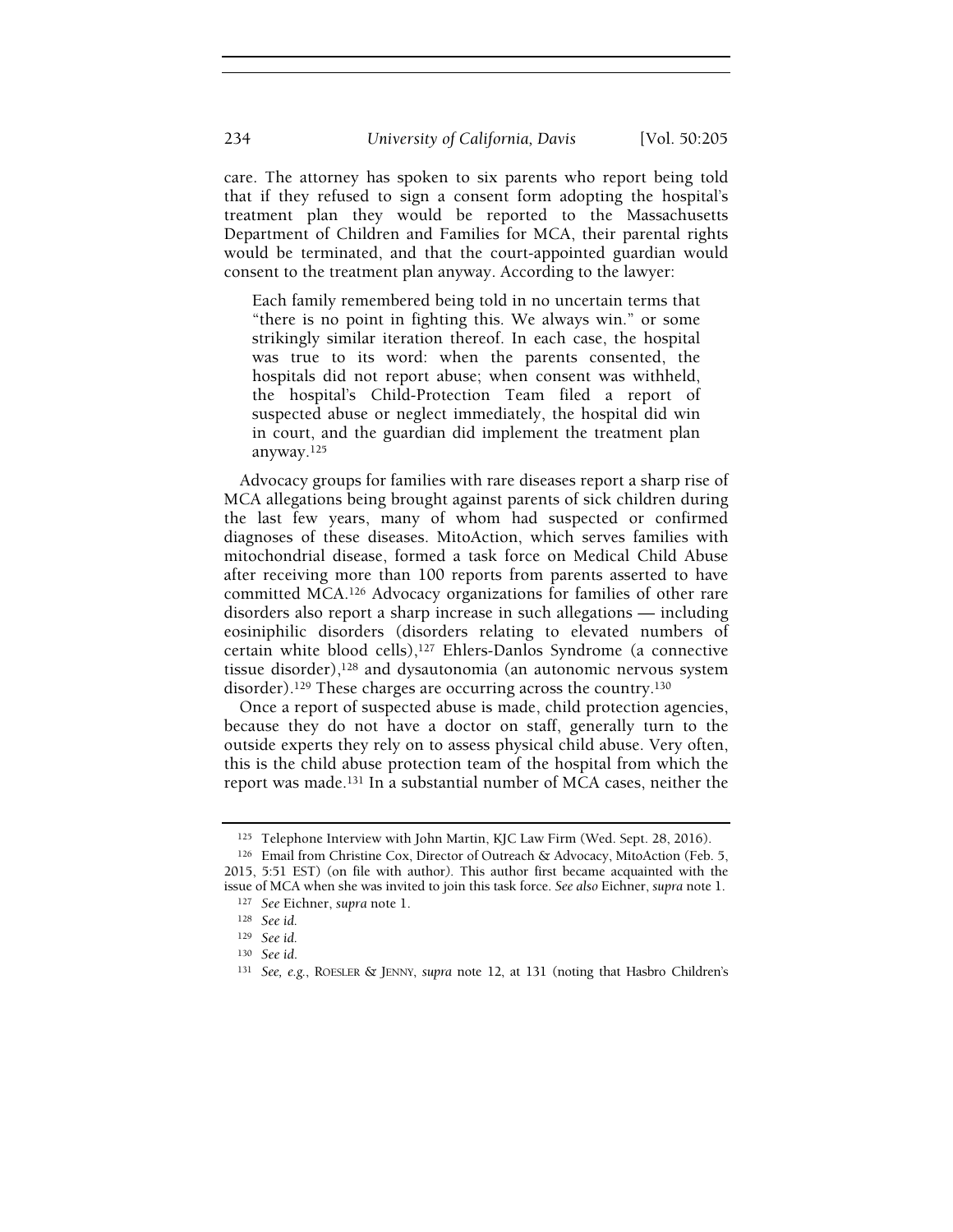state nor the evaluating pediatrician contacts existing medical providers or specialists in fields related to the child's symptoms to ascertain the merits of MCA charges.132 Neither do they generally talk with teachers, home nurses, or therapists — all of whom could give a more complete picture of whether the child truly has the medical symptoms that the parent sought to address.<sup>133</sup> Instead, in at least many of these cases, the evaluating pediatrician's "diagnosis" of MCA — often made without examining the child or meeting the child's parents — is deemed authoritative.<sup>134</sup> This gives the pediatricians in

<sup>132</sup> See, e.g., Frank D. v. Ariz. Dept. of Econ. Sec., No. 1 CA-JV 11-0017, 2011 WL 3300669 (Ariz. Ct. App. Aug. 2, 2011) (Norris, J., concurring) (unpublished opinion), slip op at 5-6 ("Part of the problem in this case is . . . inadequate investigation by CPS . . . . I would expect that CPS would have had the physicians and consultants they hired  $\ldots$  conduct a complete investigation by  $\ldots$  discuss [ing] their concerns with the physicians who had previously diagnosed the children or treated them and ensure[d] that all of the physicians were on the same page with the same records. . . . . Very little of this occurred. . . . This incomplete investigation] at times appeared almost selfserving."); Swidey & Wen, Medical Collision, supra note 2 (child's primary specialist reports he was not consulted about child's medical condition); Child Abuse Appeal of D.H., Sep. 29, 2015, supra note 18, at 49 (providing testimony from one county employee about how abuse investigators do not consult with child's treating doctors about abuse diagnoses).

<sup>133</sup> See, e.g., Child Abuse Appeal of D.H., Sep. 29, 2015, supra note 18, at 47-49 (providing testimony that county investigators only rely on the opinions of medical professionals evaluating for MCA); Pankratz, Separation Test, supra note 47, at 317-18 ("I know of at least six cases in which children were taken from parents who were utilizing the services of home health nurses. . . . Instead of consulting these care providers about his suspicions, the accusing doctor orchestrated the removal of the child into state custody."); Swidey & Wen, Medical Collision, supra note 2 (describing three-day process used to determine MCA was occurring in Justina's case).

<sup>134</sup> See Child Abuse Appeal of D.H., Sep. 29, 2015, supra note 18, at 26-27, 47-49 (providing examples of a child protection official treating an evaluating expert's opinion as conclusive); ROESLER & JENNY, supra note 12, at 138 (stating that in cases referred by the state for evaluation of possible abuse the doctors confined themselves to a medical records review in the absence of "a question about whether to reintegrate the child into a family previously deemed unsafe.").

Hospital's child protection team works closely with Rhode Island's Department of Children, Youth and Families to evaluate children suspected of abuse); Swidey & Wen, Medical Collision, supra note 2 (noting that Massachusetts Department of Children and Families has longstanding ties with Boston Children's Hospital, and treats the hospital as MCA experts even in cases in which the report of abuse comes from BCH); see also George J. Barry & Diane L. Redleaf, Medical Ethics Concerns in Physical Child Abuse Investigations: a Critical Perspective, FAMILY DEFENSE CENTER 1, 7 (Mar. 14, 2014), http://www. familydefensecenter.net/wp-content/uploads/2014/12/medicalethicspaper.pdf ("In many of these cases, the role of the child abuse pediatrician after the Hotline call occurred was never explained to the families. Most parents who have had direct contact with a child abuse pediatrician during the time their child was at the hospital, believed — incorrectly — that the child abuse pediatrician was one of their child's treating physicians.").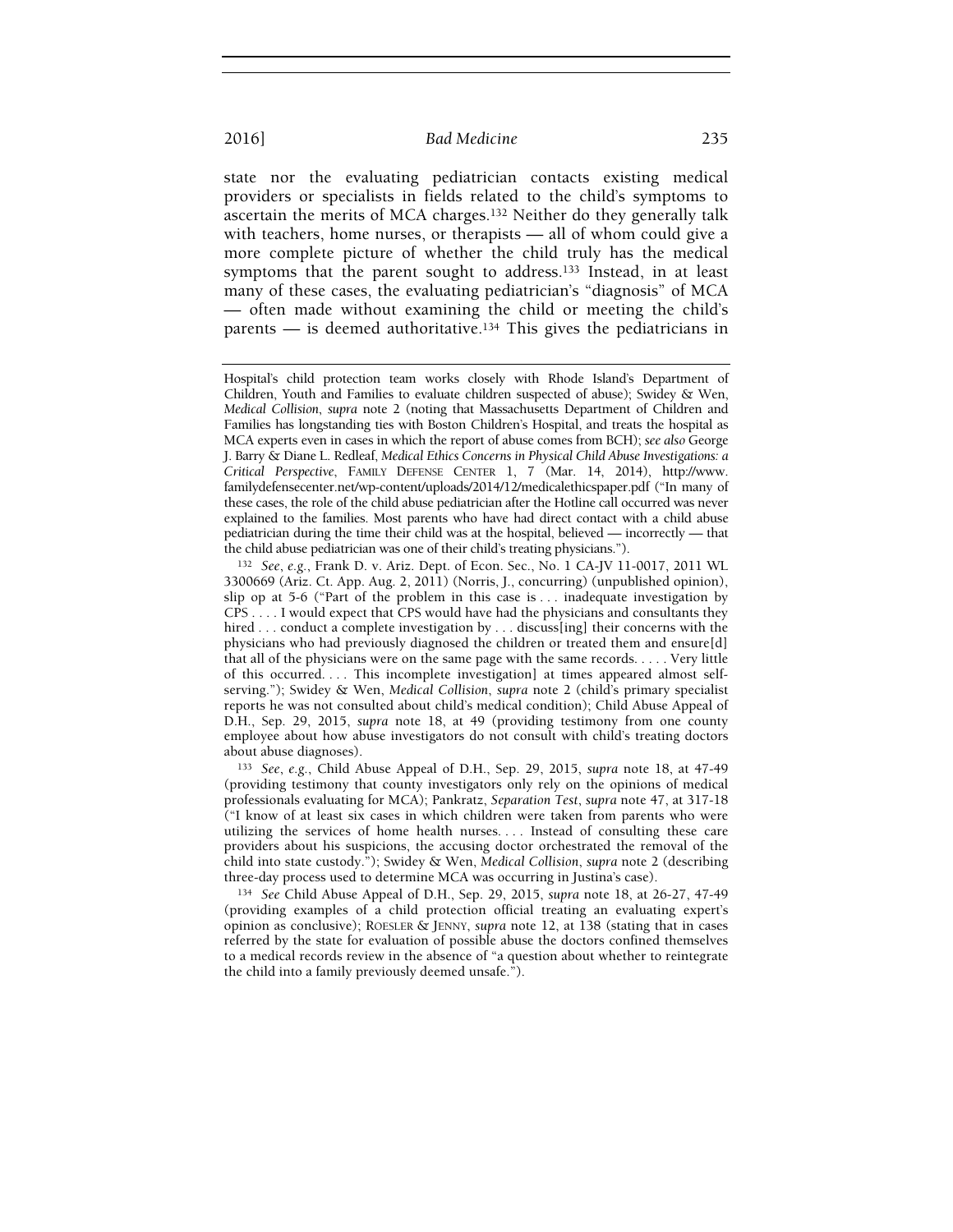236 *University of California, Davis* [Vol. 50:205

this new subspecialty, in the words of Dr. Eli Newberger, a pediatrician who founded the child protection team at Boston Children's Hospital in 1970, but now acts as an expert witness on behalf of parents, "enormous and really unchecked power."<sup>135</sup>

Parents suspected of MCA describe themselves as placed in a Kafkaesque situation. The fact that the child has a suspected or confirmed alternative diagnosis from another doctor does not negate a diagnosis of MCA.136 Neither does the fact that some other doctor ordered the medical care deemed abusive, documented the medical reasons for it, or even still believes that the medical treatment that the child received was appropriate.137 Instead, such doctors are deemed the unwitting dupes of the parent's deception.138 Martin Guggenheim, a law professor at New York University, likens the situation of parents charged with MCA to that of women accused of witchcraft by "experts" in the seventeenth century: "If the expert declares that you're a witch, how in the world can you begin to prove that you're not?"<sup>139</sup> The comparison to witchcraft may be particularly apt given the MCA literature's description of the considerable powers that MCA mothers have to bend doctors to their will, $140$  as well as the fact that it is almost universally women who are accused of masterminding MCA.<sup>141</sup>

<sup>135</sup> Swidey & Wen, Medical Collision, supra note 2 ("Newberger said he's seen a tendency for state child-welfare agencies to be 'overly credulous to hospitals' and for some child protection teams to show a 'reflexive willingness to label and to punish,' especially educated mothers who are perceived as being too pushy.")

<sup>136</sup> For examples of cases in which MCA charges were brought despite a child having a suspected or confirmed diagnoses from another doctor, see, e.g., Eichner, supra note 1 (Hilliard case); Swidey & Wen, supra note 11 (Pelletier case); Swidey, supra note 16 (quoting attorney for parents who argued at MCA hearing: "What we have is an argument within the medical community about whether infection can cause behavioral disorders and mental health issues . . . And Boston Children's Hospital is going to work that out on the backs of parents in your courtroom.").

<sup>137</sup> See sources cited supra note 136.

<sup>138</sup> See, e.g., Illinois Department of Children and Family, Procedures, May 3, 2012, App. L, at 6 ("The existence of one or more physicians who may actively support the suspected parent or who hold a unique medical theory about the child's condition that does not coincide with other physicians treating the family should not be reason to suspend investigative activities or determine there is no merit to suspicions of [MCA]. In many situations, parents who practice this form of abuse are effective at securing allies or finding doctors vulnerable to their deceptions or willing to entertain improbable theories rather than accepting the possibility of intentional deception.").

<sup>139</sup> Telephone interview with Martin Guggenheim, Fiorello LaGuardia Professor of Law, NYU School of Law (July 24, 2014).

<sup>140</sup> See. e.g., MICH. TASK FORCE REP., supra note 31, at 5 ("In many cases, parents who engage in this form of abuse are effective at rallying allies or locating one or more providers who are vulnerable to their deceptions rather than accepting the possibility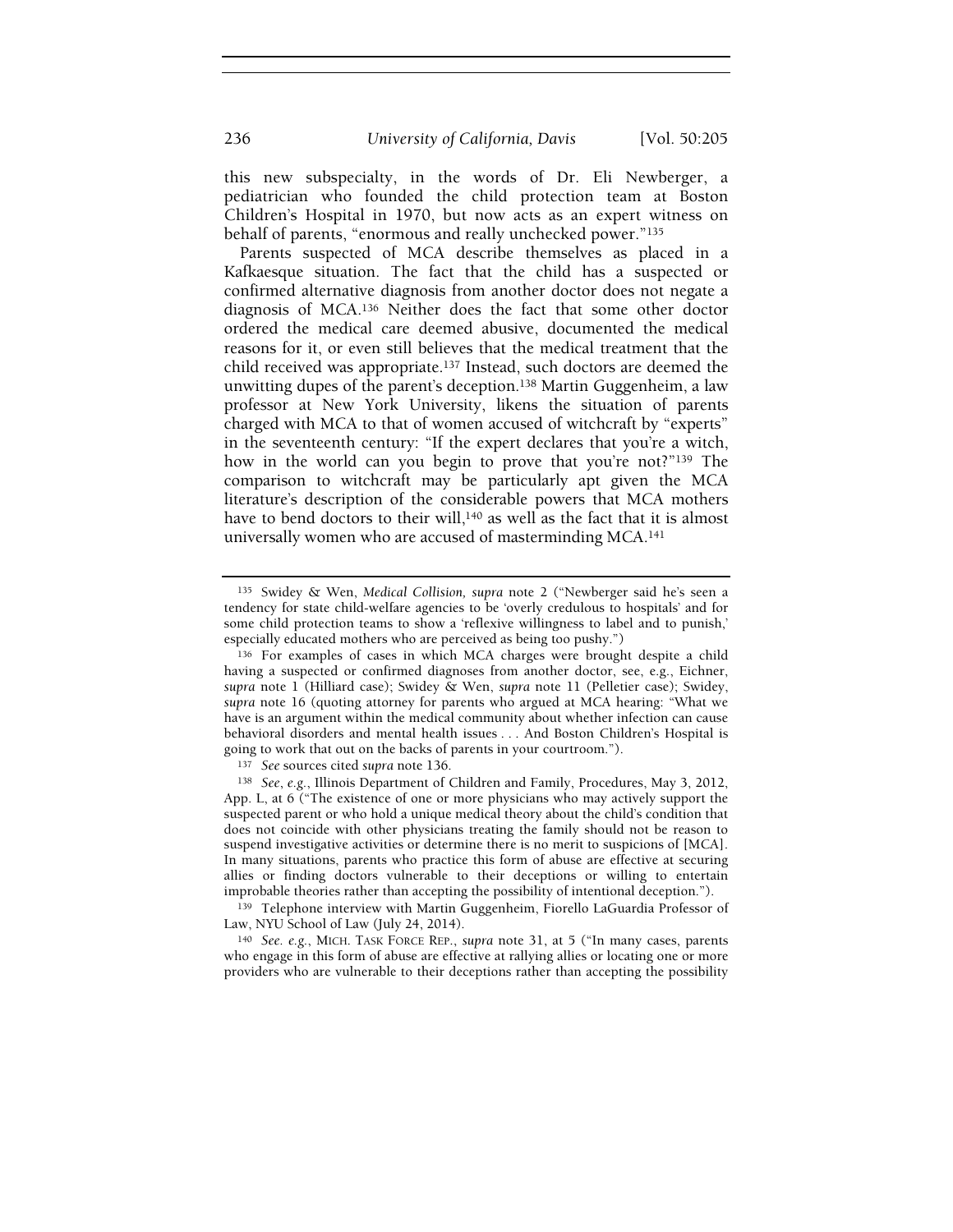In court, the state's case centers on the medical expert's "diagnosis" of abuse, often premised on the view that the parent exaggerated the child's symptoms or misstated the child's medical history.142 The expert's testimony usually focuses on differences between the medical history recounted by the parent (as recorded in the child's medical records) and the doctors' findings in the medical records.143 This is

The link between MCA charges and the long history of gender stereotypes that have been invoked to impugn women's judgment and to restrict their autonomy merits significant further consideration. In the United States, this history dates back not only to the trials of witches, but also to the medical diagnosis of "hysteria," which was increasingly applied to women by medical doctors in the nineteenth century. See ELAINE SHOWALTER, THE FEMALE MALADY: WOMEN, MADNESS, AND ENGLISH CULTURE, 1830-1980, at 145-64 (1985). Medical child abuse charges also bear similarity to forced interventions involving pregnant women insofar as both construe the actions of mothers as inimical to the interests of their children, often with scant evidence to support such a conflict. See Lynn M. Paltrow & Jeanne Flavin, The Policy and Politics of Reproductive Health Arrests of and Forced Interventions on Pregnant Women in the United States, 1973–2005: Implications for Women's Legal Status and Public Health, J. HEALTH POL'Y, POL. & L. 299, 317-18 (2013) ("In cases where a harm was alleged (e.g., a stillbirth), we found numerous instances in which cases proceeded without any evidence, much less scientific evidence, establishing a causal link between the harm and the pregnant woman's alleged action or inaction.") The MCA movement's suspicion of mothers' judgment also resonates with abortion jurisprudence that questions women's motives in seeking abortions or asserts that they must be protected from making wrong choices. See Gonzales v. Carhart, 550 U.S. 124, 127 (2007) ("Whether to have an abortion requires a difficult and painful moral decision. . . . While we find no reliable data to measure the phenomenon, it seems unexceptionable to conclude some women come to regret their choice to choice to abort the infant life they once created and sustained. . . . The State has an interest in ensuring so grave a choice is well informed."); see also Reva B. Siegel, The Right's Reasons: Constitutional Conflict and the Spread of Woman-Protective Antiabortion Argument, 57 DUKE L.J. 1641, 1642-45 (2008).

<sup>142</sup> See, e.g., In re H.H., No. 4-12-1009, 2013 WL 968227 at \*8 (Ill. App. Ct. Mar. 12, 2013); In re Hope L., 775 N.W.2d 384, 403 (Neb. 2009); In re Z.S., No. 25986, 2014 WL 4267478 (Ohio Ct. App. Aug. 29, 2014).

<sup>143</sup> See ROESLER & JENNY, supra note 12, at 177 ("The medical record review is the central feature of the [MCA] evaluation."); see, e.g., Child Abuse Appeal of D.H., Sep. 29, 2015, supra note 18, at 51 (providing testimony of an expert detailing the differences between a doctor's and a parent's assessments of a child's condition); Frank D. v. Ariz. Dept. of Econ. Sec., No. 1 CA-JV 11-0017, 2011 WL 3300669 (Ariz. Ct. App. Aug. 2, 2011), slip op at \*5 (Norris., J. concurring) ("As the State's key witness on [factitious disorder by proxy] testified, the primary way to determine if the parents were subjecting the children to unnecessary treatments because of FDP is to search for a pattern of parental conduct in which the alleged symptoms based on

of Medical Child Abuse."); supra note 81.

<sup>141</sup> Viewing mothers as the instigator of abuse derives from MSBP literature, which profiled the perpetrator as the mother. See McClure et al., supra note 113, at 59 (identifying mother as sole perpetrator in 85% of cases), cited in 2013 AAP Report, supra note 29, at 592.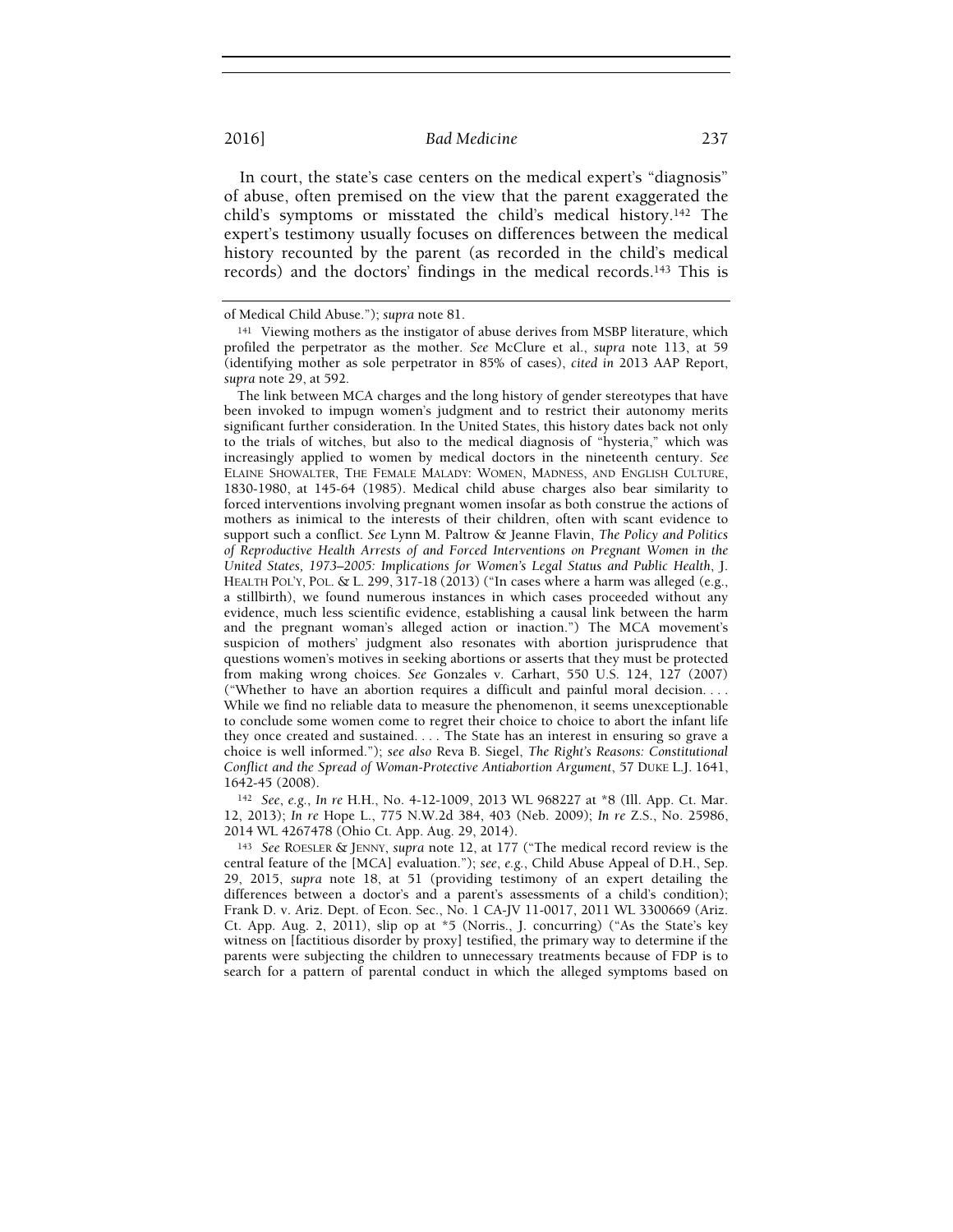despite the fact that, outside of the MCA context, parents' accounts of their child's medical history, as well as medical records generally, have been shown to be rife with errors.<sup>144</sup> To bolster the case, experts sometimes testify that the parent's personality comports with the MCA behavioral profile.145 That profile, which was borrowed from the MSBP context, has been disclaimed even by MCA proponents,146 never been empirically proven to distinguish between abusive parents and other parents, and contains behavioral traits exhibited by many — probably, most — parents of genuinely ill children, including being unwilling to leave a sick child's bedside, wanting to seek out second opinions when a doctor tells them that their sick child is not sick, and being friendly and cooperative with medical personnel.<sup>147</sup>

In deciding the case, courts often give these pediatricians' opinions more credence than those of the child's treating specialists or outside

<sup>146</sup> See ROESLER & JENNY, supra note 12, at 32-33 ("[I]dentifying potential perpetrators form such a profile would be essentially impossible."); Isaac & Roesler, supra note 63, at 300 (making similar claim).

<sup>147</sup> See infra notes 402–422 and accompanying text. For one psychological profile list, see, e.g., MICH. TASK FORCE REP., supra note 31, at 3. For an excellent critique of the profile in the MSBP context, see MART, supra note 37, at 48-57.

parental reporting are not observed by other persons or the alleged disease is not responsible to appropriate treatment."); see also In re Z.S., 2014 WL 4267478 (pediatrician finds medical child abuse through medical records review of child without meeting parent).

<sup>144</sup> See infra notes 358–367 and accompanying text.

<sup>145</sup> See, e.g., In re Joseph P., 2000 Conn. Super. LEXIS 984 (Apr. 14, 2000) ("Dr. Jenny did assist the court by describing how the events of March 2000, when coupled with other factors such as mother's medical expertise as a licensed professional nurse, her desire to debate medicine with Michael's doctors, Michael's status as being chronically ill, and the fact that the father, as a long-distance trucker, was not in the home on a daily basis, all fit the profile of a Munchausen case."); In re K.T., 836 N.E.2d 769 (Ill. App. 2005) ("In addition, respondent was calm and unemotional while discussing claims of such catastrophic medical conditions in her children, which was highly characteristic of factitious disorder by proxy."); In re Anesia E., No. 03877/02, 2004 WL 1563337, at \*44 (N.Y. Fam. Ct. July 9, 2004) ("factors commonly found in case histories of parents, usually mothers, diagnosed with MSP include: . . . the mother's training in nursing or related medical fields; . . . the mother's unusually supportive and cooperative attitude toward medical personnel; and . . . the mother's symbiotic relationship to the child."); see also In re Aaron S., 625 N.Y.S.2d 786 (N.Y. Fam. Ct. 1993) (describing a prototypical Munchausen's mother as "articulate and bright, and possesses a high degree of medical knowledge and/or fascination with medical details and hospital gossip, and seems to enjoy the hospital environment. Normally the mother seems . . . encouraging of the physician and medical staff. She is a highly attendant parent who is reluctant to leave her child's side  $\dots$ "), affd, In re Suffolk Cty. Dept. of Social Servs., 626 N.Y.S.2d 227 (N.Y. App. Div. 1995).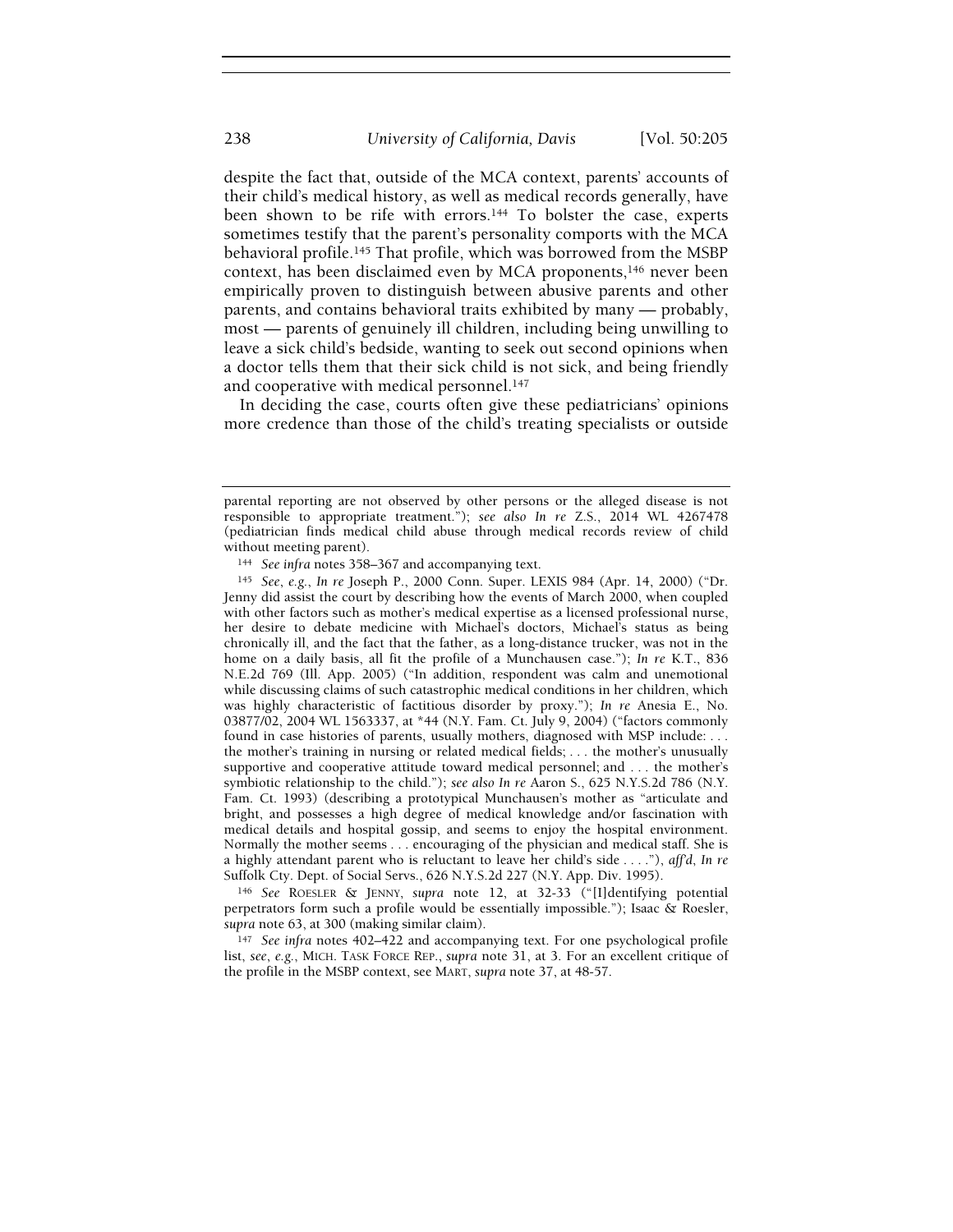experts, on the ground that they are experienced at detecting abuse.<sup>148</sup> In addition, courts often treat claims of MCA as if they are equivalent to claims of MSBP, despite the fact that MCA requires no proof of psychopathology on the part of the parent and few cases present any strong evidence of the sort.<sup>149</sup>

From the judge's perspective, on hearing that the state's medical expert believes the parent is a serious risk to the child's safety, the far smaller risk is to put the child into state custody.150 Ultimately, some parents have their parental rights terminated completely as a result of these charges.151 Other parents retain custody either by agreeing to outside supervision of their medical decisions for the child or by having such supervision imposed on them.<sup>152</sup> Still others eventually have such charges dismissed, but only after months of separation from their children, and, they report, harm resulting from changes to the child's medical care in the interim.<sup>153</sup>

### II. BAD CONSTITUTIONAL DOCTRINE: MEDICAL CHILD ABUSE CHARGES AND PARENTS' CONSTITUTIONAL RIGHTS

Parents' interest in the care, custody, and control of their children is among the most venerable of the liberty interests protected by the Constitution. The Supreme Court has described the right to raise one's children by one's own lights rather than the government's as "essential,"154 one of the "basic civil rights of man,"155 and "far more

<sup>148</sup> See, e.g., In re Adoption of Keefe, 733 N.E.2d 1075, 1079 (Mass. App. Ct. 2000).

<sup>149</sup> See, e.g., In re McCabe, 580 S.E.2d 69, 71 (N.C. App. 2003) (child diagnosed with MSBP by child abuse pediatricians despite absence of mental health professional proof or any strong evidence to suggest such issues); In re Z.S., No. 25986, 2014 WL 4267478 at ¶¶ 2–3 (Ohio Ct. App. Aug. 29, 2014) (pediatrician diagnoses MCA, presented as the same diagnosis as MSBP despite having no mental health qualifications and never having examined mother); Dep't of Human Services v. N.B., 323 P.3d 479, 480 (Or. App. 2014) ("caretakers of children who are diagnosed with medical child abuse often have significant mental illness themselves").

<sup>150</sup> See, e.g., In re Z.S., 2014 WL 4267478 at ¶16.

<sup>151</sup> See, e.g., In re A.J.B., No. 12-0071, 2012 WL 1066483 (Iowa Dist. Ct. Mar. 28, 2012).

<sup>152</sup> This was the case in a lawsuit filed by two Massachusetts parents against the Massachusetts Department of Children and Families for violations of their parental rights. See Memorandum of Law ex rel. 7 (July 17, 2014), Karen T. & Robert T. Sr. v. Deveney, Civ. Action 1:14-cv-12307 (D. Mass. 2014), (state requires parents to identify a new pediatrician to oversee child's care, and later intervenes to recommend that the parents take the child to psychological counseling).

<sup>153</sup> This was the case for Justina Pelletier's family. See supra note 11 and accompanying text.

<sup>154</sup> See Meyer v. Nebraska, 262 U.S. 390, 399 (1923).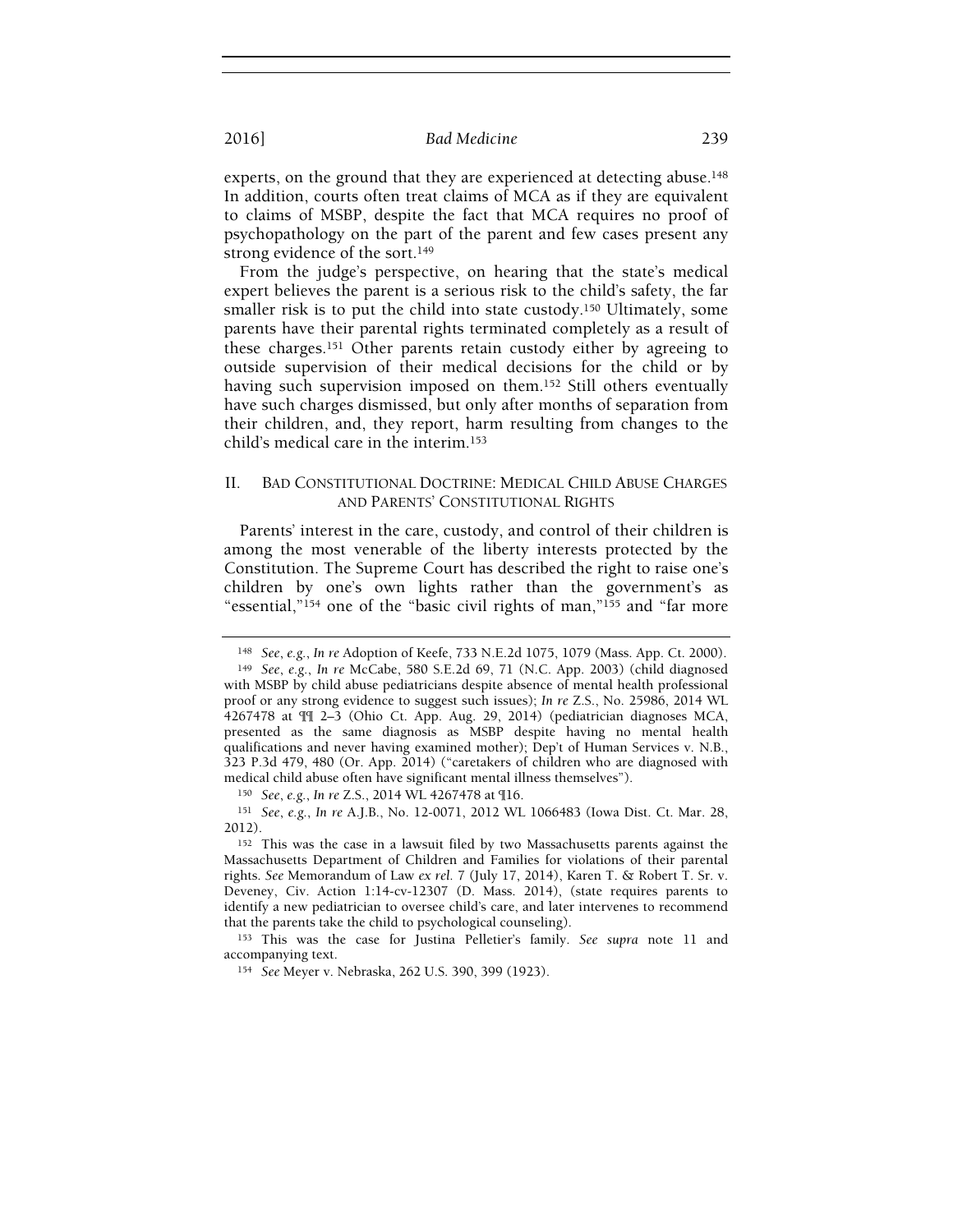precious . . . than property rights."156 This constitutional guarantee rests upon the nation's "strong tradition of parental concern for the nurture and upbringing of their children."<sup>157</sup>

Yet the scope of MCA was deliberately framed as expansive,<sup>158</sup> and takes no account of parents' constitutional rights to make decisions for their children. In place of parents' rights to choose which physician and medical care plan they believe best serves the interests of their child, the MCA standard substitutes the charging physician's judgment. While courts have justified state intervention in MCA based on the state's obligation to protect children from abuse, the broad and vague standards delineated by MCA's framers encompass many cases that lack the compelling circumstances constitutionally necessary to justify such intervention. State interference in the child's medical care in these cases constitutes a gross violation of parents' fundamental rights. It also disserves the interests of children, which, our constitutional system recognizes, are best served by allowing their parents the discretion to make such choices.

## A. Parents' Constitutional Right to Make Health Care Decisions for Their Children

The Supreme Court has zealously guarded parents' constitutional rights to make decisions for their children for almost a century. In the 1923 case of Meyer v. Nebraska, and again in Pierce v. Society of Sisters two years later, the Court overturned state statutes on the ground that they "unreasonably interfere[d] with the liberty of parents . . . to direct the upbringing and education of [their] children."159 In the Court's words, "[t]he fundamental theory of liberty . . . excludes any general power of the state to standardize its children. . . . The child is not the mere creature of the state; those who nurture him and direct his destiny have the right, coupled with the high duty, to recognize and prepare him for additional obligations."160 A generation later, the Court stated again that "[i]t is cardinal with us that the custody, care and nurture of the child reside first in the parents."<sup>161</sup>

<sup>155</sup> Skinner v. Oklahoma, 316 U.S. 535, 541 (1942).

<sup>156</sup> May v. Anderson, 345 U.S. 528, 533 (1953).

<sup>157</sup> Wisconsin v. Yoder, 406 U.S. 205, 232 (1972).

<sup>158</sup> See supra notes 58–64 and accompanying text.

<sup>159</sup> Pierce v. Soc'y of Sisters, 268 U.S. 510, 534 (1925).

<sup>160</sup> Id. at 535.

<sup>161</sup> Prince v. Massachusetts, 321 U.S. 158, 166 (1944).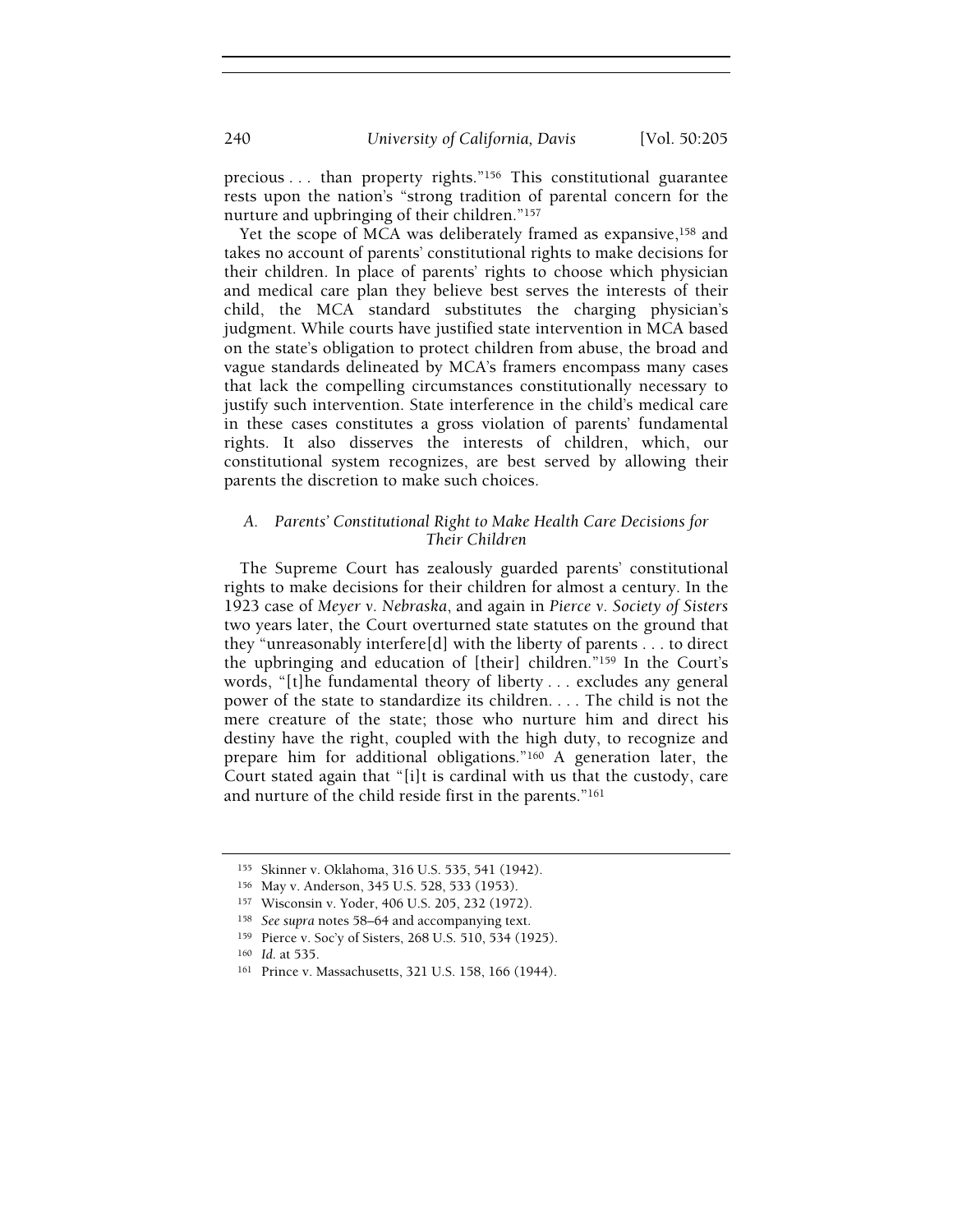The Supreme Court more recently reaffirmed parents' decisionmaking rights for their children in the case of *Troxel v. Granville*.<sup>162</sup> In it, the Court struck down a Washington State statute that a trial court had relied on to grant grandparents visitation with their grandchildren over the mother's objection. That statute, the Court held, unconstitutionally failed to give significant weight to a fit parent's own views of his or her children's interests. It therefore violated the presumption inscribed in American law that fit parents act in their children's best interests.163 In Justice O'Connor's words, "so long as a parent adequately cares for his or her children (i.e., is fit), there will normally be no reason for the State to inject itself into the private realm of the family to further question the ability of that parent to make the best decisions concerning the rearing of that parent's children."164 In words that have great import when applied to the MCA issue, the Court stated, "the Due Process Clause does not permit a State to infringe on the fundamental right of parents to make childrearing decisions simply because a state judge believes a 'better' decision could be made."<sup>165</sup>

The Court has made clear that parents' constitutionally protected authority over their children includes the right to make decisions regarding health care.166 Further, the presumption that fit parents act in the best interests of their children also extends to medical decision making.167 Parents' right to determine medical care is not, of course, absolute.168 Laws in every state prohibit abuse and neglect of children and allow government intervention to enforce these prohibitions. To the extent that parental decisions regarding health care fall within these prohibitions, government intervention is permitted.169 Yet, as Professor Joseph Goldstein noted decades ago, the boundary between parents' medical decision-making rights and the state's right to intervene based on dependency law is one vulnerable to incursion.<sup>170</sup>

<sup>162</sup> Troxel v. Granville, 530 U.S. 57, 57 (2000).

<sup>163</sup> Id. at 58.

 $164$  Id.

<sup>165</sup> Id. at 72-73.

<sup>166</sup> Parham v. J.R., 442 U.S. 584, 602 (1977).

<sup>167</sup> Id.

<sup>168</sup> Id.

<sup>169</sup> See Newmark v. Williams, 588 A.2d 1108, 1110 (Del. 1991); Custody of a Minor, 393 N.E. 836, 843 (Mass. 1979); In re Application of L.I. Jewish Med. Ctr., 557 N.Y.S.2d 239, 243 (N.Y. Sup. Ct. 1990); In re Willmann, 493 N.E.2d 1380, 1388-89 (Ohio 1986).

<sup>170</sup> See supra notes 25–26 and accompanying text.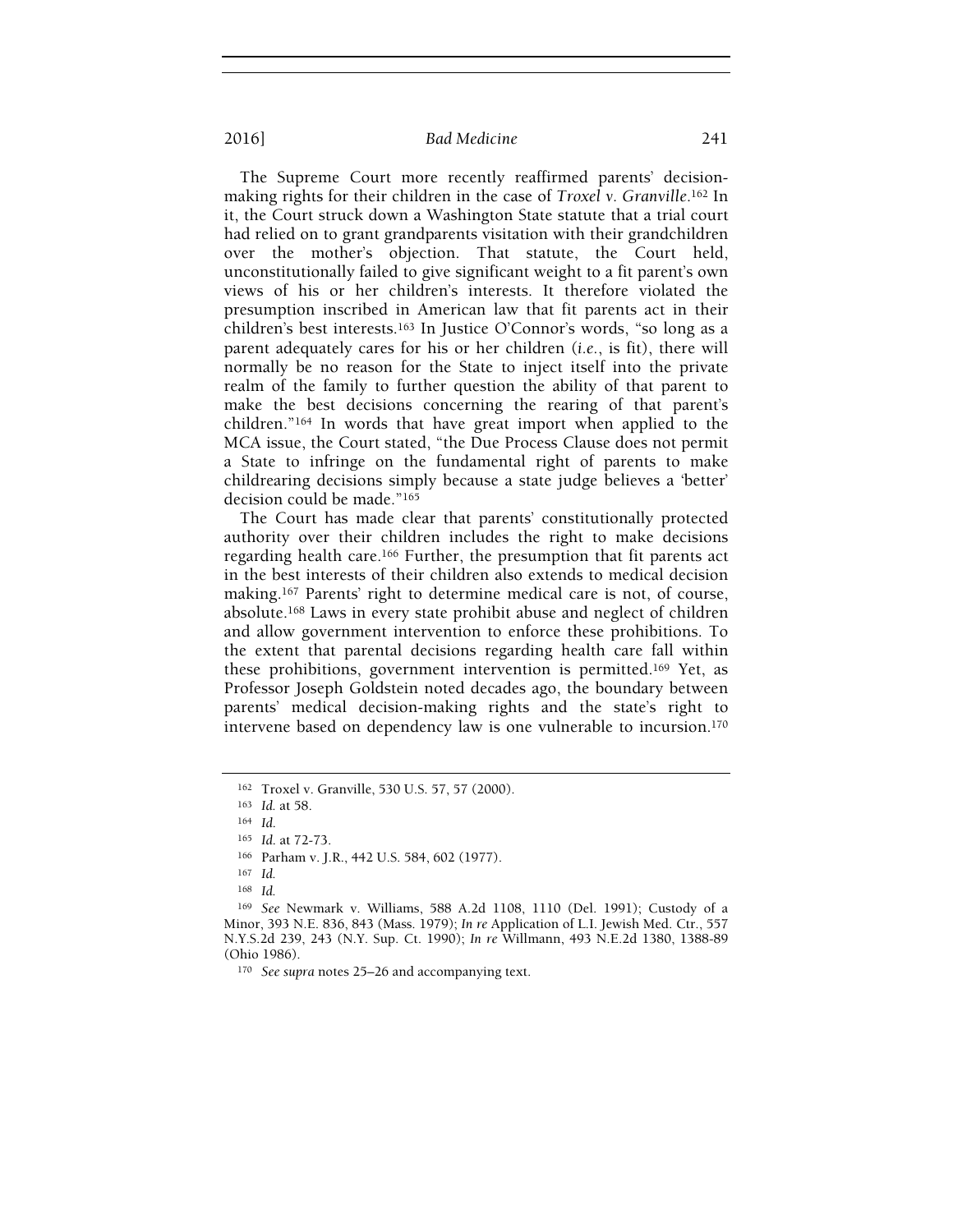Accordingly, parents' rights require careful protection in abuse and neglect cases to ensure that they are not eroded by the state.

Until MCA was conceptualized, the only cases that had tested the line between parents' decision making authority and the state's right to intervene to protect children were medical neglect cases. In these cases, doctors asserted that parents were depriving children of appropriate treatment — in other words, undertreating them, in contrast to the MCA cases' assertions of overtreatment. To protect parents' rights in these medical neglect cases, courts carefully drew the line circumscribing state intervention at a place that supported parents' decision-making rights while still protecting children's wellbeing.

The limits that courts imposed on government intervention in medical neglect cases are instructive in the MCA context. To safeguard parents' decision-making rights, courts have declared that "[s]tate intervention is justifiable only under compelling conditions."171 While different courts have phrased the legal tests to ascertain the presence of such compelling conditions in slightly different ways, at their core, they authorize intervention only when three circumstances are present. First, the state's preferred course of treatment must be compelling in the sense that all the child's medical doctors agree that it is the correct one.172 Second, the state's preferred course of treatment must be both likely to result in great benefit and to pose few countervailing risks to the child.173 Third, the threat to the child's health from forgoing the treatment must be significant.<sup>174</sup> Under these standards, for example, courts generally authorize blood transfusions when doctors agree that a child's life is at stake but the parent refuses such treatment based on religious reasons.175 Likewise, courts will

<sup>175</sup> See, e.g., In re Pogue, No. M-18-74 (D.C. Super. Ct. Nov. 11, 1974); People ex rel. Wallace v. Labrenz, 104 N.E.2d 769 (Ill. 1952); In re Guardianship of L.S. & H.S., 87 P.3d 521 (Nev. 2004); John F. Kennedy Mem'l Hosp. v. Heston, 279 A.2d 670 (N.J. 1971); In re Cabrera, 552 A.2d 1114 (Pa. Super. Ct. 1989); Jehovah's Witnesses v.

<sup>171</sup> Newmark, 588 A.2d at 1117.

<sup>172</sup> See, e.g., In re Storar, 420 N.E.2d 64, 73 (N.Y. 1981); In re Hofbauer, 393 N.E.2d 1009, 1014 (N.Y. 1979); Custody of a Minor, 393 N.E. at 843.

<sup>173</sup> See Newmark, 588 A.2d at 1117-18; Goldstein, supra note 25, at 653; see also In re Burns, 519 A.2d 638, 645 (Del. 1986).

<sup>174</sup> See, e.g., In re D.L.E., 645 P.2d 271, 275-77 (Colo. 1982) (en banc) (permitting state to intervene where minor has a life threatening medical condition); Muhlenberg Hosp. v. Patterson, 320 A.2d 518, 521 (N.J. Super. Ct. Law Div. 1974) (allowing state intervention "where treatment is necessary for the sustaining of life or the prevention of grievous bodily injury"); In re Green, 292 A.2d 387, 390-93 (Pa. 1972) (the state may intervene only if the child's life is immediately imperiled by his physical condition).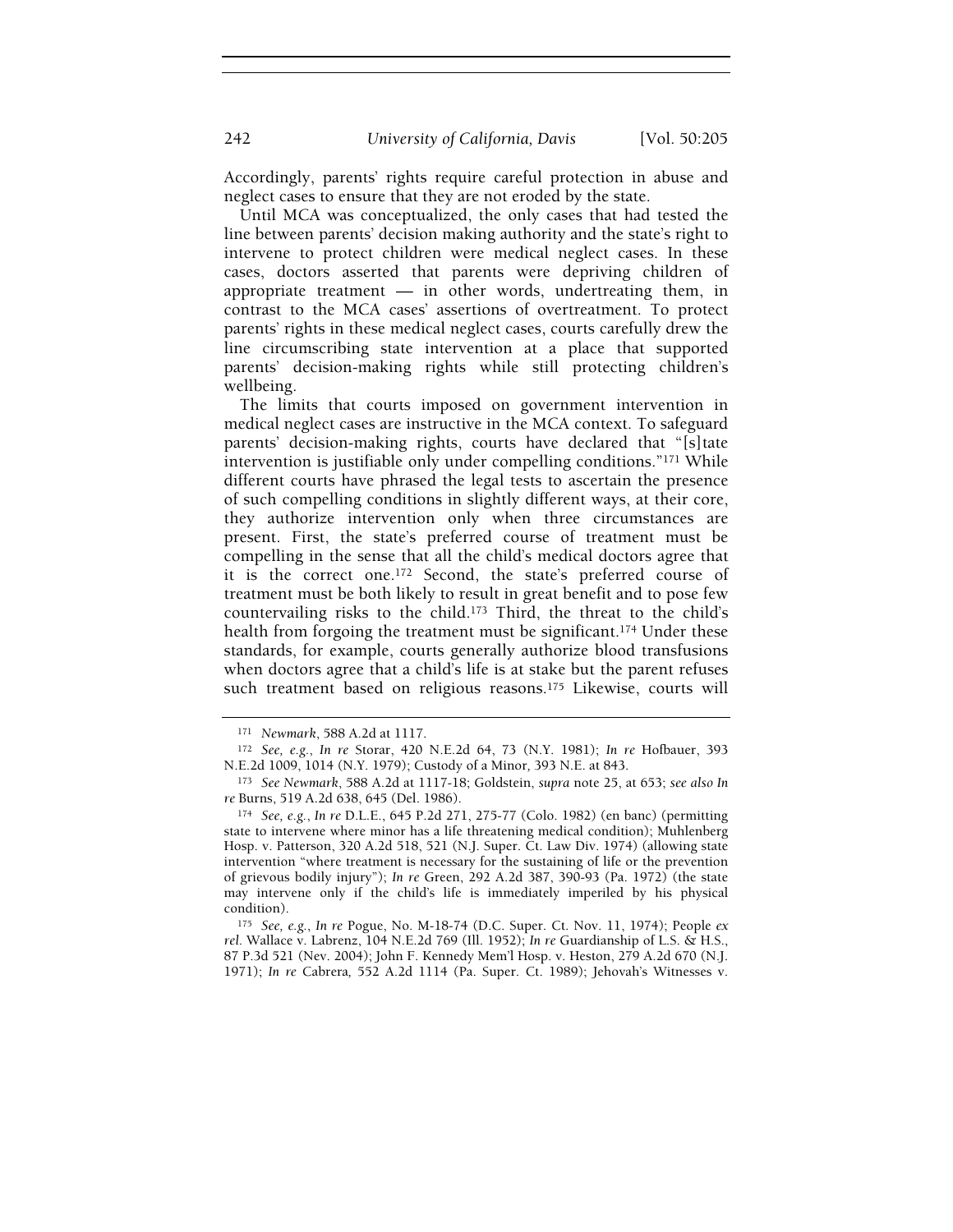override the decision of a parent who refuses clearly-warranted medical treatment for no good reason when death is the likely consequence.<sup>176</sup>

By contrast, courts refuse intervention when physicians disagree among themselves. For example, in the case of In re Hofbauer, the New York Court of Appeals refused to declare a child with Hodgkin's disease a neglected child although his parents declined the standard treatment of radiation and chemotherapy, instead placing him on nutritional therapy and injections of laetrile.177 Despite the unconventionality of the parent's preferred treatment, the Court held that the decision was within the parents' rights since a licensed physician was administering their chosen treatment.178 According to the Court, "great deference must be accorded a parent's choice as to the mode of medical treatment to be undertaken and the physician selected to administer the same."179 The Court continued:

[T]he most significant factor in determining whether a child is being deprived of adequate medical care, and, thus, a neglected child within the meaning of that statute, is whether the parents have provided an acceptable course of medical treatment for their child in light of all the surrounding circumstances. This inquiry cannot be posed in terms of whether the parent has made a "right" or "wrong" decision, for the present state of the practice of medicine, despite its vast advances, very seldom permits such definitive conclusions. Nor can a court assume the role of a surrogate parent and establish as the objective criteria with which to evaluate a parent's decision its own judgment as to the exact method or degree of medical treatment which should be provided, for such standard is fraught with subjectivity. Rather, in our view, the court's inquiry should be whether the parents . . . have provided for their child a treatment which is recommended by

King Cty. Hosp. Unit No. 1, 278 F. Supp. 488 (W.D. Wash. 1967), affd per curiam, 390 U.S. 598 (1968).

<sup>176</sup> See, e.g., In re Vasko, 263 N.Y.S. 552 (N.Y. App. Div. 1933) (affirming operation to remove child's eye with likely-malignant growth over parents' lack of consent where child would likely die without the operation).

<sup>177</sup> In re Hofbauer, 393 N.E. 2d at 1015.

<sup>178</sup> Id. at 1014.

<sup>179</sup> Id. at 1013.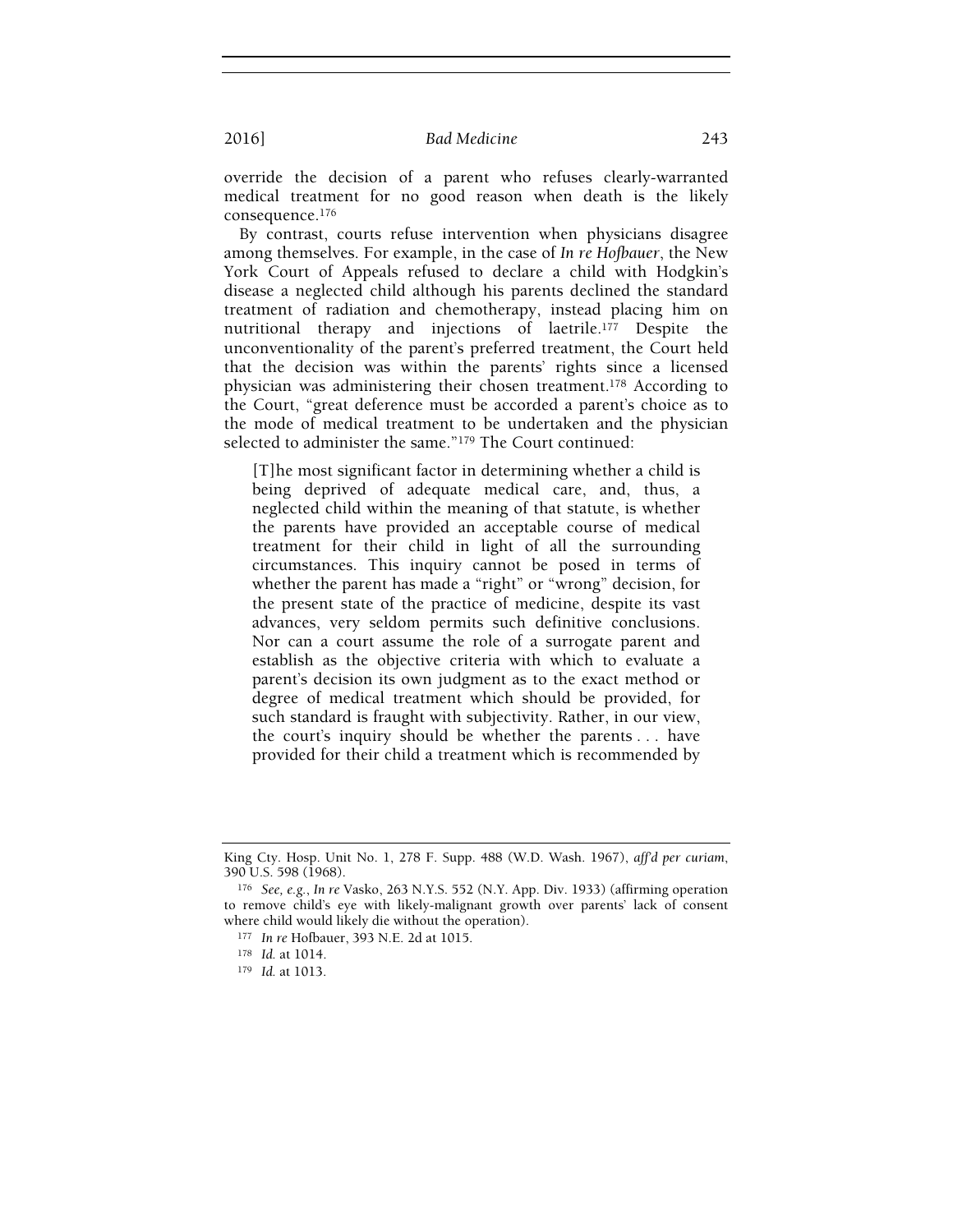their physician and which has not been totally rejected by all responsible medical authority.<sup>180</sup>

The reason for the rule requiring agreement among doctors is straightforward. In Professor Goldstein's words:

No one has a greater right or responsibility and no one can be presumed to be in a better position, and thus better equipped, than a child's parents to decide what course to pursue if the medical experts cannot agree. . . . Put somewhat more starkly, how can parents in such situations give the wrong answer since there is no way of knowing the right answer? In these circumstances, the law's guarantee of freedom of belief becomes meaningful and the right to act on that belief as an autonomous parent becomes operative within the privacy of one's family.<sup>181</sup>

By the same token, Massachusetts' highest court authorized state intervention to administer chemotherapy for a child's cancer only because all the child's doctors agreed to the treatment.182 In the Courts words, "[u]nder our free and constitutional government, it is only under serious provocation that we permit interference by the State with parental rights. That provocation is clear here."<sup>183</sup>

On the same rationale, courts refuse to intervene in medical neglect cases when the state's proposed course of treatment presents significant risks to a child or lacks a high chance of success, even where a child's life is threatened by the absence of this treatment. For example, the Supreme Court of Delaware refused to order that a child receive a novel form of chemotherapy because the "proposed medical treatment was highly invasive, painful, involved terrible temporary and potentially permanent side effects, posed an unacceptably low [forty percent] chance of success, and a high risk that the treatment itself would cause his death."184 These factors, the Court held, undercut the compelling conditions necessary to "outweigh the

<sup>180</sup> Id. at 1014; see also In re Storar, 420 N.E.2d 64, 73 (N.Y. 1981) ("Of course it is not for the courts to determine the most 'effective' treatment when the parents have chosen among reasonable alternatives."); id. at 69 n.3 ("[A]s a matter of public policy a medical facility generally has no responsibility or right to supervise or interfere with the course of treatments recommended by the patient's private physician, even when the patient is incapable of consent due to age.").

<sup>181</sup> Goldstein, supra note 25, at 655.

<sup>182</sup> See Custody of a Minor, 393 N.E. 836, 846 (Mass. 1979).

<sup>183</sup> Id.

<sup>184</sup> Newmark v. Williams, 588 A.2d 1108, 1118 (Del. 1991).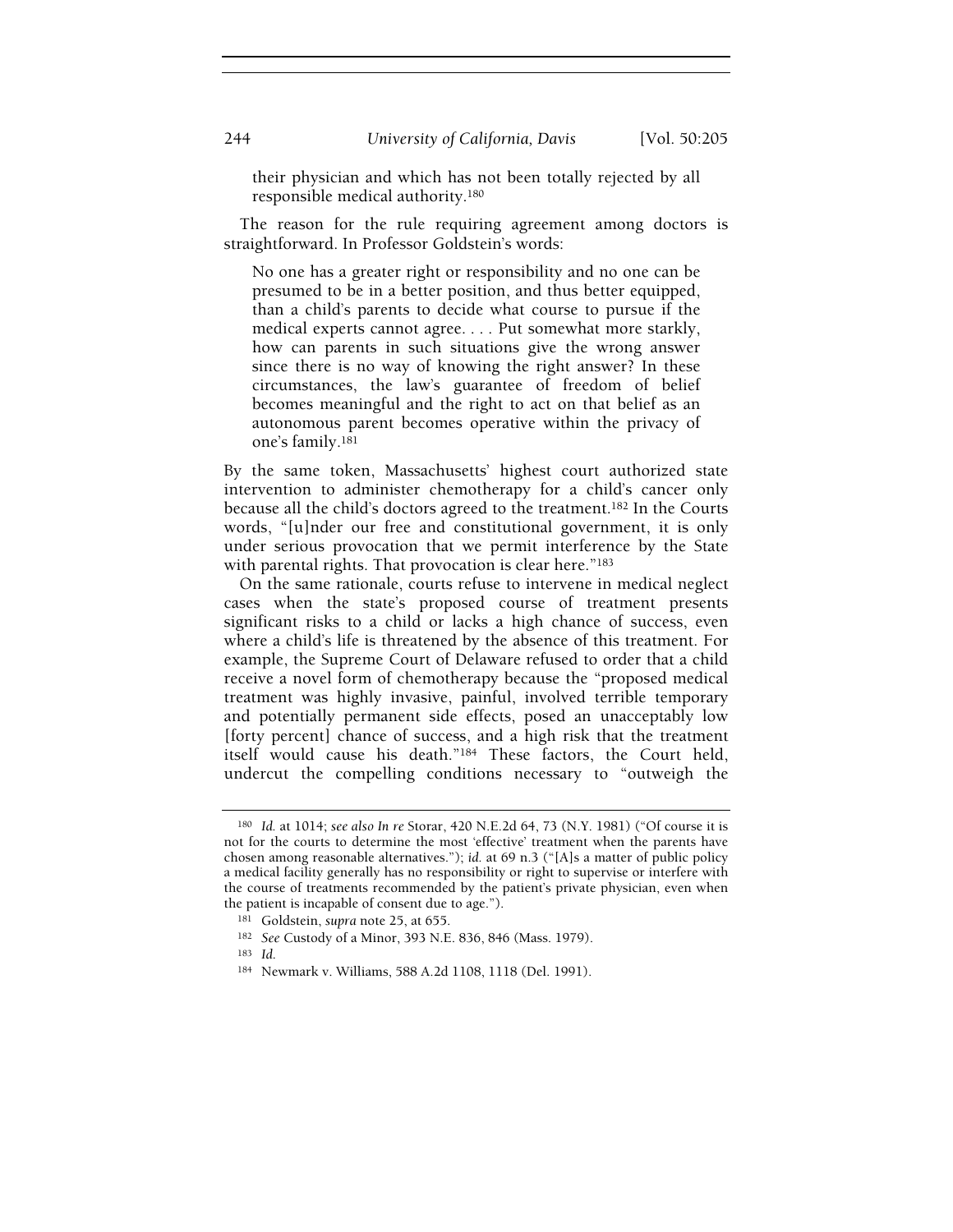[parents'] parental prerogative."<sup>185</sup> Concomitantly, courts that have authorized medical treatment over a parent's objection have noted that intervention would be inappropriate if the treatment was inherently dangerous or invasive, or reasonable persons could disagree about whether the child's life after the intervention would be worth living.<sup>186</sup>

# B. The Broad Definition of Medical Child Abuse and Parents' Constitutional Rights

The broad definition of MCA developed by its physician inventors undercuts the careful balance between parent and state that courts have constructed in medical neglect cases. That definition, by allowing a physician to designate abuse any time he or she believes that a parent has instigated unnecessary, potentially risky medical treatments,187 gives no deference whatsoever to parental decision making. Under it, a doctor can designate abuse almost any time he or she disagrees with the choice a parent makes regarding medical treatment, even where some other doctor ordered the treatment and, in many cases, still supports it. Likewise, that definition does not exclude situations in which the benefits and risks of particular treatments are unclear, or in which the doctor and the parent weigh these pluses and minuses differently. Yet basing state intervention on a standard that accords broad deference to the physician's judgments and none to parents' violates our constitutional scheme. In the words of one judge properly concerned about this issue in an MCA case, to be sufficient to establish abuse:

the conflict in evidence before the trial court has to be more than physicians disagreeing over whether the prior diagnoses of and treatment plans for the children were correct. Rather, the conflict must be whether those diagnoses and treatment

<sup>185</sup> Id. at 1119; see also In re Phillip B., 156 Cal. Rptr. 48, 52 (Ct. App. 1979) (refusing state's request to repair child's heart defect over parents' objection based on the risks posed by the surgery).

<sup>186</sup> See, e.g., People ex rel. Wallace v. Labrenz, 104 N.E.2d 769, 773 (Ill. 1952) (noting the low risk associated with blood transfusion). Muhlenberg Hosp. v. Patterson, 320 A.2d 518, 521 (N.J. Super. Ct. Law Div. 1974) (stating "if the disputed procedure involved a significant danger to the infant, the parents' wishes would be respected"); State v. Perricone, 181 A.2d 751, 760 (N.J. 1962) (declaring parents would have a strong argument that they should make the decision if "there were substantial evidence that the treatment itself posed a significant danger to the infant's life").

<sup>187</sup> See ROESLER & JENNY, supra note 12, at 43 ("Medical child abuse occurs when a child receives unnecessary and harmful or potentially harmful medical care at the instigation of a caretaker.").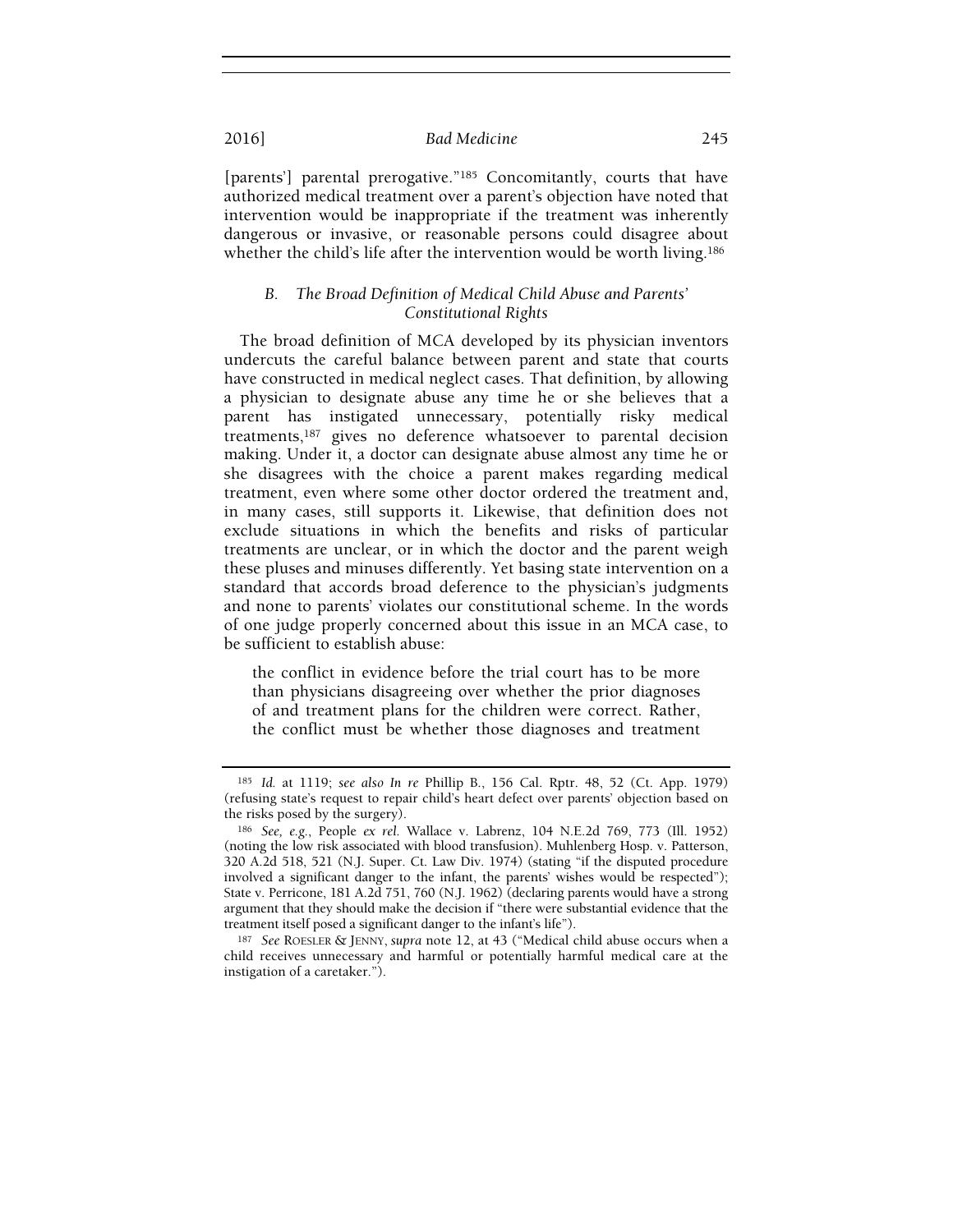plans in part were based on voluntary misreporting of symptoms by parents to meet their own psychological needs.<sup>188</sup>

The state's intervention in Justina Pelletier's MCA case, described in the introduction,189 demonstrates such a breach of parents' constitutional rights. In that case, the state intervened based on the parents accepting the Tufts' doctors' diagnosis of mitochondrial disease over the BCH doctors' diagnosis of psychological illness. When doctors disagree, however, it is properly the role of parents, not the state, to make these tough medical decisions on behalf of their children.190 Furthermore, as fit parents, the Pelletiers' decision was entitled to the presumption that it serves the child's best interests.<sup>191</sup> Recall the words of the New York Court of Appeals in Hofbauer that the state may not "assume the role of a surrogate parent and establish as the objective criteria with which to evaluate a parent's decision its own judgment as to the exact method or degree of medical treatment which should be provided, for such standard is fraught with subjectivity."192 The state's forcible intrusion into the Pelletiers' decision-making, and its taking sides on which doctor's opinion to accept, placed the state in precisely the role of surrogate parent forbidden by the Constitution.

Indeed, the Pelletier case shows exactly why such governmental intervention generally disserves the best interests of children, even if state officials act with the best of intentions. When two sets of physicians fundamentally disagree about diagnosis and treatment, the decision maker best positioned to resolve the conflict is generally not a court or child protection official who has spent little to no time with the child. Instead, it is the parent who knows the child best, is most motivated to ensure their welfare, and who has seen the child's medical issues develop over time. In Justina's case, in the face of diametrically conflicting medical opinions, the best decision makers were her parents.

<sup>188</sup> Frank D. v. Ariz. Dep't of Econ. Sec., No. 1 CA-JV 11-0017, 2011 WL 3300669

at \*5 (Ariz. Ct. App. Aug. 2, 2011) (Norris, J. concurring).

<sup>189</sup> See supra notes 2–11 and accompanying text.

<sup>190</sup> See Custody of a Minor, 393 N.E. 836, 846 (Mass. 1979); ); In re Storar, 420 N.E.2d 64, 73 (N.Y. 1981); In re Hofbauer, 393 N.E.2d 1009, 1013 (N.Y. 1979); Goldstein, supra note 25, at 652 (state may overcome presumption of parental autonomy in health-care matters only when "the medical profession is in agreement about what non-experimental medical treatment is right for the child . . . .").

<sup>191</sup> See Troxel v. Granville, 530 U.S. 57, 69 (2000).

<sup>192</sup> In re Hofbauer, 393 N.E.2d at 1014.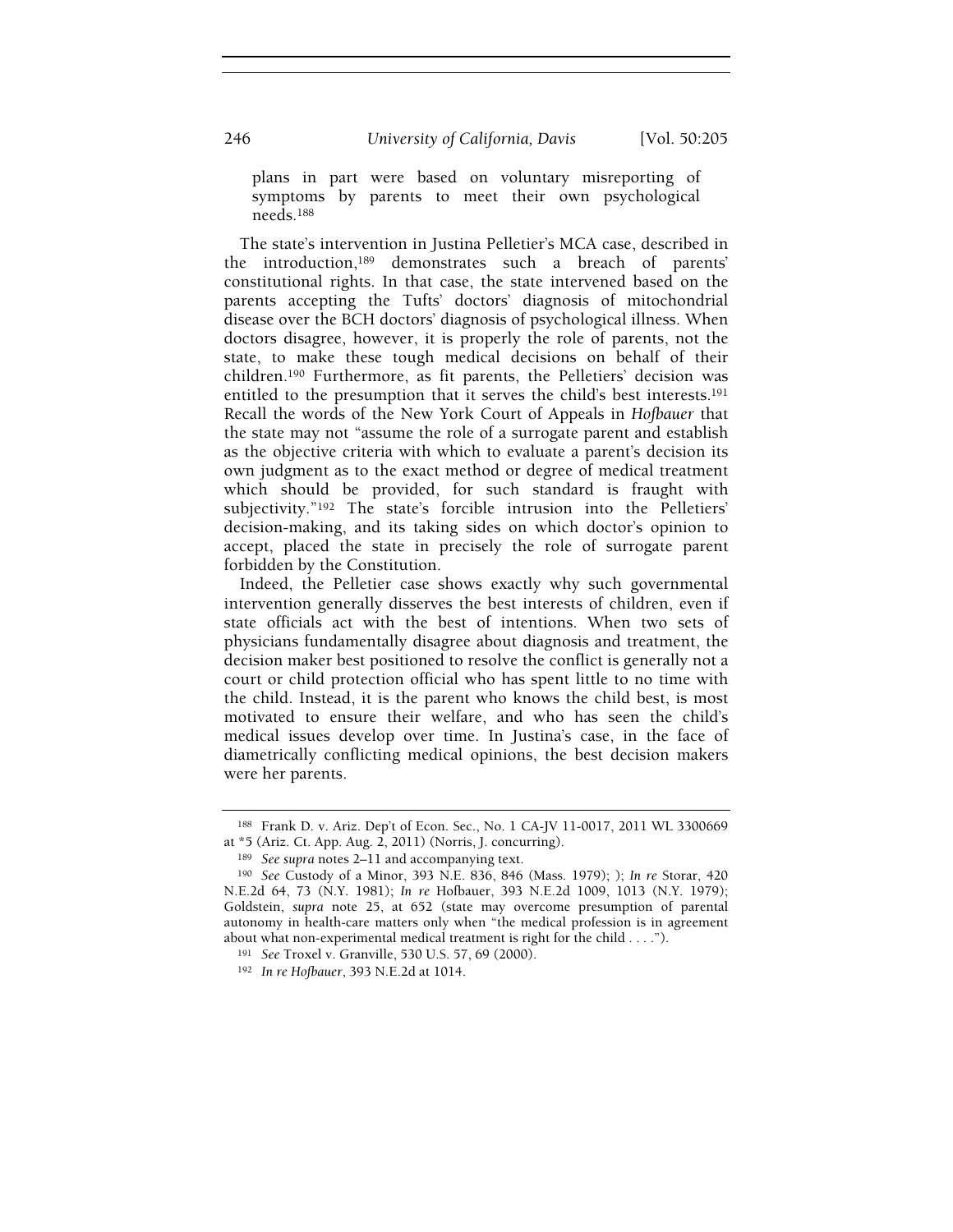While proponents of the MCA theory use the fact that a few parents have intentionally used the medical system to abuse children in order to cast suspicion on all parents who disagree with a doctor's care plan, this rare abuse does not justify the wholesale scrutiny of medical decisions by parents of children with complex medical issues. As the Supreme Court recognized, "[t]hat some parents 'may at times be acting against the interests of their children' creates a basis for caution, but is hardly a reason to discard wholesale those pages of human experience that teach that parents generally do act in the child's best interests."193 Further, "[s]imply because the decision of a parent . . . involves risks does not automatically transfer the power to make that decision from the parents to some agency or officer of the state."<sup>194</sup> The failure of the MCA theory to accord appropriate deference to parents' decisions regarding their children's medical care renders it unconstitutional and bars it use in court.

# III. BAD LAW: THE MEDICAL CHILD ABUSE "DIAGNOSIS" AND PARENTS' RIGHT TO A FAIR TRIAL

Even apart from the constitutional infringement on parents' decision-making, courts that accept the MCA theory violate parents' rights to a fair trial when they allow medical experts to testify to their "diagnosis" of MCA. Opinion testimony by experts has long generated controversy because of "the crucial and often determinative weight an expert's opinion may carry."195 Because of this, courts have carefully sought to cabin the testimony of experts to the area within their legitimate expertise. Accepting MCA as a medical "diagnosis" to which medical experts may testify, as I show in this section, makes an end run around these carefully constructed limitations by turning what is properly a legal determination — whether a parent has committed child abuse — into a diagnostic decision (that a child "has MCA") supposedly within the realm of a physician's diagnostic expertise.

In conceptualizing MCA, its framers took three separate, albeit related, inquiries and lumped them together into a larger inquiry that they pronounced a single new diagnosis.196 First, the child's genuine underlying medical diagnoses must be determined. Second, it must be decided whether, given these genuine medical conditions, the child

<sup>193</sup> Parham v. J.R., 442 U.S. 584, 602-603 (1977) (citations omitted).

<sup>194</sup> Id. at 603.

<sup>195</sup> People v. Bowker, 249 Cal. Rptr. 886, 890 (Ct. App. 1998).

<sup>196</sup> See, e.g., MICH. TASK FORCE REP., supra note 31, at 1 ("Medical Child Abuse is a diagnosis recognized and supported by the American Academy of Pediatrics.").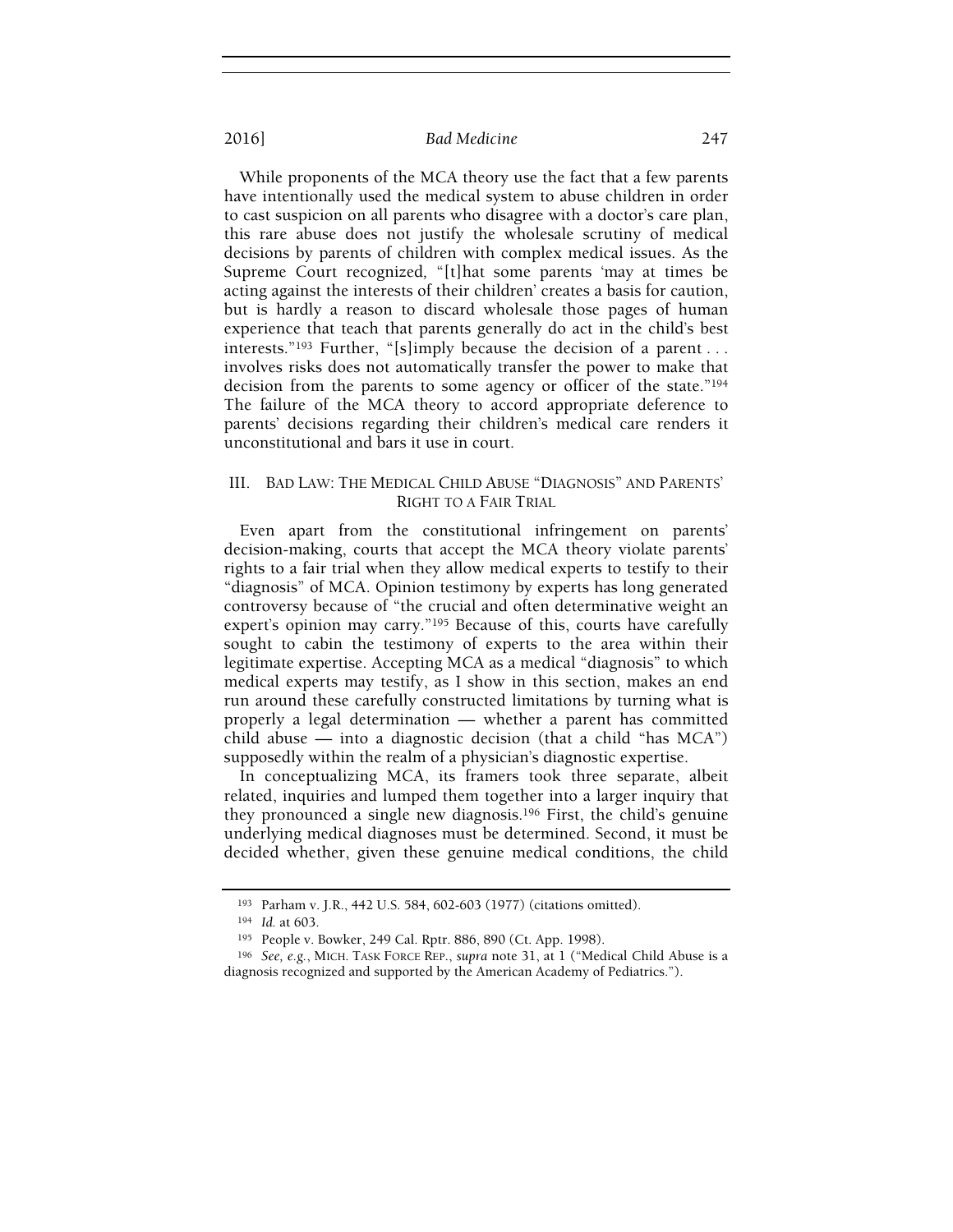has received unnecessary, potentially risky medical care. Third, and finally, it must be determined whether, given the first and second inquiries, the parent's actions rise to the level that she should be held responsible for (in MCA terminology, be deemed to have "instigated") the unnecessary medical care.197 Although MCA proponents treat these three determinations as together comprising the "diagnostic" determination for MCA, in truth, only the first inquiry — which medical diagnoses a child genuinely possesses — constitutes a diagnostic determination. The second inquiry — whether the child has received unnecessary, potentially risky medical care — although not properly a diagnostic determination, is still within the proper expertise of a medical expert's testimony. In fact, this second inquiry is quite similar to that performed by experts in medical malpractice cases.<sup>198</sup>

However, it is the third and ultimate inquiry — whether the parent seeking medical care committed "medical child abuse" by "instigating" the medical care — that is the subject of this Part. This third inquiry, in which the doctor "diagnoses" MCA, this Part shows, allows doctors to pronounce as a medical expert what is properly a legal determination. In doing so, this "diagnosis" undermines the parent's right to a fair legal proceeding for three separate reasons. First, section A shows that the third inquiry exceeds the proper province of a diagnosis by going beyond the internal cause of a child's condition to point blame at the parent. Second, section B demonstrates that even if MCA were a proper medical diagnosis, a medical expert would still be prohibited from testifying to its presence in a child abuse proceeding since whether the parent has committed child abuse is the ultimate issue before the court. This section also shows that a physician's diagnosis of MCA at trial is particularly problematic because the medical standards used by doctors to "diagnose" MCA are far less strict than the legal definitions of abuse. Third, and finally, section C explains how admitting evidence of a "diagnosis" of MCA functions the same way in trial as does admitting personality profile evidence, and should be banned for the same reasons that courts ban such profile evidence.

<sup>&</sup>lt;sup>197</sup> The 2013 AAP Report recognizes that these determinations are lumped together into the diagnostic determination, although it frames them slightly differently: "1. Are the history, signs, and symptoms of disease credible? 2. Is the child receiving unnecessary and harmful or potentially harmful medical care? 3. If so, who is instigating the evaluations and treatment?" 2013 AAP Report, supra note 29, at 593-94.

<sup>198</sup> See generally 2 STEVEN E. PEGALIS, AMERICAN LAW OF MEDICAL MALPRACTICE § 8:1 (3d ed.2016) ("Expert testimony is almost always required in the medical malpractice case to establish the departure from the standard of care and causation.").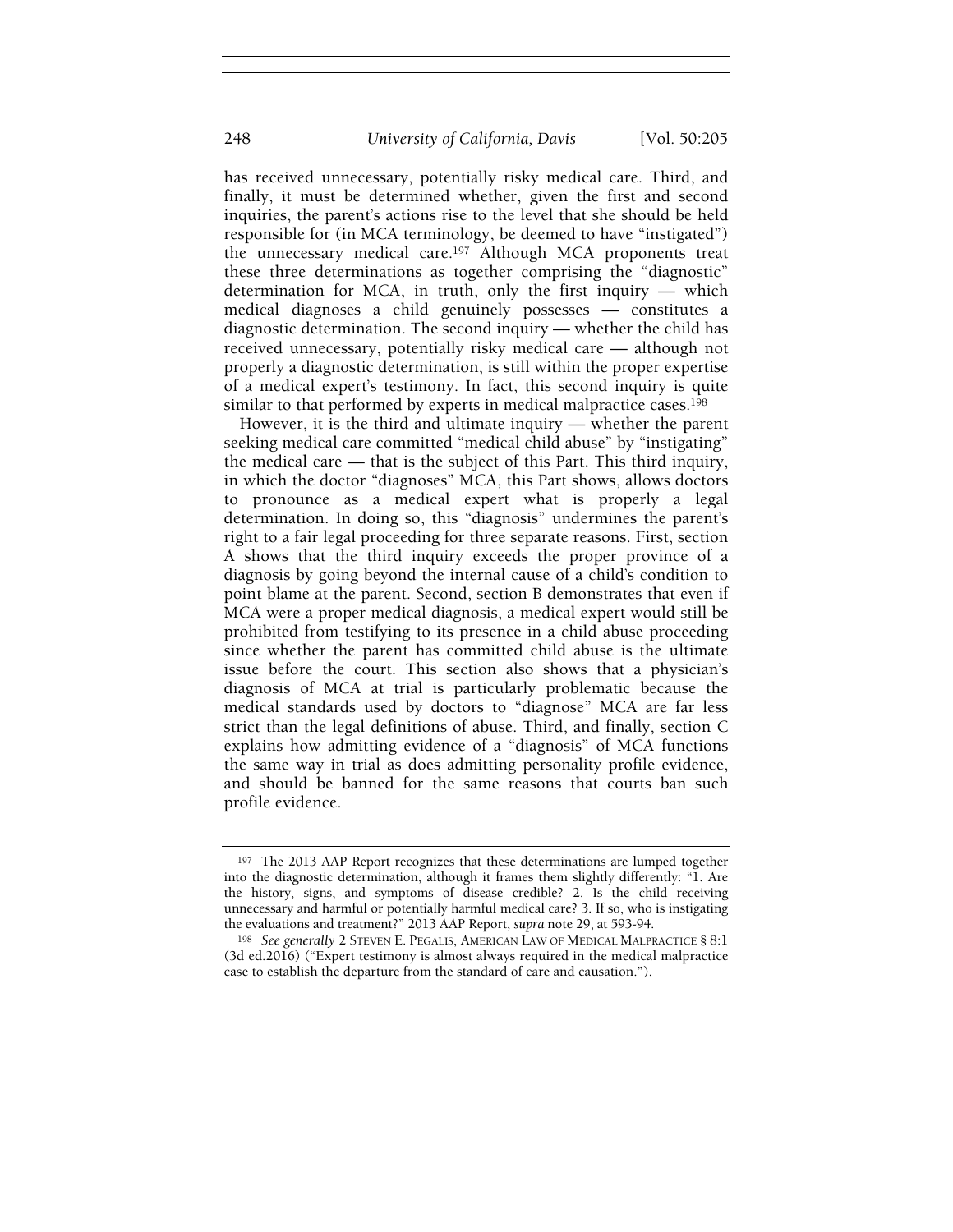# A. Child Abuse as a Legal Decision Rather than a Diagnostic Determination

Although courts have treated MCA as a medical diagnosis within a physician's competence, as this section shows, the MCA inquiry exceeds the proper scope of a diagnostic inquiry in two ways. First, insofar as the third MCA inquiry seeks to determine whether the parent "instigated" the child's overtreatment, that inquiry is not a search for a diagnostic cause, which seeks the underlying, internal physical or psychological source of a patient's symptoms; it is instead a search for an etiological cause, which identifies a factor deemed responsible for the condition that is external to the patient. Second, although MCA "diagnoses" the parent as abusive, courts have made clear that the diagnosis of a medical condition does not properly include an identification of the perpetrator being tried. Each of these issues will be addressed in turn.

### 1. Differential Diagnosis Versus Differential Etiology

In incorporating a determination of whether the parent "instigated" the child's overtreatment — the third inquiry in the MCA diagnosis — MCA exceeds the proper scope of a medical diagnosis. This is because the diagnostic inquiry in which physicians are trained involves a search for a particular kind of cause. That diagnostic process consists of using the patient's "signs" (objective phenomena) and "symptoms" (subjective phenomena) to determine systematically whether and which abnormal underlying condition or disease the patient has.199 To take a simple example of a differential diagnosis, when a patient presents with a sore throat, the doctor may investigate whether the symptoms are caused by the bacteria associated with strep throat or, alternatively, by a cold virus. To do so, the doctor will use signs and symptoms like the patient's temperature, swollen lymph glands, and presence or absence of a cough, to make an informed judgment — a "diagnosis" — regarding which of these conditions the patient likely has.<sup>200</sup>

<sup>199</sup> "Differential diagnosis" is the process used by physicians to identify and isolate the medical diseases or conditions from which a patient is suffering. DORLAND'S ILLUSTRATED MEDICAL DICTIONARY 514 (31st ed. 2007). In the words of Richard Rogers, an expert in diagnostic and clinical assessment, "The sine qua non of diagnosis is measurable and reliable differences in signs and symptoms." Rogers, supra note 40, at 228.

<sup>200</sup> One diagnostic protocol for strep indicates, for example, that most sore throats result from a viral infection, rather than the bacterial infection of strep, and then quantifies the percentage of strep cases of all sore throat cases. See Beth A. Choby, Diagnosis and Treatment of Streptococcal Pharyngitis, 79 AM. FAM. PHYSICIAN 383 (2009) ("Group A beta-hemolytic streptococcus (GABHS), the most common bacterial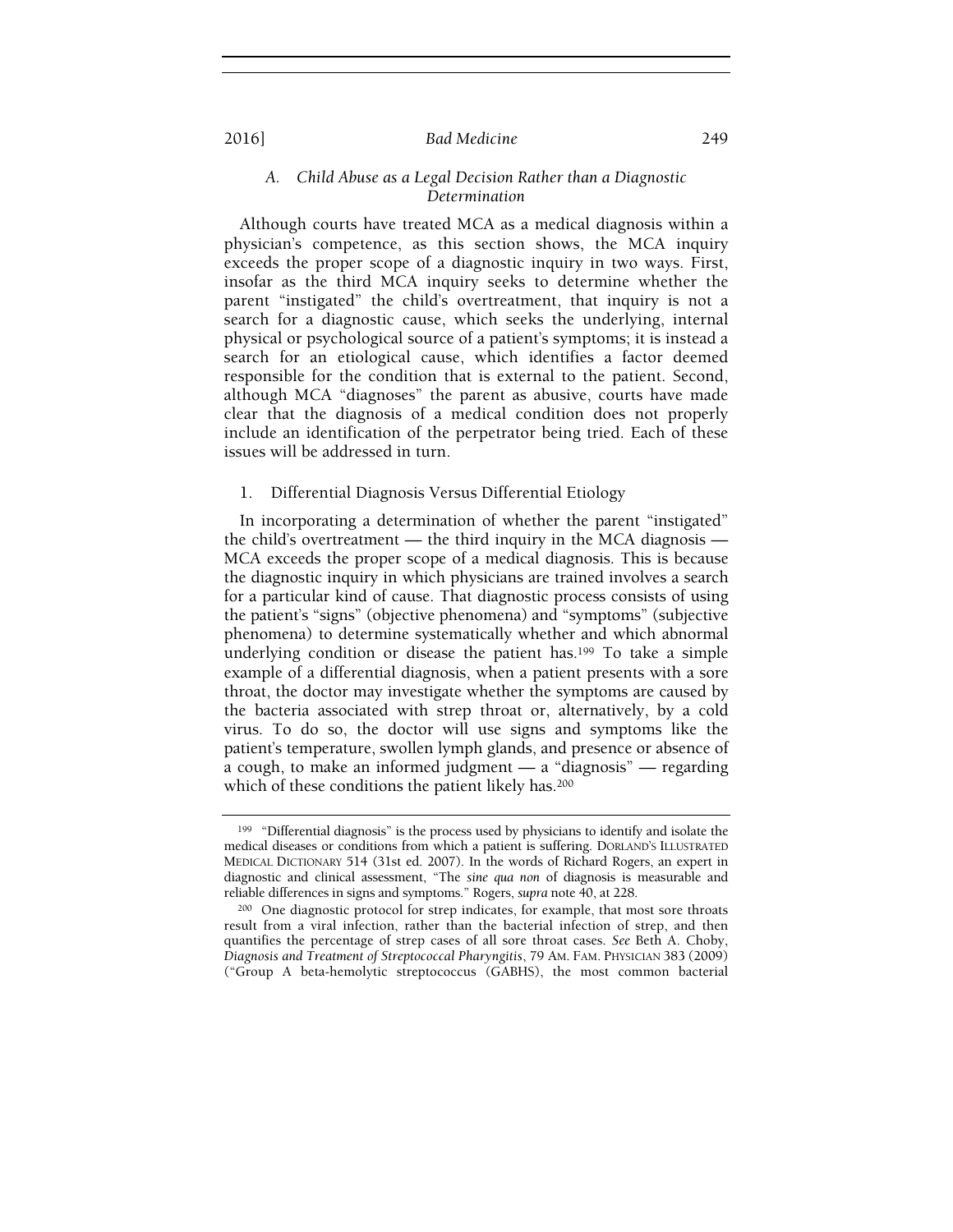This type of diagnostic determination certainly occurs in the first part of the MCA inquiry, when the physician uses the child's signs and symptoms to determine which, if any, genuine diseases or conditions the child truly has.201 Yet courts have also allowed MCA-charge proponents to treat the third part of the inquiry — regarding whether the parent should be held responsible for "instigating" the treatment — as part of the diagnostic process, and therefore allowed testimony on this issue based on the physician's supposed diagnostic expertise.<sup>202</sup> In truth, however, this third inquiry requires a very different process from the internal causation identified by the differential diagnostic process because it focuses on factors external to the child.<sup>203</sup>

Medical experts and courts differentiate between internal and external explanations for causation by distinguishing between inquiries involving "differential diagnosis" and "differential etiology."204 As stated by Dr. Ronald Gots, both types of inquiries

<sup>203</sup> Indeed, in transitioning from MSBP to the concept of MCA, Dr. Jenny and Dr. Roesler specifically sought to dismiss the idea that MCA depends on some underlying medical or psychological condition to be diagnosed in the child, in the way that MSBP was believed to have been a diagnosable psychological disorder in the parent. Instead, they argued, doctors should give up the search for an internal condition, and simply identify what happened to the child as child abuse. In response to the question of whether the behavior at the root of the MCA diagnosis is really a syndrome, they answered, "No. The behavior commonly called MSBP is a form of child abuse that takes place in a medical setting. Child abuse is not an illness or a syndrome in the traditional sense but an event that happens in the life of the child." See, e.g., ROESLER & JENNY, supra note 12, at 54.

<sup>204</sup> See Bowers v. Norfolk S. Corp., 537 F. Supp. 2d 1343, 1360 (M.D. Ga. 2007), affd, 300 F. App'x 700 (11th Cir. 2008) ("The distinction is more than semantic; it involves an important difference."); New Mexico v. Consaul, 332 P.3d 850, 863 (N.M. 2014) (Differential etiology is "a process that identifies a list of external agents . . . that potentially caused the disease."). Deborah Tuerkheimer's Flawed Convictions contains an excellent analysis of this distinction. See DEBORAH TUERKHEIMER, FLAWED CONVICTIONS: "SHAKEN BABY SYNDROME" AND THE INERTIA OF INJUSTICE 75-82 (2014).

etiology, accounts for 15 to 30 percent of cases of acute pharyngitis in children and 5 to 20 percent in adults."). The diagnostic protocol then specifies which diagnostic signs and symptoms, such as headache, fever, swollen glands, and which laboratory tests, indicate the presence of the bacteria associated with strep, how strong these indicators are, and how often these signs and symptoms are associated with false positive or false negative diagnoses. Id.at 383-84.

<sup>201</sup> See supra notes 197–98 and accompanying text.

<sup>202</sup> See, e.g., Dep't of Human Services v. N.B., 323 P.3d 479 (Or. App. 2014 (upholding finding of child abuse based on pediatrician's expert testimony that he had "diagnosed L as suffering from medical child abuse[,] . . . a diagnosis adopted relatively recently by the American Academy of Pediatrics . . . . [The expert] had previously diagnosed each of mother's four older children with medical child abuse . . . .").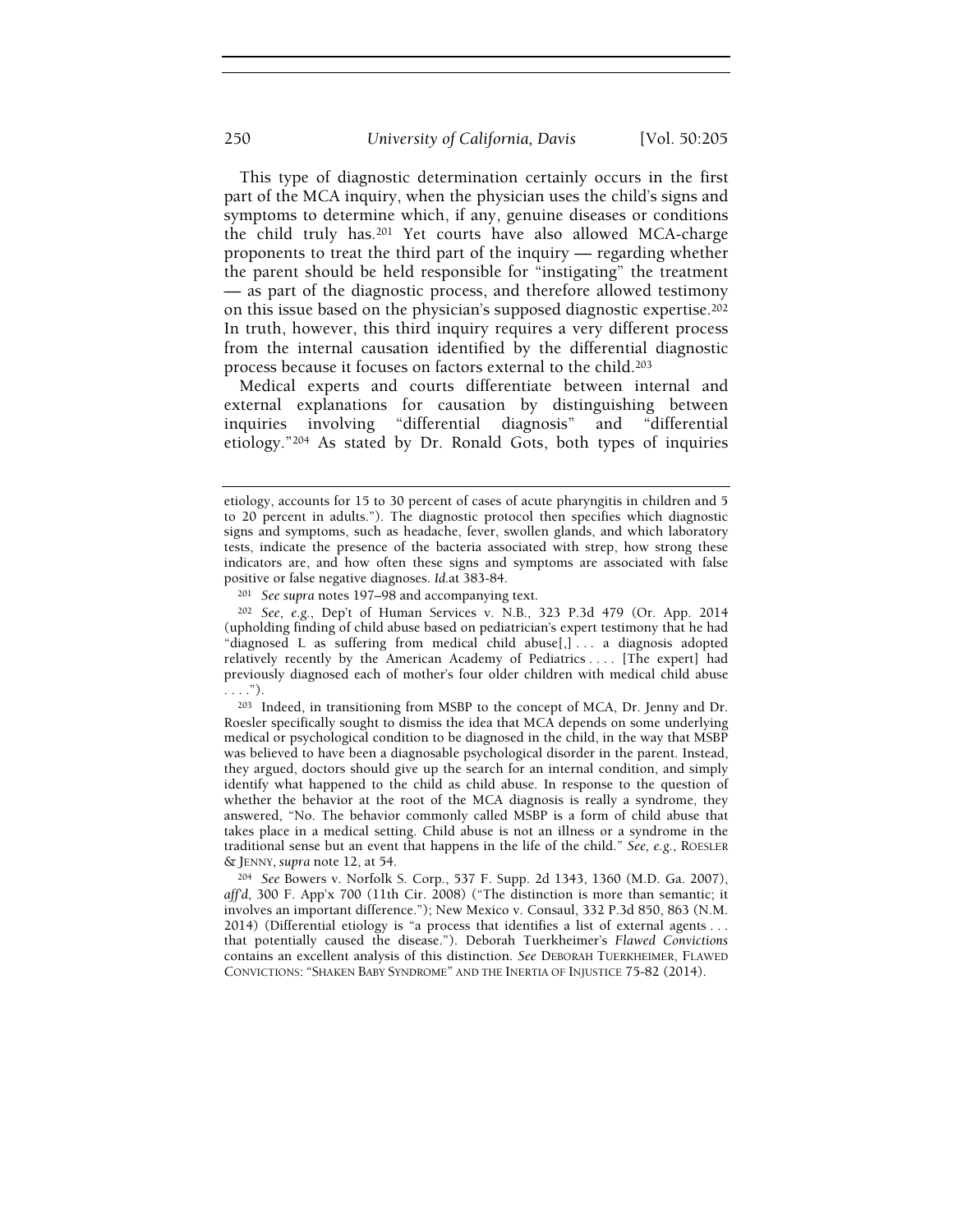"seek to uncover causes, but of very different things."205 Differential diagnosis seeks to identify "the internal disease or process which produces or causes the patient's symptoms or findings;" meanwhile differential etiology "describes the investigation and reasoning that leads to the determination of external causation."206 As the New Mexico Supreme Court observed,

the process whereby doctors attempt to determine the external, nonmedical cause of the injury, [is] a legal [rather than a medical] construct called differential etiology. . . . Importantly, "physicians receive more formal training in differential diagnosis than in differential etiology.... [P]racticing physicians have more experience working with the differential diagnosis technique, since in many cases the cause of an illness is irrelevant to the patient's treatment." Our Court of Appeals has further acknowledged that "in many cases, including toxic tort cases . . . the determination of the external cause of a patient's disease is a complex process that is unrelated to diagnosis and treatment, and which requires specialized scientific knowledge regarding the external agents involved."<sup>207</sup>

The third inquiry in the MCA determination, by focusing on whether the parent should be held responsible for the child's excessive medical care, is an etiological determination rather than a diagnostic determination, and must therefore be removed from the diagnostic assessment. While expert opinions on etiology are sometimes admissible even if they are not accorded as much deference as diagnostic opinions,208 the particular etiological determination involved in MCA is inadmissible both because it "diagnoses" the parent as abusive, and because the assessment that the parent is legally culpable is the ultimate issue in a child abuse proceeding.

<sup>205</sup> Ronald E. Gots et al., Differential Diagnosis Versus Causation Assessment: Why They Are Separate Methodologies and How They Relate to Daubert, INT'L CTR. FOR TOXICOLOGY & MED. (last visited Nov. 14, 2015, 9:37 PM), http://www.ictm.com/ Reports/ereport\_Vol2No6.pdf.

<sup>206</sup> McClain v. Metabolife Int'l, Inc., 401 F.3d 1233, 1252 (11th Cir. 2005) (citing Mary Sue Henifin et al., FED. JUDICIAL CTR., Reference Guide on Medical Testimony, in REFERENCE MANUAL ON SCIENTIFIC EVIDENCE 439, 481 (2d ed. 2000)).

<sup>207</sup> Consaul, 332 P.3d at 863.

<sup>208</sup> As one district judge put it, when it comes to doctors' determinations, "[t]he differential diagnosis method has an inherent reliability; the differential etiology method does not." Bowers, 537 F. Supp. 2d at 1361.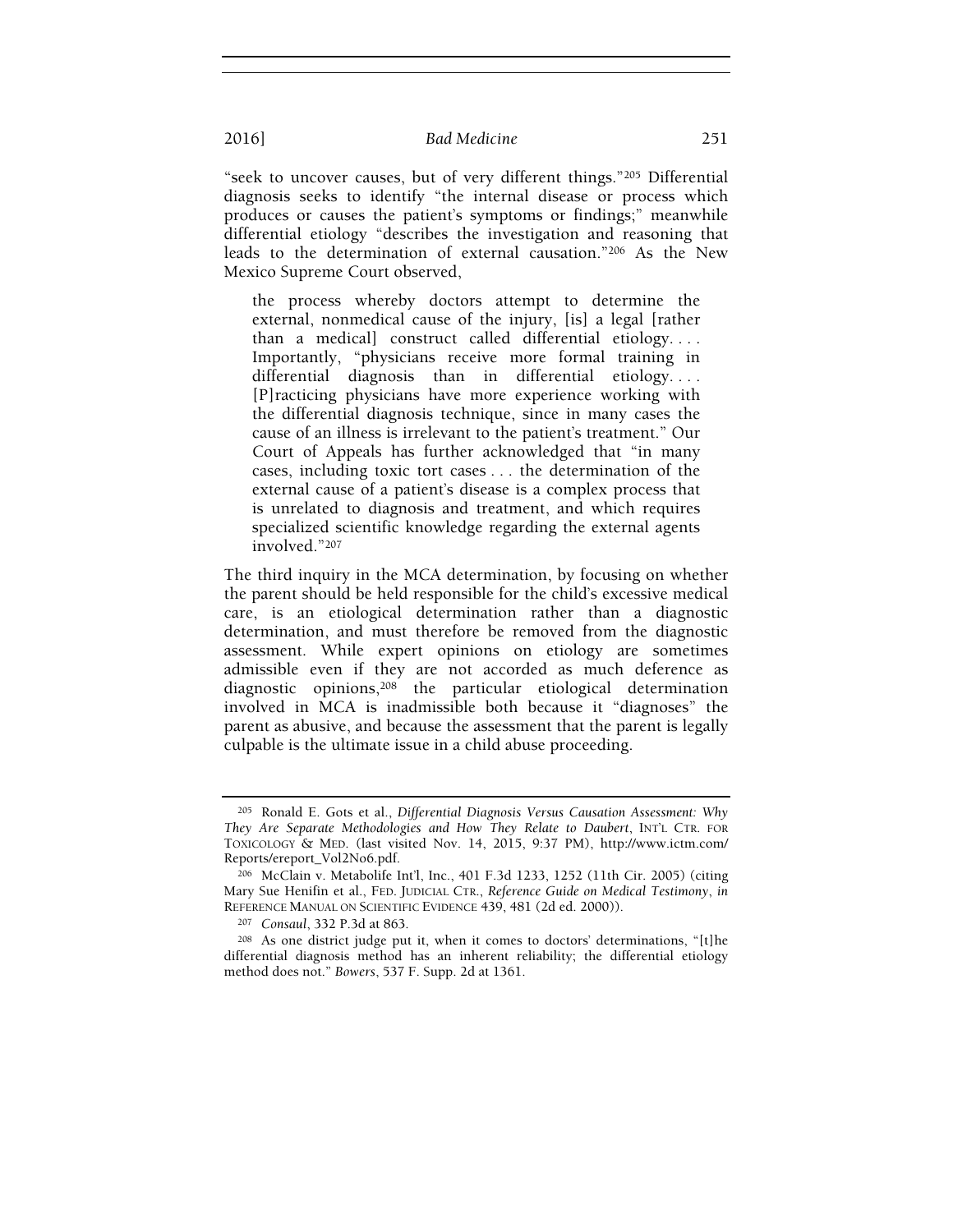2. "Diagnosing" the Parent as Abusive

MCA differs from other medical diagnoses not only because it represents a conclusion regarding etiological rather than medical cause, but also because this conclusion explicitly identifies the parent as the perpetrator responsible for the child's condition.209 In other contexts, courts have appropriately rejected attempts to use the diagnostic process to cast blame on particular persons. Using a diagnosis to identify a particular perpetrator, these courts have held, exceeds a medical or psychological expert's province, and in fact encroaches on the province of the finder of fact. Courts should bar MCA diagnoses for the same reasons.

For example, courts have rejected attempts by child abuse experts to use their diagnoses of abuse to cast blame on a particular person in cases of sexual abuse. In the words of one court, "it is the specific identification of defendant as perpetrator which crosses over the line into impermissible testimony."210 While an expert can appropriately diagnose the child's condition, these courts have announced, determining who is responsible for the abuse is an issue within the court's province rather than an expert's.211 As the North Carolina Court of Appeals put it, the expert "was in no better position than the jury to determine whether defendant was the perpetrator."<sup>212</sup>

Furthermore, one court has already extended this rule to child abuse proceedings in which MSBP is asserted. The Ohio Court of Appeals reversed a mother's conviction for poisoning her son, based on medical experts' testimony, not simply diagnosing the mother as having MSBP, but also testifying that the diagnosis caused the mother to administer the poison. In the court's words:

<sup>209</sup> See ROESLER & JENNY, supra note 12, at 43 ("Medical child abuse occurs when a child receives unnecessary and harmful or potentially harmful medical care at the instigation of a caretaker.").

<sup>210</sup> State v. Streater, 678 S.E.2d 367, 374 (N.C. Ct. App. 2009).

<sup>211</sup> See, e.g., In re Rebecca, 643 N.E.2d 26, 35 (Mass. 1994) ("[Expert] testimony identifying the persons who had abused the twins, and opining that their mother had been present, amounted in essence to testimony that he believed the statements made to him by the twins, and was equally inadmissible."); State v. Alberico, 861 P.2d 192, 211 (N.M. 1993) ("Although a psychologist can independently evaluate the victim's allegations of sexual abuse by cross-checking her symptoms with those recognized in DSM III–R, there appears to be no similar verification for identifying the alleged abuser."); State v. Bush, 595 S.E.2d 715, 719 (N.C. Ct. App. 2004) ("[T]he testimony of Dr. Russo in this case was of greater prejudicial impact than that in Stancil, as she concluded, based upon her credibility assessment of PB's story, that it was defendant who had sexually abused PB.");

<sup>212</sup> State v. Figured, 446 S.E.2d 838, 842 (N.C. Ct. App. 1994).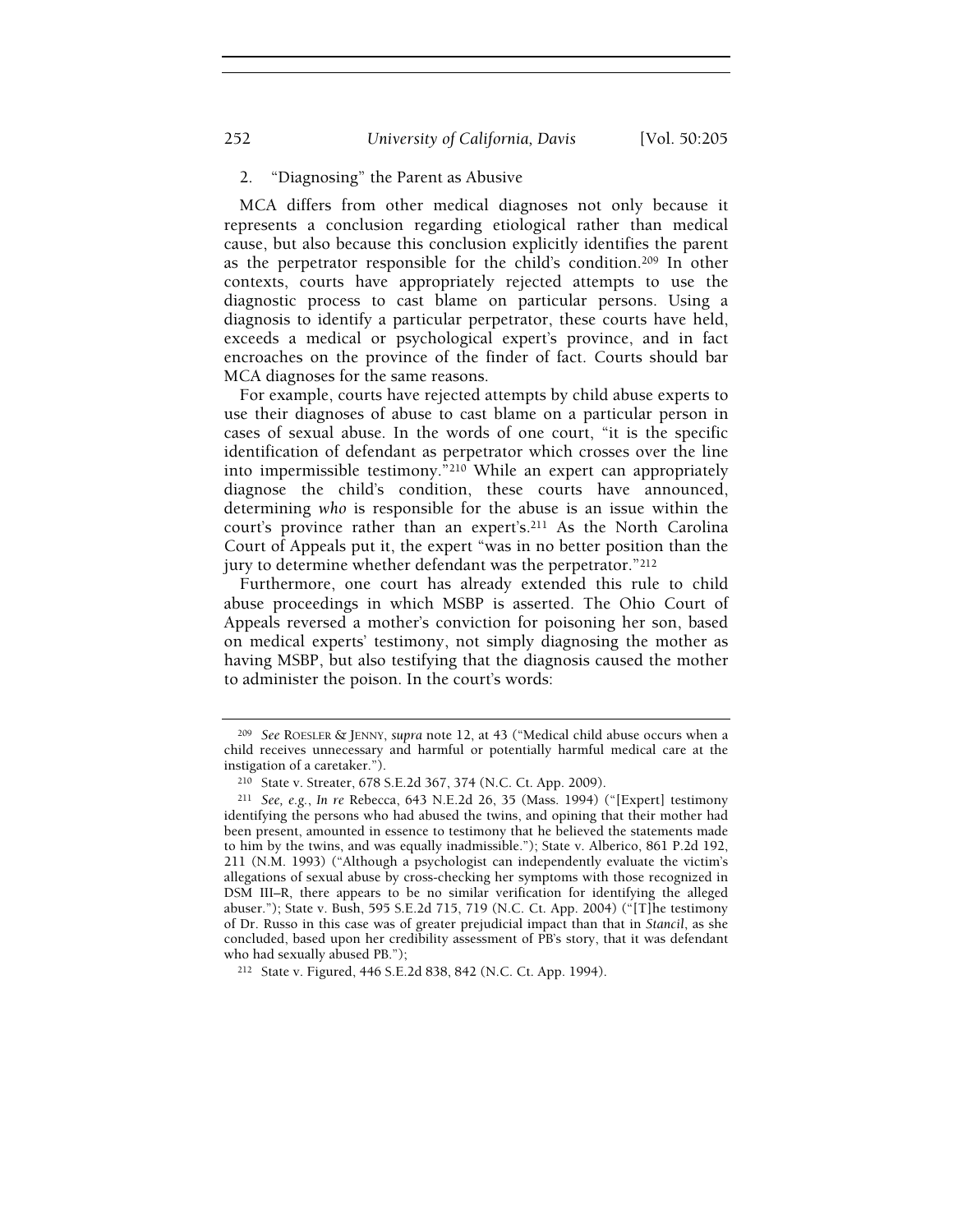The testimony . . . went beyond testimony concerning the nature of Munchausen syndrome by proxy and opinion testimony as to whether TM was a victim of that abuse. Dr. Tracy Karolyi, Dr. Carmen Weeber-Morse, and Dr. Elaine Pomeranz each testified to an opinion that appellant caused TM's medical condition or, more directly, to an opinion that appellant poisoned TM. . . . In our view a jury is capable of undertaking such an analysis and making a determination of who, if anyone, gave TM ipecac on its own without the aid of expert testimony.<sup>213</sup>

The decisions in these cases allow expert witnesses to testify regarding the sexual abuse diagnosis but do not allow the witness to identify the perpetrator. In MCA cases, however, the MCA diagnosis itself incorporates identification of the perpetrator as the child's parent. Guaranteeing the parent a fair trial therefore requires barring the MCA diagnosis completely.

Not only is expert testimony diagnosing MCA inadmissible because it "diagnoses" the parent as at fault, it is also inadmissible because the MCA diagnosis turns on the medical expert's assessment of credibility rather than on medical expertise. Courts have rejected diagnoses of sexual abuse when they are premised on the physician's assessment of the credibility of the involved parties, rather than on physical evidence from the examination.214 For example, the Supreme Court of South Dakota reversed a conviction for sex abuse that turned on a medical expert's assessment of the child's credibility, stating that experts

<sup>213</sup> State v. Weaver, 898 N.E.2d 1023, 1036-37 (Ohio Ct. App. 2008).

<sup>214</sup> See, e.g., United States v. Charley, 176 F.3d 1265, 1279-80 (10th Cir. 1999) ("if Dr. Ornelas largely based her opinion on the statements of the girls, then under the foundation (or lack thereof) presented in this case, we consider it inadmissible"); see also United States v. Mullins, 69 M.J. 113, 116 (C.A.A.F. 2010) ("To allow an 'expert' to offer his opinion on the resolution of a credibility dispute goes too far"); State v. Favoccia, 51 A.3d 1002, 1009 (Conn. 2012) (noting that experts "cross the line into impermissible vouching and ultimate issue testimony when they opine that a particular complainant has exhibited" characteristics consistent with abuse); In re Rebecca, 643 N.E. 2d at 35 ("[Expert] testimony identifying the persons who had abused the twins, and opining that their mother had been present, amounted in essence to testimony that he believed the statements made to him by the twins, and was equally inadmissible. "); Alberico, 861 P.2d at 211 ("[S]uch testimony encroaches too far upon the jury's function as arbiter of the witnesses' credibility."); State v. Stancil, 559 S.E.2d 788, 789 (N.C. 2002) ("[A]bsent physical evidence supporting a diagnosis of sexual abuse, such testimony is an impermissible opinion regarding the victim's credibility."); Bush, 595 S.E.2d at 719 (N.C. Ct. App. 2004) (explaining that expert testimony "based upon her credibility assessment of PB's story, that it was defendant who had sexually abused PB" was error).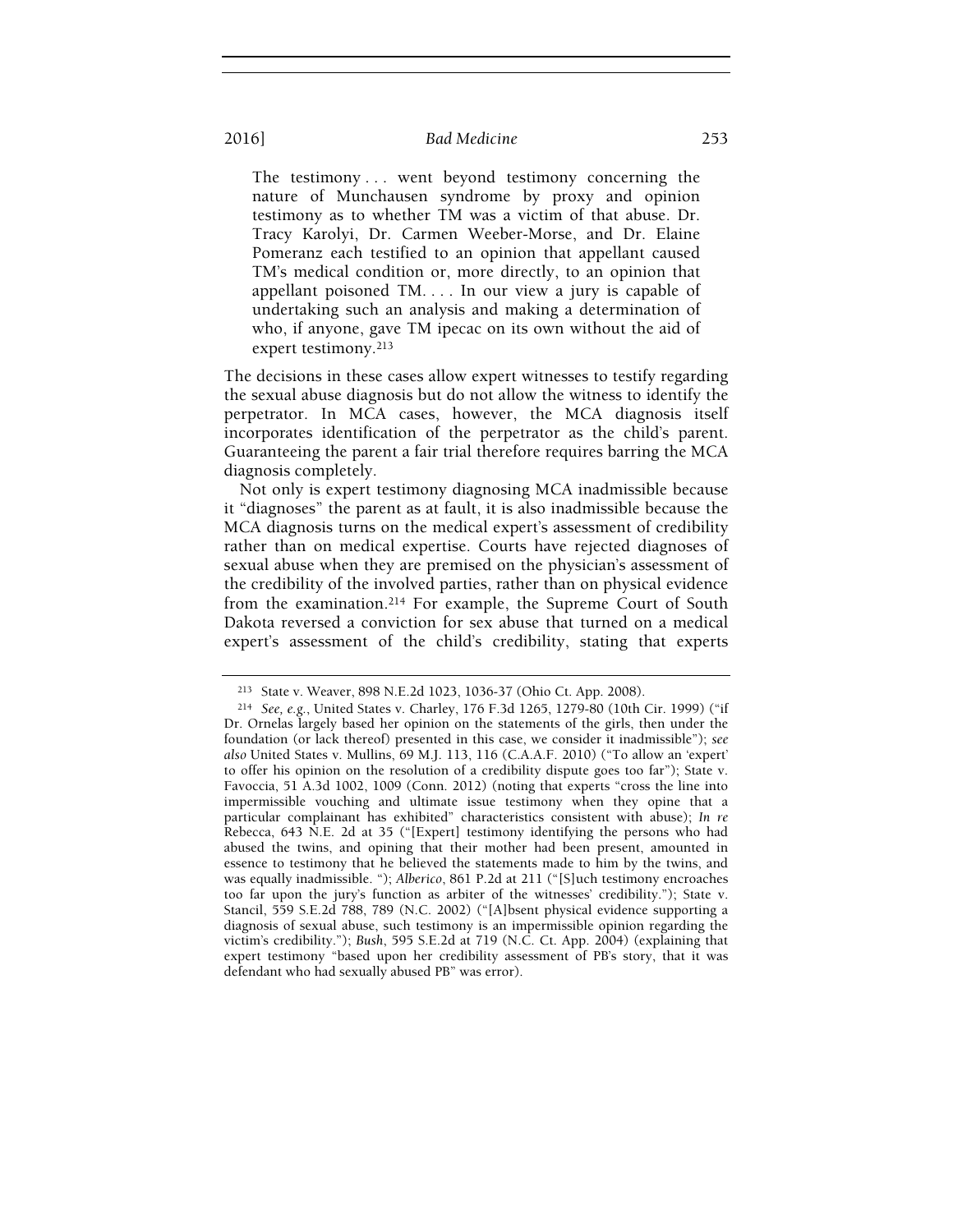"cannot pass judgment on a witness's truthfulness in the form of a medical opinion.'"215 Such diagnoses, in the words of the Supreme Court of Oregon, cast a "misplaced aura of reliability or validity" on the testimony.<sup>216</sup>

Yet as MCA proponents explicitly and repeatedly acknowledge, in most cases the medical child diagnosis turns on an assessment of the parent's credibility.217 This is despite the fact that physicians have no special expertise compared to courts in determining such matters; in fact, the reverse is likely true given that assessing credibility is something that judges do often in child abuse proceedings. Accepting the expert's opinion in these MCA cases, as in sexual abuse cases, therefore presents too great a risk that the trier of fact will treat this testimony as coming from "the only seemingly objective source, offering it a much sought-after hook on which to hang its hat."<sup>218</sup>

This means that in cases in which child abuse through medical care is alleged, doctors may certainly testify to the genuine medical diagnoses that the child possesses and whether, given these diagnoses, the treatment the child received was legitimate. Yet they may not "diagnose" the child with MCA and, through this, assert that the parent committed abuse. Simply because doctors have concocted a new diagnosis that they claim allows them to point blame at the parent does not mean that they may properly testify to it in court. As in cases of sex abuse, the doctor is in no better position to determine whether

<sup>215</sup> State v. Buchholtz, 841 N.W.2d 449, 459 (S.D. 2013) (citation omitted); see also Tingle v. State, 536 So. 2d 202, 205 (Fla. 1988); Weatherford v. State, 561 So. 2d 629, 634 (Fla. Dist. Ct. App. 1990).

<sup>216</sup> State v. Southard, 218 P.3d 104, 113 (Or. 2009); see also State v. Iban C., 881 A.2d 1005, 1017 (Conn. 2005) (holding sexual abuse diagnosis in the absence of physical evidence "constituted inadmissible opinion evidence regarding the credibility of the victim and was not helpful to the jury in deciding the issue"); Ramayo v. State 132 So. 3d 1224, 1228 (Fla. 2014) (explaining that expert testimony is improper "if the juxtaposition of the questions propounded to the expert gives the jury the clear impression that the expert believed that the child victim was telling the truth."); Geissler v. State, 90 So. 3d 941, 947 (Fla. Dist. Ct. App. 2012) (explaining that experts may not "vouch for the truthfulness or credibility of a witness."); State v. Beauvais, 354 P.3d 680, 690 (Or. 2015) (en banc) (concluding that a diagnosis of sexual abuse is inadmissible despite some physical evidence "when that diagnosis otherwise rests on what a jury reasonably could perceive to be a credibility-based evaluation").

<sup>217</sup> See 2013 AAP Report, supra note 29, at 593 (advising evaluator of MCA to "assess the veracity of the claims made by the caregiver . . . for each symptom and sign . . . [and]to consider whether the medical history provided by the caregiver matches the history in the medical record and whether the diagnoses provided by the caregiver match the diagnoses made by the physician").

<sup>218</sup> People v. Peterson, 450 N.W.2d 857, 868 (Mich. 1995).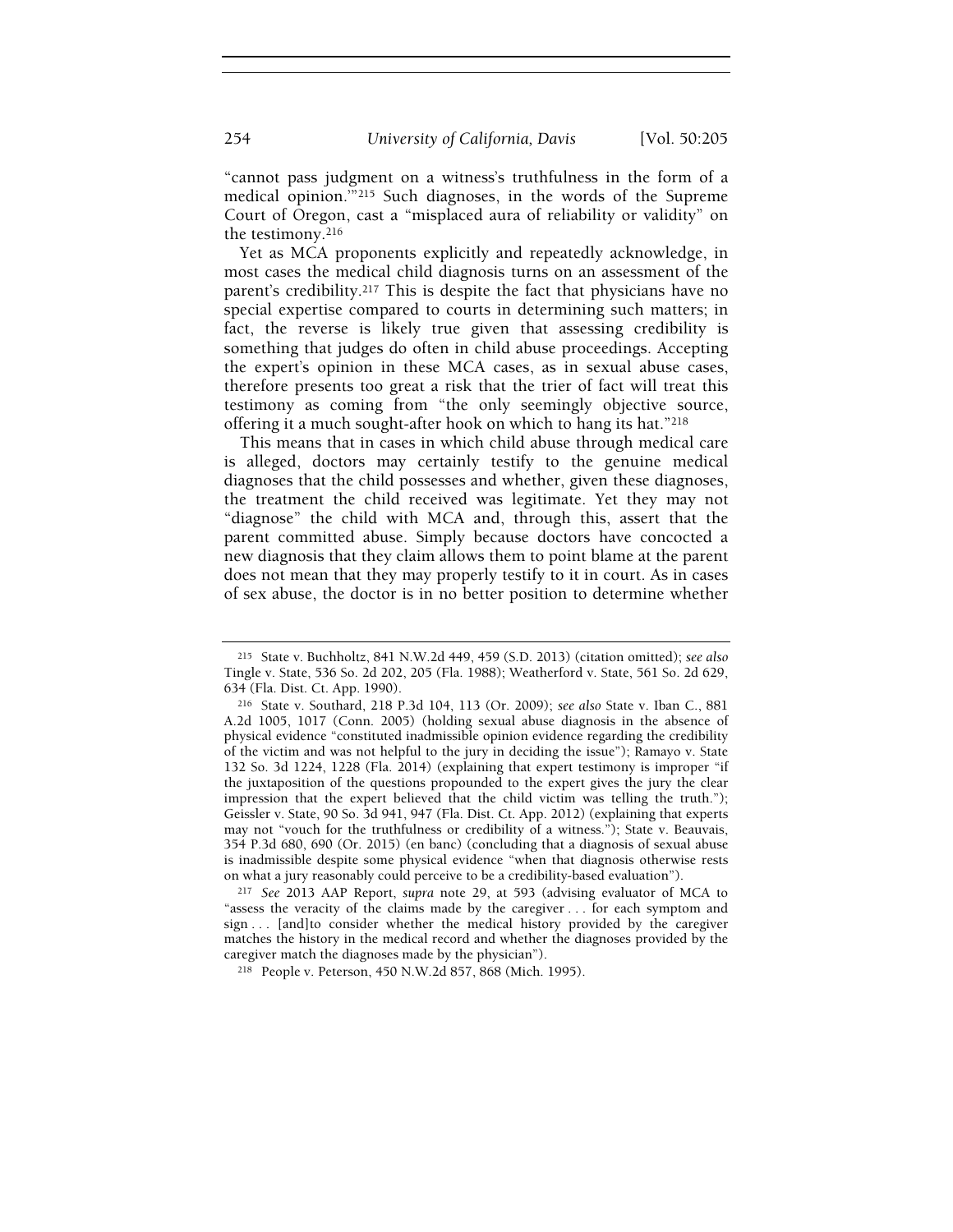the parent deserves blame for medical care the child received than is the trier of fact.

#### B. Child Abuse as the Ultimate Issue

Not only is the third inquiry in the medical child abuse diagnosis determining whether the parent should be held responsible for "instigating" the child's unnecessary care — not properly a part of a medical diagnosis, it is also the ultimate issue in child abuse proceedings. As such, it is properly resolved by the court rather than a medical expert. As the Advisory Committee to Federal Rule of Evidence 704 stated, the Rules of Evidence should be interpreted to "afford ample assurances against the admission of opinions which would merely tell the jury what result to reach, somewhat in the manner of the oath-helpers of an earlier day. They also stand ready to exclude opinions phrased in terms of inadequately explored legal criteria."219 Both of these problematic features — telling the trier of fact what result to reach, and doing so in terms of inadequately explored legal criteria — are present when doctors testify to a diagnosis of MCA.

## 1. Medical Child Abuse and the Trier of Fact

Testimony affirming an MCA diagnosis in a particular case usurps the role of the trier of fact, whose job it is to determine whether child abuse has occurred. Federal Rule of Evidence 704, which states that "[a]n opinion is not objectionable just because it embraces an ultimate issue," at first blush might seem to permit this testimony.220 Yet courts have made clear that this rule "does not open the door to all opinions. . . . [Q]uestions which would merely allow the witness to tell the jury what result to reach are not permitted. Nor is the rule intended to allow a witness to give legal conclusions."221 On this basis, courts allow experts to testify to factual issues underlying the ultimate

<sup>219</sup> FED. R. EVID. 704 advisory committee's note.

<sup>220</sup> FED. R. EVID. 704.

<sup>221</sup> Owen v. Kerr-McGee Corp., 698 F.2d 236, 240 (5th Cir. 1983); see also United States v. Perkins, 470 F.3d 150, 158 (4th Cir. 2006) (expert opinion must be "helpful[] to the jury," and therefore state some information other than a legal conclusion); Monroe v. Griffin, No. 00—CV-00795, 2015 WL 5258115, at \*6 (N.D. Cal. Sept. 9, 2015) (noting that an expert opinion is not objectionable just because it embraces an ultimate issue; "[h]owever, an expert witness cannot give an opinion as to her legal conclusion, i.e., an opinion on an ultimate issue of law" (quoting Elsayed Mukhtar v. Cal. State Univ., Hayward, 299 F.3d 1053, 1065-66 n.10 (9th Cir. 2002))).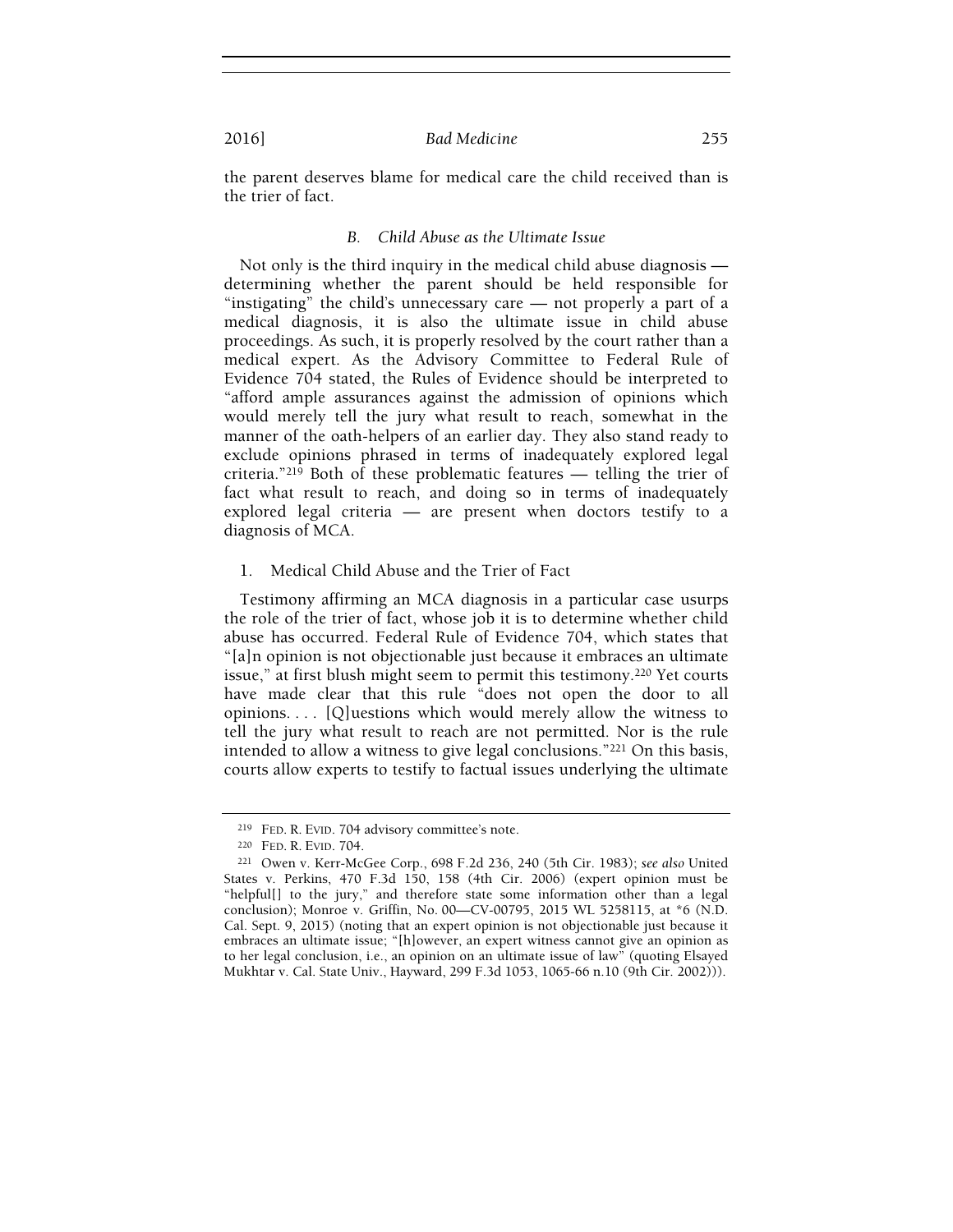issue, but preclude testimony on the ultimate legal issue itself.222 For example, in Young v. State Farm Mutual Automobile Ins.  $Co.223$  the plaintiff, who sued his insurer to establish that his daughter's injuries were covered, sought to introduce an expert to testify that "in his opinion [plaintiff's daughter] was covered under the insurance policy."<sup>224</sup> The court rejected this testimony on the ground that it presented "nothing more than a legal conclusion as to the ultimate issue in the case."<sup>225</sup>

An expert's use of legal language is a red flag on this issue: "Courts have held that expert witnesses' use of 'judicially defined terms,' 'terms that derived their definitions from judicial interpretations,' and 'legally specialized terms' . . . constitute [an] expression of opinion as to the ultimate legal conclusion."226 For this reason, an expert's testimony in a police excessive force suit that an officer had used "grossly unlawful, unnecessary, and excessive violence," was deemed impermissible.227 In the Court's words, an expert must avoid use of "language that constitutes legal conclusions, credibility determinations, or otherwise 'merely tell[s] the jury what result to reach.'"<sup>228</sup>

This evidentiary rule bars a medical expert's testifying to the presence of MCA in a child abuse proceeding, since the ultimate issue to be determined is whether the parent's instigation of medical care constituted child abuse. As Carole Jenny and Thomas Roesler noted when coining the term, "medical child abuse" is meant to announce

<sup>222</sup> See FED. R. EVID. 704 advisory committee's note ("Did T have capacity to make a will?" impermissibly asks for a legal conclusion, while the question "Did T have sufficient mental capacity to know the nature and extent of his property" does not).

<sup>223</sup> Young v. State Farm Mut. Auto. Ins. Co., No. 2:97-CV-24-B-B, 1999 WL 33537177, at \*2 (N.D. Miss. Feb. 16, 1999).

<sup>224</sup> Id.

<sup>225</sup> Id.

<sup>226</sup> In re ConAgra Foods, 302 F.R.D. 537, 558 (C.D. Cal. 2014) (declaring improper an expert's opinion that ConAgra "'falsely and deceptively labeled' its products" since "false" and "deceptive" are judicially defined terms relating to the ultimate issue in this case); see also S.E.C. v. Leslie, No. C 07–3444, 2010 WL 2991038, at \*9 (N.D. Cal. July 29, 2010) (excluding expert's opinion because "it is for the jury to determine whether Defendants' statements in fact were misleading").

<sup>227</sup> Monroe v. Griffin, No. 14-CV-00795-WHO, 2015 WL 5258115, at \*7 (N.D. Cal. Sept. 9, 2015); see also Estate of Bojcic v. City of San Jose, No. 05 cv 3877 RS, 2007 WL 3314008, at \*3 (N.D. Cal. Nov. 6, 2007) ("[W]hile [plaintiff's expert] may freely opine that [the officer] should not have acted in the manner that he did, or that he should have done something else, he should not be asked for or volunteer an opinion that [the officer] acted unconstitutionally or exercised 'excessive force.'").

<sup>228</sup> Monroe, 2015 WL 5258115, at \*7.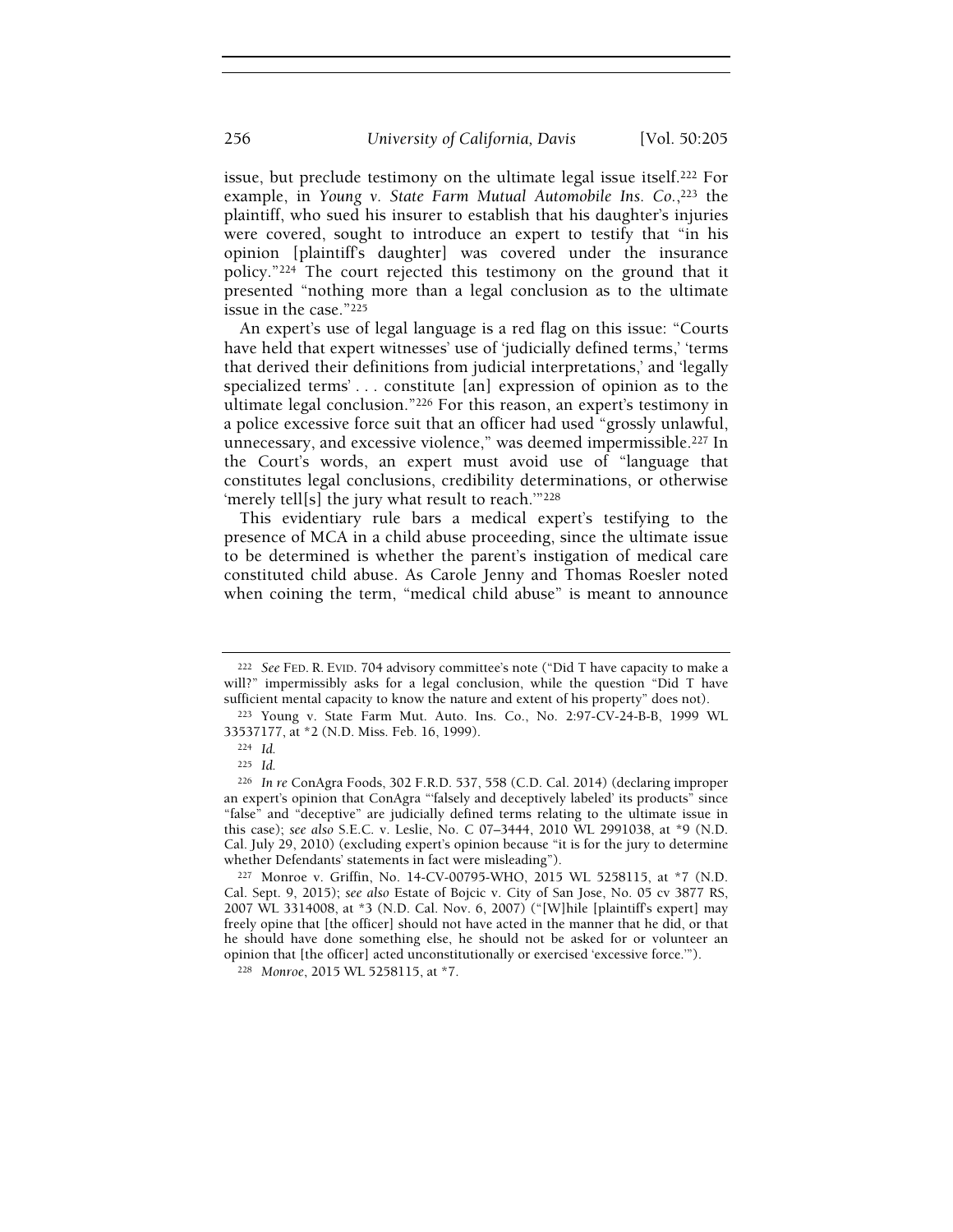that the parent has committed child abuse.229 That determination, however, is properly the ultimate legal question in the case, and must be resolved by the trier of fact rather than a medical expert.

## 2. Medical Child Abuse and the Legal Standard for Child Abuse

Not only does a medical expert's "diagnosis" of MCA usurp the role of the trier of fact, it is also profoundly misleading because MCA standards are less stringent than the legal standards that define child abuse in three important ways. First, in contrast to abuse law's requirement that an abuser demonstrate a level of blameworthiness above simple negligence, the medical standards do not require any showing of culpability on the part of the parent instigating medical care. Second, abuse law demands, at the very least, some significant level of risk to the child, while MCA standards impose liability when a parent subjects the child to any degree of potential risk, Third, the standard of proof to show child abuse is "clear and convincing evidence" in dependency proceedings and "beyond a reasonable doubt" in criminal proceedings. Yet no such standards apply to a doctor's diagnosis of MCA. I discuss each of these issues in turn.

## a. Blameworthiness of the parent

MCA-charge proponents make clear that a parent's culpable intent is not required to diagnose MCA. As Dr. Jenny and Dr. Roesler put it, MCA "occurs when a child receives unnecessary and harmful or potentially harmful medical care at the instigation of a caretaker. . . . [W]ith this definition it is not necessary to determine the parent's motivation to know that a child is being harmed."<sup>230</sup>

On this basis, MCA proponents assert that MCA may be found not just when a parent intentionally lies about a child's symptoms, but also when a parent's anxiety from an earlier, traumatic pediatric health crisis causes them to take a child to the doctor unnecessarily, or when their anxiety or faulty memory causes them to misstate their child's symptoms.231 Yet these standards omit the critical showing of blameworthiness required by law to find child abuse.

As our legal system has long recognized, parents will never be perfect, and sometimes — probably often — will make mistakes.

<sup>229</sup> See supra note 52 and accompanying text.

<sup>230</sup> ROESLER & JENNY, supra note 12, at 43-44.

<sup>231</sup> 2013 AAP Report, supra note 29, at 591, 594; ROESLER & JENNY, supra note 12, at 182.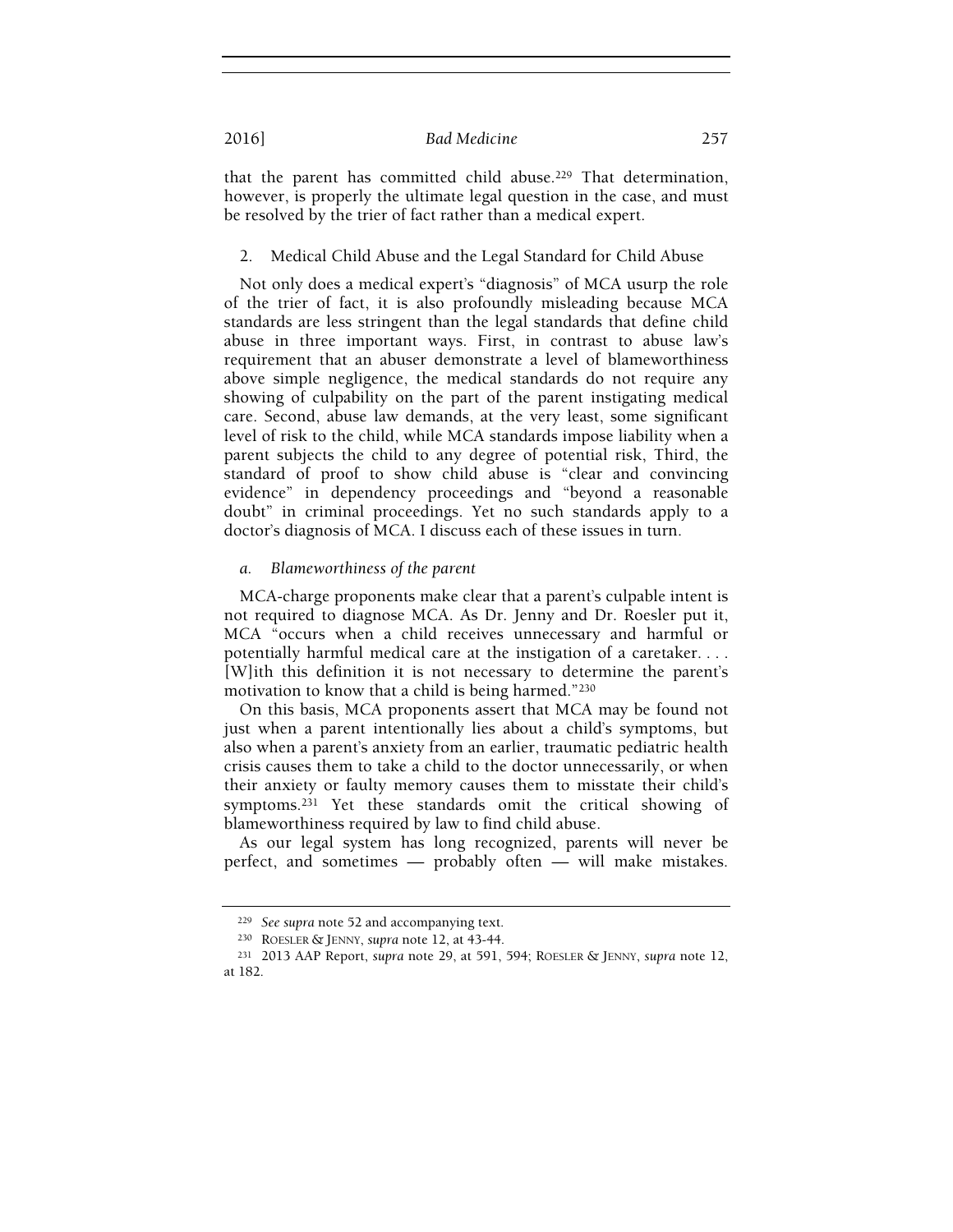These mistakes do not constitute child abuse, even if significant harm to the child results, unless they are accompanied by sufficient blameworthiness on the part of the parent. Requiring more than a simple mistake that results in injury, in the words of the New Jersey Supreme Court, "reflect[s] a compromise between a parent's right to raise a child as he sees fit and the child's right to receive protection from injuries."232 The Maryland Supreme Court explored the level of culpability required to find child abuse in a civil dependency proceeding in the case of Taylor v. Harford County Department of Social Services.233 In the court below, an administrative law judge had found abuse by a father who kicked a footstool in anger, which inadvertently hit and injured his daughter.<sup>234</sup> The Maryland Supreme Court reversed on the ground that considering any intentional act that resulted in harm to the child to be "child abuse" would:

basically creat[e] a strict liability standard for parents or caretakers who unintentionally injure their children. We consider, for example, . . . a father . . . swinging a hammer while nailing together pieces of a partition wall and does not notice that his child has walked up behind him. The father swings the hammer backwards and strikes the child in the face, causing significant injury. Under the ALJ's reading . . . , because the act of swinging the hammer back before striking a nail was an intentional act and not "accidental or unintentional," and his child was injured because of this intentional act, the father might be found to have committed child physical abuse. We doubt that [the statutory scheme] intends for such a draconian strict liability standard . . . .<sup>235</sup>

The court held that a finding of child abuse under the relevant Maryland Family Law Article requires that the parent's act at least be "reckless," meaning "[c]haracterized by the creation of a substantial and unjustifiable risk of harm to others and by a conscious (and sometimes deliberate) disregard for or indifference to that risk."<sup>236</sup> Reckless conduct, the court declared, "is much more than mere negligence: it is a gross deviation from what a reasonable person would do."<sup>237</sup>

<sup>232</sup> G.S. v. Dep't of Human Servs., 723 A.2d 612, 620-21 (N.J. 1999).

<sup>233</sup> Taylor v. Harford Cty. Dep't of Soc. Servs., 862 A.2d 1026, 1036-37 (Md. 2004).

<sup>234</sup> Id. at 1036.

<sup>235</sup> Id.

<sup>236</sup> Id. at 1033.

<sup>237</sup> Id. (citation omitted); see also G.S. v. Dep't of Human Servs., 723 A.2d at 620-21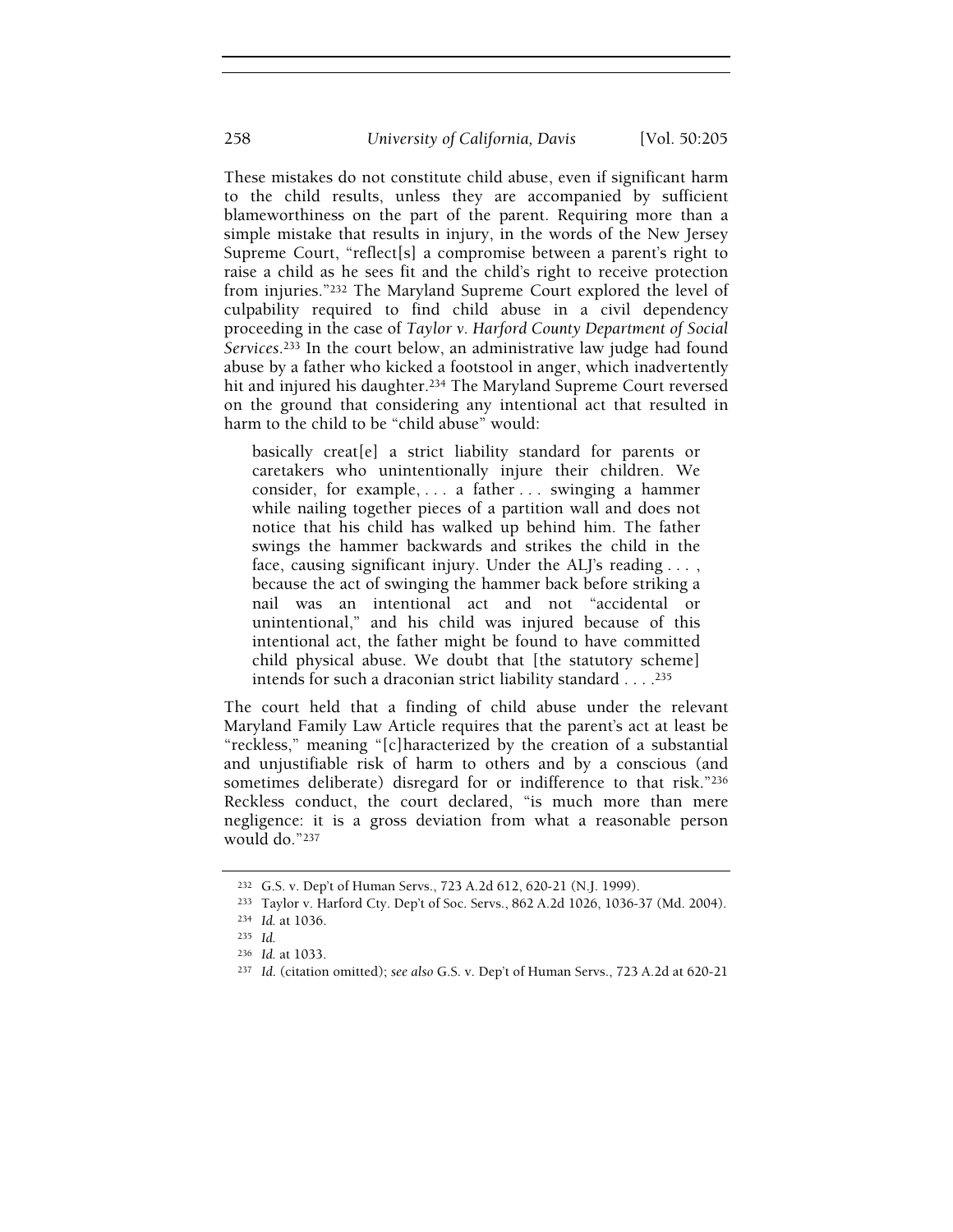Many if not most acts deemed abuse by MCA standards would not rise to the standard of culpability needed for child abuse. For example, it is doubtful that the parent who takes a child to the doctor too often as a result of a previous health crisis would be deemed negligent, let alone reckless. The same is likely true for parents who inadvertently misstate their child's medical history, particularly given, as I show in Part IV.B, that a large number of parents routinely misstate their child's medical history outside of the medical child abuse context.<sup>238</sup> Further, in a case like Justina Pelletier's case, where doctors were split on their views of the child's proper diagnosis,239 the state would have been hard pressed to show that her parents' actions in choosing one doctor's views over another constituted negligent, let alone reckless, behavior.

#### b. Unreasonable risk to the child

The standards for diagnosing MCA also go well beyond the legal definition of child abuse by imposing liability on a parent who exposes a child to any level of potential risk of harm, no matter how remote. MCA proponents claim that "[a]ny medical procedure, for example, a blood draw, or a trial of medication that is potentially harmful, could be considered abusive if there was no clear medical reason for it to happen."<sup>240</sup> Yet courts have made clear that when a parent did not intend harm, the child must be subjected to a significant, actual risk of harm to constitute abuse.<sup>241</sup> Some states frame this standard as requiring at least a "substantial" or "serious" risk of harm.242 Others require that the harm be "imminent" or "immediate."<sup>243</sup>

Neither of these tests would be met by the far more speculative harms deemed to meet MCA standards. For example, Dr. Jenny and Dr. Roesler state that in their MCA study, the "most common form of

<sup>243</sup> Id.

<sup>(</sup>recognizing that the wanton and willful standard "reflect[s] a balance between a parent's right to raise a child . . . and the child's right to receive protection from injuries").

<sup>238</sup> See infra notes 358–67 and accompanying text.

<sup>239</sup> See supra notes 2–11 and accompanying text.

<sup>240</sup> Isaac & Roesler, supra note 63, at 291.

<sup>241</sup> See SORAM, 25 I. & N. Dec. 378, 382 (BIA 2010) (noting that, with respect to state's civil definitions of child abuse, in Pennsylvania, Tennessee, and Wyoming, the threat of harm must be quite high, requiring that the child be placed in "imminent" or "immediate" danger of injury or harm, while "the remaining States use various terms to describe the level of threat required, including 'realistic,' 'serious,' 'reasonably foreseeable,' 'substantial,' or 'genuine'").

<sup>242</sup> Id.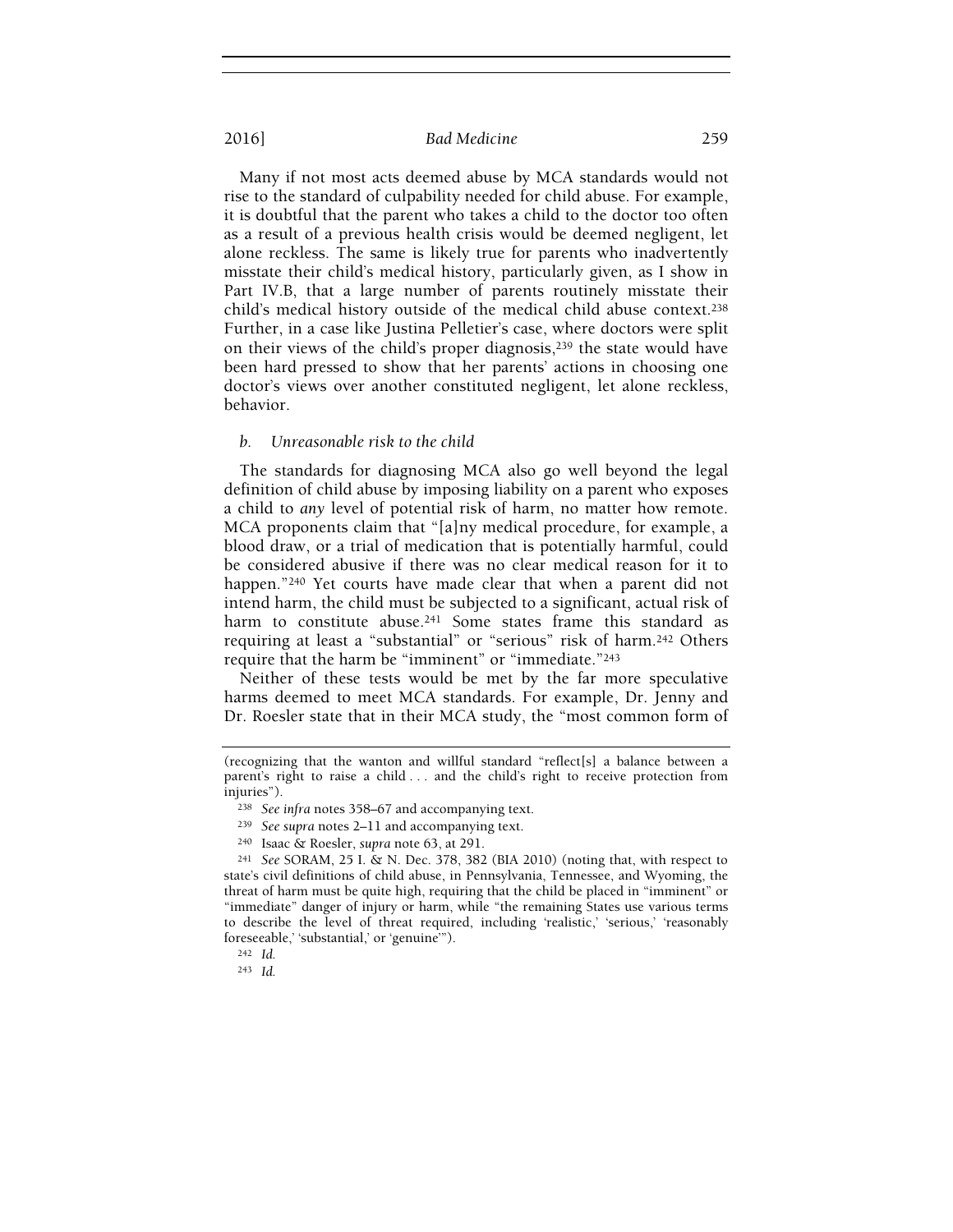abusive behavior was subjecting children to unnecessary medical examinations."244 Yet most medical examinations present an extremely small risk of harm to the child. The same is true for many noninvasive tests, as well as a number of relatively benign medications. While all of these might present some slight level of risk, most or all of these do not rise to the level of risk that would constitute child abuse under applicable state law.

### c. Standard of proof

Establishing child abuse in a civil dependency proceeding in most courts requires proof "by clear and convincing evidence."245 In a criminal child abuse proceeding the standard of proof is still higher: "beyond a reasonable doubt."246 Yet although the centerpiece of evidence of abuse in a medical abuse case is the doctor's "diagnosis" of MCA, the diagnostic standards used by doctors incorporate no such heightened standards of proof.

The New Mexico Supreme Court in State v. Consaul reflected on the problems that such expert testimony presented in a criminal case of physical abuse, in which a child abuse pediatrician testified that a child's injuries were caused by suffocation.247 In the Court's words,

doctors usually testify as to what caused a patient's condition using phrases like "to a reasonable medical probability" or "to a reasonable medical certainty," phrases that demonstrate a sufficient degree of conviction to be probative. These phrases "are also terms of art in the law that have no analog for a practicing physician." Essentially, these phrases satisfy a minimal standard of probability, and therefore admissibility, that an opinion is more likely than not true.

In a criminal trial, however, unlike a medical differential diagnosis, the jury must determine beyond a reasonable doubt that a defendant is guilty of the crime charged. The jury must have a sufficient evidentiary basis to conclude that the defendant actually committed the criminal act he is accused of. . . . Essentially, the doctors in this case testified in various

<sup>244</sup> ROESLER & JENNY, supra note 12, at 146.

<sup>245</sup> See, e.g., PAUL C. GIANNELLI & PATRICIA YEOMANS SALVADOR, OHIO JUVENILE Law § 41:10 (2016).

<sup>246</sup> See, e.g., State v. Consaul, 332 P.3d 850, 864 (N.M. 2014).

<sup>247</sup> Because defendant's attorney did not object to the admission of the testimony at trial, the court explicitly did not address the issue of admissibility rather than the weight to be given the testimony. Id. at 864.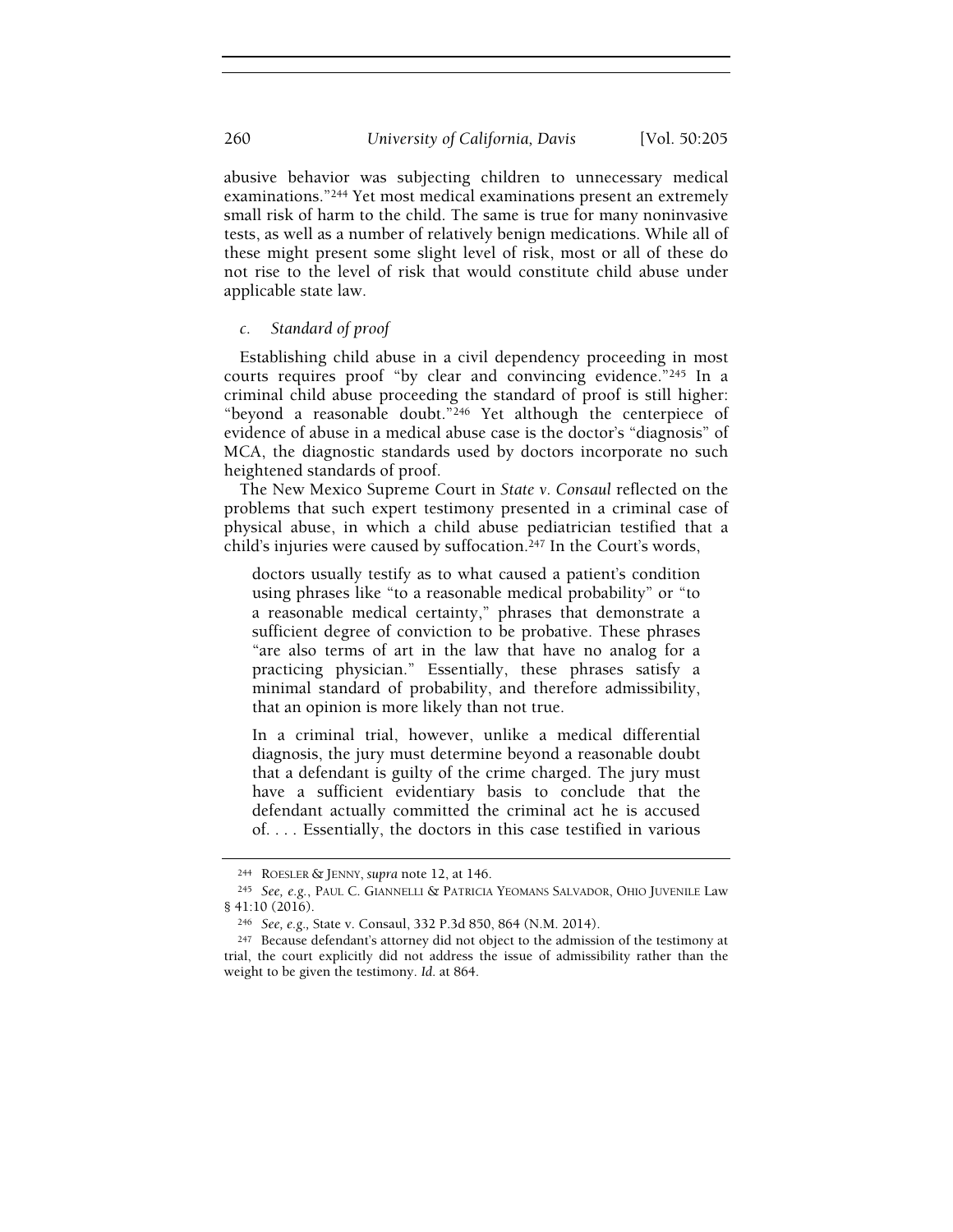ways, and with various degrees of conviction, that they suspected child abuse, that they could not rule out child abuse, that they could not think of other explanations for Jack's injuries, or that child abuse was a likely cause. . . . The best these opinions could offer was that, to a preponderance of the evidence, [the child] was likely suffocated.<sup>248</sup>

The Consaul court reversed the defendant's conviction because the doctors' testimony in the case constituted the heart of the prosecution's case, rather than supplemented other significant evidence that supported the conclusion that the defendant had, indeed, suffocated the child.249 This evidence in itself, the Court held, was not sufficient to establish proof beyond a reasonable doubt.<sup>250</sup> The same situation arises in cases of MCA "diagnoses" of children by medical experts. Insofar as such "diagnoses" are the centerpiece of the state's case that the parent has committed child abuse, that evidence is not sufficient to prove either civil child abuse by the requisite clear and convincing evidence standard or criminal child abuse beyond a reasonable doubt.

### C. Diagnosis as Profile Evidence

Finally, expert diagnoses of MCA should be barred from trial for the same reasons that courts have barred personality profiles in trial because they tag the asserted perpetrator with guilt by association,

Shaken baby syndrome (SBS) cases may provide a reasonable analogy because medical testimony comprises the foundation of the prosecution's theory in many of these cases. In SBS cases, scholars and advocates for the wrongly convicted have begun to question whether testimony from medical experts that is used to establish a "triad" of indicators of SBS by itself is enough to establish beyond a reasonable doubt that the accused shook a baby.

According to this research, scientific advances now debunk the idea that a "triad of symptoms" could only be caused by a caretaker shaking a baby. More recently, scholars have noted that "[w]here expert testimony is the case, we should be especially wary of the outcomes that result."

Id. at 864 n.4 (citations omitted) (quoting Deborah Tuerkheimer, Science-Dependent Prosecution and the Problem of Epistemic Contingency: A Study of Shaken Baby Syndrome, 62 ALA. L. REV. 513, 564 (2011) (emphasis in original)).

<sup>248</sup> Id. at 865-67.

<sup>249</sup> Id. at 865. In a footnote particularly relevant to the MCA context, the Consaul court noted the extent to which pediatricians' testimony in SBS cases — another arena in which the expert testimony has been the centerpiece of the case — has been called into question as unscientific in recent years:

<sup>250</sup> Consaul, 332 P.3d at 866.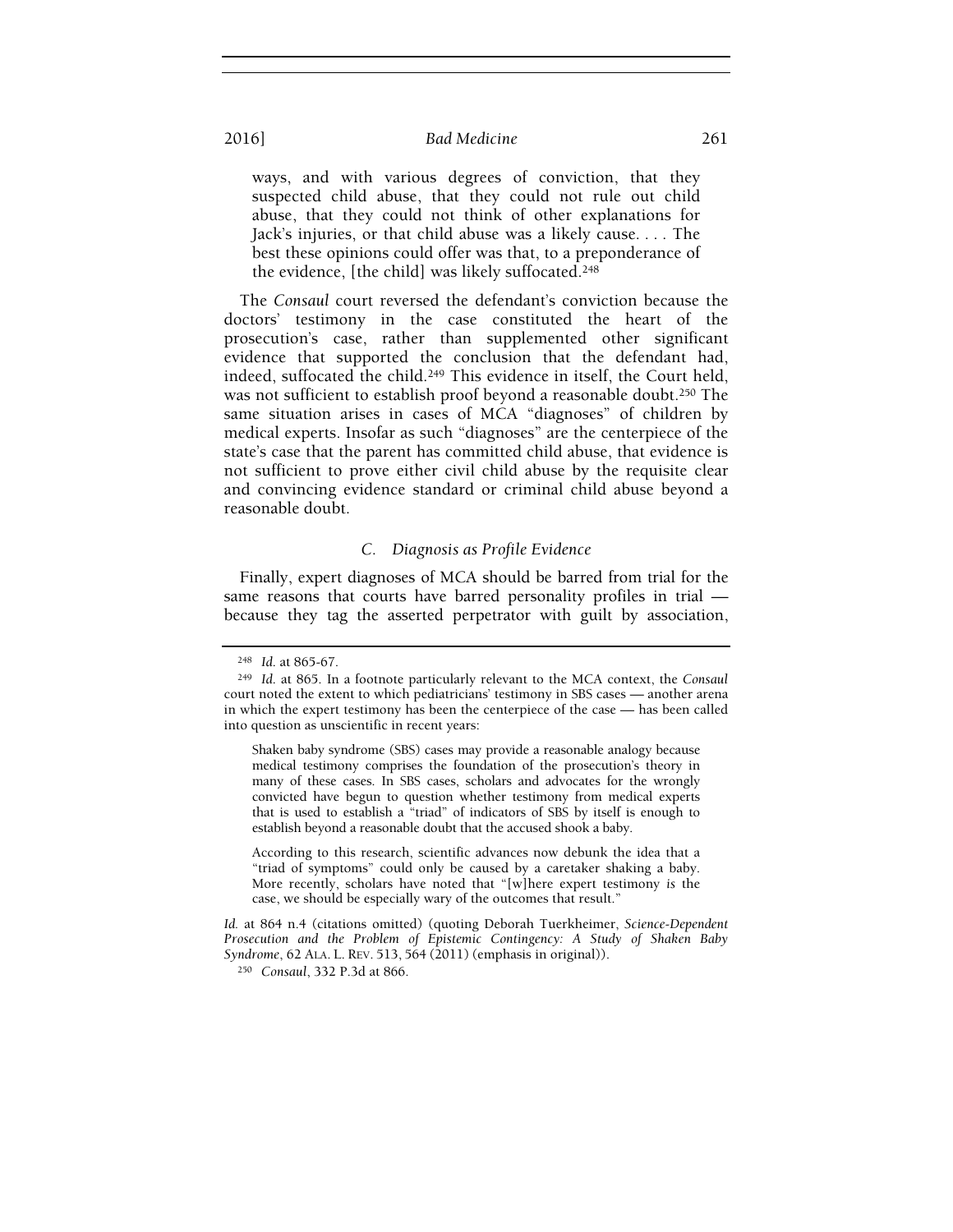thereby evading the state's burden to prove wrongdoing. As noted above, the term "diagnosis" usually identifies the presence of a particular underlying disease process.251 Yet in both MSBP and MCA, no underlying disease process has been identified in either the parent (for MSBP) or in the child (for MCA). As Geoffrey Fisher and Ian Mitchell notice, "a 'diagnosis' of [MSBP] only describes a single or series of observed anomalies and discrepancies."252 Put another way, rather than identifying an underlying disease responsible for the parent's condition, all the MSBP diagnosis indicates is the expert's observation that the parent in some ways resembles other parents who have deliberately sought unnecessary medical care for a child. The MCA diagnosis functions in the same way, yet at one more remove, since it supposedly establishes wrongdoing of the parent based on "diagnosing" the child as a member of the group of child victims of MCA.

Yet courts have rejected profile evidence in criminal trials that serve exactly this same function on a number of related grounds. The fact that a group of people who commit particular types of crimes, (say, pedophiliacs or child batterers), generally possess characteristics that the defendant possesses is not relevant evidence that the particular defendant has committed the charged crime, these courts have ruled.253 In the words of the Supreme Judicial Court of Massachusetts<sup>254</sup>:

Evidence of a "child battering profile" does not meet the relevancy test, because the mere fact that a defendant fits the profile does not tend to prove that a particular defendant physically abused the victim. The use of criminal profiles as substantive evidence of guilt is inherently prejudicial to the defendant . . . since it invites a jury to conclude that because . . . someone fit[s] a particular profile, it is more likely than not that this individual committed the crime.<sup>255</sup>

Similarly, courts have rejected profile evidence because it violates the prohibition on using character evidence to prove that the defendant

<sup>251</sup> See Fisher & Mitchell, supra note 40, at 532-33.

<sup>252</sup> Id.

<sup>253</sup> See Gruwell v. State, 254 P.3d 223, 233-35 (Wyo. 2011); see also Haakanson v. State, 760 P.2d 1030, 1035-36 (Alaska Ct. App. 1988); People v. Walkey, 223 Cal. Rptr. 132, 138-39 (Cal. Ct. App. 1986); Sanders v. State, 303 S.E.2d 13, 18 (Ga. 1983); State v. Hester, 760 P.2d 27, 33 (Id. 1988); In re D.L., 401 N.W.2d 201, 203-04 (Iowa App. 1986); State v. Loebach, 310 N.W.2d 58, 62-64 (Minn. 1981).

<sup>254</sup> Commonwealth v. Day, 569 N.E.2d 397 (Mass. 1991).

<sup>255</sup> Id. at 399 (citations omitted).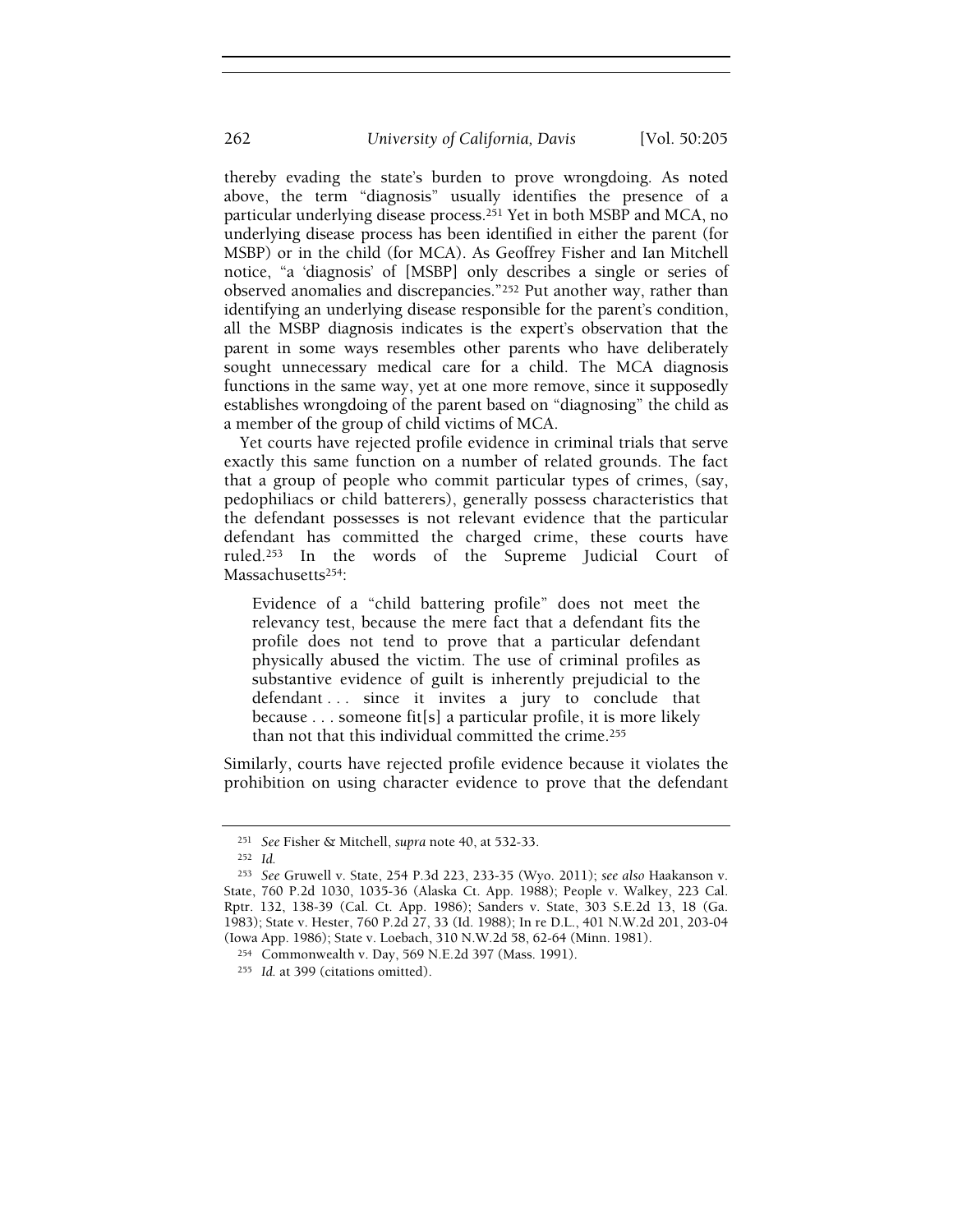committed the charged criminal misconduct. As the Wyoming Supreme Court stated in excluding such evidence, "[f]inding guilt by reference to common characteristics of a class of individuals to which one belongs" is impermissible.<sup>256</sup>

Finally, courts have rejected profile evidence relating to psychological disorders because such evidence suggests that the defendant has that disorder without requiring the state to prove it. Thus the Supreme Court of Kentucky held improper evidence that defendant fit the profile for pedophilia:

The only conceivable purpose the terms "pedophile" and "pedophilia" served here was to characterize the mental state of the appellant as a person with an abnormal propensity to engage in "sexual activity with children." . . . [Such c]oncepts . . . have no conceivable bearing on a criminal case except as they bear on the accused's mental condition at the time of the alleged offense. The proposition that they should be used as evidence to convict or acquit without further testimony from an expert qualified in the field positively establishing that the condition is a recognized scientific entity, and then tying the accused to this mental state, is indefensible.<sup>257</sup>

These rationales appropriately apply to bar diagnostic evidence of MSBP and MCA in a child abuse proceeding. The Supreme Court of Queensland, Australia reached just this result when it reviewed a criminal conviction against a mother for child abuse.258 At trial, a psychiatrist had described the MSBP diagnosis (referred to as "factitious disorder by proxy") generally, and the children's treating physicians testified that they believed the mother had the disorder and had deliberately induced the children's medical symptoms to get them unnecessary care.259 The Supreme Court ruled this evidence improper on two grounds. First, MSBP "is merely descriptive of a [behavior], not a psychiatrically identified illness or condition" that relates "to an

<sup>256</sup> Ryan v. State, 988 P.2d 46, 55 (Wyo. 1999); see also United States v. Hernandez-Cuartas, 717 F.2d 552, 555 (11th Cir. 1983) (drug courier profile); State v. Percy, 507 A.2d 955, 960 (Vt. 1986) (rapist profile); State v. Maule, 667 P.2d 96, 99 (Wash. Ct. App. 1983) (child abuse profile).

<sup>257</sup> Dyer v. Kentucky, 816 S.W.2d 647, 653 (1991) (emphasis in original); see also In re Custody of Eleanor, 610 N.E.2d 938, 942 (Mass. 1993) ("such evidence cannot support a finding that sexual abuse actually occurred").

<sup>258</sup> R v LM [2004] QCA 192 (4 June 2004) ¶ 71 (Austl.), http://www.austlii.edu.au/ au/cases/qld/QCA/2004/192.html.

<sup>259</sup> Id. ¶ 67.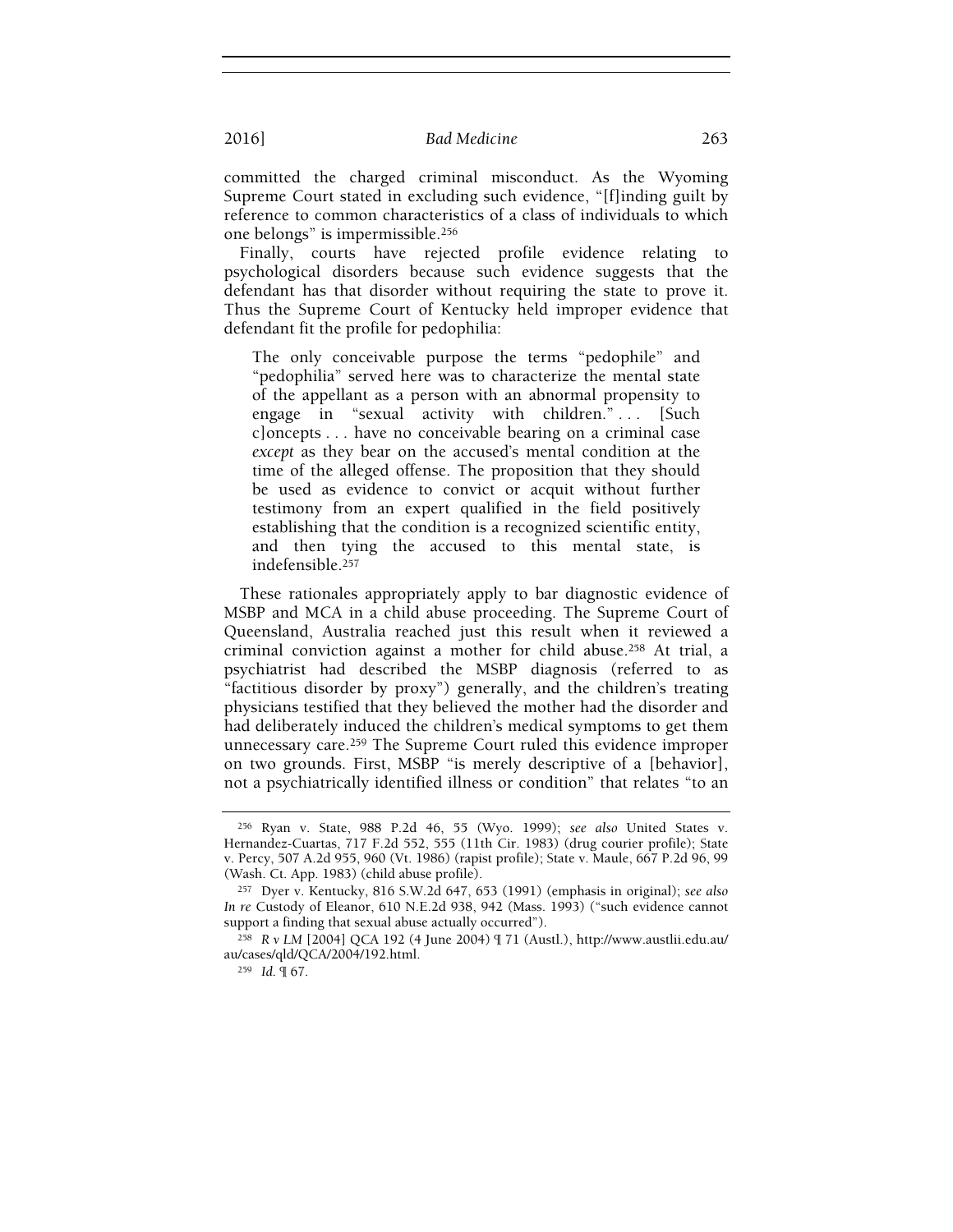[organized] or [recognized] reliable body of knowledge or experience."260 Second, the probative nature of the evidence was overshadowed by the danger that jurors, faced with medical experts "using impressive medical expressions," "may place undue emphasis on its very limited relevance and probative value."<sup>261</sup>

The Queensland Supreme Court went on to state that expert testimony describing MSBP as a diagnosis, as well as diagnosing the defendant as possessing the diagnosis has the effect of allowing expert evidence of "the propensity, not of the accused but of other people, to engage in similar unlawful [behavior]" to be used as substantive proof against the parent.262 Yet such evidence "has no or very limited relevance to the determination of whether this appellant has done acts or given false reports to intentionally harm her children."<sup>263</sup> Ultimately, the court held, this testimony risked distracting the jury from concentrating on the legally relevant question of "whether the prosecution had established beyond reasonable doubt that the appellant had committed acts causing symptoms, or reported or caused false symptoms, intending to harm the children . . . ."264 A

<sup>260</sup> Id. The fact that the American Psychiatric Association subsequently recognized "factitious disorder imposed on another" as a diagnosis in 2013, see supra note 105, should not be taken to mean that the MSBP diagnosis rests on an organized body of knowledge. Eric Mart and Loren Pankratz have already amply demonstrated that this diagnosis patently fails the test of scientific reliability. See supra notes 47, 78. Further, outside of the MSBP context, commentators have mustered persuasive critiques of the reliability of the American Psychiatric Association's process to select new diagnoses. See, e.g., Jack Drescher, Out of DSM: Depathologizing Homosexuality, 5 BEHAV. SCI. 565, 568-70 (2015) (arguing that past inclusion of homosexuality as a disorder was not based on legitimate scientific research, but on the subjective, unscientific opinions of early therapists, who had been influenced by psychoanalytic theories); Allen J. Frances, DSM5 in Distress: Two Who Resigned From DSM-5 Explain Why, PSYCHOLOGY TODAY BLOG (July 12, 2012), https://www.psychologytoday.com/blog/dsm5-in-distress/ 201207/two-who-resigned-dsm-5-explain-why (noting that two members of a DSM-5 working group on personality disorders resigned because of the group's "truly stunning disregard for evidence. Important aspects of the proposal lack any reasonable evidential support of reliability and validity. . . . Even more concerning is the fact that a major component of proposal is inconsistent with extensive evidence."); S. Nassir Ghaemi, Why DSM-III, IV, and 5 are Unscientific, PSYCH. TIMES (Oct. 14, 2013) ("As so well documented by [Hannah S.] Decker and historian Edward Shorter and others who observed the process , . . [the DSM] diagnoses were based almost entirely on the opinions and beliefs of leaders and interest groups in the psychiatric profession. . . . Were those ideas tested with observational studies, and then revised based on confirmations and refutations of their content? Not before 1980, and hardly since.").

<sup>261</sup> R v LM [2004] QCA 192 (4 June 2004) ¶ 68 (Austl.).

<sup>262</sup> Id. ¶ 66.

<sup>263</sup> Id.

<sup>264</sup> Id. ¶ 68.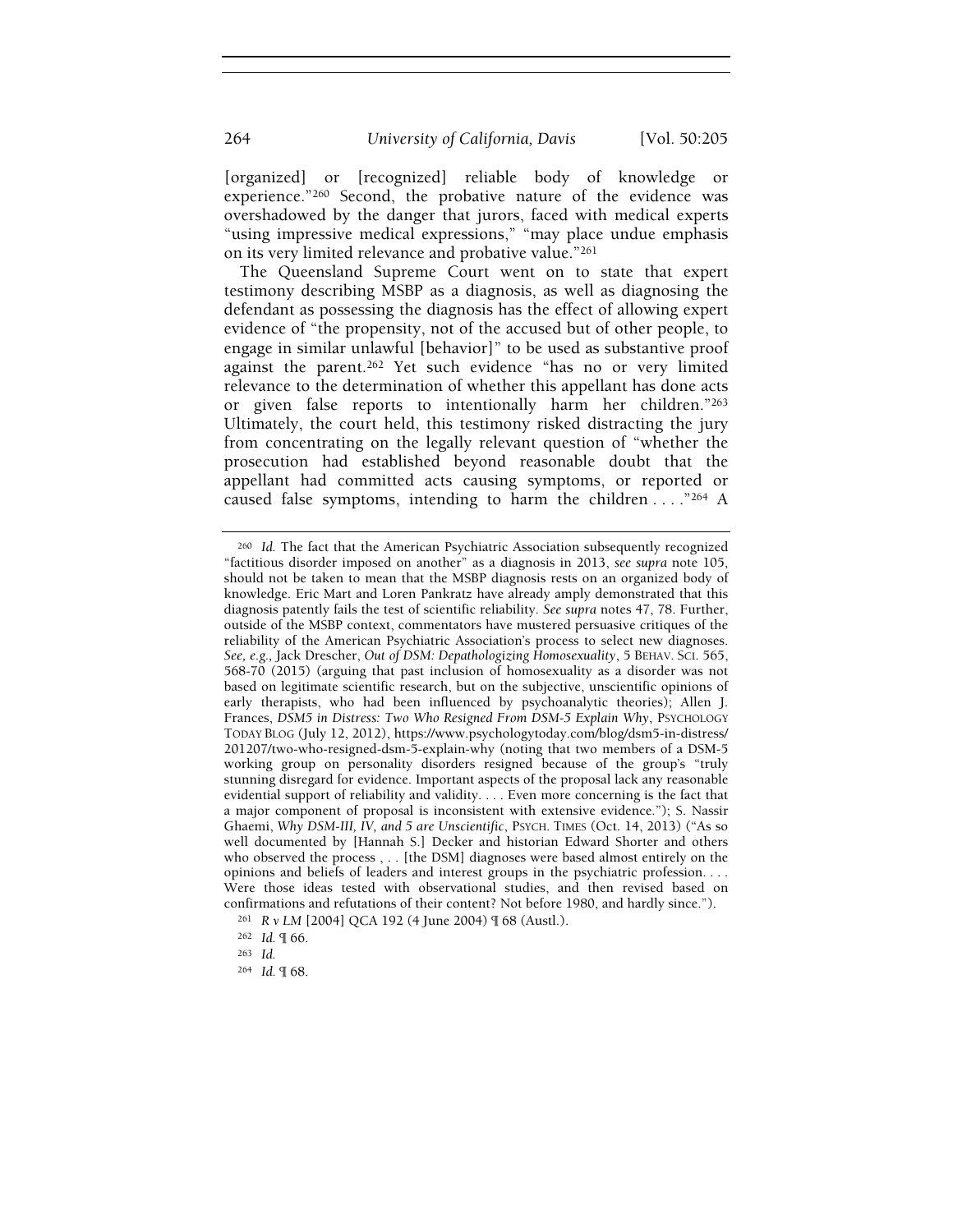Justice of the England and Wales High Court reached a similar conclusion in a concurring opinion. MSBP and related diagnoses "are child protection labels that are merely descriptions of a range of behaviours, not a paediatric, psychiatric or psychological disease that is identifiable. . . . In these circumstances, [such a diagnosis] in any individual case is as likely to be evidence of mere propensity which would be inadmissible at the fact finding stage . . . ."<sup>265</sup>

## IV. BAD SCIENCE AND BAD MEDICINE: THE SCIENTIFIC AND MEDICAL CHALLENGES TO THE MEDICAL CHILD ABUSE DIAGNOSIS

Even if MCA were otherwise appropriately considered a medical diagnosis rather than a legal conclusion, the diagnosis would still need to be demonstrated to be scientifically reliable to be admissible in court.266 As the U.S. Supreme Court made clear in the case of Daubert v. Merrell Dow Pharmaceuticals,<sup>267</sup> with state courts following suit,<sup>268</sup> judges should act as gatekeepers to ensure that expert testimony is adequately grounded in science. To ascertain this, expert testimony must be shown to be based on knowledge derived by the scientific method.269 Without gatekeeping to ensure sound science, Daubert recognized, "expert evidence can be both powerful and quite misleading because of the difficulty in evaluating it."270 Except in the few, rare cases in which the MCA diagnosis is based on laboratory results that establish the presence of some toxin or video evidence of the parent mistreating the child, for example, such diagnoses do not meet the Daubert bar of scientific soundness.

Only one published decision thus far considers a Daubert challenge to the MCA diagnosis,<sup>271</sup> although other courts have admitted these

<sup>270</sup> Id.

<sup>271</sup> See Delaware v. McMullen, 900 A.2d 103, 119 (Del. 2006) (rejecting Daubert challenge to pediatric falsification condition). Furthermore, courts have admitted MSBP diagnoses over challenges to their reliability, despite the patently unscientific nature of this evidence. See, e.g., Reid v. State, 964 S.W.2d 723, 728-29 (Tex. App.

<sup>265</sup> A County Council v. A Mother [2005] EWHC (Fam.) 31, [175]–[178] (Eng.), http://www.bailii.org/ew/cases/EWHC/Fam/2005/31.html.

<sup>266</sup> "When an expert reaches a conclusion as to the cause of an injury and purports to use medical or scientific techniques in doing so, a party may challenge the scientific validity of those techniques . . . , whether or not the conclusion is a cognizable 'medical diagnosis.'" State v. Sanchez-Alfonso, 352 Or. 790, 798 (2012).

<sup>267</sup> Daubert v. Merrell Dow Pharm., Inc., 509 U.S. 579, 579-80 (1993).

<sup>268</sup> See EDWARD J. IMWINKELRIED, THE NEW WIGMORE: A TREATISE ON EVIDENCE, EVIDENTIARY PRIVILEGES 1505-06 (2d ed. 2009) (stating that most states have replaced previous standards for expert testimony with the Daubert test).

<sup>269</sup> Daubert, 509 U.S. at 595.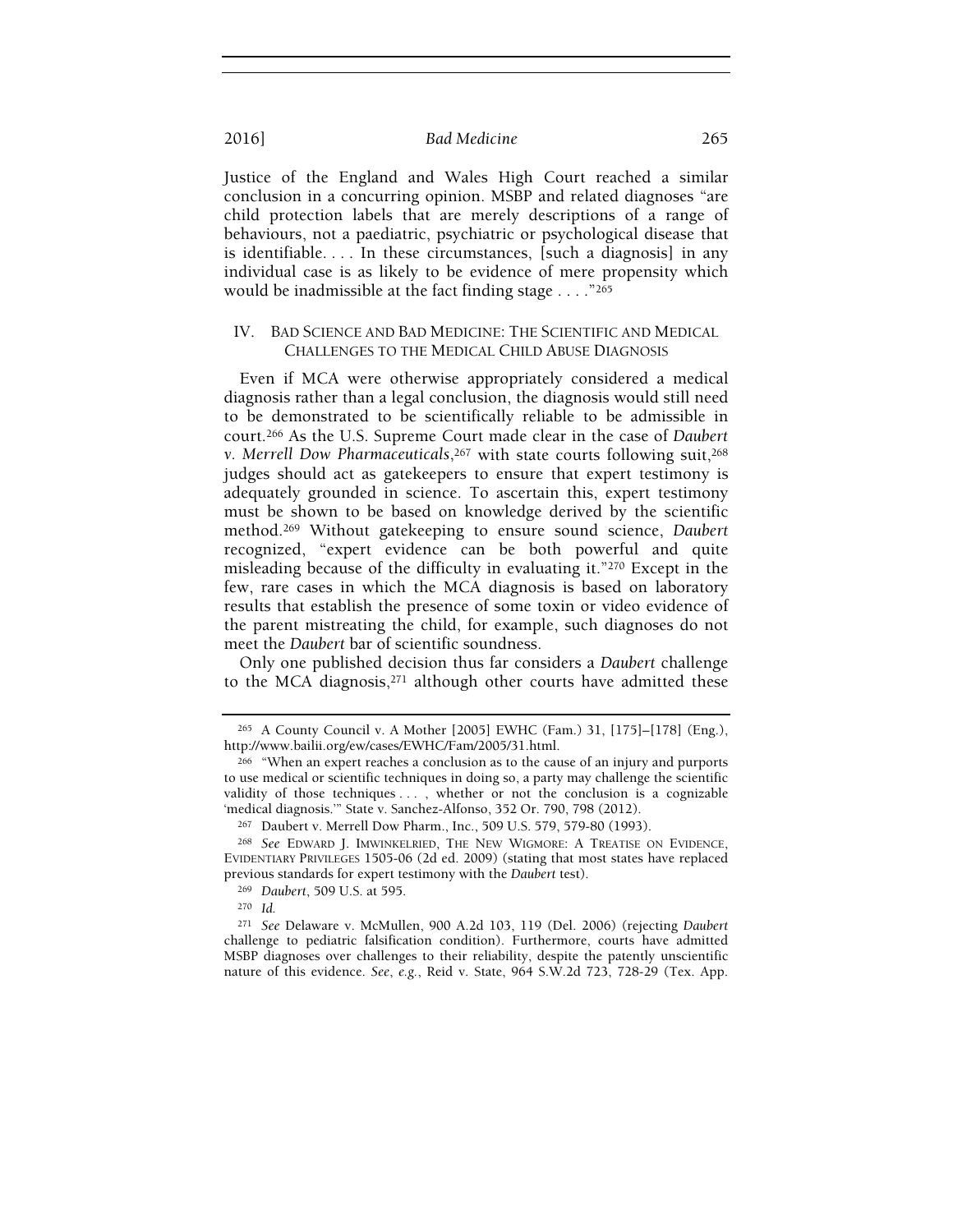diagnoses without specifically considering their gatekeeping role.272 In the decision that considered Daubert, the Superior Court of Delaware held that the MCA diagnostic process cleared the relevant legal bar because it relied on differential diagnosis, the diagnostic process long used by physicians to determine which if any medical diagnoses apply to a patient. In the court's words, "[d]ifferential diagnosis generally is a technique that has widespread acceptance in the medical community, has been subject to peer review, and does not frequently lead to incorrect results."273 In the MCA context, the court held, "[s]o long as physicians employ objective diagnostic techniques when performing a differential diagnosis, their diagnosis will be reliable under Daubert even if the conclusion is 'novel' and not widely known in the medical community."274 In reaching this result, however, the court failed to consider the many features of the MCA diagnostic process that make it far less reliable than other medical diagnoses.

As this Part shows, the diagnostic process for MCA is patently unscientific, as well as bad medicine. Section A explores the scientific flaws of the general theoretical construct of MCA. Section B then turns to the process by which MCA diagnoses are rendered in individual cases and demonstrates that this process is scientifically unreliable, untested, and more likely to identify children with complex medical conditions than those who have been abused. Section C describes how the diagnostic process for MCA fails to comport with standard medical practice. Finally, section D recounts a case that amply demonstrates the way that the MCA diagnostic process can easily lead to targeting an innocent parent.

## A. The Scientific Validity of the General Medical Child Abuse Theory

To be admissible as "scientific knowledge," not only must the diagnostic process for identifying MCA in individual cases be reliable,

<sup>274</sup> Id. at 118.

<sup>1998) (</sup>holding that expert testimony on MSBP cleared scientific gatekeeping standards); State v. Hocevar, 7 P.3d 329, 341-42 (Mont. 2000) (stating that the Daubert standard is inapplicable "because it only applies to the admissibility of novel scientific evidence $[$ , $]$ ... MSBP is neither novel nor scientific"). For a persuasive demonstration of the unscientific nature of MSBP diagnoses, see MART, supra note 37, passim.

<sup>272</sup> See, e.g., People v. Rector, 248 P.3d 1196 (Colo. 2011) (upholding the defendant's conviction for felony child abuse based on an MCA diagnosis on the ground that a scientific challenge was not appropriately raised); Department of Human Services v. N.B., 323 P.3d 479 (Or. App. 2013) (affirming the lower court's MCA finding without considering reliability of MCA diagnosis).

<sup>273</sup> McMullen, 900 A.2d at 117-18.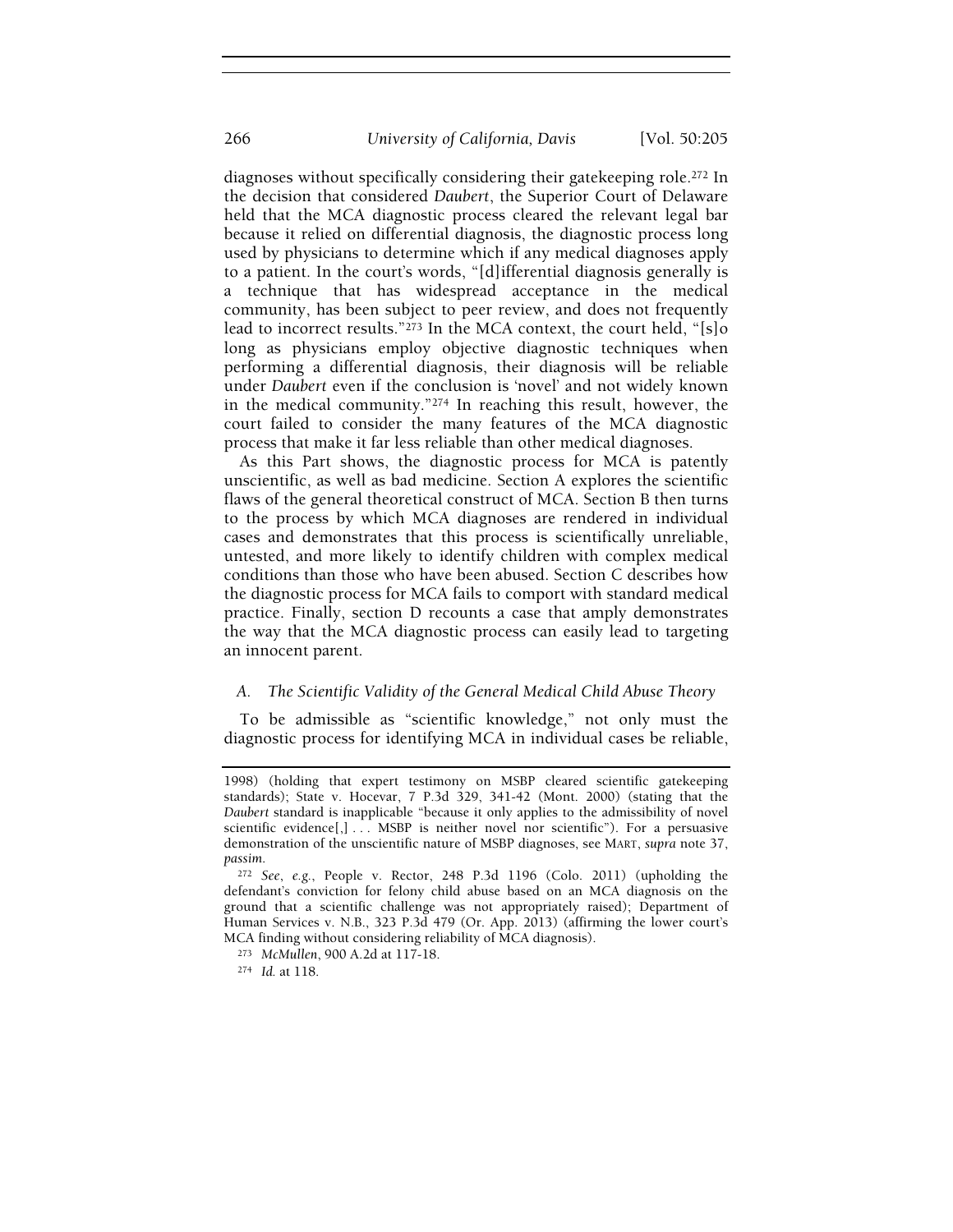the general theory of MCA must also be shown to be a product of the scientific method.275 Yet the basic theory of MCA fails this test. As Daubert makes clear, a primary criterion for "the scientific status of a theory is its falsifiability, or refutability, or testability."276 This is because the scientific method is defined by a process in which scientists first make a tentative hypothesis (meaning an educated guess that is consistent with observed phenomena), and then perform experiments that allow them to prove or disprove their hypothesis.<sup>277</sup> If the hypothesis cannot be tested in a manner in which it can be falsified (meaning proven wrong), it is not scientific.<sup>278</sup>

Usually, the general hypothesis that underlies a medical diagnosis postulates that a particular biological process produces a certain constellation of symptoms. Such a hypothesis, according to Daubert, is scientific only if it can be disconfirmed based on observational or experimental evidence.<sup>279</sup> For example, the flu is a medical diagnosis that postulates that a particular set of related viruses cause a particular set of symptoms that include fever, achiness, and lack of energy. This medical hypothesis is potentially testable and falsifiable by, for example, evidence suggesting that some other agent, for example a bacterial agent, is responsible for this set of symptoms, or by showing that no such viruses exist. To take another example, the theory underlying the controversial diagnosis of chronic Lyme disease is that

<sup>276</sup> Daubert, 509 U.S. at 593; see also Giorgini v. Ford Motor Co., No. 06-0968, 2008 WL 859230, at \*12 (E.D. Pa. Mar. 28, 2008) ("Where a theory is novel and, thus, outside support would not exist, some form of testing or verification is required to prevent the theory from being 'opinion evidence which is connected to existing data only by the ipse dixit of the expert.'").

<sup>277</sup> See, e.g., James T. Richardson, et al., The Problem of Applying Daubert to Psychological Syndrome Evidence, 79 JUDICATURE 10, 12 (1995) ("[A]n explanation or hypothesis that cannot be subject to the possibility of rejection based on observation or experiment cannot be regarded as scientific.").

<sup>278</sup> Christine V. McLelland, The Nature of Science and the Scientific Method, GEOLOGICAL SOC'Y AM. 2, http://www.geosociety.org/educate/NatureScience.pdf (last visited Jan. 25, 2016).

<sup>279</sup> Id. at 1.

<sup>275</sup> Daubert, 509 U.S. at 580; see also Raynor v. Merrell Pharm., Inc., 104 F.3d 1371, 1375-76 (D.C. Cir. 1997) (holding doctor's causation opinion based on differential diagnosis inadmissible when no reliable evidence first proved general causation); Coastal Tankships v. Anderson, 87 S.W.3d 591, 601-02 (Tex. App. 2002) (distinguishing between general and specific causation, and requiring show of reliability for both); cf. Doe v. Ortho-Clinical Diagnostics, Inc., 440 F.Supp.2d 465, 471 (M.D.N.C. 2006) ("General causation 'is established by demonstrating . . . that exposure to a substance can cause a particular disease. . . . Specific, 'or individual causation, however[,] is established by demonstrating that a given exposure is the cause' of a particular individual's disease.").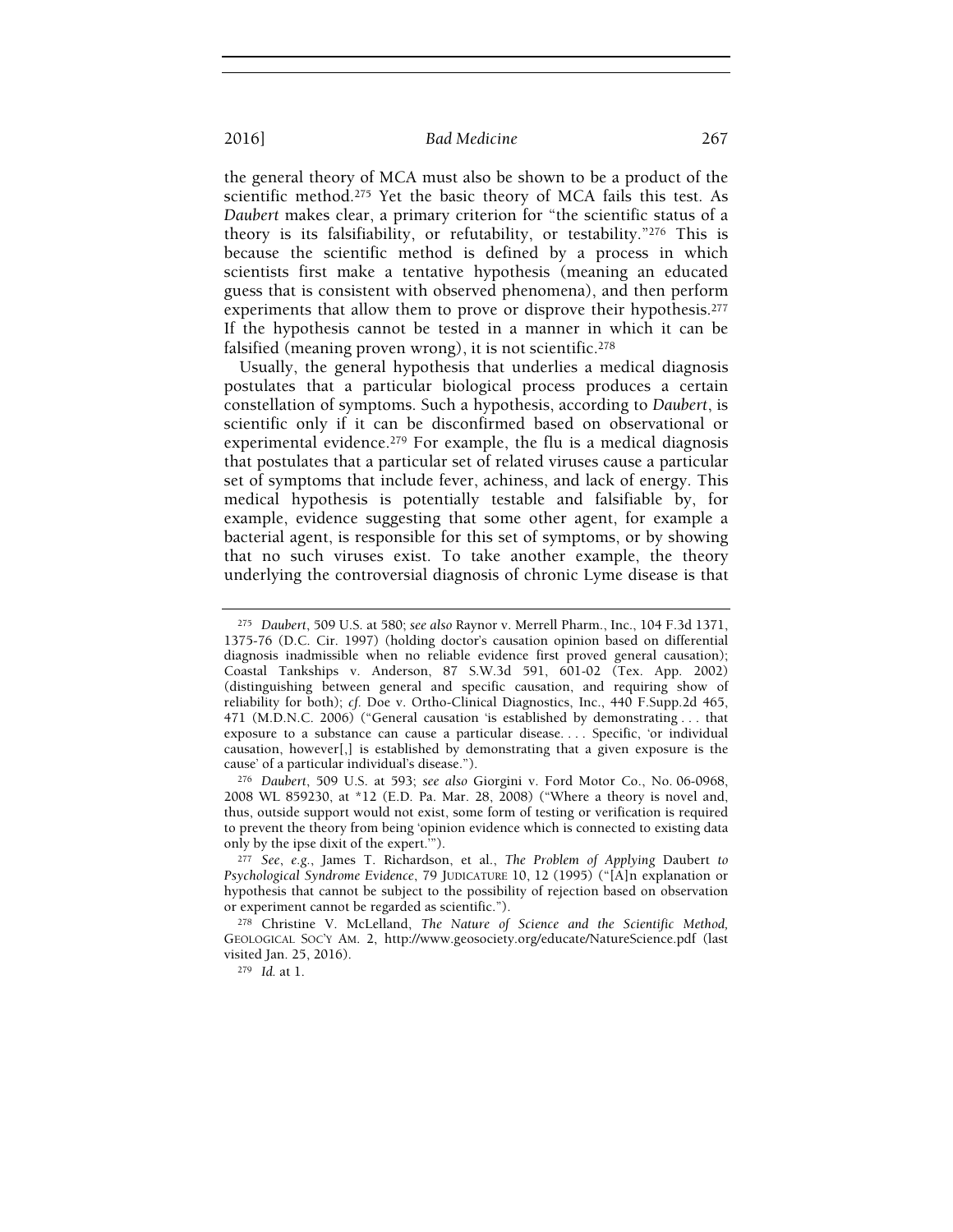Lyme disease remains in the body of patients for long periods of time and causes a long-term cluster of symptoms that include fatigue, pain, and decreased short-term memory.280 Currently, doctors are conducting multiple experiments in an attempt to prove or disprove the hypothesis underlying this diagnosis. For example, researchers recently tested the genetic "fingerprint" of the bacteria in the blood of patients who have had a resurgence of active Lyme disease to determine if it matches the old Lyme bacteria; the finding that that these two "fingerprints" do not match weighs against the hypothesis that chronic Lyme disease remains in the body and is the cause of the resurgence of Lyme symptoms.<sup>281</sup>

Yet the general theory of MCA establishes no such testable scientific hypothesis. Its proponents' description of this diagnosis as a "child [who] receives unnecessary and harmful or potentially harmful medical care at the instigation of a caretaker"282 does not produce a testable hypothesis regarding an underlying disease process or other underlying cause that is responsible for the MCA symptoms. Indeed, it is difficult to conceptualize how one would test this general diagnosis. Unlike strep, there is nothing that can be tested in a lab; unlike cancer, it cannot be seen in a scan; unlike Lyme disease, there are no blood tests to disprove or refine the theory. It is also difficult to pinpoint any particular set of facts that would disprove or refine this diagnosis.

It could be argued that the hypothesis that underlies the MCA diagnosis is that parents' instigation of medical care causes MCA in the same way that a virus causes the flu. Yet, if the term "instigation" is read as simply a factual description of parents' actions, similar to the but-for cause test for causation in torts, the hypothesis posited by MCA proponents is essentially tautological: given that almost all medical care received by children is instigated by a parent, this tells us nothing meaningful about medical child abuse that, for example, would let us distinguish children who have been the victims of medical malpractice from children who have been the victims of Munchausen-type behavior. This reading of MCA is equivalent to postulating that lungs are the cause of the cluster of symptoms associated with lung cancer: Of course, lungs are the necessary precondition to having those symptoms, but positing lungs as the problem tells us nothing useful about what has gone awry with this

<sup>280</sup> Denise Grady, New Infection, Not Relapse, Brings Back Lyme Symptoms, Study Says, N.Y. TIMES, (Nov. 14, 2012), http://www.nytimes.com/2012/11/15/health/newinfection-not-relapse-brings-back-symptoms-of-lyme-disease-study-finds.html?\_r=01. <sup>281</sup> Id.

<sup>282</sup> See ROESLER & JENNY, supra note 12, at 43.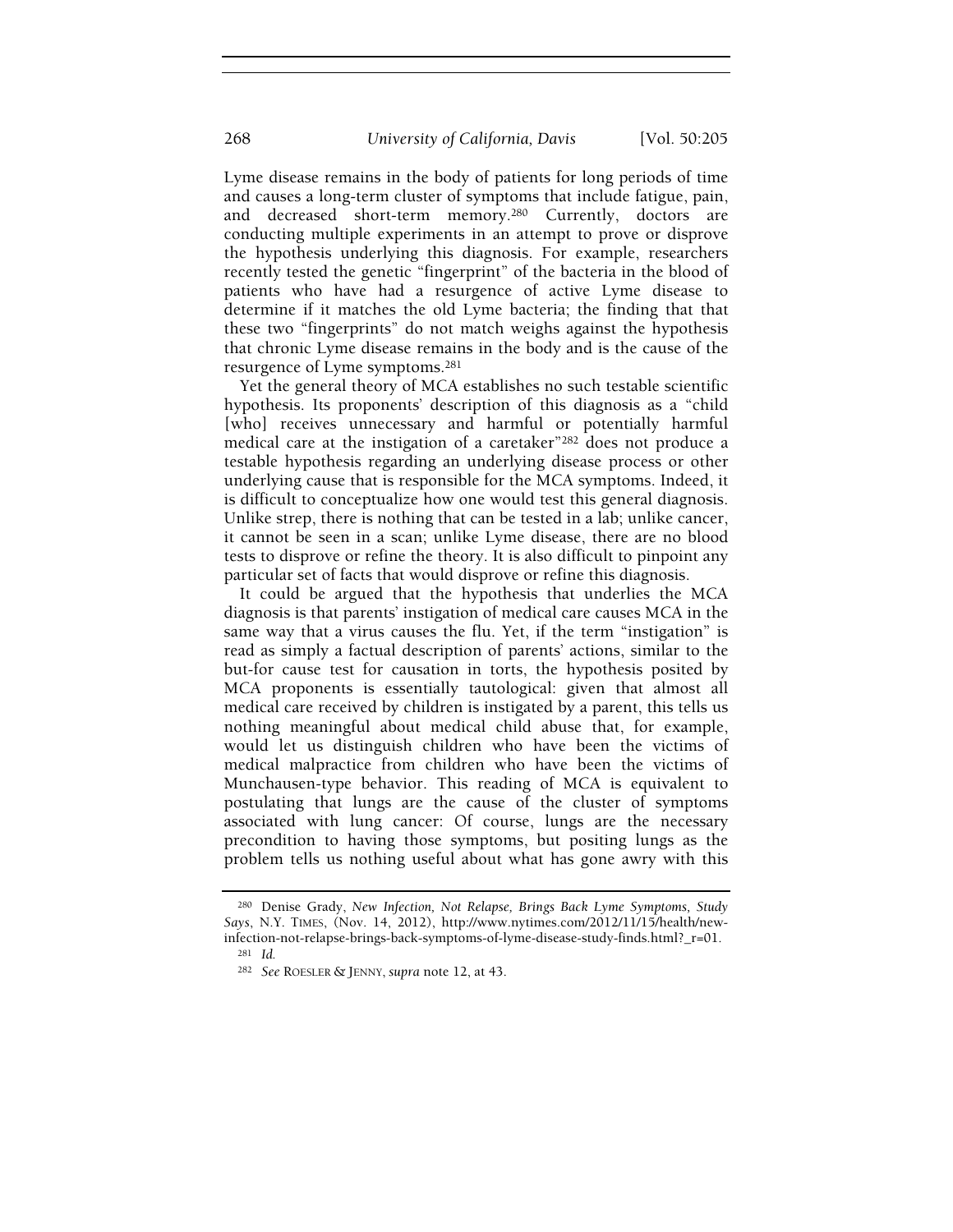condition. The same is true of focusing on parents "instigating" medical care as the cause of MCA symptoms.

In the alternative, to the extent that the term "instigate" is interpreted in a manner that incorporates some judgment that the parent's seeking medical care is blameworthy, the determination is not an empirical determination within the province of science, but instead a normative judgment within the province of the court.283 The postulate regarding strep can ultimately be scientifically documented, verified, and directly observed in individual cases. In contrast, the postulate regarding a parent's role in MCA involves a value judgment regarding moral responsibility. This postulate is not testable or falsifiable in the same way that a patient's strep diagnosis is testable and falsifiable.

Indeed, the boundaries of the MCA diagnosis were not established with the goal of accurately distinguishing a particular group that, researchers believed, scientific testing would reveal had a particular underlying condition. Instead, they were constructed in order to cast as broad a net as possible over children that pediatricians believe are "overmedicalized."284 Recall that Dr. Jenny and Dr. Roesler tested their new diagnostic construct, not to determine false negative and false positive rates and therefore to establish its reliability, but solely to determine how many children in their pool it identified compared to MSBP diagnostic criteria, and then touted the greater percentage of children identified by their new criteria as evidence of the superiority of the MCA construct.285 This was not testing whose purpose was to ensure empirical validity or reliability — key goals of scientific testing — but rather testing to verify that a preferred policy result was obtained.

MCA proponents may therefore certainly argue to a state legislature that this broad group of parental behaviors should all, as a matter of public policy, be considered abuse. However, they may not do so as an expert witness in court based on their claimed scientific expertise. As one court observed, the claim that a diagnosis is reached through the differential diagnostic process "is not some incantation that opens the

<sup>283</sup> See FED. R. EVID. 702, Advisory Committee Note (2000 amends.) (court is required to consider whether the expert's theory can be tested or challenged by objective means or whether, instead, it is based simply upon the subjective, conclusory assertions of the expert); Gen. Elec. Co. v. Joiner, 522 U.S. 136, 146 (1997) (trial court is not required to "admit opinion evidence that is connected to existing data only by the ipse dixit of the expert").

<sup>284</sup> See supra notes 58–64 and accompanying text.

<sup>285</sup> See supra notes 64, 98–99 and accompanying text.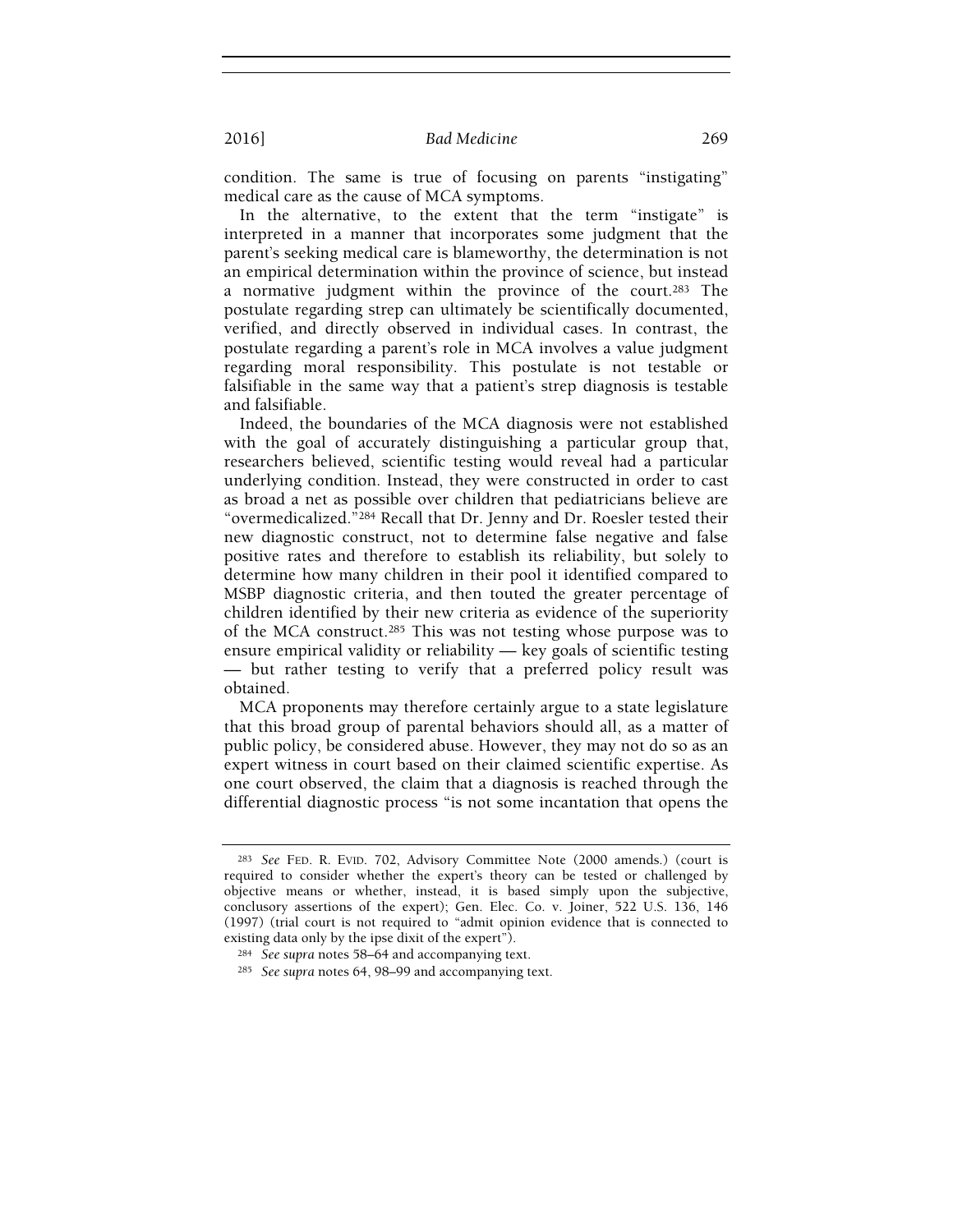Daubert gate to allow an expert's opinions to be admitted at trial," regardless of whether it is based in science.286 Allowing expert testimony regarding MCA gives it the misleading appearance of a true medical diagnosis like polio or breast cancer. This cloaks the medical expert's own unscientific opinion regarding the parent's actions under a veneer of scientific respectability and reliability.

In seeking to present an expert's subjective opinion in the guise of a scientific finding, medical child abuse has much in common with the largely-discredited "diagnosis" of "Parental Alienation Syndrome" (PAS). That term was first used in 1985 by child psychiatrist Richard Gardner to describe a constellation of symptoms in children that Gardner contended resulted from the mother's attempts to "brainwash" the child to dislike the other parent.<sup>287</sup> The PAS "diagnosis" became rapidly and successfully deployed in the late 1980s and 1990s by psychiatrists testifying in favor of fathers in custody cases.288 As one commentator put it, framing these doctors' views as a diagnosis "sounds more impressive coming from the lips of a testifying mental health professional than 'She's just a lying, angry woman.'"<sup>289</sup>

Neither the PAS nor MCA diagnoses were invented by doctors seeking to treat a child's condition therapeutically; instead, both were conceptualized for the purposes of putting a pejorative spin on a parent's actions in the legal system.290 Furthermore, PAS, like MCA, was never subjected to rigorous empirical research or testing either then or since.291 In addition, although the real target of the PAS diagnosis is the

<sup>286</sup> Bowers v. Norfolk S. Corp., 537 F.Supp.2d 1343, 1360 (M.D. Ga. 2007).

<sup>287</sup> See Joan S. Meier, A Historical Perspective on Parental Alienation Syndrome and Parental Alienation, 6 J. CHILD CUSTODY 232, 235 (2009).

<sup>288</sup> Paula J. Caplan, Parental Alienation Syndrome: "Another Alarming DSM-5 Proposal," PSYCHOL. TODAY (June 7, 2011), https://www.psychologytoday.com/blog/ science-isnt-golden/201106/parental-alienation-syndrome-another-alarming-dsm-5 proposal.

<sup>289</sup> Id.

<sup>&</sup>lt;sup>290</sup> For the development of MCA for legal proceedings, see ROESLER & JENNY, supra note 12, at 43 ("We are talking about child abuse, a different presentation of child abuse, but abuse just the same."). For PAS's development for the purpose of legal proceedings, see generally Meier, supra note 287.

<sup>291</sup> For a discussion of the absence of empirical research supporting PAS, see, e.g., Snyder v. Cedar, No. NNHCV010454296, 2006 WL 539130, at \*8 (Conn. Super. Ct. Feb. 16, 2006) ("[T]here appears to be an absence of empirical research that reliably identifies a cause for the behavior of a pre-adolescent child who decides to reject contact with a parent. The prevailing opinion in the field, as Rotnem herself admitted when pressed, is that such empirical studies are unlikely ever to result in a reliable means of identifying such a "syndrome" or its causes."). For a discussion of the limited and flawed empirical research on MCA, see supra notes 98–99, 110–117 and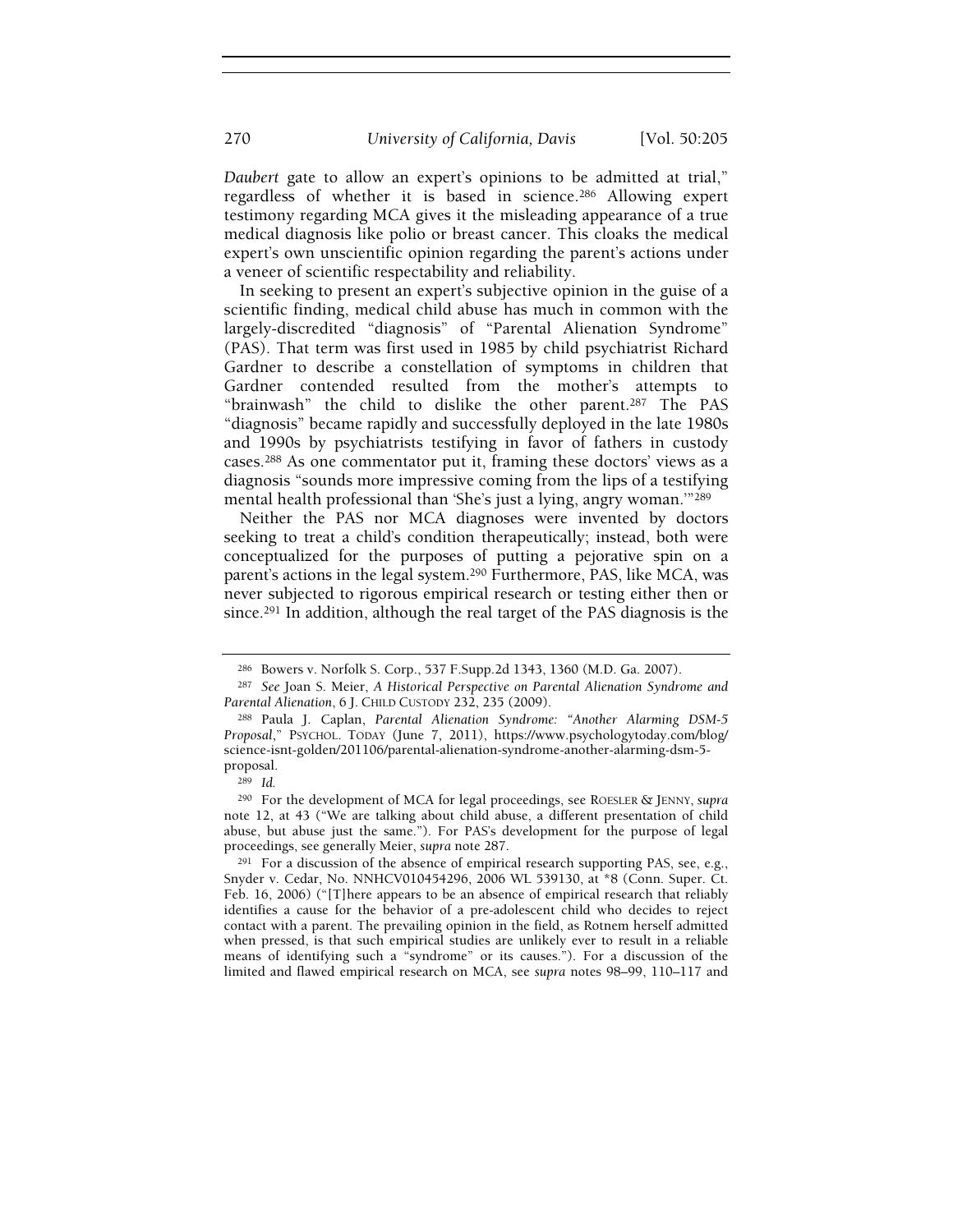parent, as with MCA, experts invented a diagnosis for the child.<sup>292</sup> Indeed, with both diagnoses, the charging expert has often never examined the child, let alone the parent.<sup>293</sup> For all these reasons, an increasing number of courts have deemed PAS inadmissible as junk science, or have rejected expert opinions based on this theory.294 Judges should reach the same result when it comes to MCA.

<sup>293</sup> Compare Snyder, 2006 WL 539130, at  $*9$  ("Rotnem testified that Aviva — the "victim" — exhibited all of the classic characteristics of an "alienated child," notwithstanding that Rotnem had not . . . laid eyes on Aviva since [seven years before the asserted abuse]"); and Hanson v. Spolnik, 685 N.E.2d 71, 85 (Ind. Ct. App. 1997) (the expert making the PAS diagnosis interviewed neither mother nor child, and "apparently formed his opinions based on notes from Dr. Crane, a therapist who also had never met [the father]. Thus, Dr. Lawlor and the therapist would be unable to determine the extent to which [the mother's] allegations regarding [the father's] conduct might be true."); with In re Joseph P., 2000 Conn. Super. LEXIS 984, at \*6 (Conn. Super. Apr. 14, 2000) ("Dr. Jenny did not have complete familiarity with Michael's medical history prior to March 2000, and thus could not support DCF's theory that the mother had exaggerated Michael's symptoms and need for medication for a long period of time. Nonetheless, Dr. Jenny did assist the court by describing how the events of March 2000, when coupled with other factors such as mother's medical expertise as a licensed professional nurse, her desire to debate medicine with Michael's doctors, Michael's status as being chronically ill, and the fact that the father, as a long-distance trucker, was not in the home on a daily basis, all fit the profile of a Munchausen case."); and In re G.T.M., No. 106,996, 2012 WL 2785942, at \*4 (Kan. Sup. Ct. July 6, 2012) ("Due to all of the observations made by hospital staff, Dr. Meyer diagnosed G.T.M. as suffering from medical abuse. She believed that most of G.T.M.'s medical procedures had been unnecessary. . . . Because of the diagnosis, Dr. Meyer did not believe it would be safe for G.T.M. to remain with Mother.").

<sup>294</sup> See Hanson, 685 N.E.2d at 85 ("Dr. Garner's PAS 'disorder' is a disturbing,

accompanying text, as well as infra Part IV.B.

<sup>292</sup> For a discussion of the loose diagnostic standards for PAS, see, e.g., Snyder, 2006 WL 539130, at \*8-9 ("Rotnem testified that Aviva — the 'victim' — exhibited all of the classic characteristics of an 'alienated child,' notwithstanding that Rotnem had not . . . laid eyes on Aviva since [seven years before the asserted abuse]. . . . Rotnem's answers to questions about her 'scientific certainty' make clear that Rotnem's opinion, far from being held to any degree of certainty, scientific or otherwise, is both subjective and fluid and is based on no more than Rotnem's individual human observations and conclusions having nothing to do with her proffered expertise. While an experienced clinical social worker may be able to understand and interpret complex human behavior, it does not necessarily follow that the social worker can offer her conclusions in court under the guise of expert testimony when those views lack any scientific foundation."); Mastrengelo v. Mastrengelo, No. NNHFA054012782S, 2012 WL 6901161, at \*9 (Conn. Super. Ct. Dec. 20, 2012) ("[T]he analytical basis of, and one of the strongest objections to the scientific validity of, 'parent alienation syndrome' is that, rather than encompassing a review of the actions of the aligned parent, estranged parent and the child or children, the so-called syndrome focuses solely on the behaviors or actions of the child or children."). For a discussion of the loose diagnostic standards associated with MCA, see supra notes 51–79 and accompanying text (describing MCA's vast breadth); infra at Part IV.B.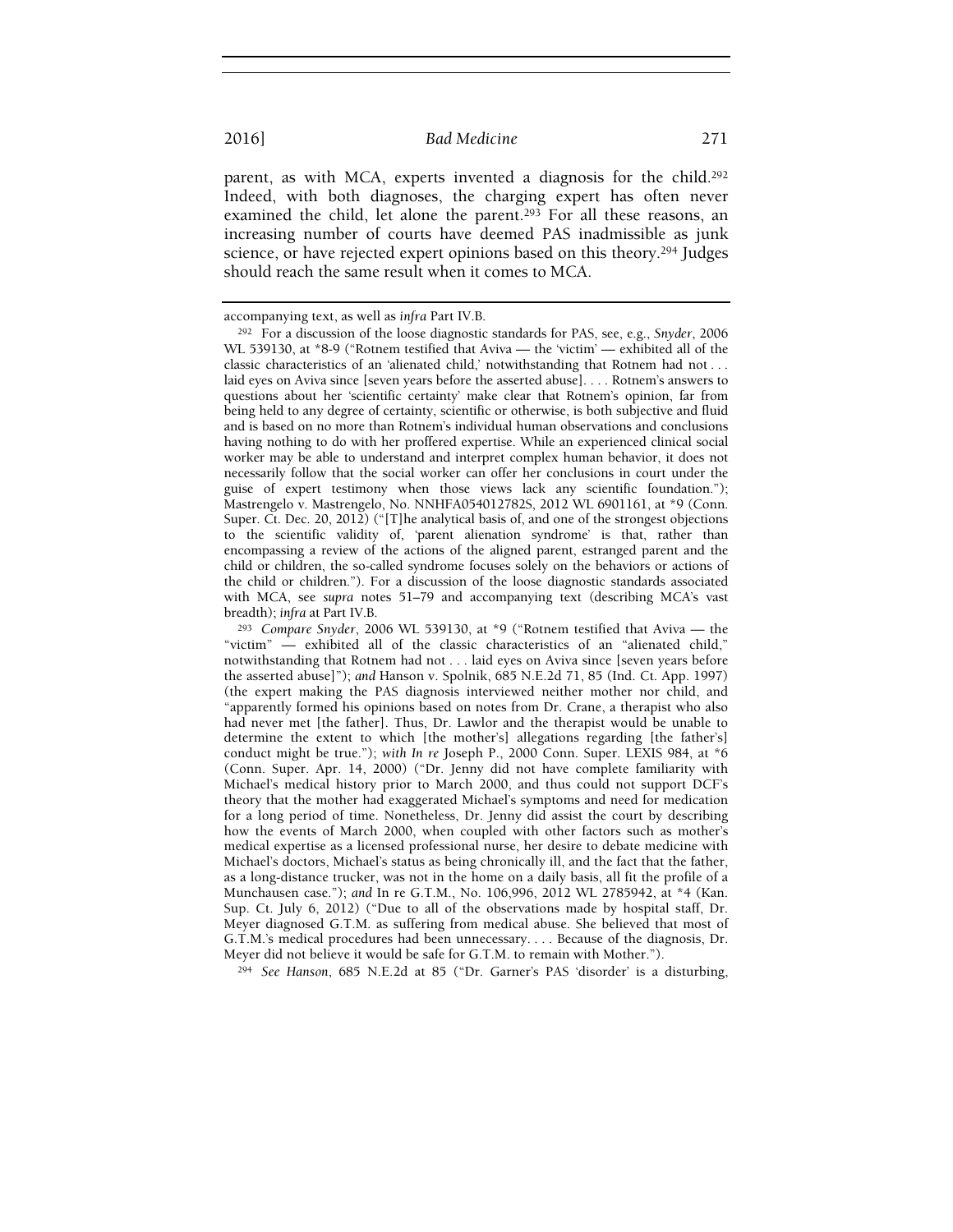MCA has one specific advantage over PAS when it comes to clearing the Daubert bar: The MCA diagnosis has been generally accepted within the field of pediatrics and, more specifically, within the subspecialty of board-certified child abuse pediatricians, and has been repeatedly discussed in this field's peer-reviewed literature.<sup>295</sup> Acceptance within a professional field is a factor Daubert cites in favor of scientific admissibility.296 Indeed, courts have repeatedly cited PAS's failure to gain acceptance in their refusal to admit the PAS diagnosis.297 Yet the factor of professional acceptance is intended as a

<sup>295</sup> See, e.g., 2013 AAP Report, supra note 29; 2007 AAP Report, supra note 54; Constance Mash et al., Development of a Risk-Stratification Tool for Medical Child Abuse in Failure to Thrive, 128 PEDIATRICS 1467 (Nov. 2011); Greiner et al., supra note 30.

<sup>296</sup> Daubert v. Merrell Dow Pharm., Inc., 509 U.S. 579, 594 (1993).

<sup>297</sup> See, e.g., Snyder, 2006 WL 539130, at \*8 ("Indeed, as it became clear on recross examination, [the expert witness] appears to have only a vague familiarity with how empirical studies in social or psychological fields are designed and for what types of variables such a study must control in order to have any scientific validity, much less the kind of validity that would result in its acceptance within the research or clinical community referenced by that study."); Mastrangelo, 2012 WL 6901161, at \*8 ("[T]he concept of 'parental alienation syndrome' is not recognized as a disorder by the medical or legal communities and Gardner's theory and related research have been extensively criticized by legal and mental health scholars for lacking scientific validity and reliability."); People v. Fortin, 706 N.Y.S.2d 611, 614 (N.Y. 2010) ("Based upon the testimony at the hearing, this Court finds that the defendant has not established general acceptance of Parental Alienation Syndrome within the professional

inflammatory, unscientific and unsubstantiated theory which has no place in our courtrooms."); see also Snyder, 2006 WL 539130, at \*8 ("There is insufficient evidence that the description . . . of 'parental alienation syndrome' has any scientific basis."); Mastrangelo, 2012 WL 690116, at \*9 (finding that "the proffer of Dr. Baker's testimony regarding the concept of 'parental alienation syndrome' does not meet the relevant standards under Porter, and is irrelevant to the defendant's allegations in his instant motions, and is therefore inadmissible"); Gillespie v. Gillespie, No. 1849, 2016 WL 1622890, at \*12 (Md. Ct. Spec. App. Apr. 25, 2016) (Friedman, J., concurring) ("[I] would caution courts, lawyers, expert witnesses, and litigants not to use the terms 'parental alienation' or 'parental alienation syndrome' casually, informally, or as if they have a medically or psychologically diagnostic meaning that has not been established."); NK v. MK, No. XX07, 2007 WL 3244980, at \*64 (N.Y. App. Div. Oct. 1, 2007) ("This court does not believe that there is a generally accepted diagnostic determination or syndrome known as 'parental alienation syndrome.'"); In re Marriage of Wiederholt, 485 N.W.2d 442, 445 (Wis. 1992) (finding no error in the court's refusal to accept expert's opinion on PAS because the expert's opinion on PAS "was controversial, there is limited research data, and there are uncertain risks."). See generally Carol S. Bruch, Parental Alienation Syndrome and Parental Alienation: Getting It Wrong in Child Custody Cases, 35 FAM. L.Q. 527, 539 (2001) (quoting Dr. Paul J. Fink, past president of the American Psychiatric Association: "[PAS] as a scientific theory has been excoriated by legitimate researchers across the nation. Judged solely on [its] merits, [PAS] should be a rather pathetic footnote or an example of poor scientific standards.").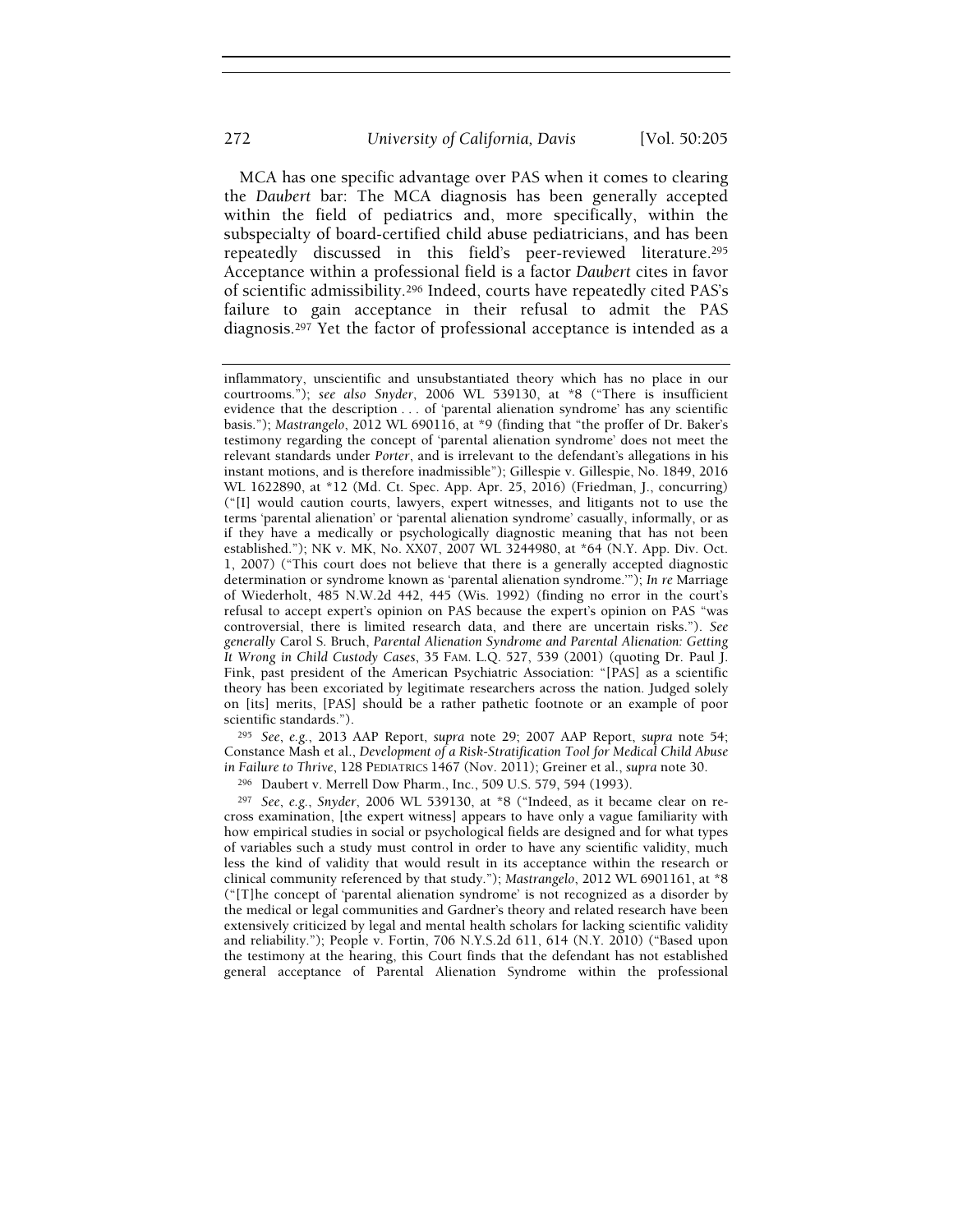proxy for ensuring that the theory has been reviewed for conformity with scientific principles.<sup>298</sup> Acceptance within the subfield of pediatricians who specialize in child abuse, however, is not a solid indication of a thorough scientific vetting given this subfield's notoriously shaky relationship with science.

Child abuse pediatricians have repeatedly overstepped the bounds of science with respect to two other highly-publicized diagnoses. The first involves their staunch support for the diagnosis of "shaken baby syndrome" (SBS).299 Beginning in the 1970s, these doctors and likeminded colleagues contended in expert testimony, lectures to law enforcement and social services personnel, and peer-reviewed articles that a particular triad of diagnostic signs could only be produced through the child having been severely shaken in the period immediately before the signs appeared.300 As with the diagnosis of

community which would provide a foundation for its admission at trial.").

<sup>298</sup> Daubert, 43 F.3d at 1318 (party proffering expert testimony must "come forward with other objective, verifiable evidence that the testimony is based on 'scientifically valid principles.' One means of showing this is by proof that the research and analysis supporting the proffered conclusions have been subjected to normal scientific scrutiny through peer review and publication.").

<sup>&</sup>lt;sup>299</sup> See generally TUERKHEIMER, supra note 204, at 6; Gabaeff, supra note 118.

<sup>300</sup> For a concise discussion of how this thesis developed, see Gabaeff, supra note 118, at 91. For cases involving such testimony, see, e.g., United States v. Wright, No. ACM32089, 1998 WL 142432, at \*3 (A.F. Ct. Crim. App. Mar. 13, 1998) ("A forensic pathologist, Dr. Robert Kirschner, . . . concluded that the combination of subdural hematoma, cerebral edema, and the retinal hemorrhaging is characteristic of a severely shaken baby"); Johnson v. Sec'y of Health & Human Services, No. 95-197V, 1997 WL 368375, at \*5 (Fed. Cl. Apr. 29, 1997) ("Drs. Chadwick and Lockman testified quite persuasively on this point, and the medical literature submitted by both sides in this case offers substantial support to their testimony. To summarize, this evidence indicates that when an infant has the particular combination of injuries that Devin had (i.e., subdural hematoma, brain swelling, and retinal hemorrhaging) such injuries are very likely to have been caused by physical trauma—i.e., the head has hit something or been struck or been moved rapidly enough to damage the brain tissue—rather than some other cause such as disease or exposure to a toxic substance"); Mitchell v. State, No. CACR 07-472, 2008 Ark. App. LEXIS 98, at \*5 (Feb. 6, 2008) ("Physicians at Children's testified that they found evidence of subdural hemorrhaging (bleeding around the brain) and massive cerebral edema (brain swelling), as well as extensive bilateral retinal hemorrhages (bleeding in both eyes). The four treating and consulting physicians agreed that this kind of retinal hemorrhaging occurs almost exclusively in babies who have been shaken. The admitting pediatrician opined that DS's injuries were intentionally inflicted by violent shaking or severe impact."). For peer reviewed literature that makes such claims, see, e.g., American Academy of Pediatricians, Committee on Child Abuse and Neglect, Shaken Baby Syndrome: Inflicted Cerebral Trauma, 92 PEDIATRICS 872 (1993) [hereinafter AAP Report on SBS]; M. Elaine Billmire & Patricia A. Myers, Serious Head Injury in Infants: Accident or Abuse?, 75 PEDIATRICS 340 (1985); Stephen Lazoritz & Sandra Baldwin, The Whiplash Shaken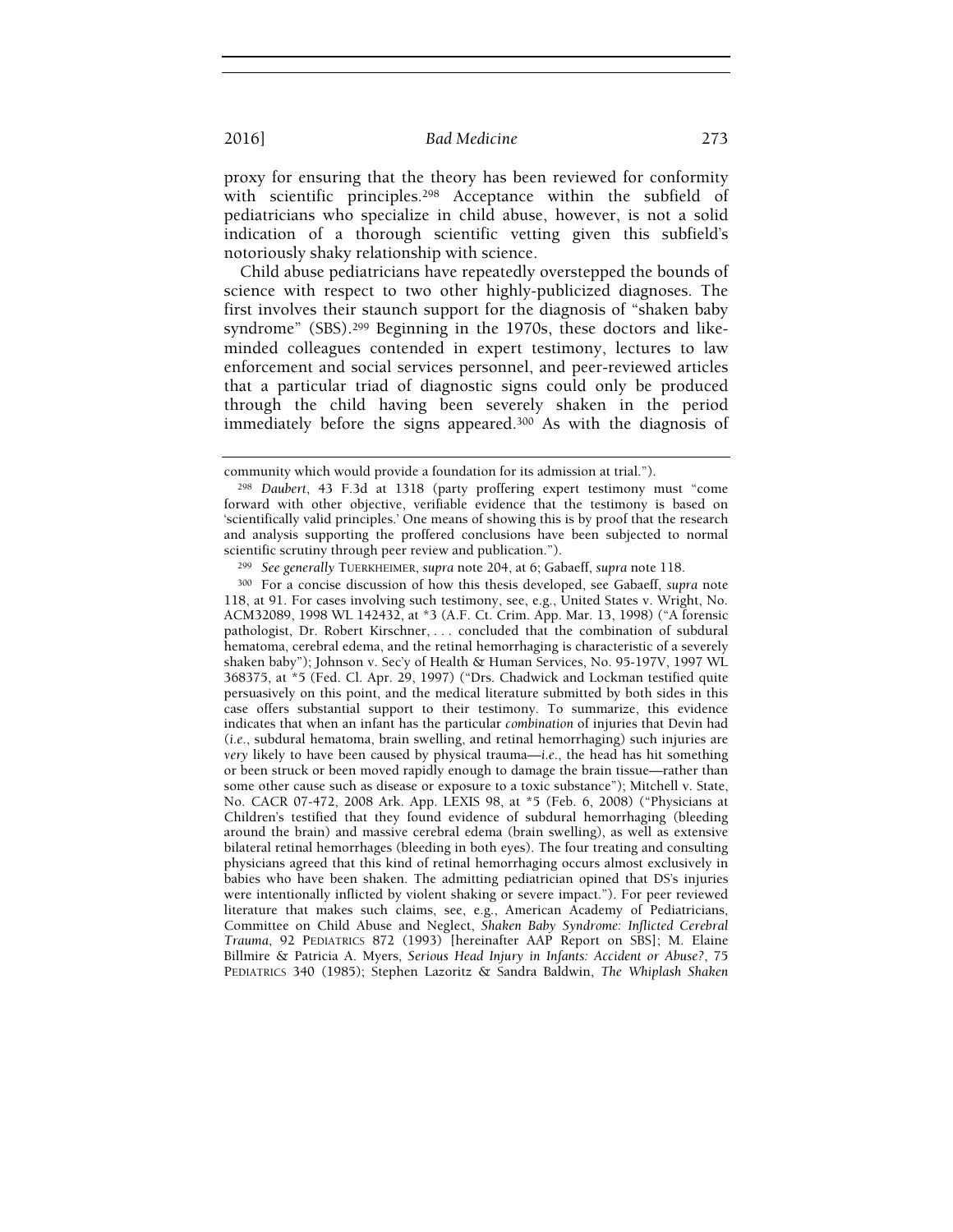MCA, this group of pediatricians suggested that the diagnosis was so complicated that their group's own expertise was important for accurate diagnosis.301 The diagnostic label of "shaken baby syndrome," as well as expert testimony diagnosing a child with it, turned out to be extremely effective in producing criminal convictions of the parent or caretaker who was caring for the child immediately before the symptoms appeared: Thousands of people were imprisoned (and more continue to be) based on the supposed science.302 According to one estimate, ninety-five percent of those accused were convicted, ninety percent of whom received life sentences.<sup>303</sup>

Yet the repeated claims that this triad of symptoms could be produced through shaking and only through shaking immediately before the signs appeared turns out never to have been well tested scientifically,  $304$  and, in fact, to be untrue.  $305$  The triad of signs, it has now been demonstrated, can result from some organic illnesses, as well as from accidental injuries that occurred well before the signs appeared.306 Further, tests by biomechanical engineers have cast doubt

<sup>302</sup> See Gabaeff, supra note 118, at 92.

<sup>303</sup> See Deborah Tuerkheimer, The Next Innocence Project: Shaken Baby Syndrome and the Criminal Courts, 87 WASH. U. L. REV. 1, 5 n.24 (2009) (citing Toni Blake, Jury Consultant, Address at the Forensic Truth Foundation: When Hypothesis and Data Conflict: An Analysis of an Infant Injury Database (May 12-15, 2007)).

<sup>304</sup> See Mark Donohoe, Evidence-Based Medicine and Shaken Baby Syndrome

Part I: Literature Review, 1966-1998, 24 AM. J. FORENSIC MED. PATHOLOGY, 239, 241 (2003) ("[T]he data available in the medical literature by the end of 1998 were inadequate to support any standard case definitions, or any standards for diagnostic assessment. Before 1999, there existed serious data gaps, flaws of logic, inconsistency of case definition, and a serious lack of tests capable of discriminating NAI cases from natural injuries."); id. ("The issue of the evidence for SBS appears analogous to an inverted pyramid, with a small database (most of it poor-quality original research, retrospective in nature, and without appropriate control groups) spreading to a broad body of somewhat divergent opinions. One may need reminding that repeated opinions based on poor-quality data cannot improve the quality of evidence.").

<sup>305</sup> TUERKHEIMER, supra note 204, at 17-25; Gabaeff, supra note 118, at 90; Debbie Cenziper, Shaken Science: A Disputed Diagnosis Imprisons Parents, WASH. POST (Mar. 20, 2015), https://www.washingtonpost.com/graphics/investigations/shaken-baby-syndrome/.

<sup>306</sup> See Gabaeff, supra note 118, at 95; Cenziper, supra note 305.

Infant Syndrome: Has Caffey's Syndrome Changed or Have We Changed his Syndrome?, 21 CHILD ABUSE & NEGLECT 1009 (1997).

<sup>301</sup> Compare AAP Report on SBS, supra note 300, at 872 ("Given the initial difficulty of identifying a shaken infant and the variability of the syndrome itself, the physician must be extremely vigilant regarding any brain trauma in infants and be familiar with the radiologic and clinical findings that support the diagnosis of the shaken baby syndrome."), with 2013 AAP Report, supra note 29, at 593 ("A physician with expertise in child abuse and fabricated illness in a child may be able to provide a more objective opinion than a physician more closely involved with the family.").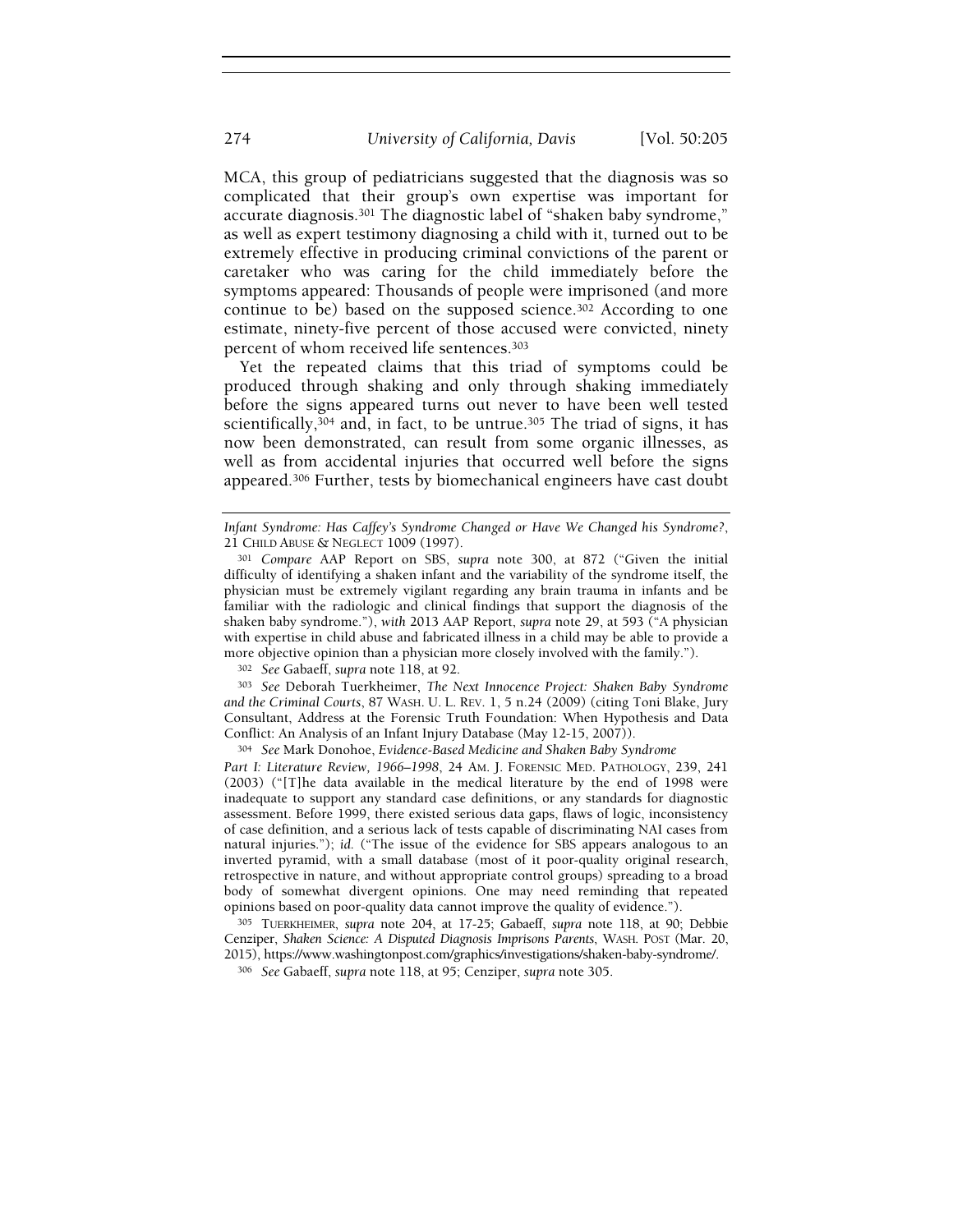on the very possibility that simply violently shaking a child could produce enough force to produce one of the signs, bleeding on the brain, at least without causing significant damage to the infant's neck, as well.307 As Justice Ginsburg recounted in a dissent from a recent Supreme Court decision reversing a grant of habeas relief by the Ninth Circuit in an SBS case:

Reason to suspect the [SBS] thesis has grown in the years following [defendant's] 1997 trial. Doubt has increased in the medical community "over whether infants can be fatally injured through shaking alone." State v. Edmunds, 2008 WI App. 33, ¶ 15, 308 Wis.2d 374, 385, 746 N.W.2d 590, 596. See, e.g., Donohoe, Evidence-Based Medicine and Shaken Baby Syndrome, Part I: Literature Review, 1966–1998, 24 Am. J. Forensic Med. & Pathology 239, 241 (2003) (By the end of 1998, it had become apparent that "there was inadequate scientific evidence to come to a firm conclusion on most aspects of causation, diagnosis, treatment, or any other matters pertaining to SBS," and that "the commonly held opinion that the finding of [subdural hemorrhage] and [retinal hemorrhage] in an infant was strong evidence of SBS was unsustainable."); Bandak, Shaken Baby Syndrome: A Biomechanics Analysis of Injury Mechanisms, 151 Forensic Sci. Int'l 71, 78 (2005) ("Head acceleration and velocity levels commonly reported for SBS generate forces that are far too great for the infant neck to withstand without injury. . . . [A]n SBS diagnosis in an infant . . . without cervical spine or brain stem injury is questionable and other causes of the intracerebral injury must be considered."); ... Uscinski, Shaken Baby Syndrome: An Odyssey, 46 Neurol. Med. Chir. (Tokyo) 57, 59 (2006) ("[T]he hypothetical mechanism of manually shaking infants in such a way as to cause intracranial injury is based on a misinterpretation of an experiment done for a different purpose, and contrary to the laws of injury biomechanics as they apply specifically to the infant anatomy."); Leestma, Case Analysis of Brain-Injured Admittedly Shaken Infants, 54 Cases, 1969–2001, 26 Am. J. Forensic Med. & Pathology 199, 211 (2005) ("[M]ost of the

<sup>307</sup> See Del Prete v. Thompson, 10 F.Supp.3d 907, 928-30 (N.D. Ill. Jan. 27, 2014) (describing testimony of biomechanical engineer Michael Prange); Cenziper, supra note 305 (describing biomechanical testing on force generated by shaking versus short falls).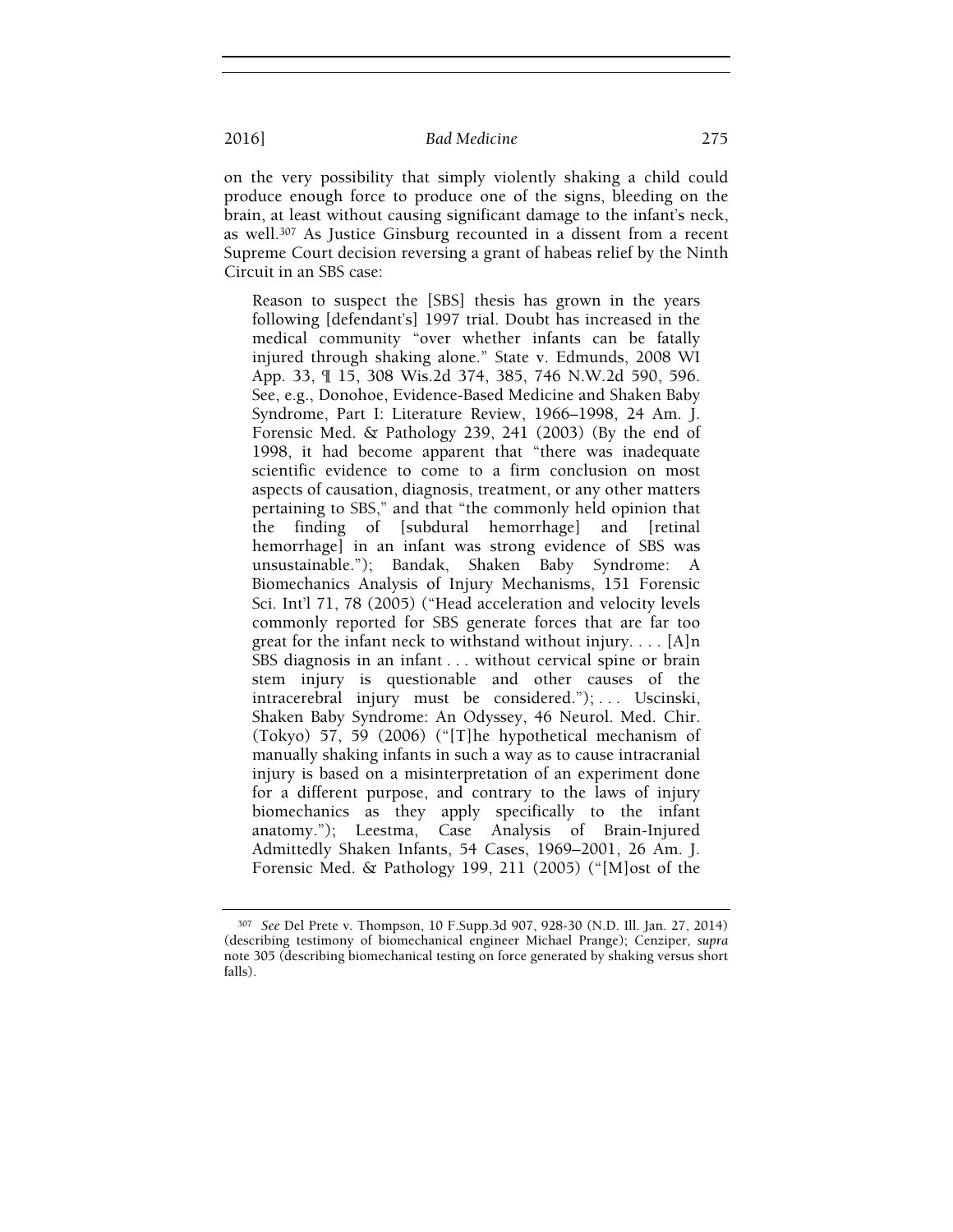pathologies in allegedly shaken babies are due to impact injuries to the head and body."); Squier, Shaken Baby Syndrome: The Quest for Evidence, 50 Developmental Med. & Child Neurology 10, 13 (2008) ("[H]ead impacts onto carpeted floors and steps from heights in the 1 to 3 feet range result in far greater . . . forces and accelerations than shaking and slamming onto either a sofa or a bed.").<sup>308</sup>

The increasing recognition of the weakness of the science has recently led to a rising number of SBS convictions being overturned or commuted by courts or other state officials — often after the defendants have spent many years in prison.309 In the words of one

<sup>308</sup> Cavazos v. Smith, 132 S.Ct. 2, 10 (2011) (Ginsburg, J., dissenting).

The majority in Cavazos did not defend the science underlying the SBS theory, but simply maintained that the court of appeals decision improperly "substituted its judgment for that of a California jury on the question whether the prosecution's or the defense's expert witnesses more persuasively explained the cause of a death." Id. at 3 (per curiam).

<sup>309</sup> One of the most well-publicized such SBS decisions is Del Prete v. Thompson, 10 F.Supp.3d 907, 909 (D. Ill. 2014), in which the District Court for the District of Illinois granted habeas corpus relief to a woman who had been convicted of murder nine years before for the death of a child in her care. The judge in that case concluded that the testimony of two child abuse pediatricians, Carole Jenny and Emalee Flaherty, both currently leaders in the MCA movement, was not based on sound scientific principles. Id. at 954-58. Also in 2014, a New York judge overturned the murder conviction of a 55-year-old babysitter who had spent more than a decade in prison, on the ground "that a significant and legitimate debate in the medical community has developed in the past 13 years, over whether young children can be fatally injured by means of shaking." People v. Bailey, 999 N.Y.S.2d 713, 726 (N.Y. 2014). Two weeks later, a Texas judge recommended a new trial for a man sentenced to 35 years in 2000 on an SBS conviction based on an agreement between the district attorney and the defense attorney that "the science that formed the basis of the conviction is now known to be unsound." Cenziper, supra note 305; see also State v. Edmunds, 746 N.W.2d 590, 592 (Wis. 2008).

In the months during which this article was in production, several state actors in the criminal justice system have recognized how seriously disputed the science underlying SBS cases is. See, e.g., Commonwealth v. Millien, 50 N.E.3d 808, 820 (Mass. June 3, 2016) (Massachusetts Supreme Court granted new trial because of ineffective assistance of counsel for failure to present an expert to contest prosecution's medical evidence regarding SBS, who "could have cited to numerous scientific studies supporting the view that shaking alone cannot produce injuries of the type and severity suffered by [the decedent]"); Reprieve for death row inmate convicted of killing daughter, 2, CBS NEWS (June 7, 2016, http://www.cbsnews.com/ news/reprieve-for-texas-death-row-inmate-convicted-of-killing-daughter/ ("Attorneys who contended 'junk science' was used to send a father to death row for killing his 2 year-old daughter 14 years ago have won a reprieve blocking the Texas inmate's execution set for next week."); Peter Schworm, Another Finding of Shaken Baby Death in Middlesex is Revised, BOSTON GLOBE (Dec. 21, 2015), https://www.bostonglobe.com/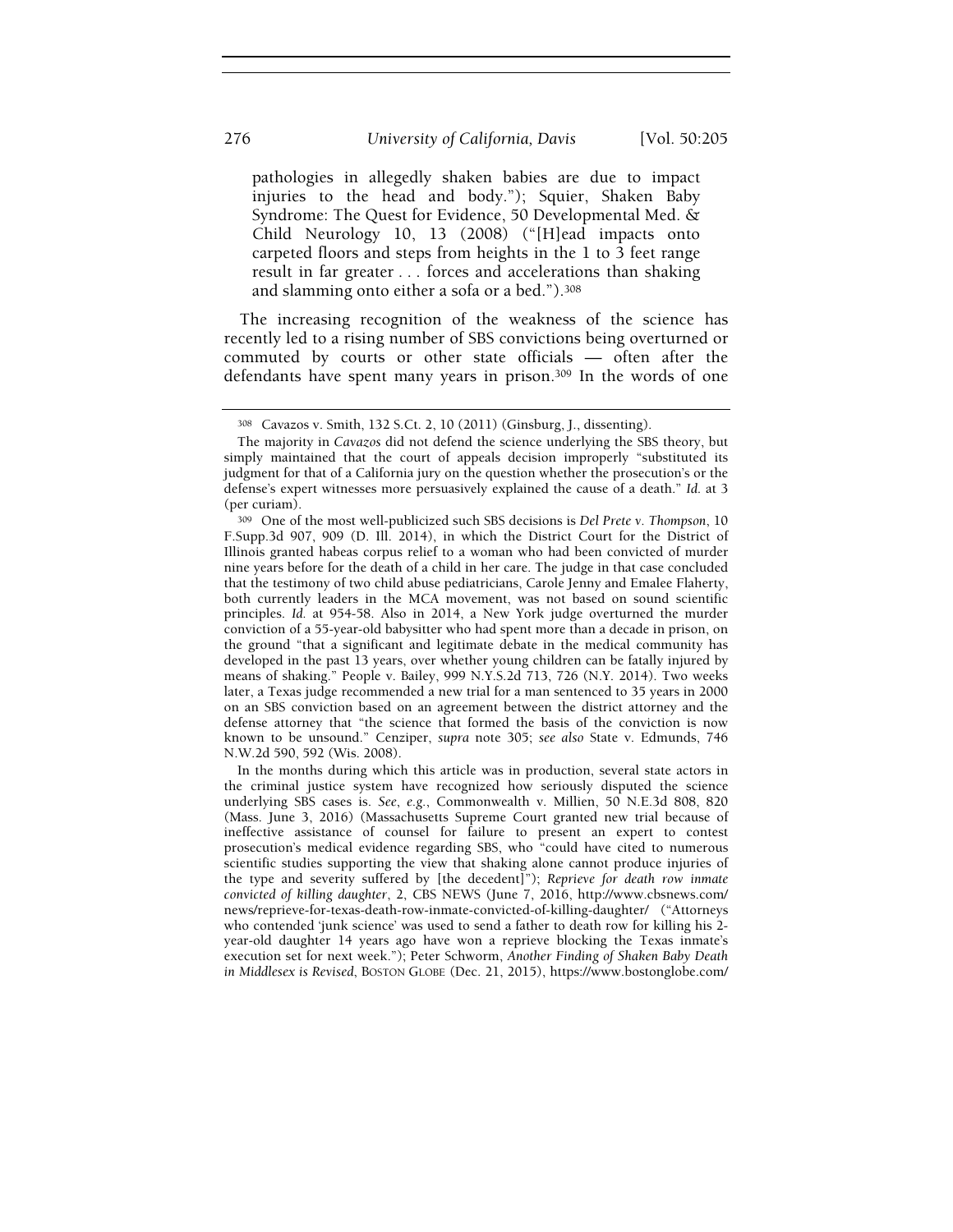judge who recently granted habeas relief ten years after a conviction, the expert opinions on SBS presented at trial were, it turns out, "more an article of faith than a proposition of science."310 The expert on child abuse who had testified at that trial, it should be noted, was Dr. Emalee Flaherty — the author of the 2013 American Academy of Pediatrics Clinical Report on MCA.311 Further, Carole Jenny, the originator of the MCA diagnosis, testified as an expert witness against granting relief at the habeas hearing. In the district judge's words, Dr. Jenny's testimony revealed (albeit with reluctance), "that the evidence basis for the proposition that shaking alone can cause injuries of the type at issue here is arguably non-scientific."<sup>312</sup>

Yet instead of seeking to incorporate the emerging science into their diagnoses, child abuse pediatricians have largely doubled down on their claims. While now acknowledging that the triad of symptoms can sometimes be produced by causes other than shaking, these pediatricians continue to assert without scientific proof that these symptoms are typically associated with inflicted injury, and generally refuse even to acknowledge the underlying scientific controversy with such claims.313 Instead, they have sought to discredit those who

- <sup>310</sup> See Del Prete, 10 F.Supp.3d at 957 n.10; 2013 AAP Report, supra note 29.
- <sup>311</sup> See 2013 AAP Report, supra note 29.
- <sup>312</sup> Del Prete, 10 F.Supp.3d at 954.

<sup>313</sup> As this law review article went into publication, a newly-released study from the journal Pediatrics repeats the same unproved contention that has been made by child abuse pediatricians during the last decades, despite the considerable evidence casting doubt on it: "Abusive head trauma (AHT) is the leading cause of death from traumatic brain injury in infants and the leading cause of death from physical abuse in the United States." Rachel Berger et al., Validation of the Pittsburgh Infant Brain Injury Score for Abusive Head Trauma, 138 PEDIATRICS 1, 2 (July 2016). This study uses the same flawed retrospective comparison measures used in most SBS literature, in which cases are treated as confirmed for SBS if physicians believe they are definite, which means that the results of the research will be skewed if the original diagnostic measures are skewed. See id. at 2-3.

Further, the American Academy of Pediatrics website on Shaken Baby Syndrome, now called "Abusive Head Trauma," still states that "[t]he existence of AHT in infants and young children is a settled scientific fact. The scientific support for the diagnosis of AHT comes from over 40 years of research in a broad array of clinical and basic science disciplines, including pediatrics, neurosciences, ophthalmology, orthopaedics, radiology, pathology, epidemiology, and biomechanics." Abusive Head Trauma (Shaken Baby Syndrome), AM. ACAD. OF PEDIATRICS, https://www.aap.org/en-us/about-the-aap/aap-press-

metro/2015/12/21/medical-examiner-office-drops-shaken-baby-syndrome-cause-deathfor-infant/i4LWNacn9hfF7I3Cc5Ps4M/story.html ("For the third time in just over a year, the state medical examiner's office has stepped back from a finding of shaken baby syndrome in a Middlesex County murder case . . . . [T]he medical examiner . . . revised her conclusion that the infant died from shaking, citing her 'experience and review of medical literature on an ongoing basis.'").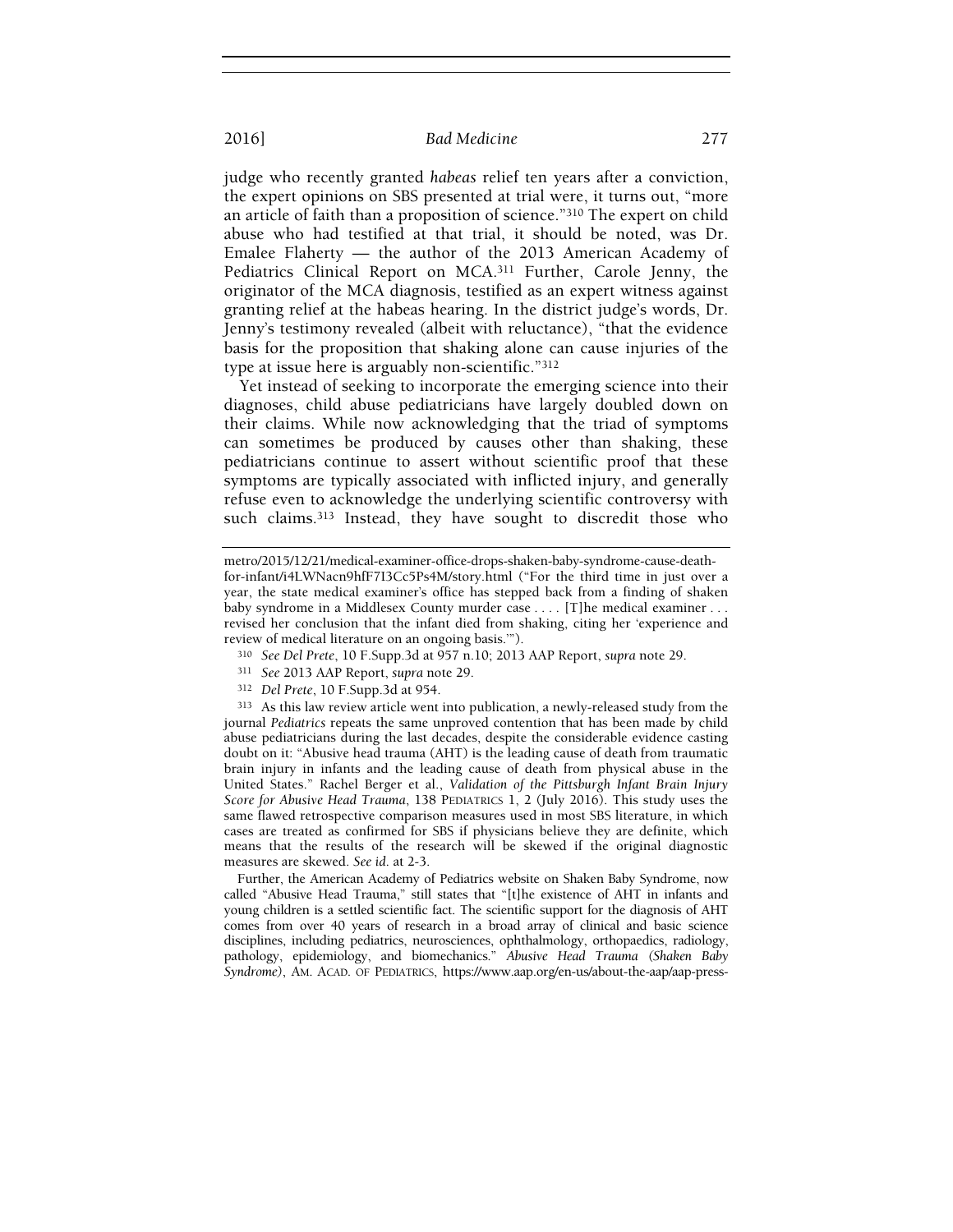publish research contrary to the SBS hypothesis,<sup>314</sup> and have questioned the integrity of actors in the justice system who reach conclusions contrary to their views.<sup>315</sup>

Pediatricians specializing in child abuse were also instrumental to the satanic sex abuse panic of the late 1980s and the 1990s, in which innocent adults were falsely arrested and convicted for conducting ritual sex abuse of children under the most improbable of circumstances.316 During this time, pediatricians, including MCA founder Carole Jenny, lent legitimacy to the view that satanic cults were sexually assaulting children in day care for ritualistic reasons despite the absence of robust evidence.<sup>317</sup> Only after other experts

<sup>314</sup> See, e.g., Christopher S. Greeley, A Wolf in Evidence Clothing: Denialism in Child Abuse Pediatrics, AAP GRAND ROUNDS 24 (2011), http://aapgrandrounds. aappublications.org/content/26/2/24.full-text.pdf. ("What is going on here [with physicians seeking to discredit the SBS hypothesis]? How could presumably sophisticated professionals reach conclusions at odds with clear and convincing evidence? In one word: denialism.").

<sup>315</sup> See Patricia Wen, Pediatricians Call On Governor For Review Of Shaken Baby Cases, BOSTON GLOBE (May 4, 2016), https://www.bostonglobe.com/metro/2016/05/04/ pediatricians-call-governor-for-review-shaken-babycases/qc5frqP8R49scPFWICkM0N/

story.html (Massachusetts pediatricians seek governor's review of the state medical examiner's office, after it changed its determination on three infant deaths involving SBS symptoms from "homicide" to "undetermined cause." Pediatricians contend that "these extraordinary and alarming events call into question both the capacity and independence of our medical examiner's office").

<sup>316</sup> Radley Balko, The Ongoing Legacy of the Great Satanic Sex Abuse Panic, WASH. POST (May 26, 2015), https://www.washingtonpost.com/news/the-watch/wp/2015/05/26/theongoing-legacy-of-the-great-satanic-sex-abuse-panic/; Remaining Charges Dropped in 'Little Rascals' Abuse Case, WASH. POST (May 24, 1997), https://www.washingtonpost.com/ archive/politics/1997/05/24/remaining-charges-dropped-in-little-rascals-abuse-case/

e4ef9e58-f680-4820-a57c-cededd66ed30/; Linda Rodriguez McRobbie, The Real Victims of Satanic Ritual Abuse: The Dangers Were Imaginary, But the Consequences Were Not, SLATE (Jan. 7, 2014), http://www.slate.com/articles/health\_and\_science/medical\_examiner/ 2014/01/fran\_and\_dan\_keller\_freed\_two\_of\_the\_last\_victims\_of\_satanic\_ritual\_abuse.html.

<sup>317</sup> For example, Carole Jenny, the pediatrician who conceptualized the theory of MCA, co-edited THE APSAC HANDBOOK ON CHILD MALTREATMENT (John Briere et al. eds., 1996). That book contained a chapter on ritualistic abuse, authored by Susan Kelley, a pediatric nurse instrumental in several convictions of daycare workers for

room/aap-press-room-media-center/Pages/Abusive-Head-Trauma-Fact-Sheet.aspx (last visited July 10, 2016); see also Policy Statement, Cindy Christian et al., Committee on Child Abuse and Neglect, Policy Statement: Abusive Head Trauma in Infants and Children, 123 PEDIATRICS 1409, 1409 (2009) ("Although shaking an infant has the potential to cause neurologic injury, blunt impact or a combination of shaking and blunt impact cause injury as well."). Cf. Gabaeff, supra note 118, at 93 (literature by child abuse pediatricians is "specifically designed to be used in court to counter" research that undercuts the SBS hypothesis, rather than serve as an independent inquiry into the SBS hypothesis; pediatric journals "then refus[e] to publish valid critiques" of these studies).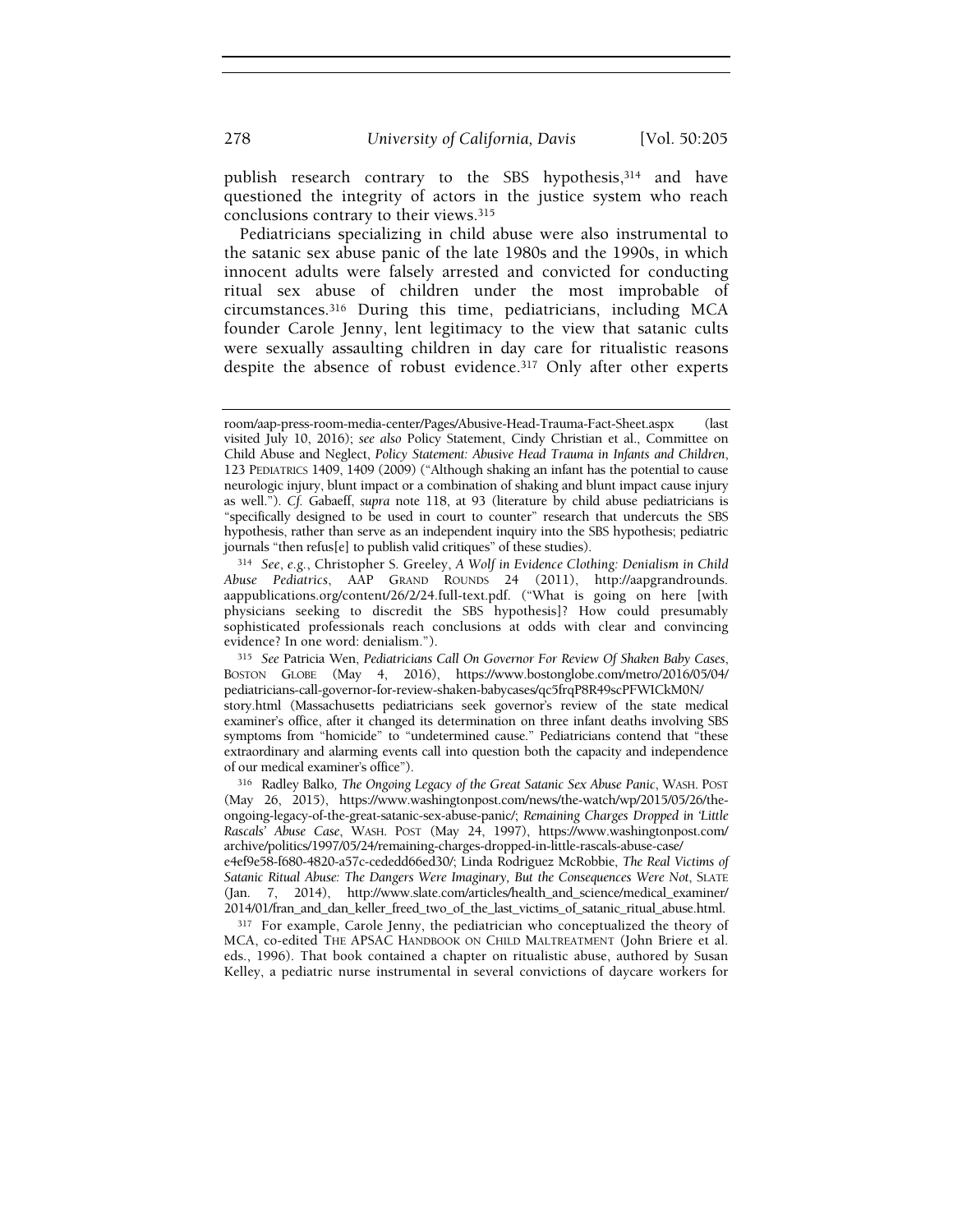debunked the notion of satanic sex abuse cults and their ability to win cases in court collapsed did these pediatricians stop supporting such charges.318 Courts are still exonerating defendants convicted of satanic sex abuse and reversing the miscarriages of justice created by the acceptance of these spurious, nonscientific views.<sup>319</sup>

# B. The Reliability of the Process of Diagnosing Medical Child Abuse in Particular Cases

The problems with establishing the scientific validity of the general MCA diagnosis pale next to the problems with establishing the reliability of an MCA diagnosis reached in any particular case. To clear the Daubert bar, each logical link in an expert's determination must be scrutinized for its scientific soundness.<sup>320</sup> In making this evaluation, courts must consider "[w]hether the expert has unjustifiably extrapolated from an accepted premise to an unfounded conclusion," and "whether the expert has adequately accounted for obvious alternative explanations."321 In most cases in which MCA is diagnosed,

<sup>318</sup> See Goldsmith, supra note 317.

<sup>319</sup> See Balko, supra note 316; see also Remaining Charges Dropped in 'Little Rascals' Abuse Case, supra note 316 (describing how prosecutors dropped charges against two defendants serving life sentences for satanic sex abuse after cases "fell apart").

<sup>320</sup> See Amorgianos v. Amtrak, 303 F.3d 256, 267 (2d Cir. 2002) ("To warrant admissibility,  $\dots$  it is critical that an expert's analysis be reliable at every step."); In re Paoli R.R. Yard PCB Litig., 35 F.3d 717, 745 (3d Cir. 1994) ("[A]ny step that renders the analysis unreliable under the Daubert factors renders the expert's testimony inadmissible.").

<sup>321</sup> FED. R. EVID. 702 advisory committee's note (2000 amends.). Expert testimony must be excluded from the trial if it does not "fit" the facts of the case well enough,

ritualistic abuse. See Susan J. Kelley, Ritualistic Abuse of Children at 90, supra. That chapter notes that ritualistic abuse is "one of the more controversial areas in the field of child maltreatment," id. at 90. Yet it observes that the similarities in allegations between cases — i.e., the fact that so many reports involved killing animals, killing humans, or use of excrement — "suggests that one of many possible viewpoints to be considered and further explored is that these children were indeed abused in brutal and bizarre fashions." Id. at 97. It then states "[a]lthough the allegations in ritualistic abuse cases are not always believable, it does not follow that the entirety of what children report is false. . . . [P]rofessionals should not lose sight of the needs of these traumatized children and their families." Id. at 98. The research recounted in that chapter includes several cases of ritual abuse later determined to be false. See also Charles F. Johnson, Symbolic Scarring and Tattooing: Unusual Manifestations of Child Abuse, 33 CLINICAL PEDIATRICS 46, 48 (1994) ("The skepticism of some physicians about the existence of cults will weaken their ability to recognize children's stories that suggest experience in a cult ritual."). See generally Susan Goldsmith, The Syndrome (2015) (documentary on SBS, which describes pediatricians' role in the satanic sex abuse panic).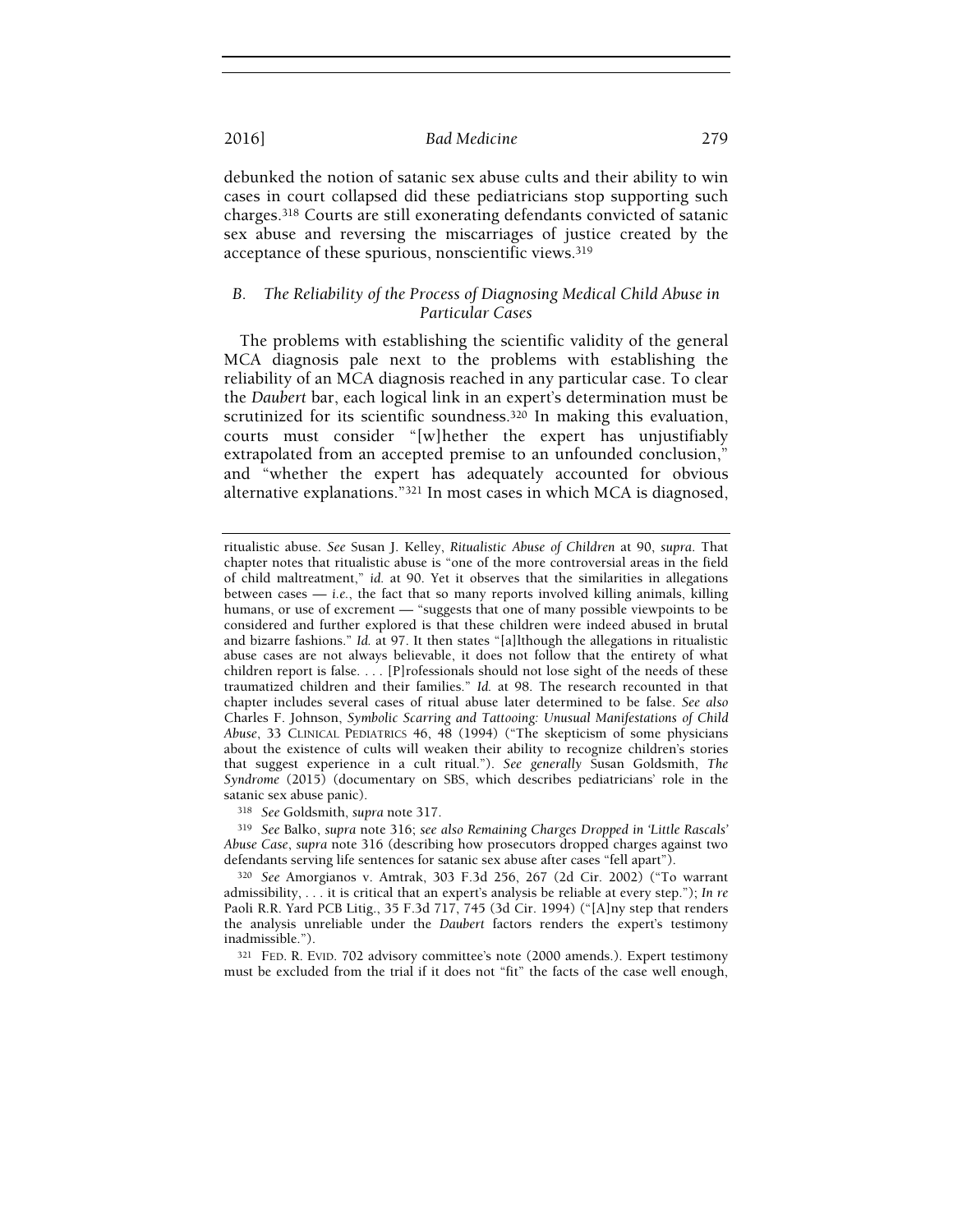however, little in physicians' training or in the diagnostic protocol for MCA enables them reliably to distinguish MCA from complex medical conditions. Furthermore, the vagueness of the MCA diagnostic protocol means the doctor's subjective opinion, rather than the protocol itself, is generally determinative. This makes the MCA determination unreliable because it would not be replicable in the hands of a different doctor. In the Supreme Court's words, "Nothing in either Daubert or the Federal Rules of Evidence requires a district court to admit opinion evidence that is connected to existing data only by the ipse dixit of the expert."<sup>322</sup>

This section explores the gaps in the procedures used to diagnose MCA in particular cases. Subsection 1 as a preliminary matter describes the procedures MCA-charge proponents have laid out to diagnose MCA. Subsection 2 shows that these procedures have never been tested to ensure that they are reliable. In the absence of such testing, subsection 3 demonstrates that several of the criteria used to diagnose MCA have, in medical testing terms, "low specificity," meaning that they are likely to produce a high rate of "false positive" diagnoses of MCA.323 Admittedly the notion of a "false positive" diagnosis of MCA is somewhat incoherent given that the definition of MCA is so broad that virtually any action taken by a parent that relates to the child's medical care could warrant diagnosis.324 For the purposes of this section, I construe the MCA diagnosis as confined to parental actions regarding health care that might properly be deemed child abuse by a court, involving the conscious and significant

that is, when "a large analytical leap must be made between the facts and the opinion." Gen. Elec. Co. v. Joiner, 522 U.S. 136, 147 (1997); see also State v. Sanchez-Alfonso, 293 P.3d 1011, 1020-21 (Or. 2012) ("Neither is it enough that 'a lot' of literature exists on the subject or that the expert . . . conducts a differential diagnosis." Instead, the expert must explain "the scientific basis for the steps that he or she takes in that process.").

<sup>322</sup> Gen. Elec. Co. v. Joiner, 522 U.S. at 146.

<sup>323</sup> In medical diagnosis, test "sensitivity" relates to the test's ability to identify correctly those with a given condition. Thus, if a test identifies eighty percent of people who have a given condition but fails to identify the remaining twenty percent of the condition, its sensitivity rate is eighty percent. "Specificity," by contrast, relates to the test's ability to identify correctly those without a given condition. Thus, if a test correctly identifies eighty percent of people who do not have a given condition, but incorrectly identifies the remaining twenty percent as having the condition, its specificity rate is eighty percent. A test with low specificity will be a test that identifies a high rate of persons with a condition who do not actually have the condition, in other words, it will have a high rate of "false positive" results. See Douglas G. Altman & J. Martin Bland, Diagnostic Tests 2: Predictive Values, 309 BMJ 102, 102 (July 9, 1994).

<sup>324</sup> See supra notes 58–82 and accompanying text.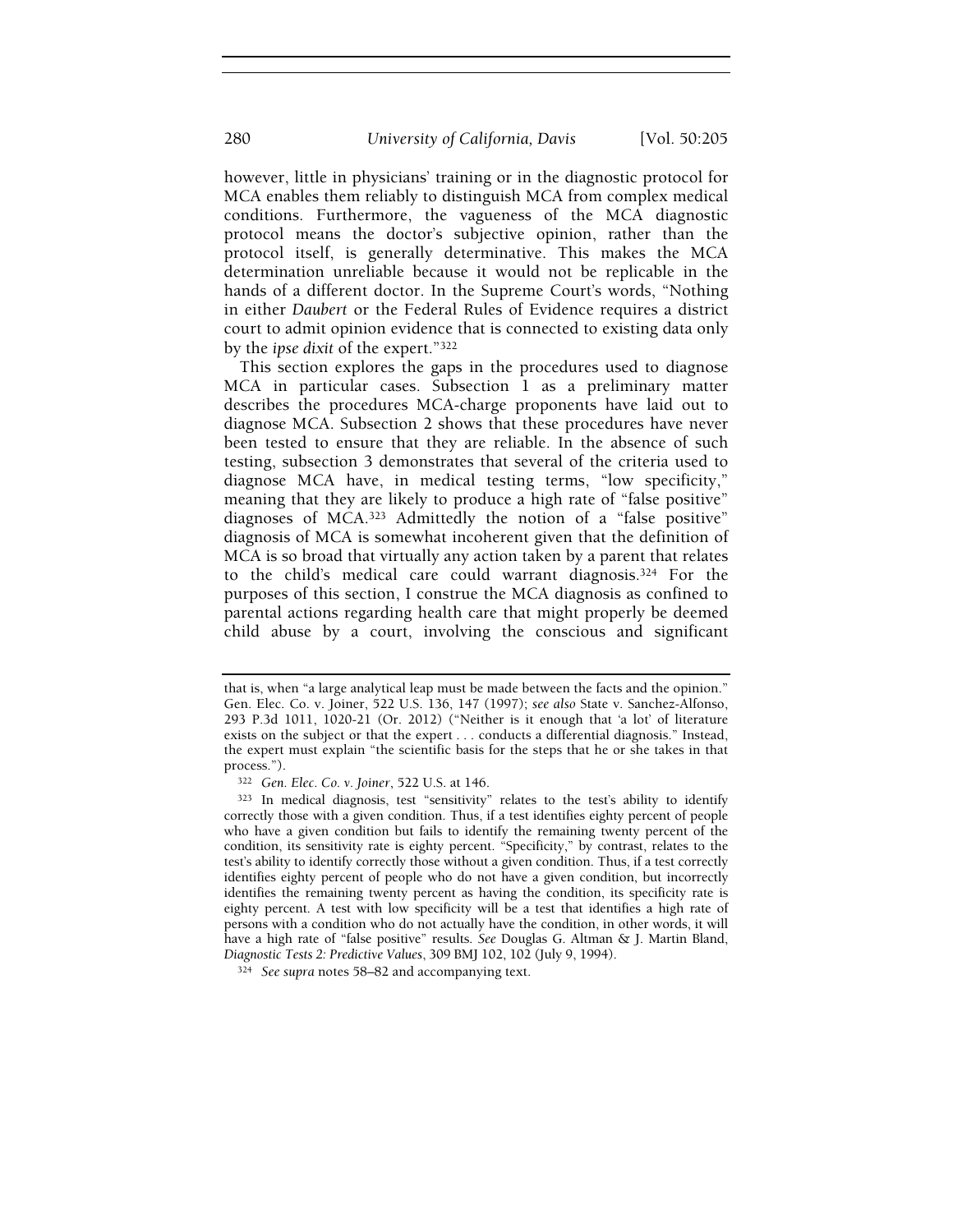misrepresentation or fabrication of a child's symptoms $325$  — essentially the same behavior that prompted the movement to identify MSBP, and to which MCA-charge proponents refer when they seek to justify such charges.326 Subsections 4 and 5 make the case that two features of the overall MCA diagnostic process — the subjective nature of the diagnostic criteria, and the low base rate of true MSBP behavior in the population — likely contribute to doctors reaching more "false positive" results than correct identifications of abuse. Finally, subsection 6 presents a case study that shows how the MCA diagnostic procedures readily yield the wrong result.

### 1. The Diagnostic Protocol for Medical Child Abuse

The most authoritative set of diagnostic procedures for MCA is set out in a 2013 clinical report from the American Academy of Pediatrics Committee on Child Abuse and Neglect, which was co-written by Dr. Emalee Flaherty and Dr. Harriet MacMillan.327 That Report first provides a table containing twelve indicators that, it states, "should cause the pediatrician to consider fabricated illness in the child."<sup>328</sup>

- <sup>328</sup> 2013 AAP Report, supra note 29, at 593 tbl. 2. The indicators are:
	- Diagnosis does not match the objective findings.
	- Signs or symptoms are bizarre.
	- Caregiver or suspected offender does not express relief or pleasure when told that child is improving or that child does not have a particular illness.
	- Inconsistent histories of symptoms from different observers.
	- Caregiver insists on invasive or painful procedures and hospitalization.
	- Caregiver's behavior does not match expressed distress or report of symptoms (e.g. unusually calm).
	- Signs and symptoms begin only in the presence of 1 caregiver.
	- Sibling has or had an unusual or unexplained illness or death.
	- Sensitivity to multiple environmental substances or medicines.
	- Failure of the child's illness to respond to its normal treatments or unusual intolerance to those treatments.

<sup>325</sup> See supra Part III.B.2.

<sup>326</sup> See supra notes 83–94 and accompanying text.

<sup>327</sup> See 2013 AAP Report, supra note 29. That Report refers to the diagnosis as "Caregiver-Fabricated Illness" rather than MCA, but states that this term is an "alternative name[]," for MCA. Id. at 590. Caregiver-Fabricated Illness is arguably framed somewhat more narrowly than MCA insofar as it requires either falsification or induction of a child's symptoms. Id. at 591. Dr. Jenny and Dr. Roesler's definition of MCA leaves open the possibility that a parent who simply seeks medical care that their child does not need, even without fabricating or inducing symptoms, could have committed MCA. See supra notes 65–72 (discussing the vagueness of the use of the term "instigation").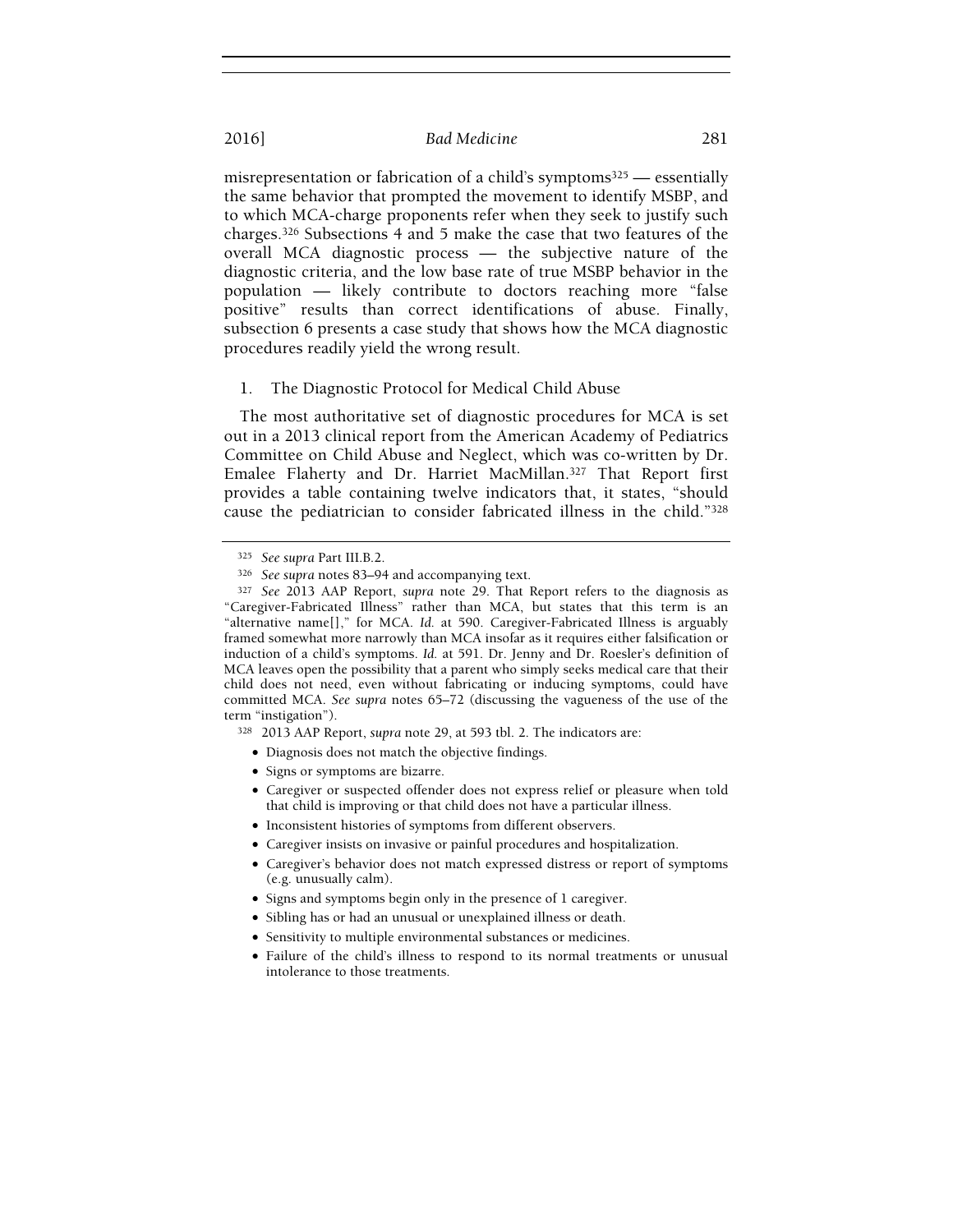Almost all of these indicators are relatively nonspecific, meaning that while they might be present in the case of abuse, they might also be present in cases of genuine illness, particularly in children with unusual diseases. For example, a child with a rare, undiagnosed disease might have "signs or symptoms [considered] bizarre." The child's caregiver would likely "not express relief or pleasure when told . . . that the child does not have a particular illness" if the child's actual medical condition still remained undiagnosed. The child might not, if the illness was misdiagnosed, "respond to . . . normal treatments." A child with a genetic illness might have a sibling with "an unusual or unexplained illness or death." And so forth. The nonspecificity of these indicators increases the likelihood that children who are considered for MCA will actually have undiagnosed diseases rather than be victims of MSBP-type behavior.

The presence of an unspecified number of these twelve indicators, according to the AAP Report, means that the case warrants investigation for the presence of MCA, but does not, in itself, justify an MCA diagnosis. Yet little detail is offered to guide physicians in the process of winnowing down cases with these indicators to accurately diagnose MCA's presence. The Report's diagnostic section begins with the statement that a "multidisciplinary evaluation" is important, but does not explain how such a multidisciplinary evaluation might proceed.329 Instead, it suggests the diagnostic process be put in the hands of a child abuse pediatrician,<sup>330</sup> and centered around the review of the child's medical records. <sup>331</sup> This review, the Report directs, should be used to compile a chart that lists each of the child's medical contacts, which symptoms were observed by medical personnel or objectively confirmed, the medical provider's conclusions and diagnoses, and the efficacy of any treatment.332 The child's treating

- Caregiver publicly solicits sympathy or donations or benefits because of the child's rare illness.
- Extensive unusual history in the caregiver or caregiver's family; caregiver's history of somatization disorders.
- <sup>329</sup> 2013 AAP Report, supra note 29, at 593.

<sup>330</sup> 2007 AAP Report, supra note 54, at 1029 ("a pediatrician with experience and expertise in child abuse [should] consult on the case, if not lead the team").

<sup>331</sup> Id. (declaring a complete review of the medical record to be "imperative;" without it, "identification of the condition as fabricated may be missed."). Dr. Jenny and Dr. Roesler also put the medical record review at the center of their diagnostic process: "The task of the child abuse professional is to review the entire treatment history of the child and the child's family to look for patterns of inappropriate behavior." ROESLER & JENNY, supra note 12, at 177.

<sup>332</sup> 2013 AAP Report, supra note 29, at 594. The report says that a review of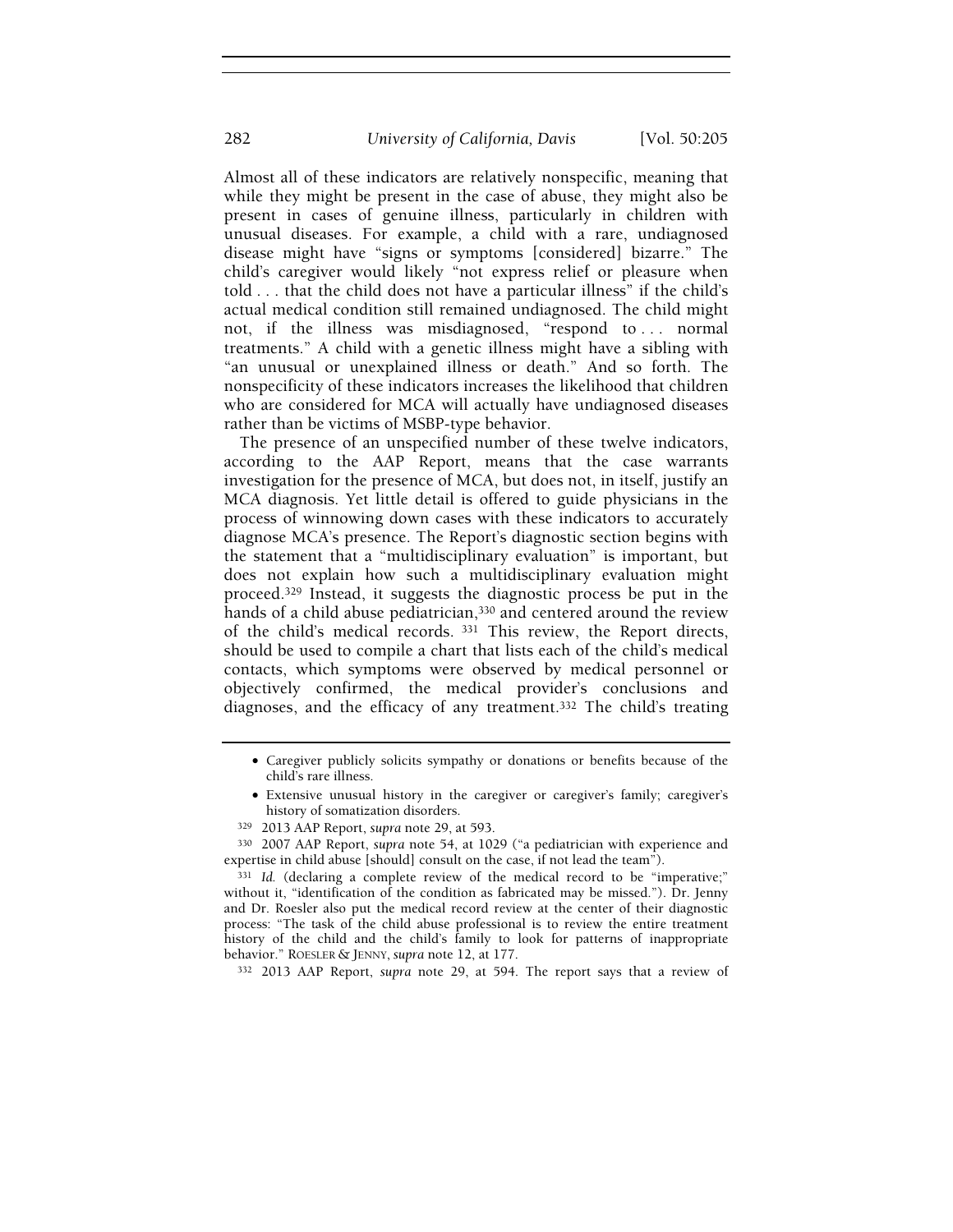doctors should be contacted, not for their diagnostic impressions, but rather to discuss whether they have any concerns about possible fabrication of illness not reflected in their records.<sup>333</sup> The Report notes, in a single sentence that at the same time that the MCA diagnosis is being considered, the pediatrician should "simultaneously search[] for other medical explanations for the illness, . . . such as cyclic vomiting or mitochondrial disease."334 However, the protocol provides no guidance regarding how a pediatrician might reliably distinguish MCA from these other diagnoses. Notwithstanding this brief nod to other explanations, the Report announces that MCA "is not a diagnosis of exclusion," so that alternative diagnoses do not need to be ruled out definitively in order to diagnose maltreatment.<sup>335</sup>

The diagnostic criteria that the Report directs doctors to use are also vague and nonspecific.336 The Report states simply that the medical records chart should be used to test the parent's claims "for each symptom and sign. An important overall issue to consider is whether the medical history provided by the caregiver matches the history in the medical record and whether the diagnosis matched the diagnosis made by the physician."337 The Report then counsels the doctor investigating MCA to consider if the chart reveals one or more of the following:

<sup>333</sup> 2013 AAP Report, supra note 29, at 593.

<sup>335</sup> 2013 AAP Report, supra note 29, at 594.

<sup>336</sup> The same is true for the criteria set out for MCA by Dr. Jenny and Dr. Roesler. See ROESLER & JENNY, supra note 12, at 141 ("In reviewing the case material to determine if the children met criteria for medical child abuse we asked 2 questions: Has the child experienced unnecessary and harmful or potentially harmful medical care at the instigation of a caretaker? Was the harm or potential harm to the child sufficient to warrant consideration for protection? To answer the first question we looked at the medical care the child received, the supporting evidence that would indicate whether the care was necessary, and whether a caretaker initiated the care. We noted evidence for the caretaker exaggerating existing symptoms, fabricating symptoms, or inducing symptoms in the child. To answer the second question we used a commonsense approach frequently referred to as 'what would a reasonable person conclude.").

<sup>337</sup> 2013 AAP Report, supra note 29, at 593.

medical records should also be performed for the child's siblings. Id.; ROESLER & JENNY, supra note 12, at 177.

<sup>334</sup> Id. at 594. Dr. Jenny and Dr. Roesler dispatch the issue of genuine medical diagnoses being mistaken for MCA similarly quickly, despite evaluating many cases in a records-only review without meeting the parent or evaluating the child. See ROESLER  $&$  JENNY, supra note 12, at 138, 152-53 ("[W]e feel confident that by carefully reviewing the medical care received by children, we can distinguish which children have been subjected to medical child abuse and which have not.").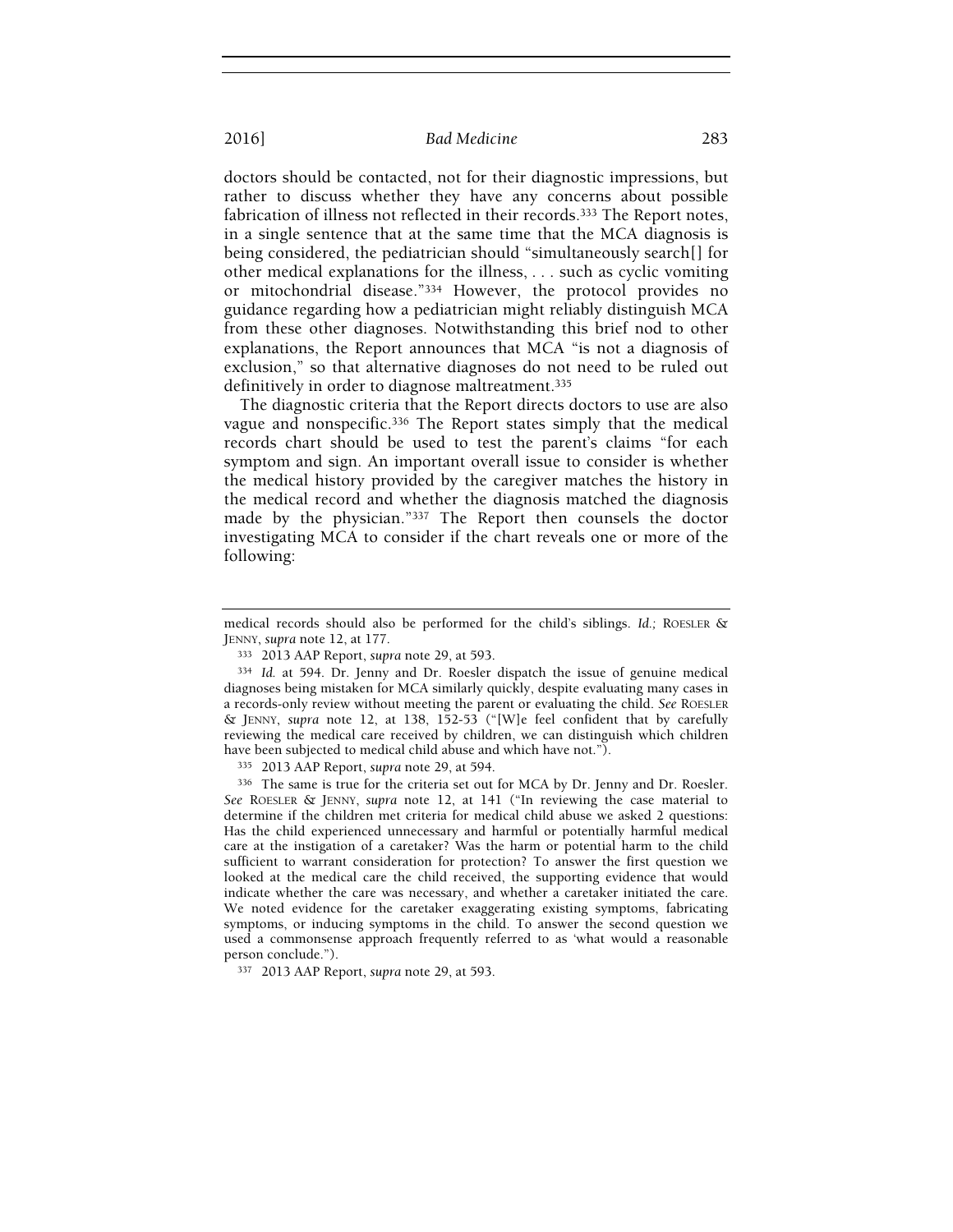1) the use of multiple medical facilities; 2) excessive and/or inappropriate pattern of use of medical services, including medications, tests, hospitalizations, and surgeries; 3) a pattern of missed appointments or the parent discharging the child against medical advice; and 4) the parent's misrepresentation of the opinions of physicians about the child's condition to other physicians."<sup>338</sup>

Finally, the Report discusses the pluses and minuses of the use of both covert video surveillance and separating the child from the caregiver for diagnostic purposes, though it recommends neither.<sup>339</sup>

The MCA diagnostic criteria can be usefully contrasted with the diagnostic guidelines for strep discussed earlier,340 in order to understand how far they fall short of reliable scientific standards. The strep guidelines have been tested to determine error rates for each diagnostic indicator.341 For example, these guidelines indicate that one-fourth of all children who have acute sore throats will test positively for the strep bacteria.342 The guidelines also set out how likely a specific set of signs and symptoms are to predict strep: for example, they specify that the presence of three indicators — the absence of a cough, swollen cervical lymph nodes, and a temperature of 100.4 degrees or higher — in a nine-year-old child with a sore throat correctly predicts the presence of strep only about one-half of the time.343 The guidelines then use the tested error rates of these clinical measures to suggest how doctors should proceed. For example, since a young adult presenting with an acute sore throat with no other indicators has a 1–2.5% chance of having strep, the guidelines recommend no further testing or treatment. In contrast, a young adult presenting with four clinical indicators has a chance of strep of 51% or higher; accordingly, the guidelines suggest immediate treatment with antibiotics even before results are received from a laboratory strep test. In cases with three indicators, the guidelines recommend testing with a more accurate screening test.344 Nothing like this occurs in the AAP's diagnostic protocol for MCA.

<sup>338</sup> Id. at 593.

<sup>339</sup> See id. at 594-595.

<sup>340</sup> See supra note 191 and accompanying text.

<sup>341</sup> Choby, supra note 200, at 384 tbl.1 (setting out sensitivity and specificity rates).

<sup>342</sup> Id. at 383.

<sup>343</sup> Id. at fig.1.

<sup>344</sup> Id.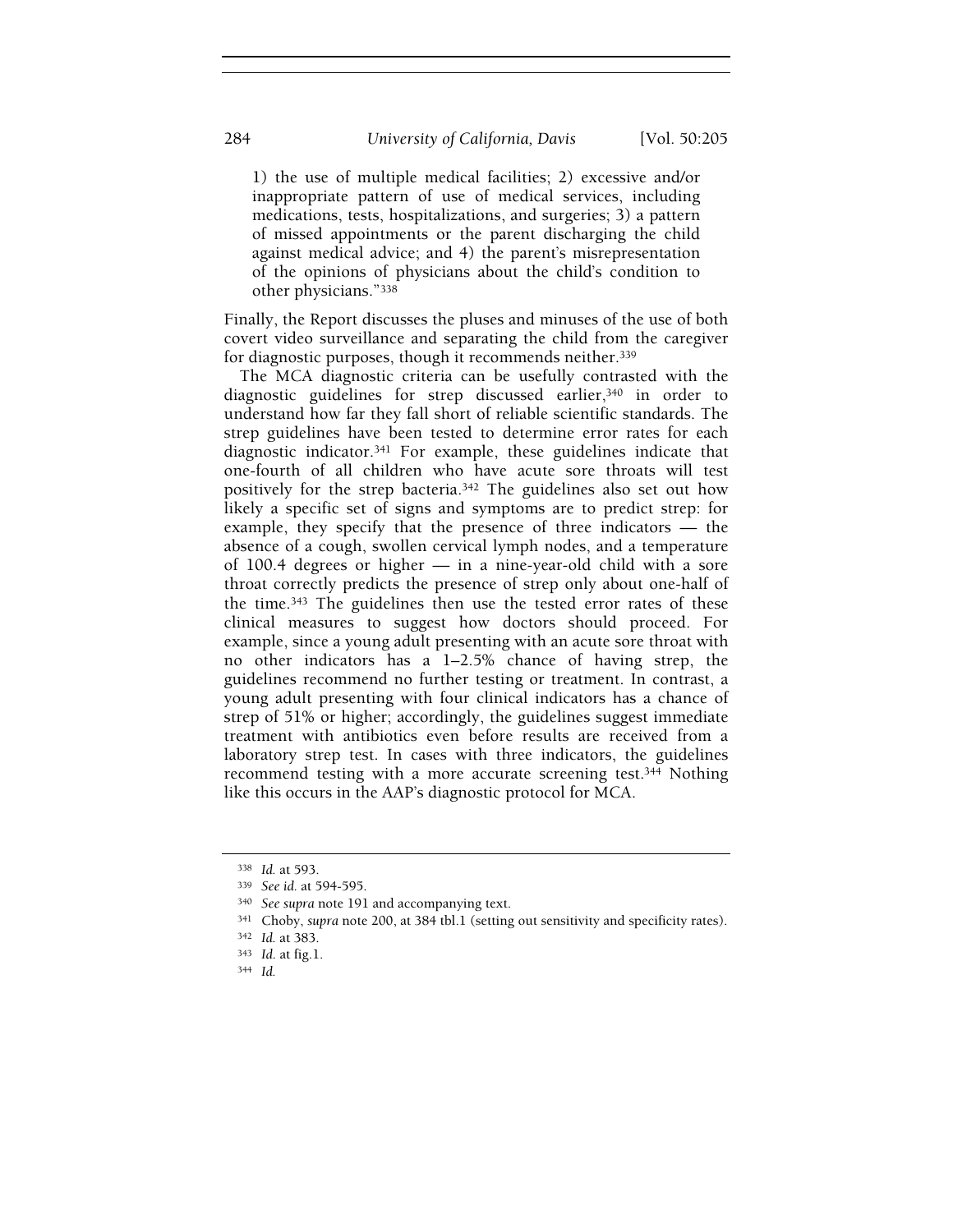We should not, of course, expect the same level of clarity in MCA diagnostic procedures that we expect from diagnostic procedures for strep. Assessing the reliability of different diagnostic criteria for strep was relatively easy given that a highly accurate test for strep exists. Ascertaining the reliability of various diagnostic criteria in the MCA context is much harder given that, except in rare cases such as where lab results show poisoning, or covert video evidence that shows a mother suffocating a child, there are no specific tests for diagnosing MCA — no x-rays, no blood tests, no CT-scans — whose positive results will confirm its presence, and whose negative results will exclude a diagnosis.<sup>345</sup>

Nevertheless, those who seek to use MCA diagnoses in court must still show that the diagnostic process is reliable. This is a weighty burden for MCA-charge proponents to carry given that, outside of the few cases in which lab tests show poisoning or video evidence of suffocation, most cases will present with far less robust evidence of abuse.346 However, the danger of relying on weaker evidence, such as conflicts between the mother's account of the child's medical history and a doctor's account, is that innocent parents will be wrongly identified as having committed MCA. The question then is to what extent the diagnostic protocol for MCA, in the absence of such strong evidence, produces reliable results. Unfortunately, we cannot answer that question because the reliability of the diagnostic protocol for MCA has never been tested.

2. The Absence of Testing to Establish the Reliability of the Medical Child Abuse Diagnostic Protocol

The best way to determine the accuracy of a diagnostic protocol is to test it empirically. Indeed, the Supreme Court has stated that one important factor a court must assess to ensure reliability is the "known or potential error rate" of the technique.347 Yet while MCA proponents assert that they can reliably distinguish MCA cases from cases of genuine medical illnesses,<sup>348</sup> and that empirical research supports their

<sup>345</sup> See generally MART, supra note 37, at 45-46.

<sup>346</sup> See also id. at 48-49 (distinguishing robust indicators of MSBP from weaker indicators).

<sup>347</sup> Daubert v. Merrell Dow Pharmaceuticals, Inc., 509 U.S. 589, 580 (1993).

<sup>348</sup> See, e.g., ROESLER & JENNY, supra note 12, at 152-53; Emalee Flaherty, Letter to the Editor, When Doctors Accuse Parents of Medical Child Abuse, N.Y. TIMES (July 18, 2015), http://www.nytimes.com/2015/07/19/opinion/sunday/when-doctors-accuse-parents-ofmedical-child-abuse.html? (describing "the painstaking work of pediatricians who carefully evaluate alternative medical explanations for symptoms").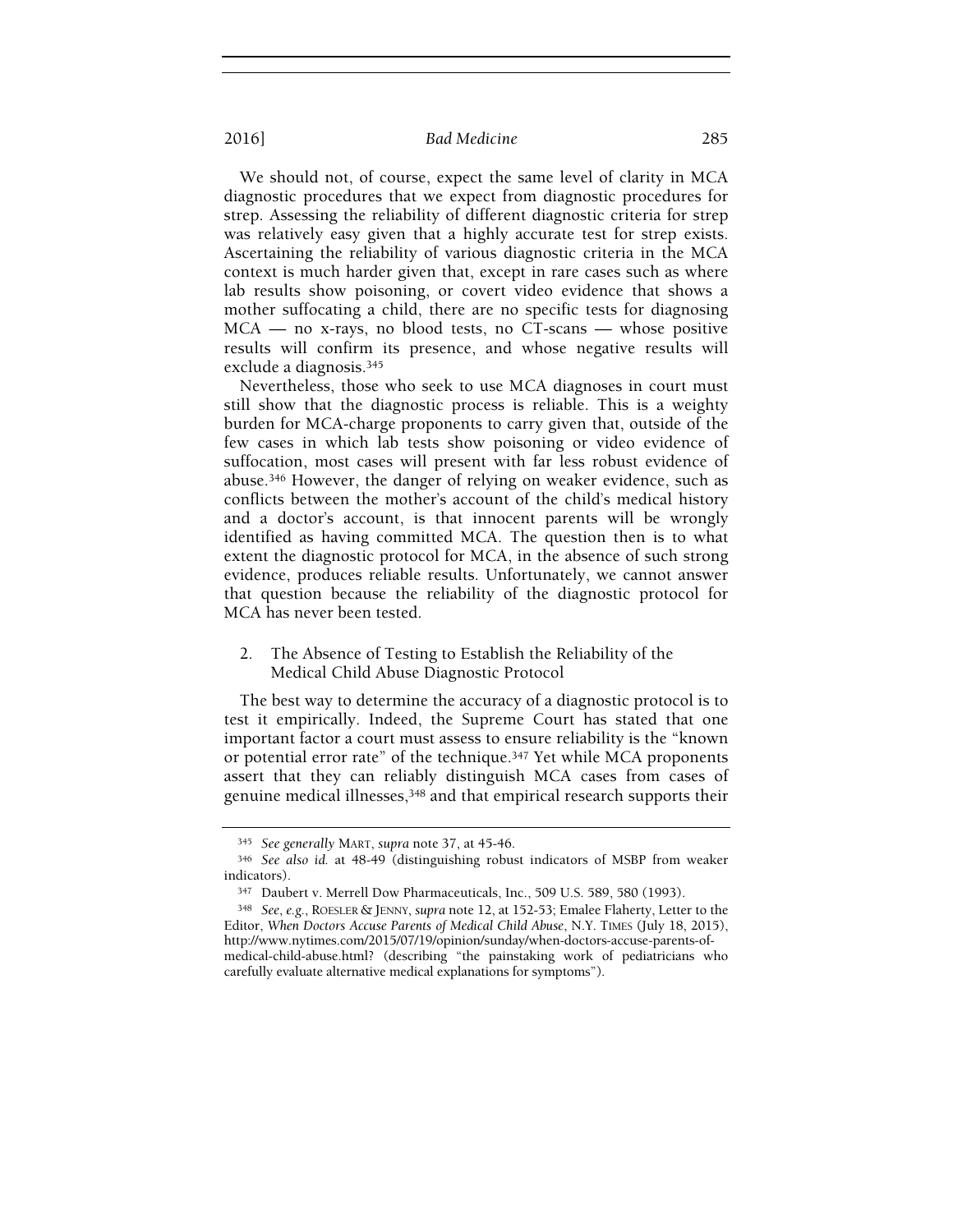determinations,349 the MCA diagnostic protocol has never been tested empirically. We therefore simply cannot know its error rate — and neither can accusing doctors.

An adequate test of the MCA diagnostic protocol would require examining the results reached by the physicians who apply it to determine what percent of the diagnoses were correct. Such a test would also ascertain the reliability of each of the diagnostic indicators, including, for example, whether a child diagnosed with MCA on evidence that the parent exaggerated the child's symptoms and took the child to multiple medical facilities truly did not have a genuine medical condition. Yet no empirical study has ever sought to test how accurate the results of the MCA diagnostic process are.

In the few empirical research studies relating to MCA that have been conducted, which are often cited by MCA-charge proponents, researchers examined something different.350 These were retrospective studies that considered the medical records of a group of children who were previously screened for particular symptoms or medical conditions. In these studies, the researchers compared the children who were subsequently diagnosed with MCA with those who were eventually diagnosed with a genuine medical condition to determine whether the two groups could be distinguished based on particular, ascertainable characteristics.<sup>351</sup>

Even leaving aside the significant methodological flaws of some of these studies, which treat as MCA cases all those diagnosed with it, without requiring confirmation that the diagnosis was correct<sup>352</sup> — the

<sup>349</sup> See Eli Sprecher, Letter to the Editor, When Doctors Accuse Parents of Medical Child Abuse, N.Y. TIMES (July 18, 2015), http://www.nytimes.com/2015/07/19/opinion/ sunday/when-doctors-accuse-parents-of-medical-child-abuse.html.

<sup>350</sup> See, e.g., Greiner et al., supra note 30; Mash et al., supra note 295.

<sup>351</sup> See Greiner et al., supra note 30 (comparing children admitted for apnea, vomiting/diarrhea, and seizures who were eventually diagnosed with MCA with children who were not); Mash et al., supra note 295, at 1467-72 (comparing cases of failure to thrive in which children were reported by the hospital for suspected MCA with other cases in which failure to thrive was diagnosed).

<sup>352</sup> Some of these empirical studies are so flawed methodologically that they should not be relied on for any purpose. This is certainly true for the Mash study, supra note 295, which treated as cases confirmed for MCA those cases "referred to the Child Advocacy Committee" of Cleveland Clinic or "reported to the Department of Child and Family Services . . . as a possible case of MCA." Id. at 1467. The study made no attempt to confirm that suspected cases of MCA truly involved MCA. Comparing these cases with the control group therefore at best isolates the characteristics that the Cleveland Clinic doctors believed were suspicious for MCA — an excellent example of the tautological reasoning underlying much MCA research.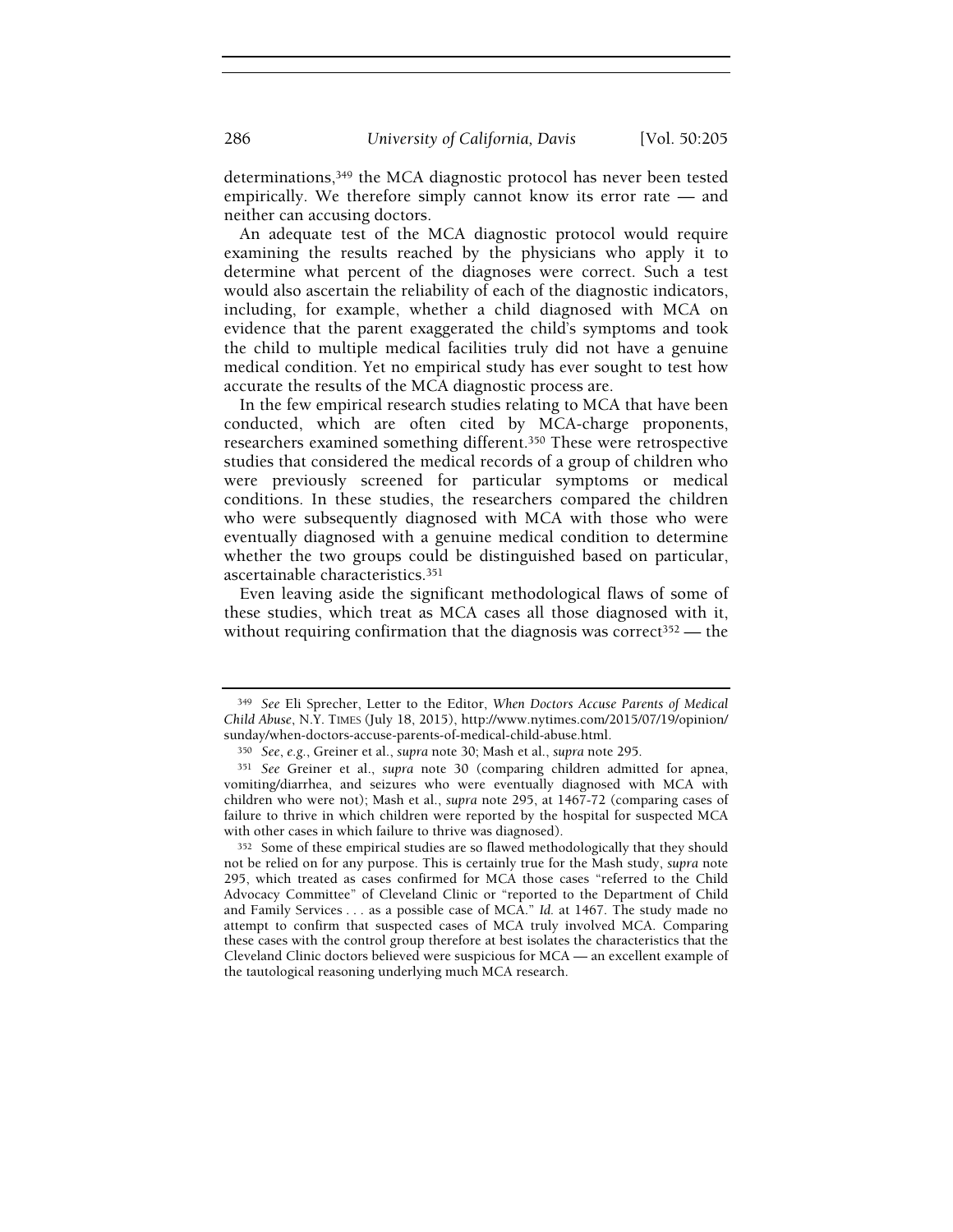point of this research was to identify specific characteristics that distinguish MCA cases from cases of genuine illnesses for the purpose of developing future screening devices for those illnesses.353 These studies have little to say about the error rate of existing MCA diagnostic procedures.<sup>354</sup>

#### 3. The Reliability of Individual Diagnostic Criteria

Not only is the overall diagnostic protocol for MCA untested, we have little information about the reliability of the individual criteria of the diagnostic protocol.355 We do not know, for example, whether the

355 For a discussion of the diagnostic criteria set out in the 2013 AAP Report, see

Particularly interesting on the issue of whether the cases identified as MCA were correctly classified is the fact that those mothers categorized as MCA reported more preterm birth and labor complications than the control group. These differences suggest that the children categorized as MCA may actually have had more complex medical issues than the control group, and were therefore wrongly classified. Yet the authors of the Mash study, in a particularly imaginative section, studiously avoided considering that possibility. Instead, they suggested that the higher rates of reports of preterm birth and labor complications alternatively may be due to: (1) MCA mothers' reports having exaggerated pregnancy-related complications; (2) the mothers' preterm deliveries having interfered with these mothers' early bonding with the child, and the mothers having learned to enjoy the attention that having a sick child can bring, causing them subsequently to be more likely to commit MCA at higher rates than the control group; or (3) most creatively, "caretakers of MCA children [may have] selfinduced prenatal complications or preterm delivery." Id. at 1471.

 $353$  See, e.g., Greiner et al., supra note 30 (seeking to develop preliminary screening instrument to distinguish children at risk for MCA from otherwise normal children hospitalized for the evaluation of three common pediatric conditions — apnea, vomiting/diarrhea, and seizures). The findings of such studies cannot properly be generalized beyond the specific medical condition compared to MCA. For example, since the Mash study, supra note 295, some pediatricians have incorrectly claimed that a patient's evaluation for mitochondrial disease or reports of multi-organ involvement should be treated as a red flag for MCA, since that study found that more than half of MCA cases in the study had been evaluated for mitochondrial disease. Id. at 1472. Even leaving aside its methodological flaws, see supra note 352, that study considered only children evaluated for failure to thrive. The same differences the study found between MCA and control group cases may not manifest outside of the failure to thrive cases. If, for example, a study compared children evaluated for mitochondrial disease who were diagnosed with MCA with children who were eventually diagnosed as having mitochondrial disease, we would expect no such difference to appear.

<sup>354</sup> See, e.g., Greiner et al., supra note 30, at 42 ("We believe this preliminary screening tool would be best used for hospitalized children who have apnea, chronic vomiting/diarrhea, or seizures of unknown etiology not responsive to standard medical care. A positive screening result using this tool is neither diagnostic of MCA nor the basis for a referral to children's services."); Mash et al., supra note 295, at 1472 ("this tool might be useful in determining which children are in need of more comprehensive evaluation for MCA").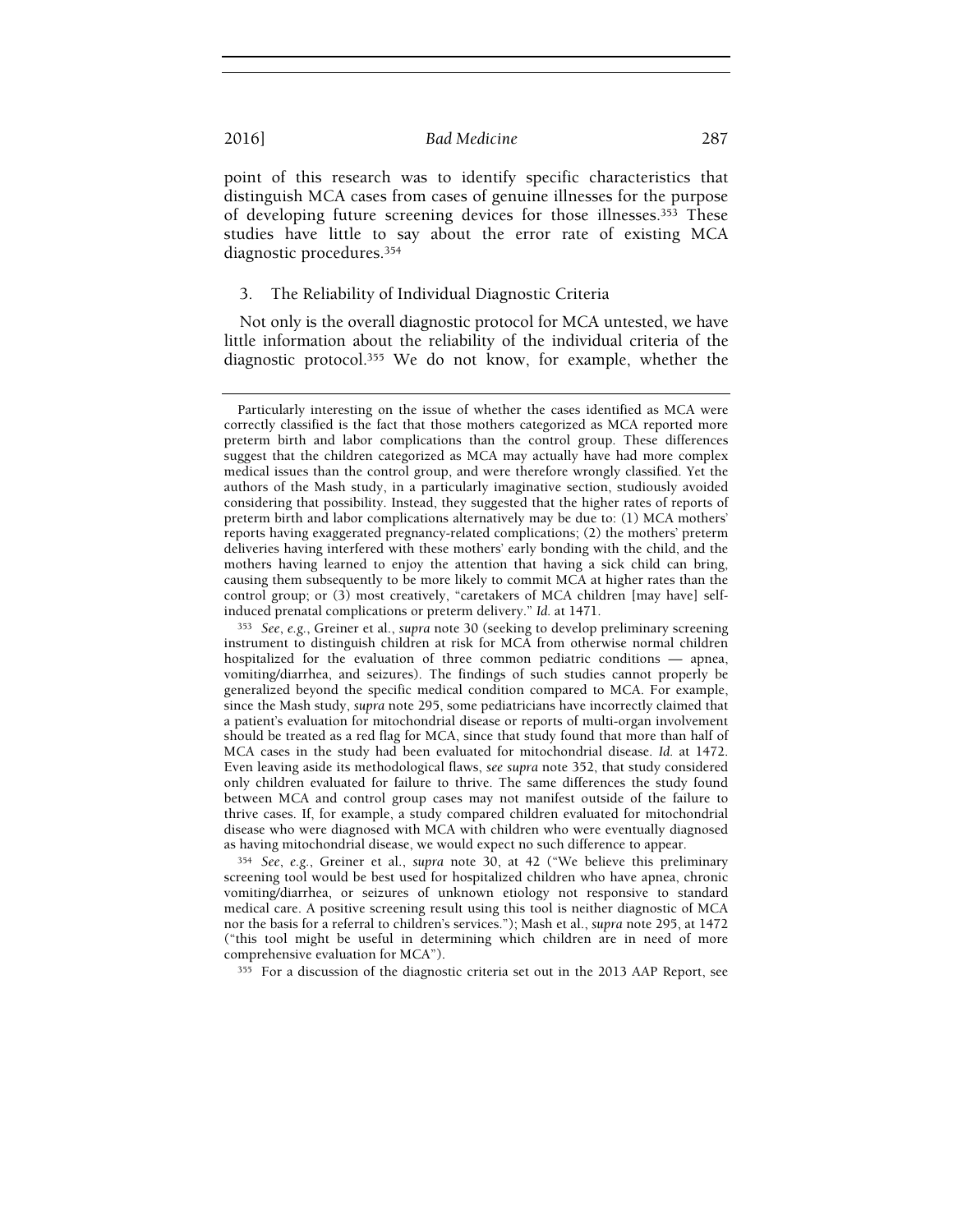criteria for identifying MCA are truly accurate descriptors of children who have been abused medically (in other words, the "sensitivity" of the criteria). And even assuming they are accurate descriptors of this group, we do not know whether and to what extent these factors do not describe children who are genuinely sick with genuine illnesses (in other words, the "specificity" of the criteria).356 For example, while the 2013 AAP Report cites use of multiple medical facilities as a diagnostic criterion of MCA,357 no testing indicates that sorting children based on their use of multiple medical facilities can accurately distinguish between children who have mitochondrial disease and children who are medically abused. Given this absence of empirical testing, we simply cannot know the error rates of these indicators to diagnose MCA.

The absence of testing that establishes the accuracy of the diagnostic criteria used to identify MCA should, in itself, warrant excluding diagnoses made based on these criteria. Furthermore, existing research from outside of the MCA context strongly suggests that the diagnostic criteria used to distinguish MCA from genuine medical conditions will produce unreliable results. This subsection demonstrates how this research undermines the reliability of the individual criteria set out in the MCA diagnostic protocol.

# a. Discrepancies between the parent's account and the child's medical records

The evidence that the AAP Report places the most weight on, and which generally constitutes the key evidence of abuse in MCA proceedings, are discrepancies in the medical record between the parent's account of the child's medical history and the child's actual medical record. In the Report's words, "[a]n important overall issue to consider is whether the medical history provided by the caregiver matches the history in the medical record and whether the diagnosis reported by the caregiver matches the diagnosis made by the physicians."<sup>358</sup>

Yet a large body of research shows that ordinary parents outside of the MCA context routinely misstate their child's medical condition. For example, one survey of parents who took children to the

supra notes 327–39 and accompanying text.

<sup>356</sup> See supra note 323 for testing terminology.

<sup>357</sup> 2013 AAP Report, supra note 29, at 593.

<sup>358</sup> Id.; see also ROESLER & JENNY, supra note 12, at 180 ("Information provided by the parent to various medical personnel as reflected in the medical record becomes the basis of determining whether the parent initiated unnecessary or harmful treatment.").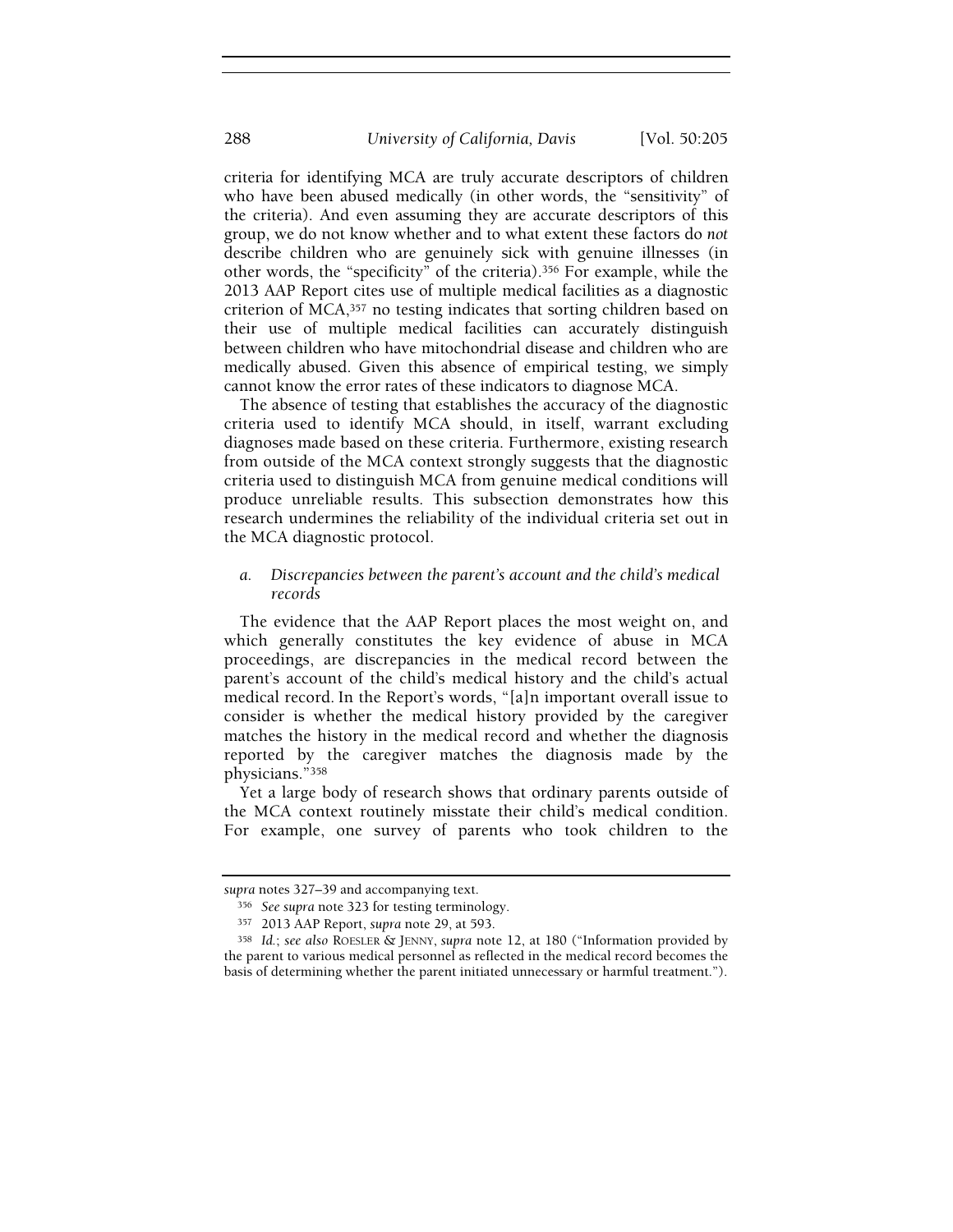emergency room found that 91.5 percent of parents stated that their child's immunizations were up-to-date, when only 66 percent of children were truly current in these vaccinations. That study warned physicians to "use caution in making clinical decisions based on the history given by a caregiver."<sup>359</sup> Another study found that ordinary mothers interviewed often provided information inconsistent with their children's medical records regarding length of pregnancy and neonatal problems; only half recalled the birth weight accurately. The study concluded that mothers' accounts of objective data are "not necessarily accurate," and that "less objective data may be recalled even less accurately."360 Another study showed that three weeks after their child's birth, mothers' accounts differed from medical records twenty-two percent of the time regarding whether their child was jaundiced, ten percent of the time regarding whether an electronic fetal monitor had been used, and eleven percent regarding whether they had had a tear of the perineum.361 Research regarding medical histories provided by a family member of a patient also shows significant rates of error.<sup>362</sup>

Further, reviews of medical records outside of the MCA context demonstrate they are riddled with errors and omissions that could produce conflicts with a parent's accurate account. In one recent study, only about fifty percent of the diagnoses made by a patient's doctors were documented on the problem list (the section in which a physician lists the patient's diagnoses, as well as other problems, to which other physicians refer when treating the same patient); correct documentation rates ranged from 4.7 percent of diagnoses for renal failure to 78.5 percent for breast cancer.<sup>363</sup> Another study demonstrated that 84 percent of all notes physicians enter directly into electronic medical record systems had at least one documentation

<sup>359</sup> Edwin R. Williams et al., Immunization Histories Given by Adult Caregivers Accompanying Children 3–36 Months to the Emergency Department, 23 PEDIATRIC EMERGENCY CARE 285, 285 (2007).

<sup>360</sup> R. Kim Oates & Douglas Forrest, Reliability of Mothers' Reports of Birth Data, 20 J. PAEDIATRICS & CHILD HEALTH 185, 185 (1984).

<sup>361</sup> See Daphne Hewson & Adrienne Bennett, Childbirth Research Data: Medical Records or Women's Reports?, 125 AM. J. EPIDEMIOLOGY 484, 487 tbl.3 (1987).

<sup>362</sup> One study that asked family members of cancer patients to report their family's cancer history found that seventeen percent of reports were inaccurate. Richard R. Love, The Accuracy of Patient Reports of a Family History of Cancer, 38 J. CHRONIC DISEASES 289, 290 (1985).

<sup>363</sup> See Adam Wright et al., A Method and Knowledge Base for Automated Inference of Patient Problems from Structured Data in an Electronic Medical Record, 18 J. AM. MED. INFO. ASS'N 859, 865 tbl.2 (2011).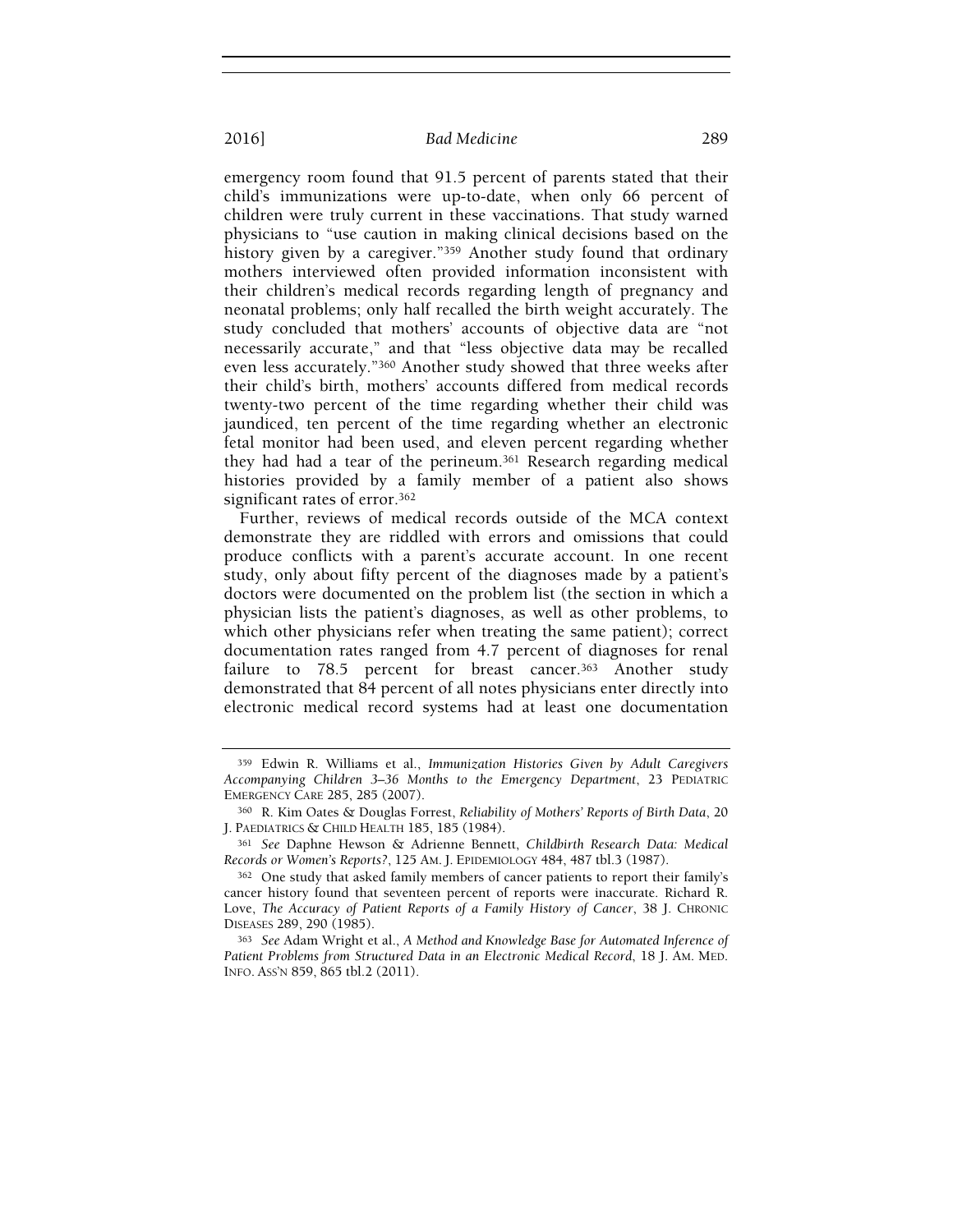error, with an average of 7.8 errors per patient chart.364 A study comparing parental reports with medical records regarding children's febrile seizures concluded that some of the considerable discrepancies between these two sets of reports are "more likely to reflect underreporting by [the medical records] than overreporting by [parents]."365 Another study investigating surgeons' accuracy in recording patients' symptoms found that surgeons "often failed to document patients' pain as well as symptoms outside of the median nerve distribution."366 Finally, a study of patients hospitalized with heart attacks concluded that "[c]linicians may be recording those symptoms that support the [heart attack] diagnosis and not those perceived to be less relevant. Findings suggest that the medical record is an inaccurate and inadequate source of information about patients' actual experience of [heart attack] symptoms."<sup>367</sup>

What all this shows is that, in a great number of ordinary cases outside of the MCA context, there will be significant discrepancies between the parent's account of the child's medical condition and the medical records. Presumably such discrepancies would be even more likely to arise with a child who had a complicated medical condition with an extensive medical history. Using discrepancies in medical history as the key evidence of MCA is therefore likely to result in high numbers of diagnoses of ordinary parents whose children are simply and genuinely sick.

#### b. Absence of objective medical evidence of child's symptoms

Another important diagnostic criterion that physicians use to diagnose MCA is whether medical personnel or objective medical evidence support the caregiver's account of the child's signs and symptoms. Yet this too cannot reliably distinguish a child who has been abused medically from a child with a genuine medical condition.368 There are many reasons other than a parent's fabrication

<sup>364</sup> See Charlene R. Weir & Jonathan R. Nebeker, Critical Issues in an Electronic Documentation System, AM. MED. INFO. ASS'N ANN. SYMP. PROC. ARCHIVE 786, 787 (2007).

<sup>365</sup> Bradley K. Ackerson et al., Agreement Between Medical Record and Parent Report for Evaluation of Childhood Febrile Seizures, 31 VACCINE 2904, 2907 (2013).

<sup>366</sup> Ryan Calfee et al., Surgeon Bias in the Medical Record, 32 ORTHOPEDICS 732, 732 (2009).

<sup>367</sup> Holli A. DeVon et al., Is the Medical Record an Accurate Reflection of Patients' Symptoms During Acute Myocardial Infarction, 26 W. J. NURSING RES. 547, 547 (2004).

<sup>368</sup> 2013 AAP Report, supra note 29, at 593 (directing that evaluating physician consider "reported signs/ symptoms as stated by the caregiver, objective observations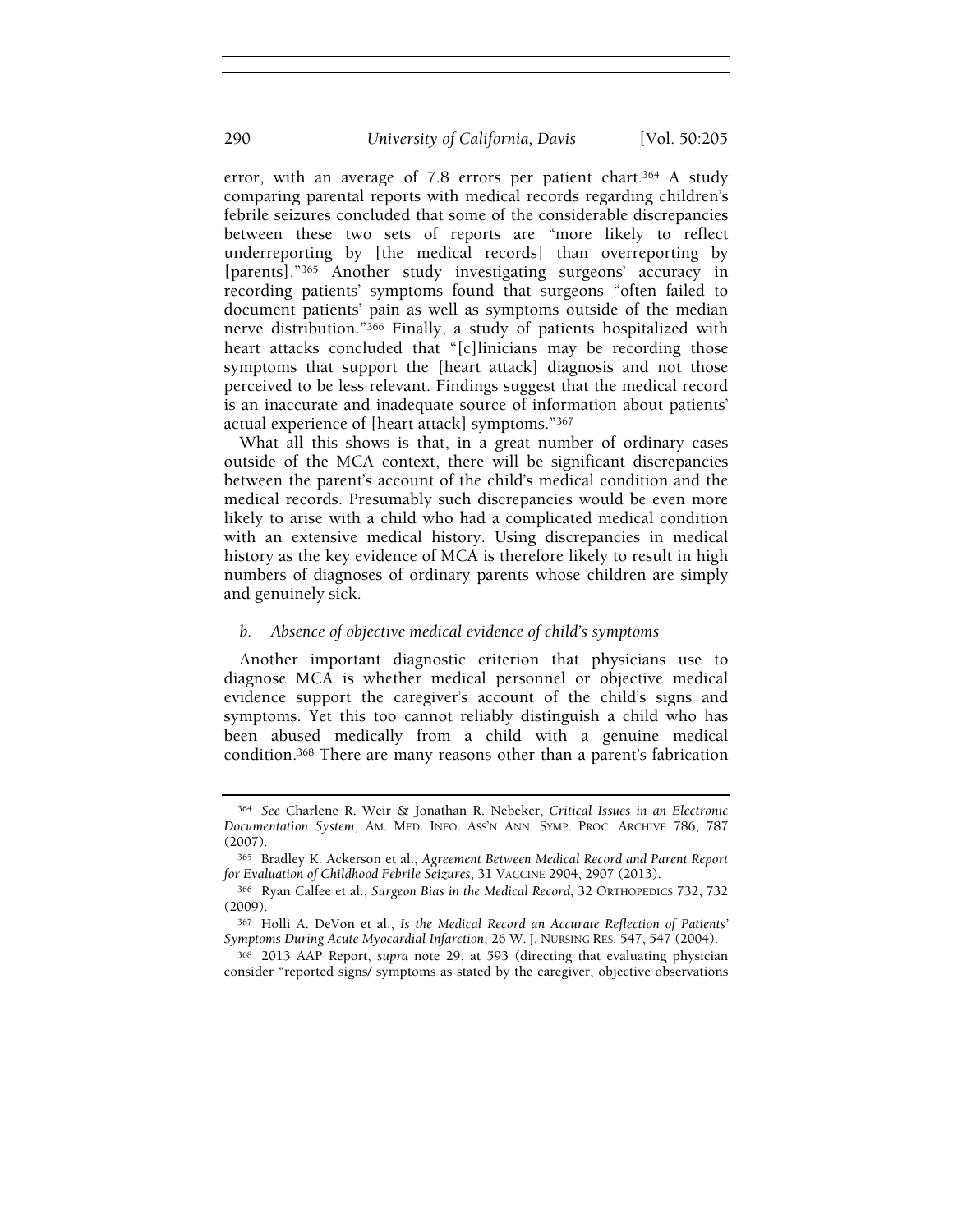for the absence of objective confirmation of the child's signs and symptoms. First, a symptom is, by definition, a phenomenon that cannot be tested for, but is instead experienced subjectively by the individual affected by the disease.369 Thus there will be no test to confirm that a child experiences many symptoms, such as pain. Second, many symptoms and signs of genuine medical conditions are intermittent. These include cyclic vomiting, seizures, syncope (fainting), and apnea.370 Third, current medical staffing practices mean that medical personnel will not be in the room at least most of the time, even when children are in the hospital, meaning that even episodic events that occur in the hospital may not be observed.<sup>371</sup> Using objective proof of symptoms as a diagnostic net to catch child abusers is therefore likely to result in the misdiagnosis of many children who are simply sick with genuine medical conditions.

# c. Use of multiple medical facilities/ discharge against medical advice

Taking "use of multiple medical facilities" as a diagnostic criterion also cannot adequately sort cases in which the parent is deliberately or consciously overtreating a child from cases in which a child has a complex medical condition. The Shire Rare Disease Impact Report found that patients with a rare disease on average had to visit eight separate physicians before the patient received a correct diagnosis.<sup>372</sup> These physicians might often be at different institutions.

documented by the physician. . . , and other comments or observations. The veracity of the claims made by the caregiver can then be assessed for each symptom and sign.").

<sup>369</sup> See Symptom, DORLAND'S ILLUSTRATED MEDICAL DICTIONARY (31st ed. 2007).

<sup>370</sup> See David C. Good, Episodic Neurological Symptoms, in CLINICAL METHODS 271 (H. Kenneth Walker et al. eds., 3d ed. 1990) (discussing diagnosis of an array of intermittent neurological symptoms, including fainting, migraines, seizures, visual disturbances, numbness, weakness, speech disturbances, and alterations of consciousness); Thangam Venkatesan et al., Cyclic Vomiting Syndrome Clinical Presentation, MEDSCAPE (last updated Sept. 3, 2015), http://emedicine.medscape.com/ article/933135-clinical (syndrome "characterized by recurrent, discrete, stereotypical episodes of rapid-fire vomiting between varying periods of completely normal health").

<sup>371</sup> See, e.g., Perri Morgan et al., Time Spent with Patients by Physicians, Nurse Practitioners, and Physician Assistants in Community Health Services, 2 HEALTHCARE 232, 232-237 (2014) (on average, nurse spends 20 minutes with patient); Danielle Ofri, The Doctor Will See Your Electronic Medical Record Now, SLATE (Aug. 5, 2013, 12:27 PM), http://www.slate.com/blogs/future\_tense/2013/08/05/study\_reveals\_doctors\_are\_spending\_ even\_less\_time\_with\_patients.html ("medical interns spent 40 percent of their day with a computer compared with 12 percent of their day with actual living, breathing patients").

<sup>372</sup> SHIRE, supra note 96, at 10.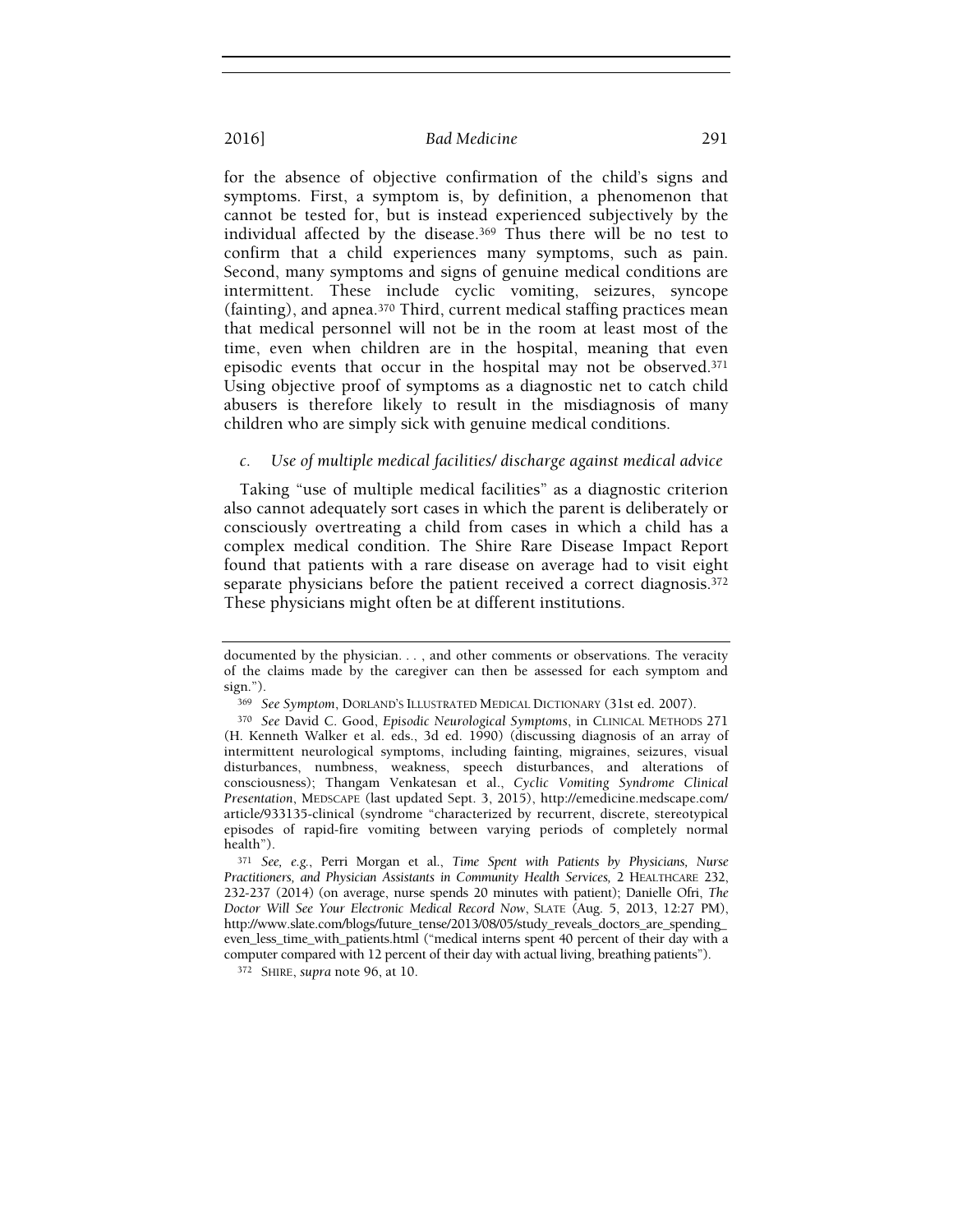A similar issue results from using the criterion that a child has a pattern of being discharged against medical advice. While this factor may be present in high numbers of children who are medically abused, it may also be common in children with hard to diagnose conditions. Assuming these cases are misdiagnosed for significant periods of time — a fair bet given that the Shire Rare Disease Impact Report shows that the average length of time it took a patient with a rare disease to get an accurate diagnosis was 7.6 years $373$  — the parent of such a child may repeatedly discharge the child against medical advice, given that the parent knows or suspects that the diagnosis is wrong. This is particularly likely to be the case where the doctor suspects MCA and seeks to withdraw medical care. In this case, a parent who knows that their child is genuinely ill and wants them to receive proper medical care may try to extricate the child from such a situation. In this respect, this criterion is effectively tautologous: it uses the fact that someone has been suspected of abuse as a factor to weigh in favor of determining they have committed MCA.<sup>374</sup>

### d. Pediatrician determines child's genuine medical diagnoses

Yet another key source of unreliability comes from child abuse pediatricians determining whether the child has genuine medical diagnoses. The AAP Report states that the evaluating pediatrician must "simultaneously search[] for other medical explanations" while investigating the possibility of MCA.375 The protocol set out by the AAP Report, however, contains insufficient safeguards on the process by which a physician excludes a child having genuine medical diagnoses.

To begin with, although courts have generally treated medical experts' conclusions reached by the process of "differential diagnosis" as reliable,376 recent evidence suggests this process generally is far less reliable than was once believed. One recent, well-regarded study estimated that more than twelve million Americans — approximately

<sup>373</sup> See id.

<sup>374</sup> Cf. MART, supra note 37, at 38-42 (describing problem of recursive validation in MSBP literature).

<sup>375 2013</sup> AAP Report, supra note 29, at 594.

<sup>376</sup> See, e.g., Best v. Lowe's Home Ctr., 563 F.3d 171, 178-180 (6th Cir. 2009) (according deference to standard process of differential diagnosis); Futrell v. Commonwealth, 471 S.W.3d 258, 283-84 (Ky. 2015) ("This Court, as have many others, has recognized differential diagnosis as a 'widely-used technique in the medical community to identify and isolate causes of disease and death,' and, when properly performed, as 'a reliable method of ascertaining medical causation.'").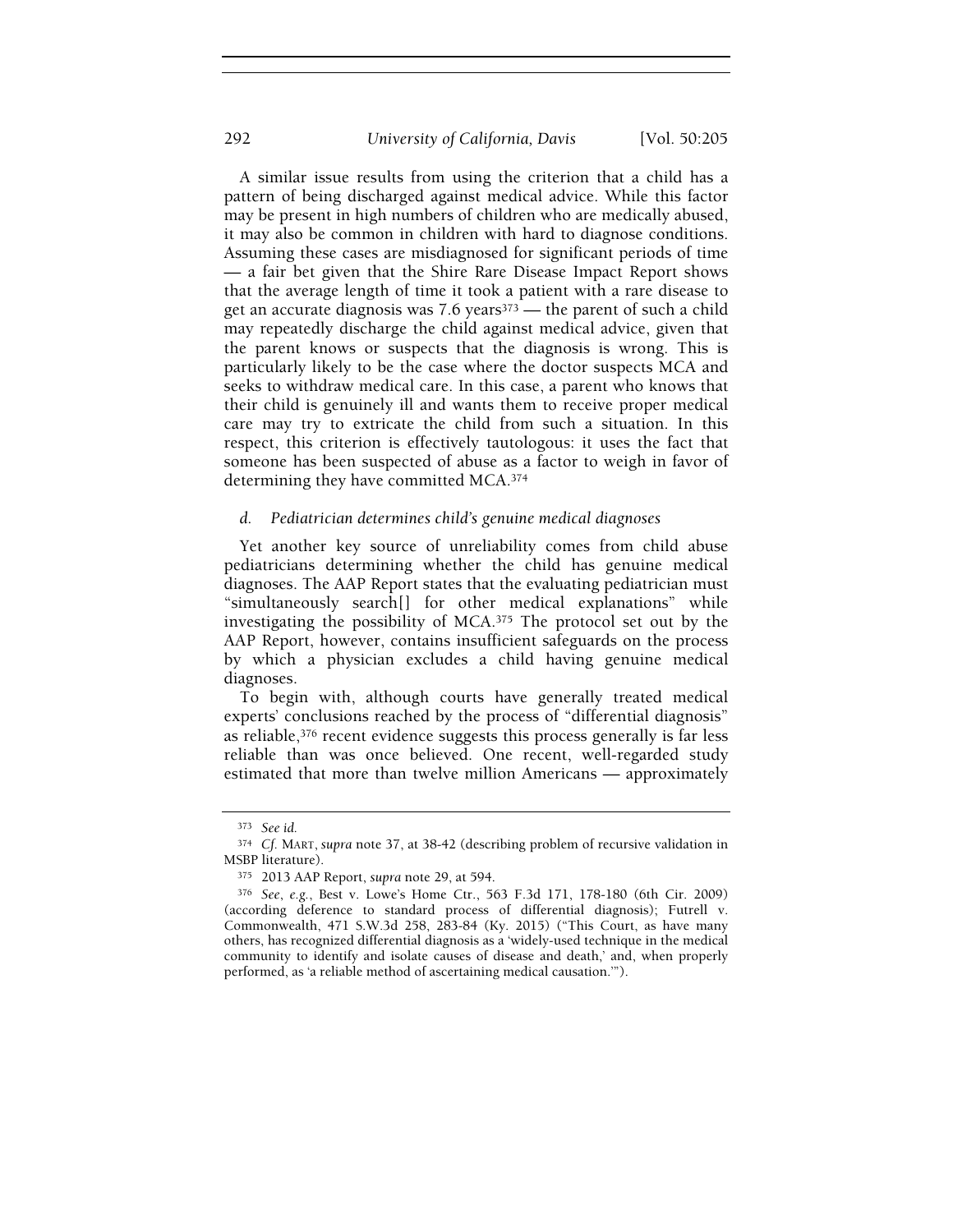one out of every twenty patients — experience a diagnostic error each year, a number equal to the combined populations of New York and Los Angeles.377 A 2015 report published by the Institute of Medicine stated that almost everyone in the U.S. "will experience at least one diagnostic error in their lifetime, sometimes with devastating consequence."378 Similarly, a review of studies assessing diagnostic error rates for specific conditions revealed a rate of incorrect diagnoses between two percent and sixty-nine percent, depending on the condition, with many of the diagnostic error rates hovering at or above fifty percent.379 The authors concluded that "the frequency of diagnostic error is disappointingly high. This is true for both relatively benign conditions and disorders where rapid and accurate diagnosis is essential, such as myocardial infarction, pulmonary embolism, and dissecting or ruptured aortic aneurysms."<sup>380</sup>

When it comes to diagnosing children, the diagnostic process is likely even less reliable.<sup>381</sup> As the Institute of Medicine recognizes, children can be particularly challenging to diagnose because they often cannot provide an accurate medical history.382 One writer explains that "adults who have been healthy know their bodies well enough to easily tell when they're ill. . . . And even if [children] do recognize that they're feeling off, they may very well lack the vocabulary to accurately communicate what's happening."383 The result is that pediatricians, when they are sued for malpractice, are sued for misdiagnosis far more often than any other group of doctors.384 Further adding to the complexity of diagnosing children, rare diseases themselves are more

- <sup>382</sup> See IMPROVING DIAGNOSIS, supra note 378, at 37.
- <sup>383</sup> See Epstein, supra note 377.

<sup>377</sup> See Helene Epstein, Why It's So Easy for Doctors to Misdiagnose Kids, ATLANTIC (Nov. 17, 2015), http://www.theatlantic.com/health/archive/2015/11/why-its-so-easyfor-doctors-to-misdiagnose-kids/416112/ (citing Hardeep Singh et al., The Frequency of Diagnostic Errors in Outpatient Care: Estimations from Three Large Observational Studies Involving US Adult Populations, 23 BMJ QUALITY & SAFETY 727, 731 (2014)).

<sup>378</sup> INST. OF MED., IMPROVING DIAGNOSIS IN HEALTH CARE 19 (Erin P. Balogh, Bryan T. Miller, and John R. Ball eds. 2015) http://www.nationalacademies.org/hmd/Reports/ 2015/Improving-Diagnosis-in-Healthcare.aspx [hereinafter IMPROVING DIAGNOSIS].

<sup>379</sup> Eta S. Berner & Mark L. Graber, Overconfidence as a Cause of Diagnostic Error in Medicine, 121 AM. J. MED. S2, S4 tbl. 1 (2008).

<sup>380</sup> Id. at S3.

<sup>381</sup> See Epstein, supra note 377.

<sup>384</sup> See id.; David B. Troxel, Diagnostic Error in Medical Practice by Specialty, DR.'S ADVOC. (2014), http://www.thedoctors.com/KnowledgeCenter/Publications/ TheDoctorsAdvocate/Diagnostic-Error-in-Medical-Practice-by-Specialty (reporting that 61% of suits against pediatricians are for diagnostic errors, the largest of any medical field reported).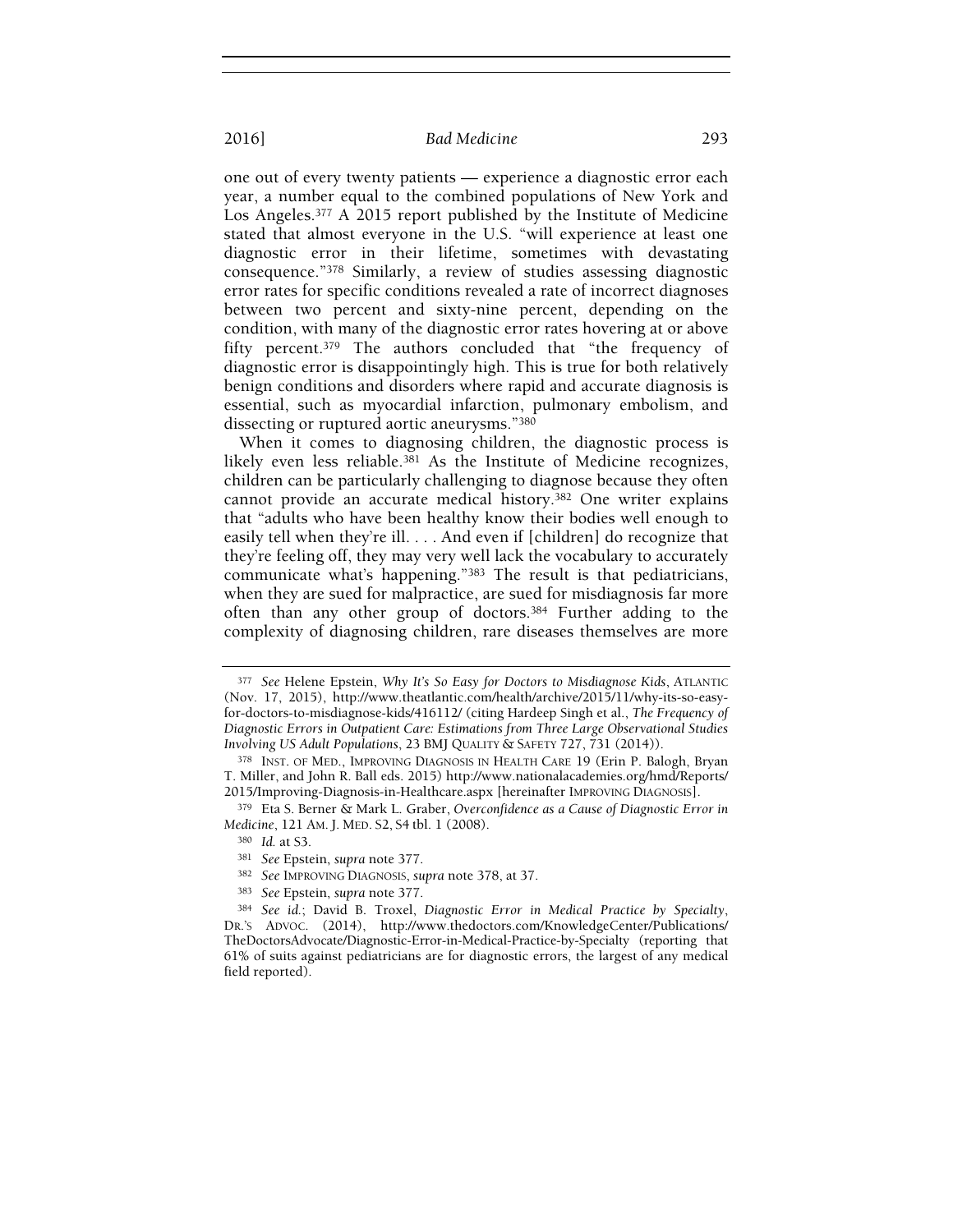common in children than adults: approximately fifty percent of those affected by rare diseases are children.<sup>385</sup>

Several features of the process used to identify MCA make it even more error-prone than the standard pediatric diagnostic process. To begin with, because of children's difficulty in recognizing and communicating symptoms, outside of the MCA context, physicians generally put significant weight on parents' accounts of the child's medical history to supplement the physical examination and test results.386 Attempting to diagnose the child without relying on information from the parent's account, as the MCA diagnostic process dictates, means that an important source of information for the child is excluded from the diagnostic process.<sup>387</sup>

Further, children with conditions that are easy to diagnose will probably be diagnosed quickly, and likely never be suspected of suffering MCA. The children remaining will, assuming they are genuinely sick, likely have conditions that are more difficult to diagnose. Yet these conditions will be those most susceptible to diagnostic error. For example, the Shire Rare Disease Impact Report shows that a typical patient with a rare disease will receive on average two to three misdiagnoses before receiving a correct diagnosis.388 And this is in normal circumstances, in which diagnosis of these conditions can take into account the child's symptoms and medical history as described by the parent. Excluding this important data makes an already challenging process even more fraught with error.

The standard process for diagnosing MCA is also less reliable than other diagnostic processes because of the central role it accords child abuse pediatricians.389 Courts recognized MSBP to be a diagnosis of exclusion,<sup>390</sup> which properly accorded diagnostic deference to experts

<sup>385</sup> Rare Diseases: Facts and Statistics, GLOBAL GENES, https://globalgenes.org/rarediseases-facts-statistics/ (last visited July 14, 2016).

<sup>386</sup> See Epstein, supra note 377.

<sup>387</sup> The Institute of Medicine's study seeking to reduce diagnostic errors stresses the importance of taking an accurate medical history. To do so, in the case of children, it states, "it may be necessary to include family members or caregivers in the historytaking process. See IMPROVING DIAGNOSIS, supra note 378, at 37.

<sup>388</sup> See SHIRE, supra note 96, at 6.

<sup>389</sup> See 2007 AAP Report, supra note 54, at 1029 ("Whenever possible, have a pediatrician with experience and expertise in child abuse consult on the case, if not lead the team."); Greiner et al., supra note 30, at 42 ("Having a lower threshold to include MCA in the differential diagnosis with an earlier consultation with a child abuse pediatrician or multidisciplinary team may limit unnecessary medical procedures and decrease the risk of morbidity and mortality.").

<sup>390</sup> See Delaware v. McMullen, 900 A.2d 103, 108, 119 (Del. Super. Ct. 2006).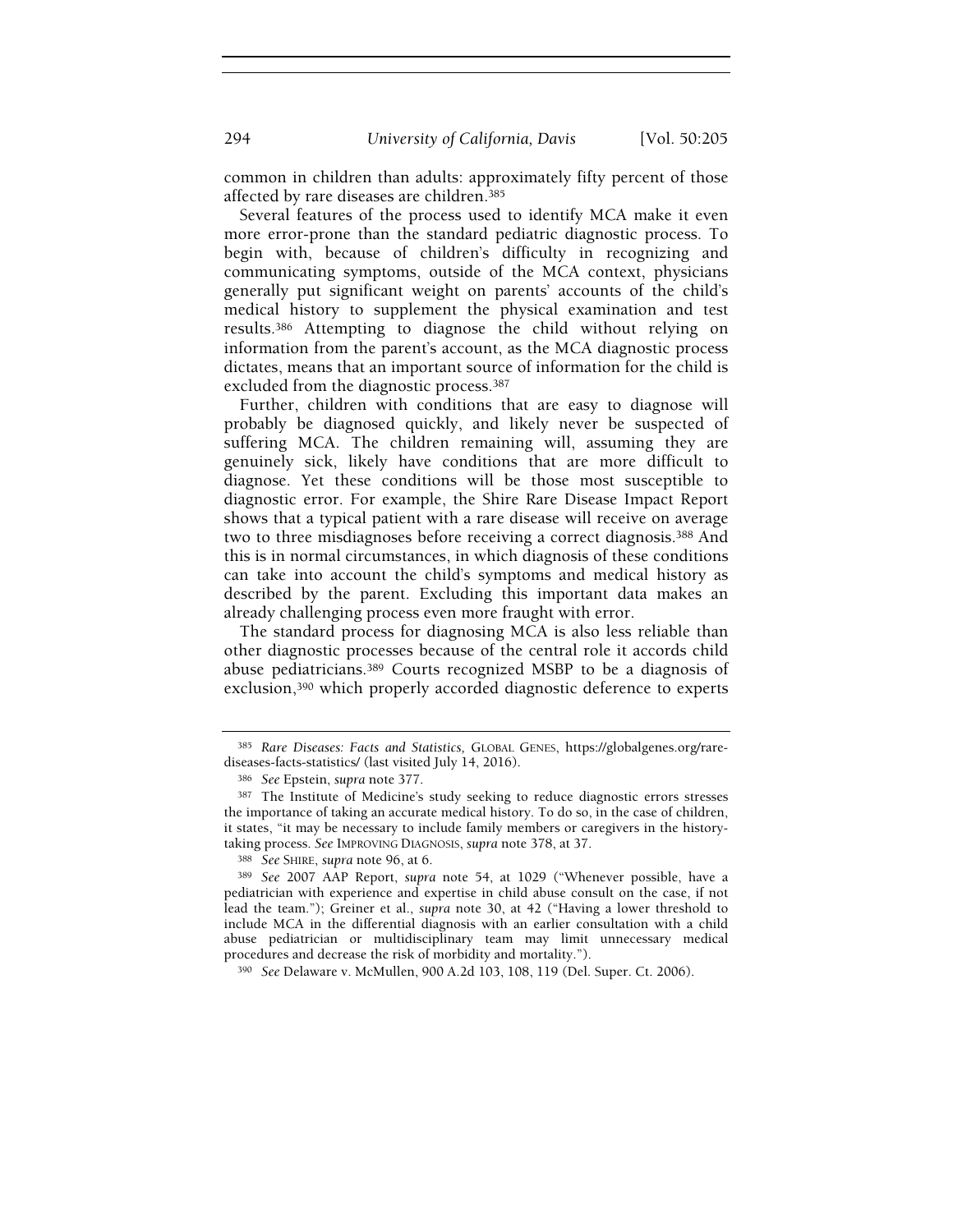in the diagnostic fields related to the child's putative symptoms. Yet MCA-charge proponents assert that MCA is not a diagnosis of exclusion,391 suggesting that child abuse pediatricians' diagnosis of MCA should be given at least equal weight with a specialist's conclusion that the child has an organic medical condition. Indeed, the AAP's diagnostic protocol does not require that the child abuse pediatrician even consult the child's existing specialists, or other specialists in the field of the child's alleged symptoms, to get their diagnostic impressions regarding whether the child has genuine medical diagnoses.392 Yet child abuse pediatricians certainly have far less diagnostic expertise with many complicated conditions than do medical experts in those fields, and studies demonstrate that specialists in a particular field have lower rates of error in diagnosing illnesses in their field than do non-experts.393 There are approximately 7,000 rare diseases,394 so no one doctor is able to diagnose all of them. The odds are far better for a specialist, who only needs to be knowledgeable in the diagnoses relevant to his or her specialty, than for a generalist.

<sup>391</sup> 2007 AAP Report, supra note 54, at 1028 ("Child abuse is not a diagnosis of exclusion. On the contrary, when a clinician suspects that a disease has been falsified, this hypothesis must be pursued vigorously and the diagnosis must be confirmed if the child is to be spared further harm."); 2013 AAP Report, supra note 29, at 594 ("Fabricated illness in a child, like other forms of child maltreatment, is not a diagnosis of exclusion.").

<sup>392</sup> The 2013 Report states that the child's physicians should be contacted only "to discuss whether they have any concerns about possible fabrication of illness." 2013 AAP Report, supra note 29, at 593. As a matter of practice, child abuse pediatricians often fail to consult the child's specialists, and continue to assert diagnoses of MCA despite conflicting diagnoses by specialists. See, e.g., Meagan Flynn, Defense Claims Rare Undiagnosed Disease, Not Child Abuse, Made Woman's Daughter Sick, HOUSTON PRESS, Sept. 22, 2015 (in Katie Ripstra case, state medical experts, none of whom were mitochondrial disease specialists, continued to diagnose MCA despite mitochondrial disease specialist diagnosing mitochondrial disease); Swidey & Wen, Medical Collision, supra note 2 (in Justina Pelletier's case, BCH diagnoses MCA despite Tufts' metabolic specialists' diagnosis of mitochondrial disease); Liz Klimas, One of the Best Hospitals in the Country Is Accused of Doing One of the Worst Things Imaginable to Families—Again, BLAZE, Dec. 16, 2013, http://www.theblaze.com/stories/2013/12/16/ campaign-of-terror-one-of-the-best-hospitals-in-the-country-is-accused-of-doing-oneof-the-worst-things-imaginable-to-families-again/ (in Hilliard's son's case, diagnosis of MCA made despite diagnoses by specialists of autism and mitochondrial disease).

<sup>393</sup> See Martin T. Donohoe, Comparing Generalist and Specialty Care, 158 ARCHIVES INTERNAL MED. 1596, 1596 (1998) ("Specialists, due to their advanced education and training, possess in-depth, expert understanding of a limited number of diseases within their respective domains and are qualified to perform many diagnostic and therapeutic procedures not in the repertoire of generalists.").

<sup>394</sup> Rare Diseases: Facts and Statistics, supra note 385.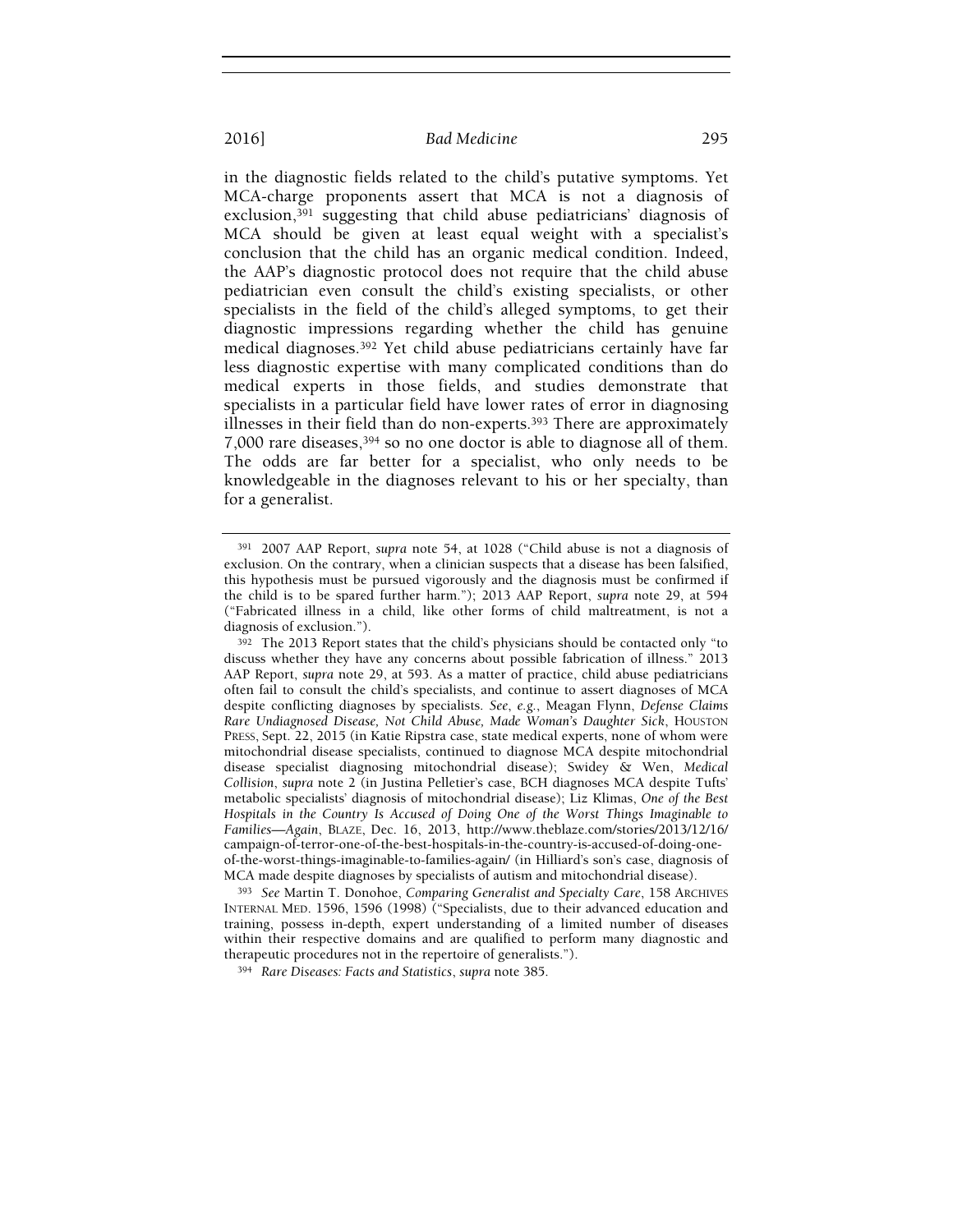Do child abuse pediatricians have greater insight in detecting abuse by medical care than other doctors, even if they are not better at eliminating genuine medical diagnoses? Given the absence of any empirical testing that confirms the validity of medical child abuse diagnoses, we have no way to be sure. Yet given the fact that few cases involving MCA will present strong evidence of such abuse, and given how vague and nonspecific the criteria for MCA are, a doctor evaluating a child for MCA will generally have to proceed by eliminating genuine medical diagnoses to reach a reliable determination.395 Specialists in the field of the child's asserted symptoms will therefore likely be more accurate diagnosticians of MCA than will pediatricians who specialize in child abuse.

Further, child abuse pediatricians may be especially prone to error precisely because of their supposed expertise in diagnosing MCA, given that the validity of their past decisions is unknown. Dr. Eta S. Berner and Dr. Mark L. Graber have observed that where feedback is absent or minimal, overconfidence by the physician can be a significant source of diagnostic error.<sup>396</sup> The absence of any feedback loop about the accuracy of past diagnoses means that child abuse pediatricians' expertise in diagnosing MCA may not make their diagnoses more reliable, since they may simply be making the same mistakes over and over without correction.<sup>397</sup>

Indeed, the recent history of child abuse pediatricians' testimony with respect to Shaken Baby Syndrome — in which child abuse pediatricians routinely and confidently testified that a particular triad of symptoms could only result from intentional shaking although convincing evidence now shows that these symptoms can result from accidents or organic illnesses and indeed may not result from shaking — suggests that these pediatricians have already demonstrated the

<sup>&</sup>lt;sup>395</sup> The author owes this point to Dr. Mark Graber, an expert in medical diagnosis, who contributed to this article. For Dr. Graber's biography, credentials, and other contributions to this article, see prefatory note †.

<sup>396</sup> Berner & Graber, supra note 379, at S10 ("[F]eedback that is delayed or absent may not be recognized for what it is, and the perception that 'misdiagnosis is not a big problem' remains unchallenged. That is, in the absence of information that the diagnosis is wrong, it is assumed to be correct").

<sup>&</sup>lt;sup>397</sup> I owe this argument to Katherine Judson and Keith Findley's excellent brief in a Shaken Baby Syndrome case. See Defendant's First Motion in Limine to Exclude False and Unreliable Expert Testimony, Wisconsin v. Hartje, Circuit Court Branch 2 (Sept. 14, 2015) (citing Gordon D. Schiff, Minimizing Diagnostic Error: The Importance of Follow-up and Feedback, 121 AM. J. MED. S38, S38 (2008) (explaining that the absence of feedback undermines reliability because the diagnostic system cannot "calibrate its output or determine if the desired goal is achieved. . . . [Such a system] cannot engage in learning.")).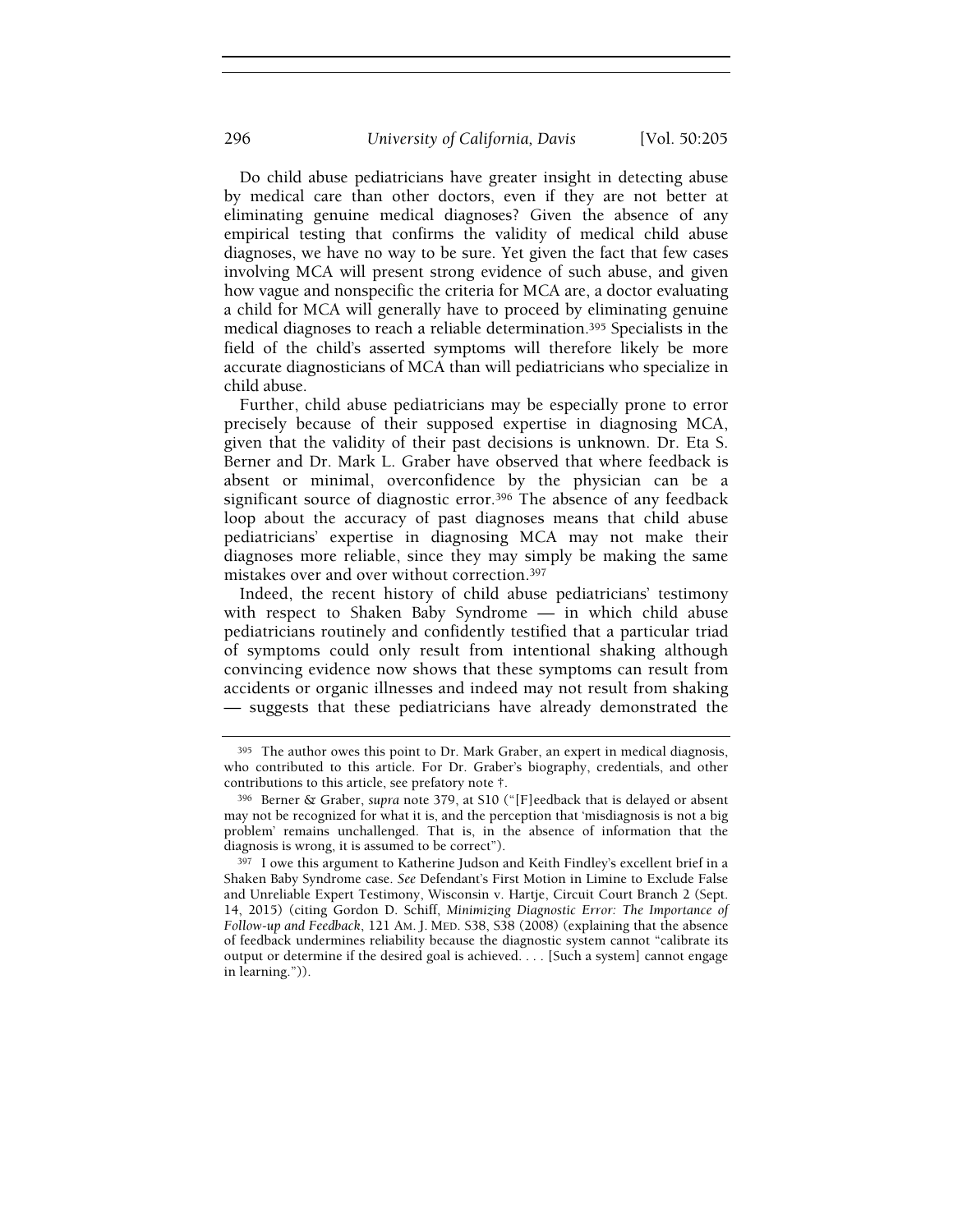overconfidence that can come from the absence of a feedback loop.<sup>398</sup> Just as experts in detecting witches in early Salem may have been experienced — but wrong at — detecting witches, if pediatricians have been relying on criteria that are inadequate predictors of MCA, their expertise will contribute to less reliable rather than more reliable results. As subsections 4 and 5 suggest, this possibility is likely: the vague and nonspecific nature of the diagnostic criteria in concert with the low incidence of MCA have probably led to significant numbers of false positive results.<sup>399</sup>

#### e. Pediatrician's judgment on overtreatment

To add still further to the unreliability of the MCA diagnosis when compared to standard medical diagnoses, the diagnosis of MCA includes an assessment that the medical treatment that the child received was "unnecessary,"400 a judgment that is exceedingly variable. In a national study, when patients received second opinions from other doctors, 37.4 percent of these opinions recommended changes in the treatment ordered by a first doctor.<sup>401</sup> Following this criterion would therefore leave the parents of close to four of every ten sick children vulnerable to child abuse charges simply for following one doctor's opinion over another.

# f. Use of profile evidence

Finally, child abuse pediatricians sometimes seek to bolster their diagnoses of MCA with the claim that the parent fits the supposed behavioral profile of an MCA parent.402 The 2013 AAP Report cites

<sup>398</sup> See id. (citing Berner & Graber, supra note 379); see also supra notes 299–315 and accompanying text.

<sup>399</sup> See infra pp. 301–06.

<sup>400</sup> ROESLER & JENNY, supra note 12, at 141; 2013 AAP Report, supra note 29, at 593. <sup>401</sup> Ashley N.D. Meyer et al., Evaluation of Outcomes from a National Patient-Initiated Second-Opinion Program, 128 AM. J. MED. 1138, 1138 (2015).

<sup>402</sup> See, e.g., In re Joseph P., 2000 Conn. Super. LEXIS 984, at \*6 (Apr. 14 2000) (state's medical expert, Dr. Carole Jenny, testified that "mother's medical expertise as a licensed professional nurse, her desire to debate medicine with [her son's] doctors, . . . and the fact that the father, as a long-distance trucker, was not in the home on a daily basis, all fit the profile of a Munchausen case"); In re Adoption of Keefe, 733 N.E.2d 1075, 1080 (Mass. App. Ct. 2000) (testimony that "(1) that perpetrators of MSBP typically are the children's mothers; (2) that they often are health care professionals themselves; and (3) that the father in MSBP cases is often emotionally or physically absent"); Klimas, supra note 392 (basing MCA diagnosis in part on mother's medical background); see also Illinois Department of Children and Family, Procedures, supra note 138, at 2 (providing a list of "characteristics" that are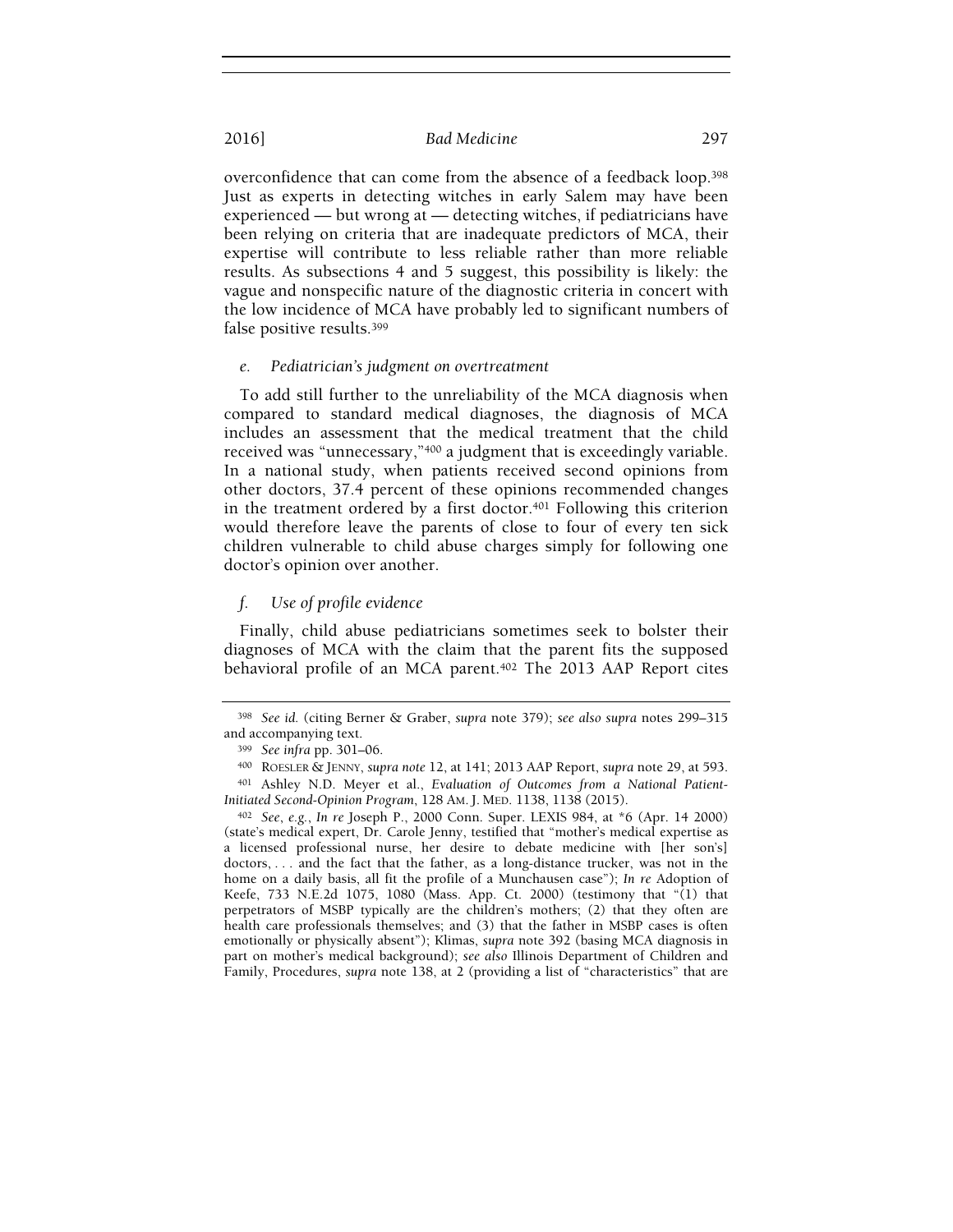several of these profile items in its table of "indicators" for MCA,<sup>403</sup> and others in the body of the Report.<sup>404</sup> These include "caregivers who (1) appear to need or thrive on attention from physicians, (2) insist that the child cannot cope without the parent's ongoing attention, [and] (3) are either directly involved in professions related to health care or at least are very knowledgeable medically."405 These characteristics, as well as others cited elsewhere in MCA literature,<sup>406</sup> were culled from case studies of mothers whom physicians had diagnosed with MSBP, most of which were not independently confirmed, and were simply passed on wholesale to the new MCA diagnosis.407 While the 2013 AAP Report presents these profile items

<sup>404</sup> Id. at 592.

<sup>405</sup> Id. The Report also states that a caregiver who "resists reassurance that the child is healthy," or who "perseverates about borderline abnormal results of no clinical relevance," or who "refutes the validity of normal results" should be considered suspect. Id. at 593.

<sup>406</sup> See, e.g., MICH. TASK FORCE REP., supra note 31, at 3 (listing a number of "indicators" of MCA, including "highly attentive parent/caretaker is unusually reluctant to leave his/her child's side;" "A parent/caretaker appears to thrive on the attention given to the child's lack of response to medical treatment;" "A parent/caretaker appears to be abnormally calm in the face of complications in the child's medical course;" "A parent/caretaker is not relieved or reassured when presented with negative test results and resists having the child discharged from the hospital;" "The parent/caretaker may work in health care or have unusually detailed medical knowledge.").

<sup>407</sup> Compare, e.g., MART, supra note 37, at 48-56 (features of MSBP profile), with MICH. TASK FORCE REP., supra note 31, at 3 ("warning signs" of medical child abuse). A New York family court summarized this profile as follows in an older MSBP case:

The profile testified to suggests that an MS[B]P parent (in 98% of the cases it is a mother) is articulate and bright, and possesses a high degree of medical knowledge and/or fascination with medical details and hospital gossip, and seems to enjoy the hospital environment. Normally the mother . . . is highly supportive and/or encouraging of the physician and medical staff. She is a highly attendant [sic] parent who is reluctant to leave her child's side .... The suspected parent may be a health care professional, have a nursing degree or nursing training (statistics quoted suggest that 30-50% of MS[B]P mothers studied were nurses) . . . . They tend to be highly manipulative and use their persuasive abilities to ally themselves with medical staff; often to the point where the medical personnel will come to their defense when the accusation of MS[B]P is made. The inconsistencies in their stories also increase when confronted.

Matter of Aaron S., 625 N.Y.S.2d 786, 788 (N.Y. Fam. Ct. 1993), aff'd, In re Suffolk

<sup>&</sup>quot;common" in persons that commit MCA, which includes being a mother, having medical training, having a "shallow" spousal relationship, and "a tendency toward self-dramatization").

<sup>403</sup> See 2013 AAP Report, supra note 29, at 593 tbl.2.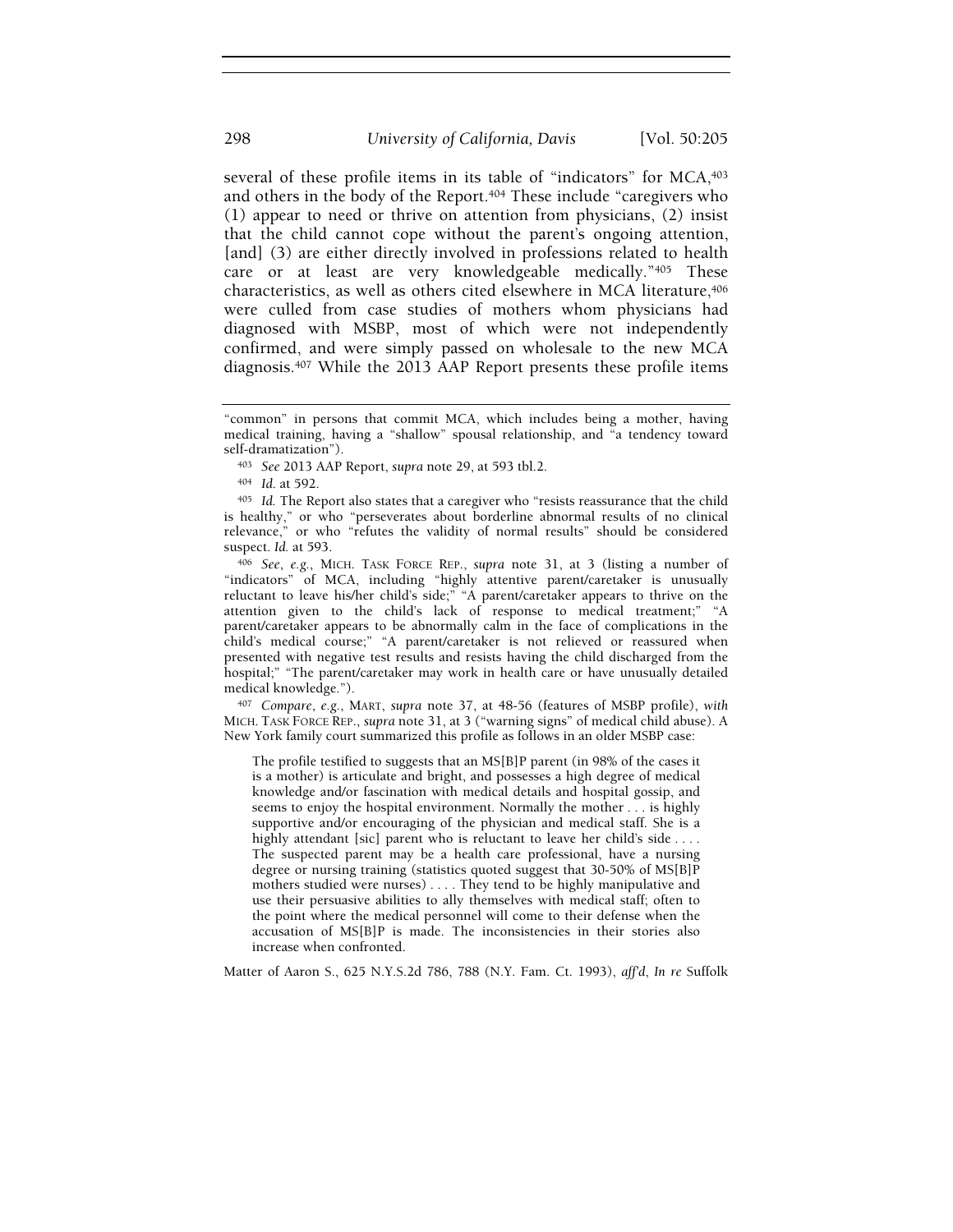only as "indicators" that should prompt consideration of a MCA diagnosis, rather than as diagnostic criteria<sup>408</sup> — presumably because the MCA diagnosis is assigned to the child rather than the parent medical experts nevertheless continue to rely on these profiles to substantiate MCA diagnoses.<sup>409</sup>

No good empirical evidence, however, establishes that conformity with the MCA profile reliably predicts MCA or even MSBP behavior.<sup>410</sup> To the contrary, the little empirical research that has been performed rejects the predictive power of such profiles. For example, a 2000 study by David Hall and colleagues concluded that such a profile "is not sensitive enough for diagnosis."411 In the authors' words,

Although many of the families fit the usual stereotypes of MSBP, such as enthusiasm for medical testing, and emotionally or physically distant father, and unusual closeness to the medical staff, these were not uniformly observed, and we were unable to predict the certainty of diagnosis using these factors.<sup>412</sup>

That study found that to the extent that some characteristics of the profile somewhat accurately described MSBP mothers (in testing terms, the characteristics' "sensitivity") — for example, twelve of twenty-three mothers seemed to the medical staff to be unusually knowledgeable<sup>413</sup> — these characteristics were still prevalent enough in non-MSBP mothers that they could not accurately distinguish the two groups (in testing terms, the characteristics' "specificity").<sup>414</sup> A 2013 study by Mary Greiner and her colleagues that sought to develop an early screening instrument for MCA also failed to find two standard profile items to accurately characterize MCA mothers — their being

Cty. Dept. of Social Servs., 626 N.Y.S.2d 227 (N.Y. App. Div. 1995).

<sup>408</sup> See supra note 328.

<sup>409</sup> 2013 AAP Report, supra note 29, at 592.

<sup>410</sup> In fact, despite continuing to use such profiles in court, see, e.g., supra note 402, MCA-charge proponents have acknowledged that they lack empirical support. See ROESLER & JENNY, supra note 12, at 33 ("As helpful as it would be to have a profile procedure we could use for screening, efforts made to date do not even begin to address the complexity of the problem."); see also MART, supra note 37, at 48-57 (decimating the reliability of the profile in MSBP cases).

<sup>411</sup> David E. Hall et al., Evaluation of Covert Video Surveillance in the Diagnosis of Munchausen Syndrome by Proxy: Lessons from 41 Cases, 105 PEDIATRICS 1305, 1310 (2000).

<sup>412</sup> Id. at 1308.

<sup>413</sup> Id. at 1309.

<sup>414</sup> Id. at 1308-09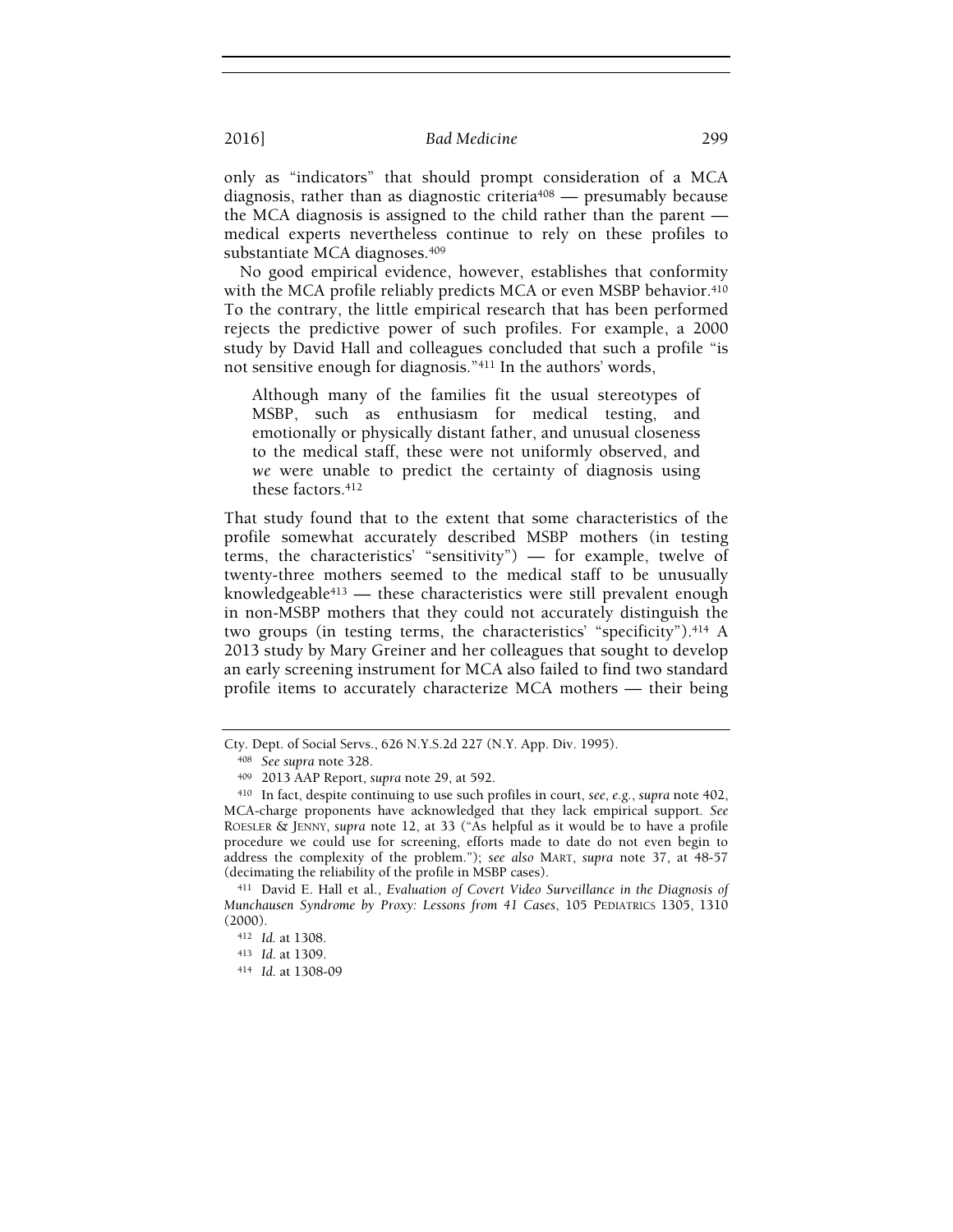unwilling to leave their child's bedside, and their being "overfriendly" with medical personnel.<sup>415</sup>

In the absence of empirical confirmation of the predictive power of the profile, no one can say for certain whether a parent's resemblance to the profile reliably indicates they are a medical abuser. Such a result would be unlikely, however, since a large number of profile elements describe many if not most parents of children with the kinds of medically-complex conditions most likely to be mistaken for MSBP.<sup>416</sup> To take one example, probably many parents of such sick children can speak with considerable knowledge about their child's medical condition. In addition, many such parents, if they believed that their child was improperly diagnosed (which could easily be the case, given it takes on average 7.6 years to get a correct diagnosis of rare diseases),417 would likely insist on more medical tests and procedures and get angry when his or her demands were not met — two other standard features of the MCA profile. Furthermore, based on Bureau of Labor Statistics, a full 9.6 million women currently work in medical jobs.418 Presumably significantly more women have some type of medical training. What this means is that even if these profile characteristics had been shown to accurately describe MSBP/MCA mothers, which is not the case, such a profile would likely be useless for distinguishing these parents from parents of genuinely sick children because it also describes so many of the latter group.<sup>419</sup>

Moreover, given the large number of items in the profile<sup>420</sup> — many of which contradict other profile items — and experts' tendency to pick and choose particular elements from the profile that support them, it is hard to imagine a case in which some features of the profile could not be used to support an MCA diagnosis.421 In psychologist Loren Pankratz's words, "If the mother appears calm or distressed,

<sup>415</sup> Greiner et al., supra note 30, at 42.

<sup>416</sup> See MART, supra note 37 at 32–33; Talbot, supra note 36, at 66-67.

<sup>417</sup> See SHIRE, supra note 96.

<sup>418</sup> See Labor Force Statistics from the Current Population Survey, BUREAU OF LABOR STATISTICS, http://www.bls.gov/cps/cpsaat11.htm (last visited Sept. 26, 2016) (calculated from "healthcare practitioners and technical occupations," and "healthcare support occupations").

<sup>419</sup> As Eric Mart stated of the MSBP profile: "We do not know, and neither do the authors, the extent to which parents of genuinely ill children become overprotective, develop close relationships with physicians or nurses, exhibit interest in their children's illnesses and treatment, or have psychopathology or histories of abuse." MART, supra note 37, at 50.

<sup>420</sup> For examples of some profile elements, see supra note 402.

<sup>421</sup> See Pankratz, MSBP Label, supra note 46, at 90-91.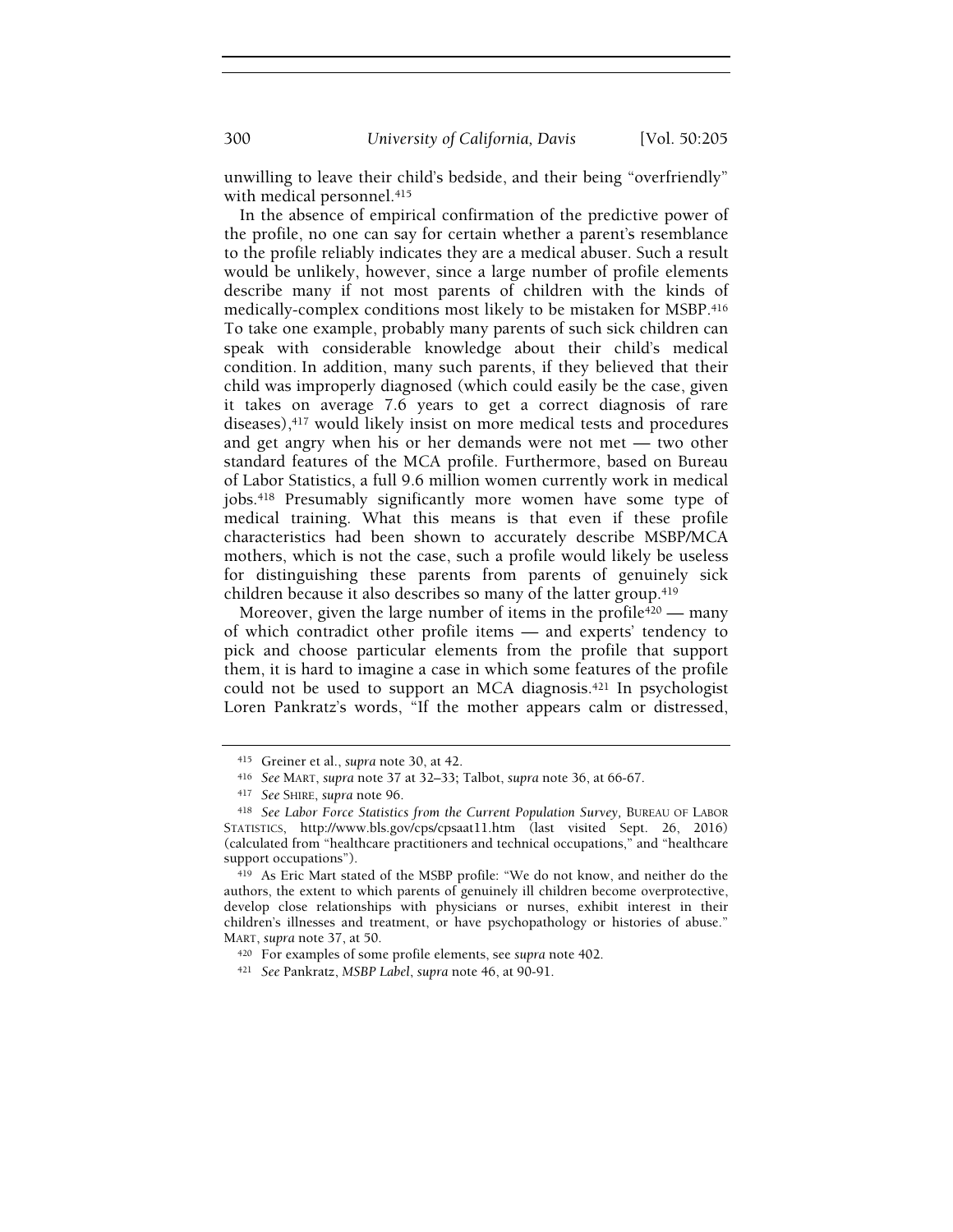charming or hostile, distant or overinvolved, either appearance can be described as characteristic of mothers with MSBP. All of this makes conclusions reached about the profile's application subjective, vulnerable to confirmation bias on the part of a suspicious doctor, and essentially nonfalsifiable."422 Yet a test that yields no verifiable right and wrong results is not admissible under Daubert.

### 4. The Vagueness of the Diagnostic Criteria

The MCA diagnostic scheme is unreliable not only due to the lack of specificity of its diagnostic criteria (meaning that these criteria are likely to identify many parents who do not merit the MCA label), but also because of the vagueness of these criteria.423 Most MCA criteria are described in a manner that requires a subjective determination on the part of the medical expert. For example, the protocol does not give clear guidelines for determining what constitutes "excessive and/or inappropriate pattern of use of medical services"; neither does it define how many missed appointments constitutes a "pattern." Furthermore, unlike the diagnostic guidelines for illnesses such as strep, $424$  the MCA diagnostic guidelines do not specify how many diagnostic criteria should be present for the expert to diagnose MCA.

The same is true of the characteristics of the MCA personality profile. MCA proponents have not set a standard for determining the intensity and frequency needed to satisfy any individual profile factor, nor how many profile characteristics must be present to consider MCA. For example, although the "enmeshment" of mother and child is often cited as a profile factor, no guidelines distinguish between behaviors that constitute "enmeshment" and other behaviors, and no measurable guidelines exist for determining the extent of enmeshment behaviors demonstrated — a particular problem given that most mothers of sick children will show some measure of attachment behavior.<sup>425</sup>

Further, determining that some of the diagnostic criteria are met will turn on a doctor's conclusions about whether the child's medical condition is genuine or has been fabricated or exaggerated, and are therefore based on circular reasoning. Essentially the doctor declares

<sup>422</sup> Id. at 91; see also MART, supra note 37, at 41.

<sup>423</sup> The same is true for the diagnostic criteria laid out by Dr. Roesler and Dr. Jenny. See ROESLER & JENNY, supra note 12, at 141-45.

<sup>424</sup> See supra notes 340–344 and accompanying text.

<sup>425</sup> See generally MART, supra note 37, at 41-42 (discussing the challenges in measuring enmeshment in part due to the vagueness of the definition).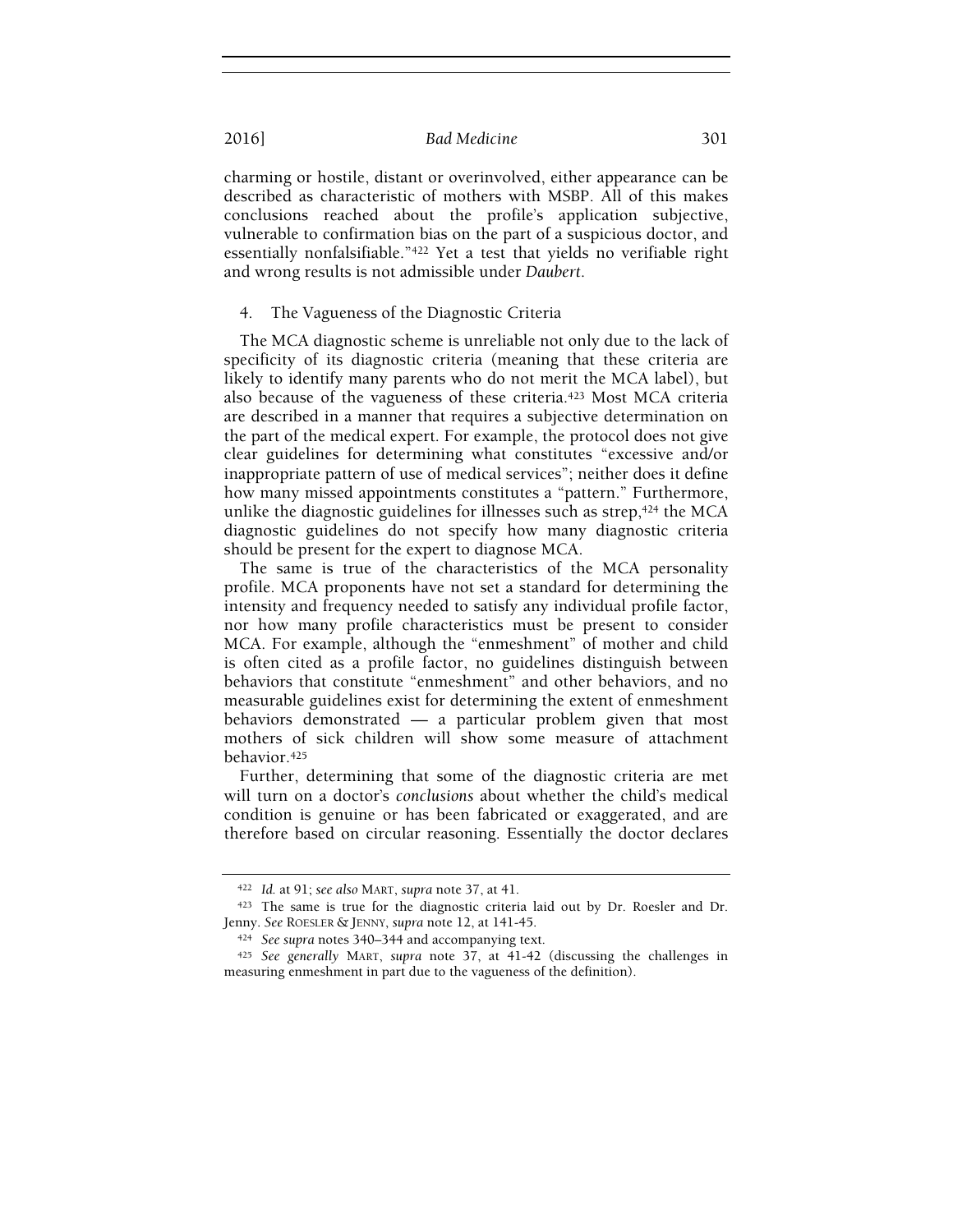they are met simply because he or she believes they are met. For example, determining whether the child had an "excessive and/or inappropriate pattern of utilization, including procedures, medications, tests, hospitalizations, and surgeries,"426 turns on the doctor's assessment of whether the child's medical diagnoses have been fabricated or exaggerated. If the accusing pediatrician decides that the child has no genuine medical diagnoses, then, ipso facto, she will conclude that the child has an excessive and inappropriate pattern of utilizing medical services.

Experts in the causes of medical misdiagnosis have demonstrated that such vague diagnostic criteria can lead to inaccurate determinations through allowing the physician's own biases and heuristics (mental shortcuts) to enter into the diagnostic determination.427 They show, for example, that the "availability heuristic" can bias physicians' determinations based on their experience with past cases.<sup>428</sup> Further, the "anchoring heuristic" can lead physicians to rely on their initial diagnostic impressions, and to dismiss subsequent relevant information to the contrary.429 Given that a high percentage of MCA evaluations are performed by child abuse pediatricians, who by virtue of their specialty are likely to be focused on abuse, MCA diagnoses are particularly vulnerable to such biases. Indeed, Dr. Loren Pankratz has reported precisely such biased diagnostic determinations by the charging physicians in the context of MSBP determinations.<sup>430</sup> The possibility that such subtle biases may lead to false positive diagnoses should be taken particularly seriously in the context of MCA, because of its far-reaching consequences for both the parent and the child, including the fact that such a diagnosis is likely to limit opportunities for the child to be correctly diagnosed in the future.<sup>431</sup>

<sup>426</sup> 2013 AAP Report, supra note 29, at 593.

<sup>427</sup> See IMPROVING DIAGNOSIS, supra note 378, at 218-29 (describing ways in which biases and heuristics can lead to misdiagnosis and strategies to reduce harmful effects of these devices).

<sup>428</sup> Id. at 57, T.2.2.; see Pat Croskerry, Achieving Quality in Clinical Decision Making: Cognitive Strategies and Detection of Bias, 9 ACAD. EMERGENCY MED. 1184, 1186-87 (2002); H.G. Schmidt, S. Marnede, K. van den Berge, T. van Gog, J.L. van Saase & R.M. Rikers, Exposure to Media Information About a Disease Can Cause Doctors to Misdiagnose Similar-Looking Clinical Cases, 89 ACAD. MED. 285, 285 (2014).

<sup>429</sup> Croskerry, supra note 428, at 1186-87.

<sup>430</sup> See Pankratz, Separation Test, supra note 47, at 313-15.

<sup>431</sup> Indeed, even a report of suspected MCA can lead to far-reaching, even fatal, consequences for the child. For example in Nash v. Cleveland Clinic Foundation, No. 101389, 2015 WL 1593158 (Ohio Ct. App. April 9, 2015), a child placed since infancy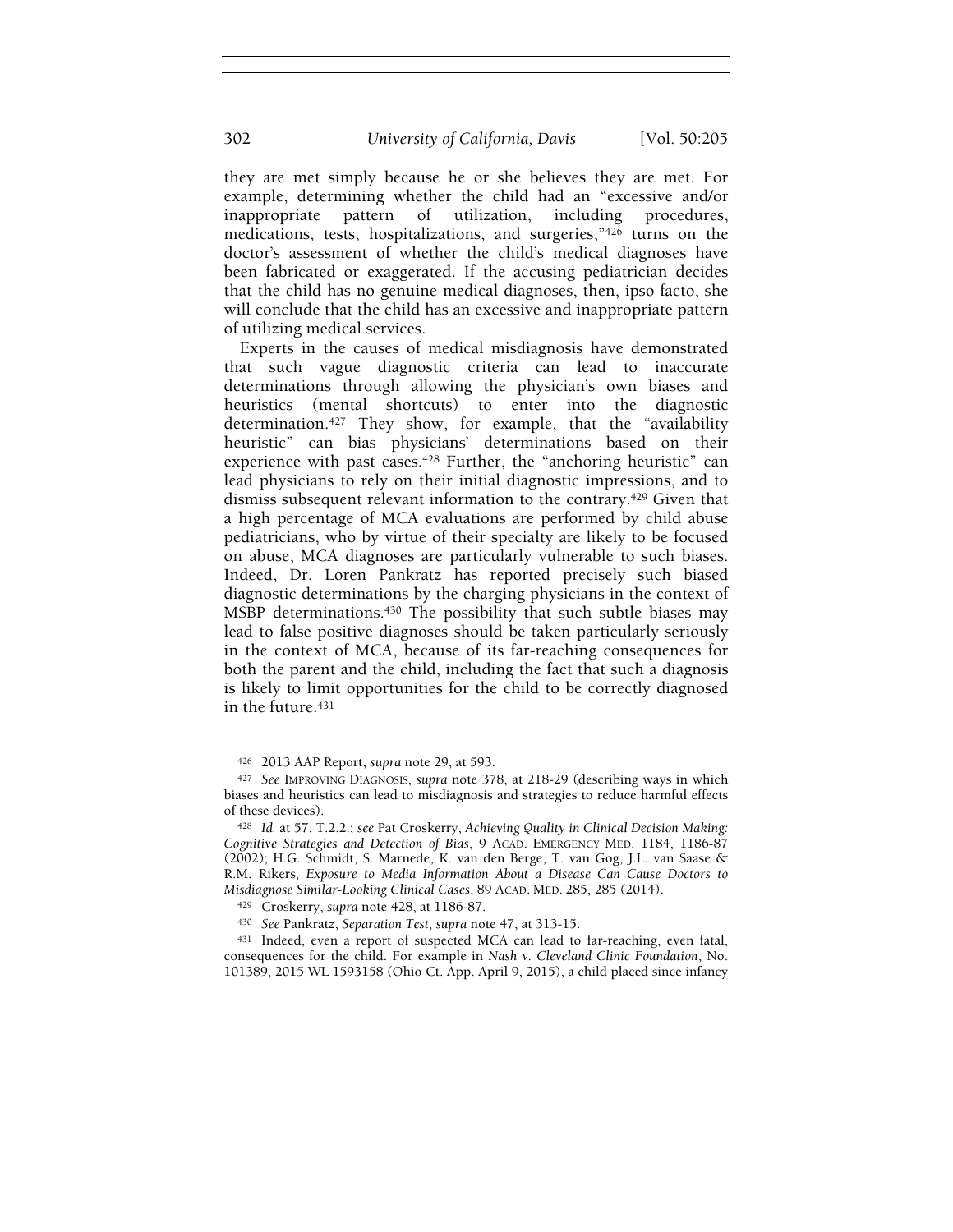# 5. The Low Base Rate of Medical Child Abuse

The nonspecificity and vagueness of the MCA diagnostic criteria, in combination with the low base rate of MCA in the population, make it more likely that any individual diagnosis of MCA will be a "false positive" rather than a "true positive" identification. This result is predicted by Bayes's Theorem, a mathematical formula that predicts the accuracy of a medical test used to screen for conditions that are present in a particular rate in a given population.432 As epidemiologists have long recognized, Bayes's Theorem establishes that the accuracy of a positive test result for a given condition is determined not only by the accuracy rate of the test itself, but also by the rate that the condition appears in the population screened (called the "base rate"). For example, assume that a flu test correctly identifies every person that has flu (one hundred percent sensitivity), but also incorrectly identifies 1 in 10 people tested who do not have flu (ninety percent specificity, since the test will correctly exclude ninety percent of persons who do not have flu). If we assume that 1 in every 2 persons tested for flu in the doctor's office truly has flu, out of 100 patients tested, all 50 patients who truly have the flu will be identified correctly as having it, and 5 patients out of the 50 who do not have the flu will be identified incorrectly as having the flu (the ten percent false positive rate). The chance that a positive diagnosis is correct is therefore 50 out of 55, or ninety-one percent.

Yet, what if there are a number of other conditions that look like flu, so that doctors use the same flu test on patients whose likelihood of having flu is far lower than in the first example? Say the base rate is

<sup>432</sup> See also J.M. Wood, Weighing Evidence in Sexual Abuse Evaluations: An Introduction to Bayes's Theorem, I CHILD MALTREATMENT 25 (1996). See generally MART, supra note 37, at 42-47 (excellent discussion of the base rate problem and Bayes's theorem in screening for MSBP).

with a foster mother was removed on suspicion that the foster mother was exaggerating the child's medical issues because of MSBP. The child died months later at another foster care placement as a result of the child's (genuine) medical issues. Other cases in which children died after being removed from medical care on suspicion that a parent had induced or exaggerated their condition include Debra Reid's nine-year-old son, Jonathan, who died of an asthma attack after he was removed from his mother's care because she repeatedly took him to the emergency room to be treated for asthma. See Garrett Therolf, Payment Weighed in Foster Care Death, L.A. TIMES (July 29, 2002), http://articles.latimes.com/2002/jul/29/local/me-settle29. In addition, psychologist Loren Pankratz reported that another child in his practice died after being removed from his parents, and that his death was "the direct result of not believing the seriousness of the children's medical condition." Pankratz, Separation Test, supra note 47, at 312; Email from Loren Pankratz to author (July 30, 2016, 3:02 PM) (copy on file with author).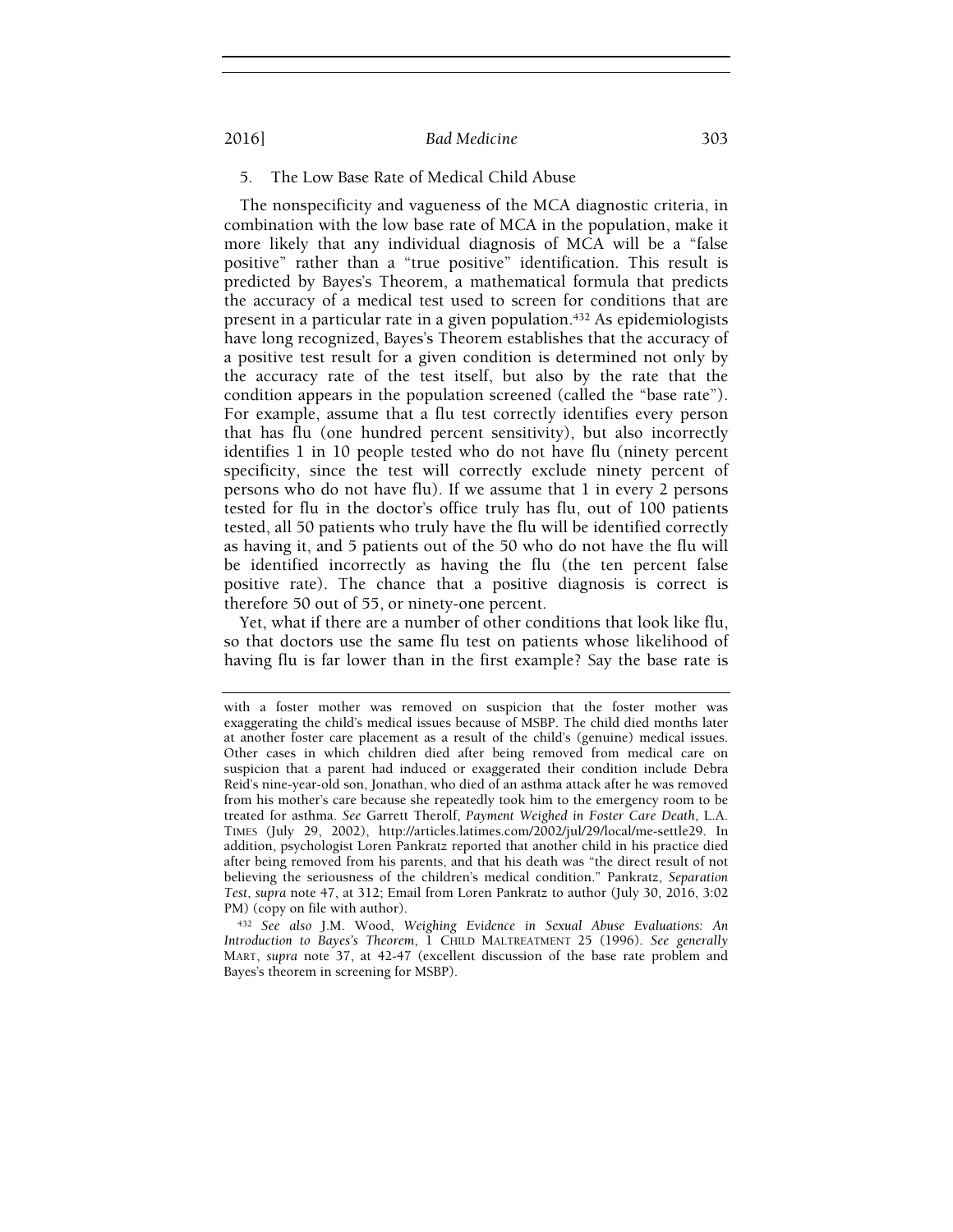that 10 in 100 people tested actually have the flu. In this case, assuming that the reliability of the test remains the same, for every 100 patients tested, all 10 patients who have the flu will be correctly identified (the one hundred percent sensitivity), and, given the ten percent false positive rate, 9 patients of the remaining 90 patients who do not have flu will be incorrectly identified (false positives), for a total of 19 positive tests. Therefore, of the people who receive a positive test result in this situation, only ten out of nineteen, or fiftythree percent, will be true positives.<sup>433</sup>

So how does the protocol for diagnosing MCA stack up when considering the base rate issue? There has never been a good empirical study of the rate of MCA in the general population, but even MCAcharge proponents concede that it is quite rare. The figures they usually supply put the base rate at approximately 0.5 to 2.0 per 100,000 children younger than sixteen years.434 As I noted earlier, these rates are likely too high.435 Yet accepting them for hypothetical purposes, these incidence rates can be compared with the rates of rare diseases that might be mistaken with MCA to roughly estimate the base rate of the pool of children who would likely be screened for MCA. Mitochondrial disease falls in this category of conditions, since the disease often involves several different organ systems, therefore causing the child to be seen by a number of different specialists; the science on it is still emerging and the diagnostic criteria are complicated; it can involve intermittent symptoms such as cyclic vomiting; it is a genetic illness that often runs in families; and several of the symptoms, like pain, nausea, fatigue and dizziness, cannot be proved by objective means. Recent literature shows that the prevalence of mitochondrial disease is roughly 1 in 4,300 (23 in 100,000), although some physicians assert that mitochondrial disease is as common as 1 in 2,000 (50 in 100,000).436 This makes a child more

<sup>433</sup> See generally MART, supra note 37, at 42-47 (explaining problem of applying Bayes' Theorem to situations in which the base rate of the phenomenon being tested for is low).

<sup>434</sup> See, e.g., 2013 AAP Report, supra note 29, at 592.

<sup>435</sup> The 2.0 per 100,000 figure from a New Zealand study should be taken with a number of grains of salt for the reasons specified at supra note 115. If physicians reporting suspected MSBP arrived at far more false positive than true positive diagnoses, which is likely given the nonspecifity of the diagnostic criteria for MSBP, this study tells us nothing about the actual rate of MSBP behavior in New Zealand, let alone the United States.

<sup>436</sup> See Gráinne S. Gorman et al., Prevalence of Nuclear and Mitochondrial DNA Mutations Related to Adult Mitochondrial Disease, 77 ANNALS NEUROLOGY 753, 753 (2015).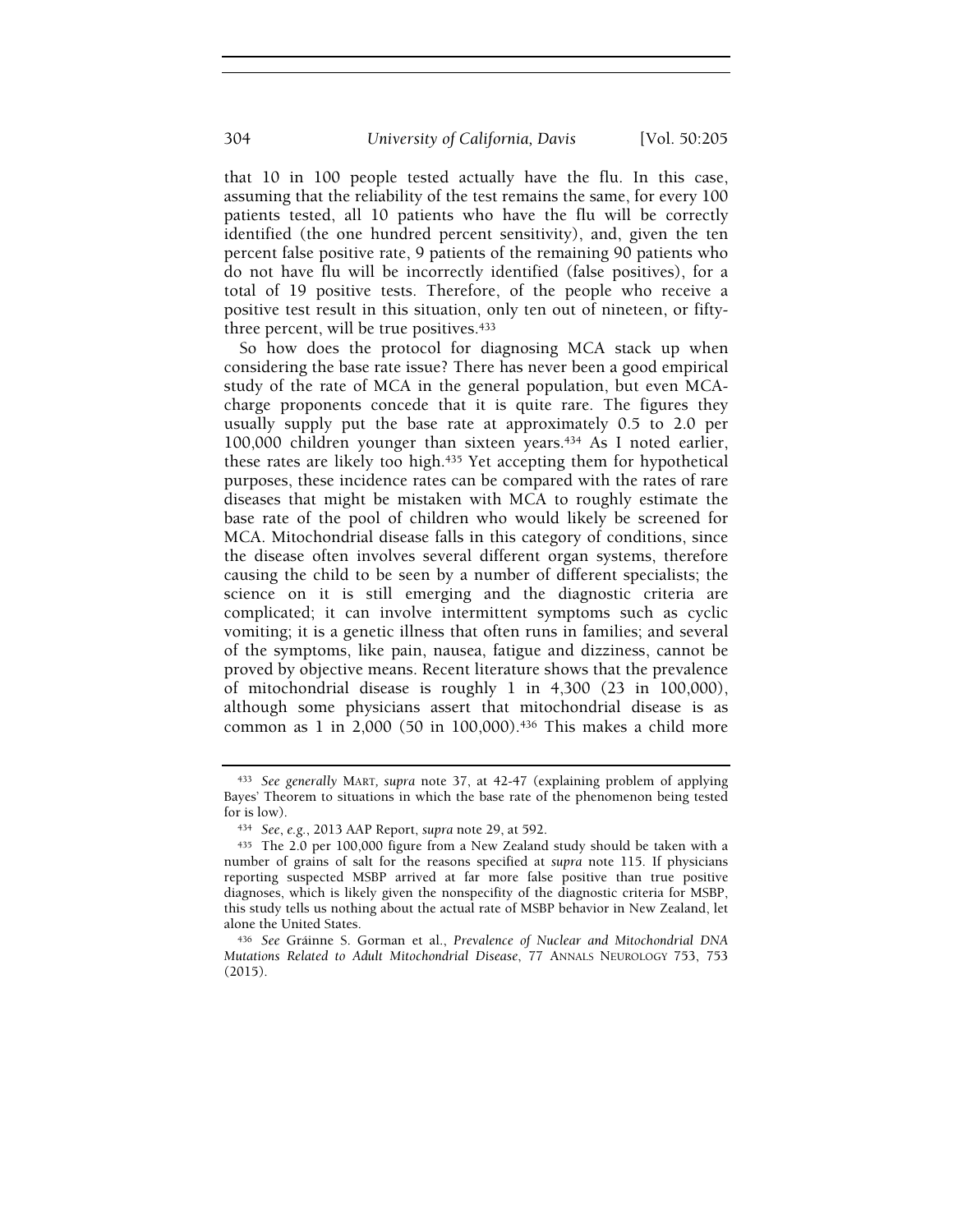than 11 times more likely to have mitochondrial disease than to be suffering from MCA, even using MCA proponents' higher unproven estimates of MCA prevalence. If we also consider the incidence of a few other diseases that might be confused with MCA along with mitochondrial disease,<sup>437</sup> including eosiniphilic esophagitis (11 cases per 100,000),438 and Ehlers-Danlos Syndrome (1 in 20,000 or 5 in 100,000),439 we easily arrive at a rate of 39 per 100,000 children whose conditions could be mistaken for MCA. And these are only some of the diseases that may be confused with MCA.

Now let us treat the group of children whose conditions are suspicious enough to be evaluated for MCA as the base group, since children who appear healthy are unlikely to be evaluated for MCA. Assuming, based on the rates laid out above that the ratio between rare diseases and MCA in this group is roughly nineteen to one (taking the thirty-nine children with rare diseases that could be confused with MCA compared to the two children who have MCA) it is easy to see how a diagnosis of MCA is associated with a high rate of error. While we do not know the actual sensitivity and specificity rates of the MCA diagnostic process, even if the test perfectly diagnoses MCA where it is present (one hundred percent sensitivity), and properly excludes ninety percent of those who do not have it (ninety percent specificity) the test would, at this ratio of thirty-nine children screened with rare diseases to two children with MCA, result in diagnosing almost two false positive cases of MCA for every real case of MCA diagnosed. Even under these optimistic assumptions about the test's sensitivity, specificity, and the base rate of the screened population, these results would make the test effectively useless. However, given the vagueness of the MCA criteria and lack of evidence of their diagnostic accuracy, the specificity of the test is likely considerably lower than ninety percent. Furthermore, the proportion of children with rare diseases is also likely higher than these calculations, given our base rate estimate included only a few of the many diseases potentially confused for MCA. Therefore, applying the MCA test to this population likely

<sup>437</sup> The diseases listed are a few of the many that advocacy groups for families with rare diseases contend have been confused with MCA. See supra notes 126–130 and accompanying text.

<sup>438</sup> A. A. N. Syed et al., The Rising Incidence of Eosinophilic Oesophagitis Is Associated with Increasing Biopsy Rates, 36 ALIMENTARY PHARMACOLOGY & THERAPEUTICS 950 (2012), http://www.medscape.com/viewarticle/773586.

<sup>439</sup> Fransiska Malfait et al., Clinical and Genetic Aspects of Ehlers-Danlos Syndrome, Classic Type, 12 GENETICS MED. 597, 597 (2010).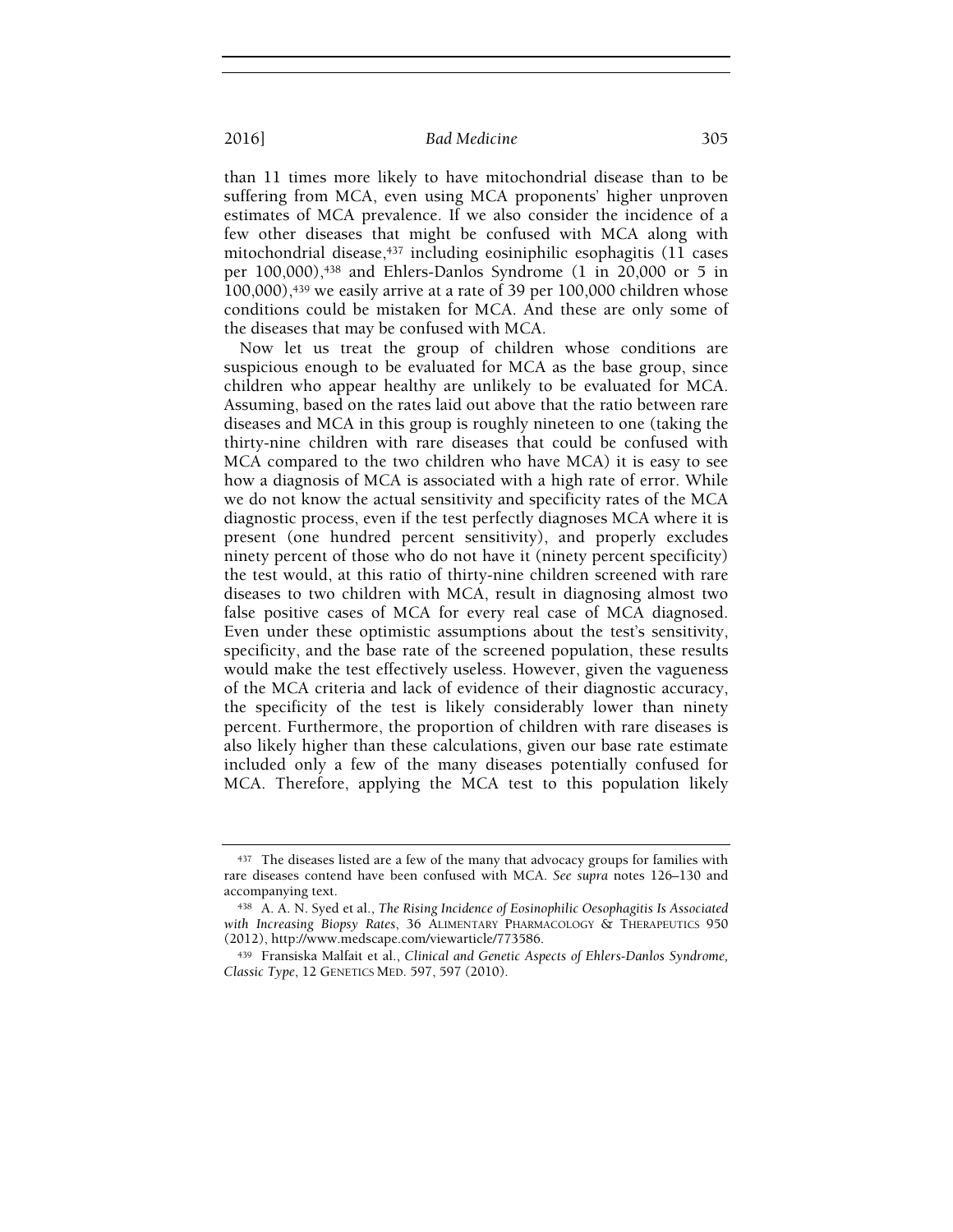produces even more grossly inaccurate results.440 Further, given the dire consequences of a false positive diagnosis for the child and family, the diagnostic test is truly dangerous.

# C. The Medical Child Abuse Diagnostic Process and Good Medical Practice

The MCA diagnostic process not only fails to clear the bar of scientific validity, it also fails to comport with good medical practice.441 Dr. Mark Graber, a national pioneer in efforts to reduce diagnostic errors in medicine, including through founding the Society to Improve Diagnosis in Medicine and the journal Diagnosis, points to three aspects of the MCA diagnostic process that depart from good medical practice.<sup>442</sup>

#### 1. The absence of methodically chosen indicators

The 2013 American Academy of Pediatrics Report on MCA simply sets out a long list of indicators that, it states, "should cause the pediatrician to consider fabricated illness."443 The Academy does not provide any citations to support these indicators.<sup>444</sup> In addition, these indicators were not chosen methodically in a data-driven process, have not been empirically validated as indicators for MCA, and are not weighted in a manner that allows the evaluating physician to assess when these indicators rise to the level to warrant consideration of MCA.<sup>445</sup>

These indicators can be usefully contrasted with those recently selected for early intervention for rheumatoid arthritis in a collaboration between the American College of Rheumatology and the

<sup>440</sup> Accord MART, supra note 37, at 76 (making the same point about MSBP criteria).

<sup>441</sup> Although most courts have declared that the scientific validity of a medical diagnosis must be established for it to be admissible, a few have refused to apply scientific gatekeeping standards on the ground that medicine is as much an art as a science. See, e.g., State v. McMullen, 900 A.2d 103, 106 (Del. Super. Ct. 2006). Instead, the court must determine that the diagnosis in question "is deemed a reliable method to reach a diagnosis in the medical community." Id. at 117-18. This section demonstrates that the MCA diagnosis does not clear the test for reliability in the medical community.

<sup>442</sup> Dr. Graber contributed to this section. See supra prefatory note †, for Dr. Graber's credentials.

<sup>443</sup> 2013 AAP Report, supra note 29, at 593, tbl. 2. Twelve indicators are listed in Table 2 of the Report. Id. at 593. The text of the AAP Report adds two other indicators. Id. at 593.

<sup>444</sup> Id.

<sup>445</sup> Id.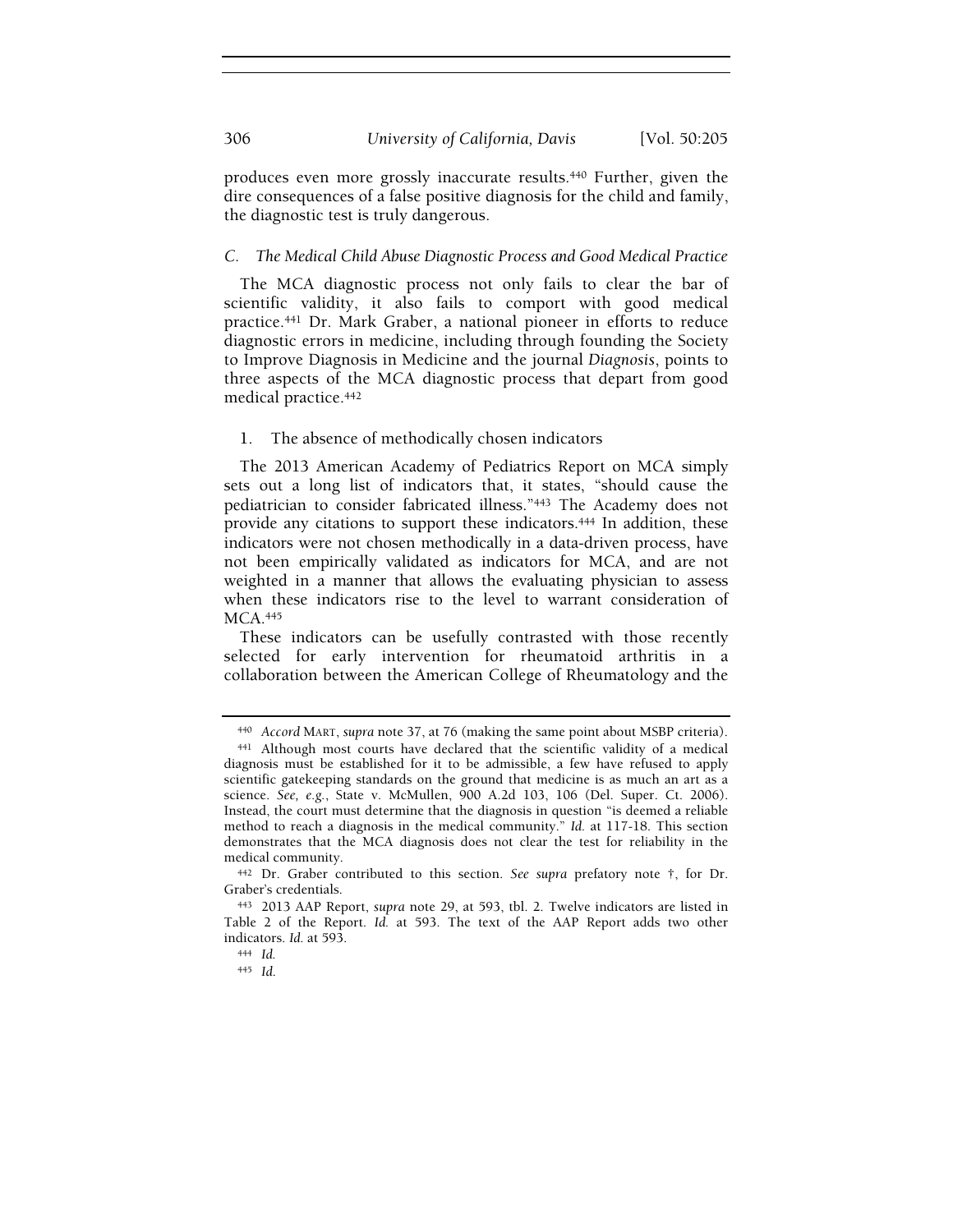European League Against Rheumatism Collaborative Initiative.446 The rheumatoid arthritis indicators were selected and validated in a threephase data-driven process. In the first phase, the working group used data from more than 3,000 patients to identify which variables in past cases had been determined to warrant early intervention, and provided precise estimates of the sensitivity and specificity of these variables, and their relative weights. In the second phase, an expert panel of twenty-four rheumatologists used the first phase data to reach a consensus regarding indicators and the relative weight that should be assigned to each. This analysis enabled each patient to be scored on a scale of 0 to 100 with respect to likelihood of developing the condition. Finally, at the third phase, the group refined the scoring system and determined the cutoff point for intervention.<sup>447</sup>

In contrast to the MCA indicators, the indicators ultimately selected for rheumatoid arthritis were solidly derived from abundant empirical evidence. Further, in contrast to the list of twelve broadly-worded MCA indicators that leave a lot to the evaluating doctor's subjective determination (e.g., the caregiver is "unusually calm"), all the terms used in the rheumatoid arthritis indicators are carefully defined to ensure the criteria can be applied reliably.<sup>448</sup> In addition, in contrast to the blanket list of indicators set out for MCA, the rheumatoid arthritis indicators are appropriately weighted to yield a specific threshold for classification. A definitive classification of rheumatoid arthritis, according to the guidelines, requires 6 or more points, derived from consideration of active arthritis (2-10 large joints = 1 point, 1-3 small joints = 2 points,  $4\n-10$  small joints = 3 points,  $> 10$  joints = 5 points), presence of rheumatoid factor (2 points for low titer, 3 points for high titer), an elevated sedimentation rate (1 point), and chronic duration of symptoms (1 point).449 Such a system of weighting indicators to assure an appropriate cutoff would seem particularly important given that many of the MCA indicators are not robust indicators of MCA, in the sense they would also likely describe many parents of children with still-undiagnosed diseases. For example, in many cases of children who have not yet been properly diagnosed, the child's current diagnosis would "not match the objective findings," and the parent

<sup>446</sup> Aletaha et al., 2010 Rheumatoid Arthritis Classification Criteria: An American College of Rheumatology/European League Against Rheumatism Collaborative Initiative, 62 ARTHRITIS & RHEUMATISM 2569 (2010).

<sup>447</sup> Id.at 2579.

<sup>448</sup> Id. at 2576-77.

<sup>449</sup> Id. at 2574.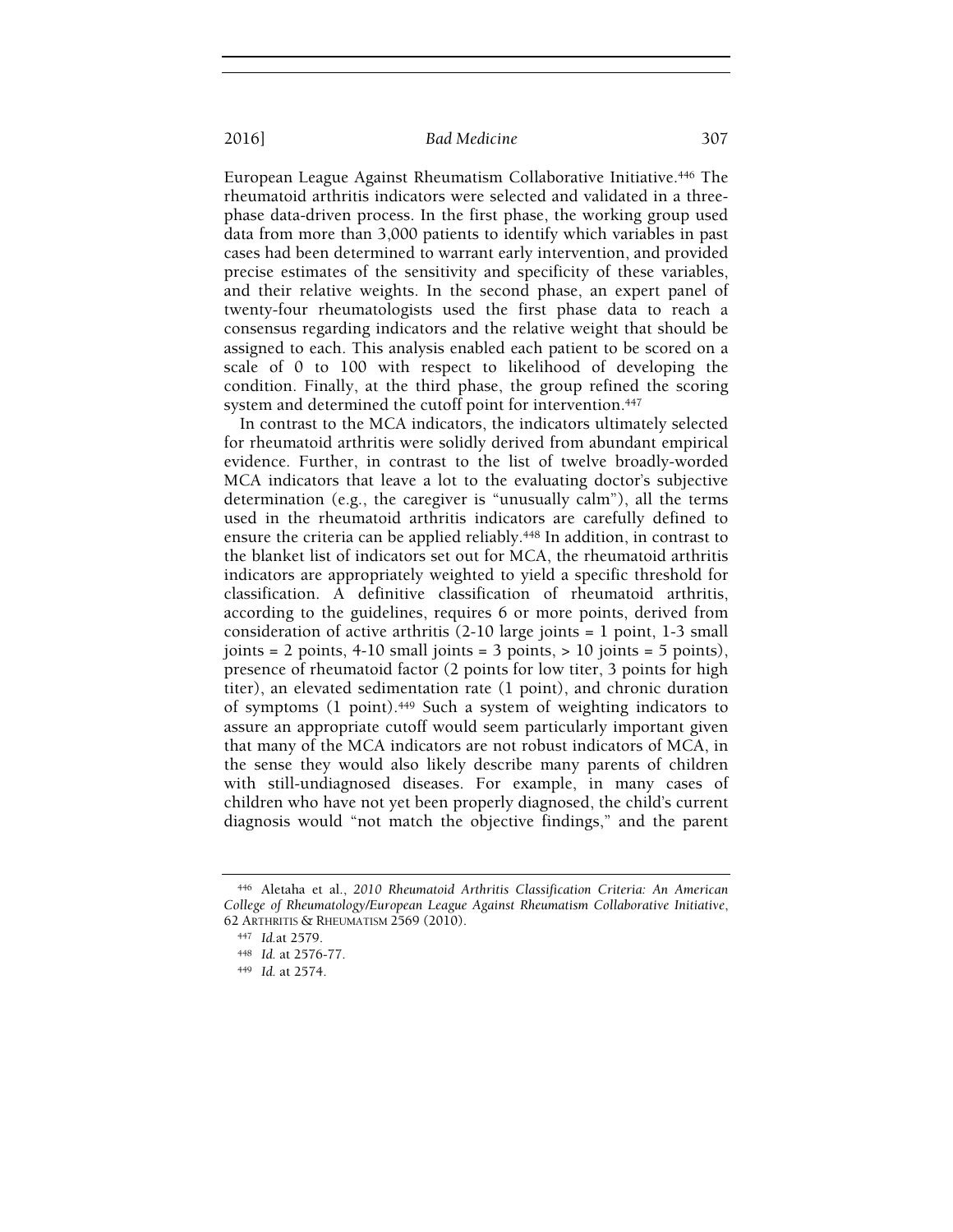would "not express relief or pleasure when told that the child . . . does not have a particular illness").<sup>450</sup>

As the rheumatoid arthritis indicators show, and as with many other diagnoses,<sup>451</sup> good medical practice requires that indicators be drawn from a careful review of studies that contain large numbers of patients confirmed to have the condition, be tested to ensure validity, and be set out in a manner that ensures reliability in application. In contrast, the indicators for MCA are not evidence-based, have not been validated, leave their application to the evaluating doctor's subjective judgment, and are listed without any direction regarding the extent to which any single indicator or combination of indicators should prompt consideration of the MCA diagnosis.

2. The threshold of certainty for action on the diagnosis

Second, given the potential for false positive diagnoses of MCA and the extensive negative consequences that such a false positive diagnosis can have on the child's wellbeing (stemming both from their removal from their parent and the cessation of medical treatment), the threshold for acting on the MCA diagnosis has been set too low. Standard evidence-based medical practice envisions a continuum of certainty for every disease being diagnosed, ranging from virtual certainty that the disease is not present to complete certainty that it is present.452 Because complete certainty is unattainable in medical practice, the goal of diagnosis is to determine where on this continuum of certainty the patient's condition is located, and whether this point exceeds a threshold value at which most practitioners would, or would not, recommend treatment.<sup>453</sup>

Generally, as illustrated in Figure 1, the starting point for estimating the likelihood of a disease is its base rate in the population. The patient's position on the continuum is then adjusted by the results of

<sup>450</sup> 2013 AAP Report, supra note 29, at 593 (discussing in Table 2 the "Indicators of Possible Fabricated Illness in a Child").

<sup>451</sup> See, e.g., Marieke Perry et al., Development and Validation of Quality Indicators for Dementia Diagnosis and Management in a Primary Setting, 58 J. AM. GERIATRICS SOC'Y 557 (2010) (developing indicators for geriatric diagnoses); S.C. Shiboski, American College of Rheumatology Classification Criteria for Sjögren's Syndrome: A Data-Driven, Expert Consensus Approach in the SICCA Cohort, 64 ARTHRITIS CARE RES. 475 (2012) (developing indicators for Sjogren's syndrome).

<sup>452</sup> See Jerome P. Kassirer, Our Stubborn Quest for Diagnostic Certainty, 320 NEW ENG. J. MED. 1489 (1989).

<sup>453</sup> See RICHARD GROSS, MAKING MEDICAL DECISIONS 43 (Am. Coll. of Physicians, 1st ed. 1999).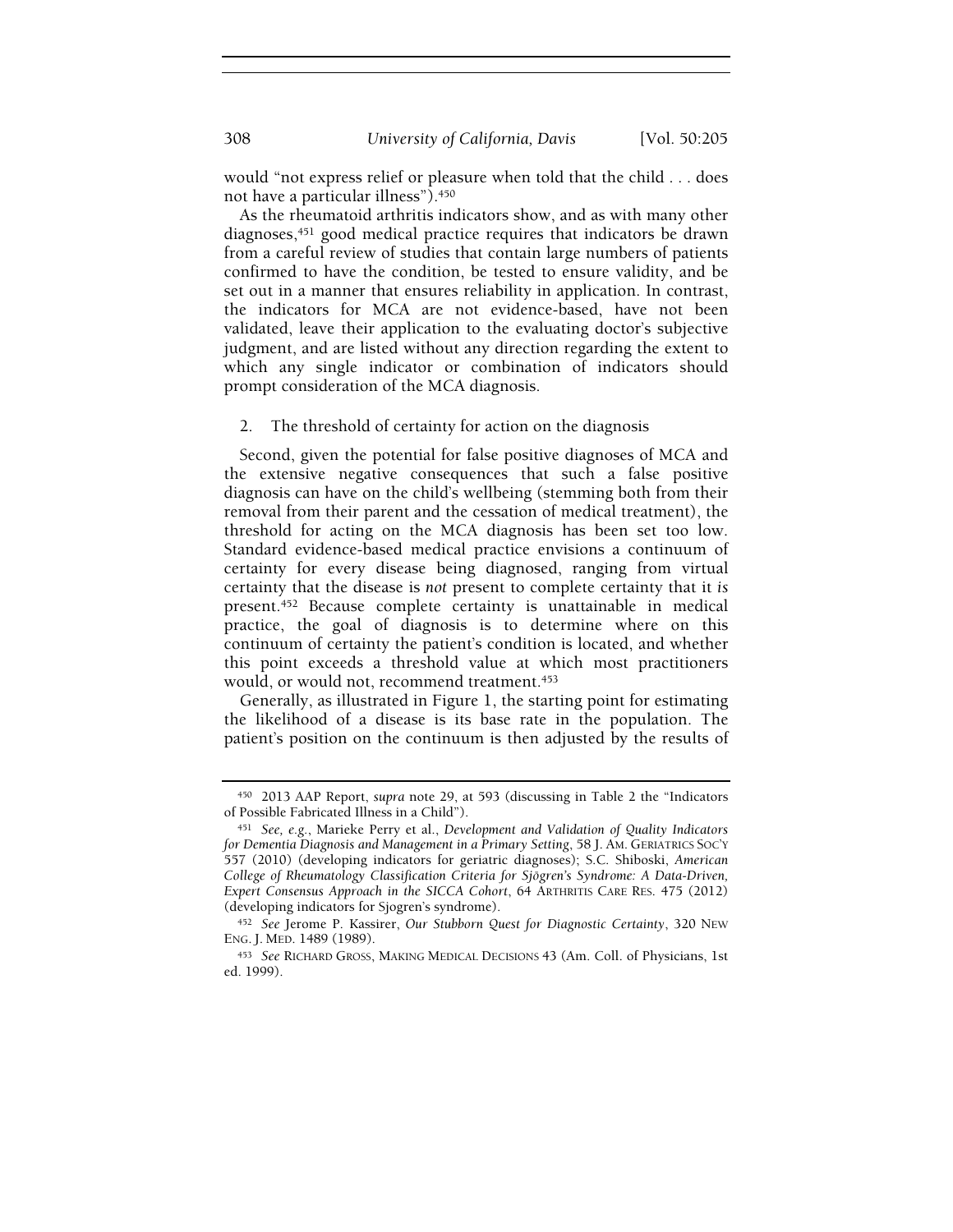diagnostic tests conducted on the patient, each of which has known test characteristics, which allow the diagnosing doctor to move up or down the probability scale depending on whether the test result is positive or negative.<sup>454</sup> The action threshold — the point on the continuum at which the practitioner should take action — has been defined as the point of likelihood of disease, "above which the treatment will, on average, provide more improvement than harm, and below which the treatment will cause more harm than improvement."<sup>455</sup>

Although numeric thresholds are not agreed-upon for many diseases, there is general agreement on the relative location of the action threshold, which depends on both the disease in question and the treatment being considered.456 For diseases where the treatment is relatively benign and inexpensive, the treatment threshold may be quite low.457 For example, antibiotics are often prescribed for patients suspected of having a urinary tract infection, even without a definitive test (urine culture) to confirm the diagnosis.458 In contrast, when the treatment is expensive or toxic, for example chemotherapy for cancer, the treatment threshold is extremely high, typically requiring tissue diagnosis from a biopsy, before treatment is started.<sup>459</sup>

<sup>454</sup> Id. at 45.

<sup>455</sup> Id. at 43.

<sup>456</sup> Stephen G. Pauker & Richard I. Kopelman, How Sure Is Sure Enough?, 326 NEW ENG. J. MED. 688, 690-91 (1992).

<sup>457</sup> Id.

<sup>458</sup> See Warren J. McIsaac et al., Validation of a Decision Aid to Assist Physicians in Reducing Unnecessary Antibiotic Drug Use for Acute Cystitis, 167 ARCH. INTERN. MED. 2201, 2203 (2007).

<sup>459</sup> See generally GROSS, supra note 453, at 41-42 (discussing the threshold adjustments based on various factors).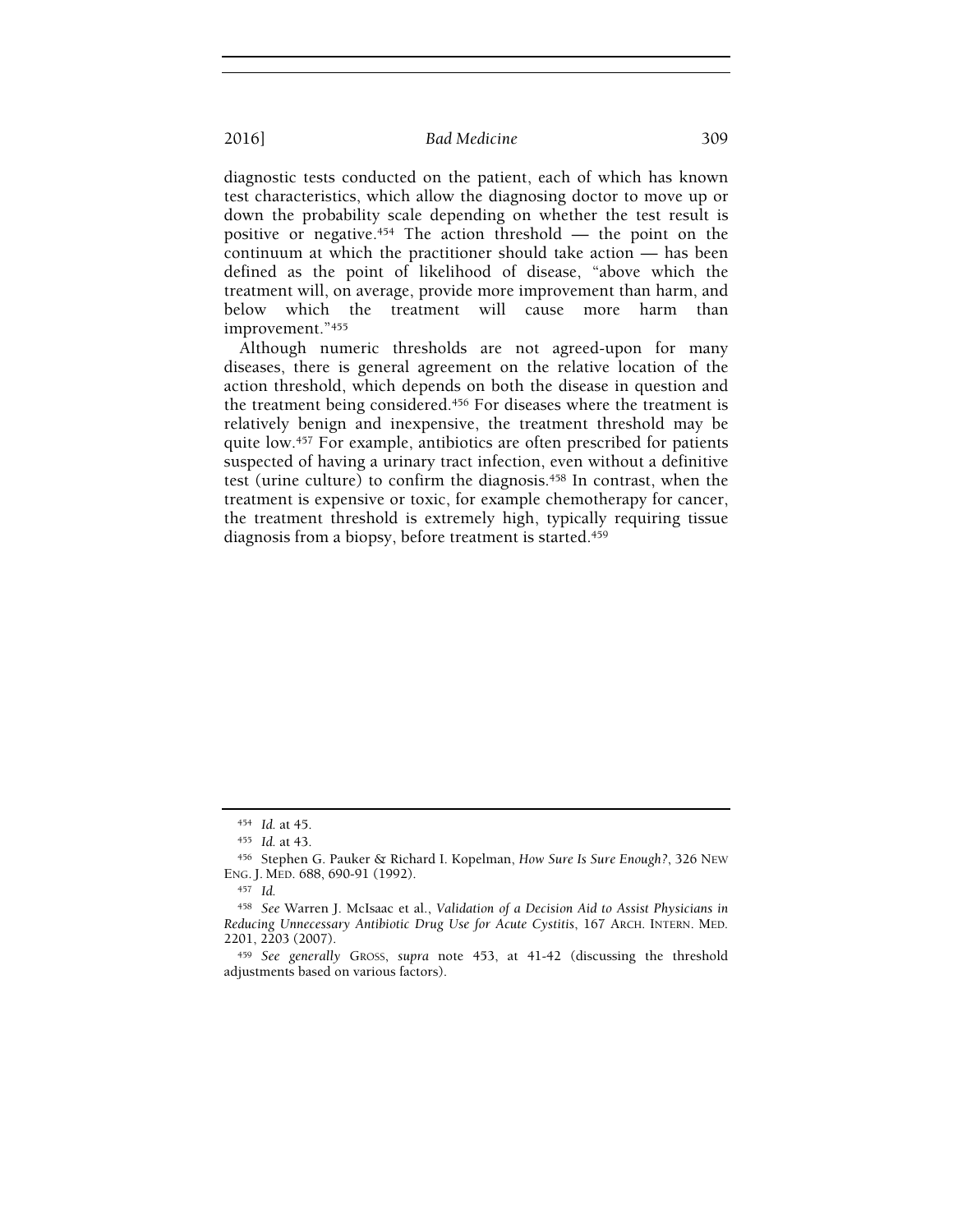310 *University of California, Davis* [Vol. 50:205]





In the case of MCA, problems exist at each stage of this calculus that militates against taking action on the diagnosis. First, no good empirical evidence establishes the base rate of MCA (or even MSBP) in the population.460 Second, the diagnostic tests for MCA do not allow doctors to adjust the initial estimate of probability with any confidence because these tests have not been empirically tested for reliability.<sup>461</sup> Further, in most cases, the diagnostic tests likely provide only weak evidence for the MCA diagnosis.<sup>462</sup> The evaluating doctor therefore cannot know how much the test results should alter the initial estimate of disease probability, and should have little confidence in most cases that the disease probability should change much from the estimate of base rate. Third, and finally, the treatment that must be factored into the decision on action — removing the child from his or her parent — certainly qualifies as expensive and toxic to the child's wellbeing, given what we know about the importance of the attachment between parent and child.463 Furthermore, insofar as the

<sup>460</sup> See supra notes 115, 435.

<sup>461</sup> See supra notes 348–54.

<sup>462</sup> See supra Part IV.B.3.

<sup>463</sup> As stated by an expert witness in Nicholson v. Williams, "The attachment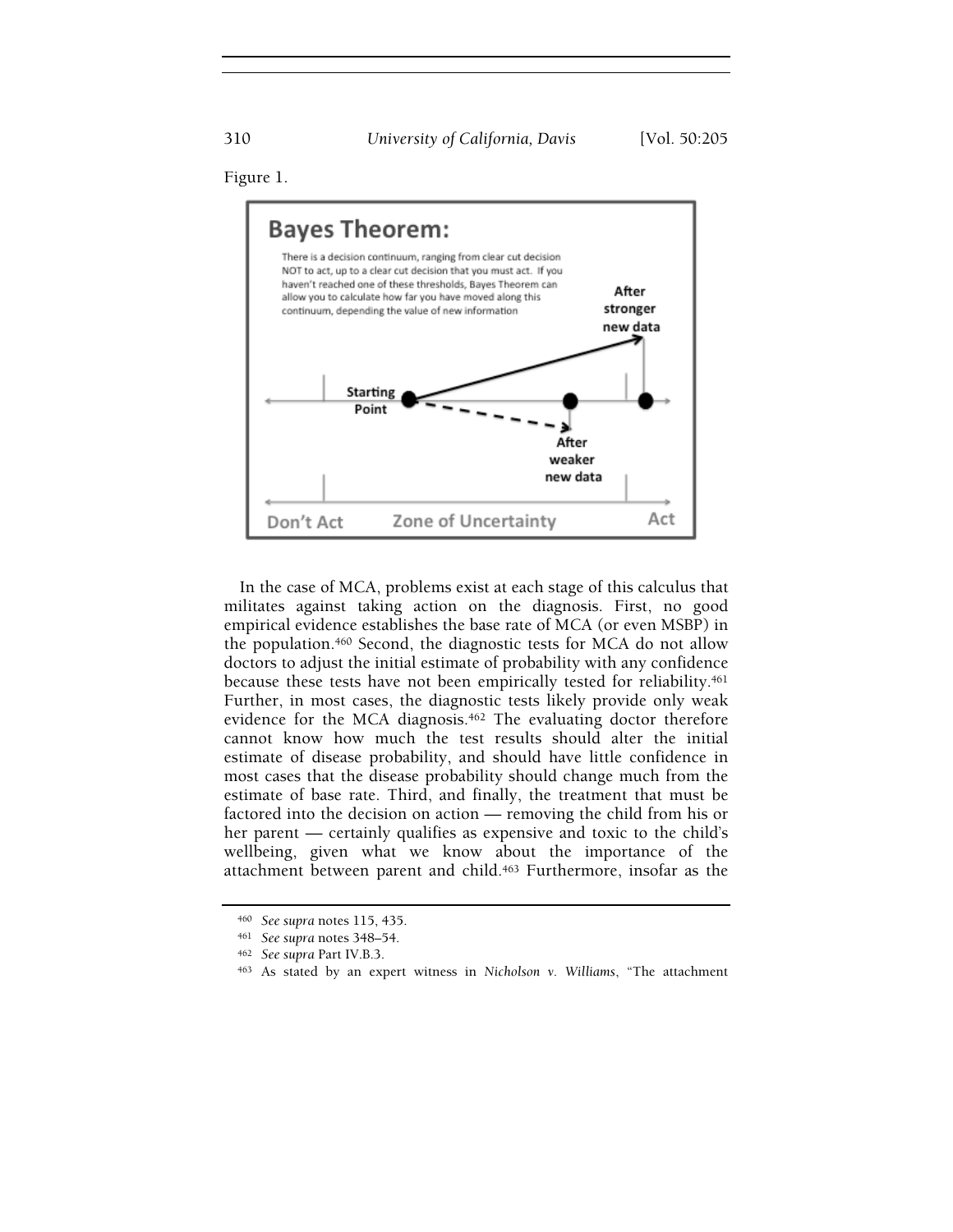treatment may remove the child from necessary medical care, it may be deadly if the diagnosis is a false positive.<sup>464</sup> And yet the treatment threshold is not only poorly defined, it is not positioned at an appropriately high level, commensurate with the risks of harm associated with these actions.

## 3. Due diligence in pursuing alternative diagnoses

Third and finally, the diagnostic process set out in the 2013 AAP Report does not provide for adequate due diligence in eliminating alternative diagnoses. Because MCA has no diagnostic tests that can confirm the condition, and because the diagnostic criteria used to diagnose the condition are so nonspecific, in many cases involving suspected MCA, the diagnosis will have to proceed by excluding other diagnoses. Yet there are a host of other conditions and circumstances that might be causative, many of which involve congenital or rare diseases, or unusual circumstances, all of which need due consideration.465 Very few front line clinicians have appropriate expertise to even know about these conditions, let alone appropriately exclude them.466 Individuals with expertise in MCA would also, quite typically, not have the relevant experience in these other subspecialty fields. The correct diagnosis would therefore depend on these children being evaluated by clinicians with expertise and experience in recognizing all of the competing entities, and there are many.467 By placing the MCA diagnosis in the hands of a general or child abuse pediatrician rather than a specialist in the field of the child's symptoms, and not even mandating consultation with such an

between a parent and child forms the basis of who we are as humans and the continuity of that attachment is essential to a child's natural development." Nicholson v. Williams, 203 F. Supp. 2d 153, 199 (E.D.N.Y. 2002) (quoting the testimony of Dr. Peter Wolf), vacated in part and remanded by Nicholson v. Scoppetta, 116 Fed. Appx. 313 (2d Cir. 2004). A child's separation from a parent during a medical crisis is likely to be particularly traumatic to a child. I lay out in detail the considerable advantages of a child protection system that adopts a less adversarial approach toward parents, and that acts to protect children within their families so that they are not removed from their parents, in my book MAXINE EICHNER, THE SUPPORTIVE STATE 117-25 (2010).

<sup>464</sup> See supra note 431 (listing cases in which MCA or MSBP suspicions led to child's death).

<sup>465</sup> See, e.g., supra notes 436–39 and accompanying text (describing conditions that could be confused with MCA).

<sup>466</sup> See supra notes 393–94 and accompanying text.

<sup>467</sup> See supra notes 393–94 and accompanying text.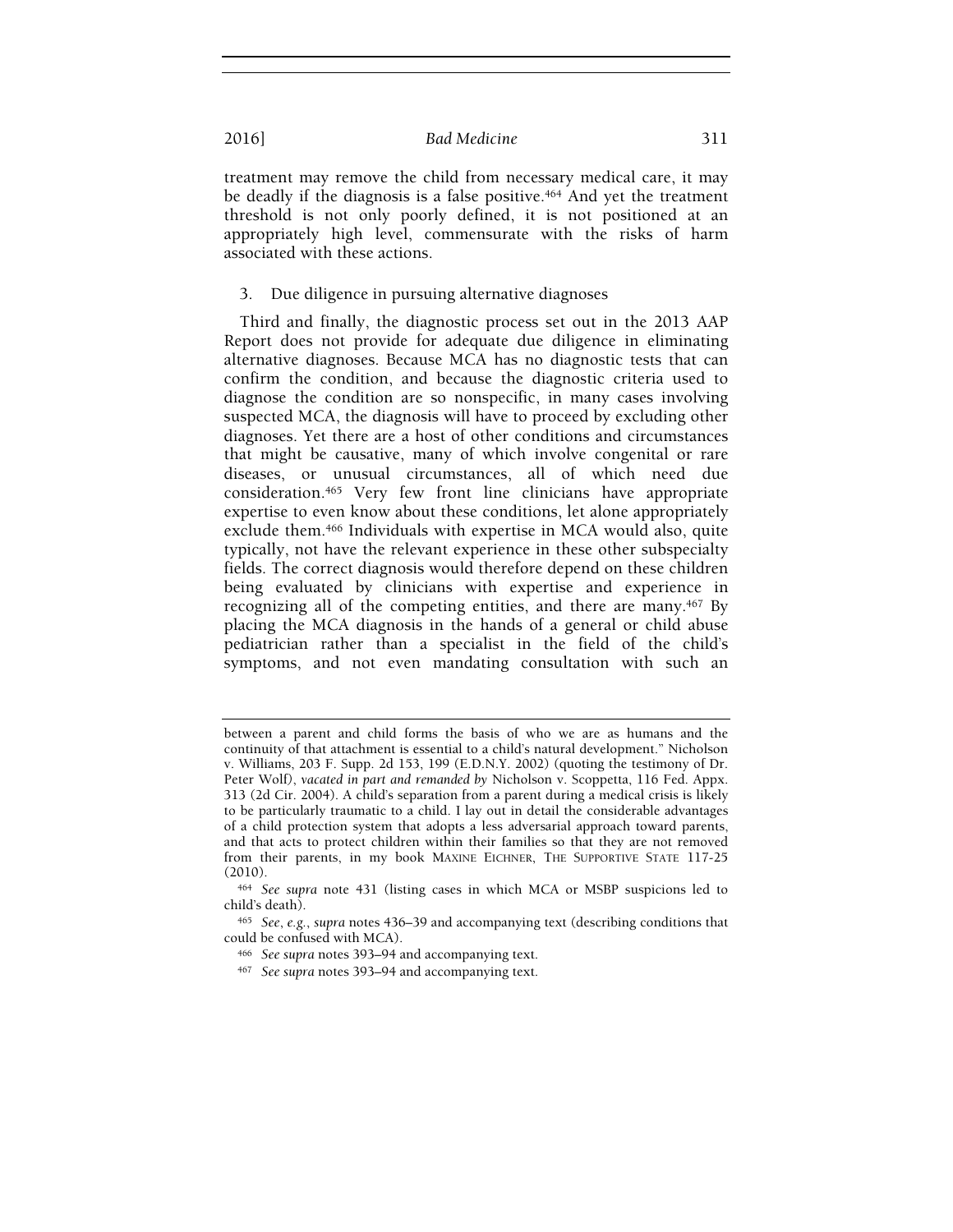expert,468 the AAP's diagnostic protocol diverges from good medical practice.

# D. Case Study of the Unreliability of the Medical Child Abuse Diagnostic Process

One recent case, a 2015 Pennsylvania child abuse proceeding, demonstrates how the MCA diagnostic process can easily lead to a false positive diagnosis. At an earlier hearing in the case, the state's medical expert, Adelaide Eichman, a child abuse pediatrician who had recently completed her residency, had testified to her diagnosis of MCA based on conflicts between the child's medical records and the mother's account.469 Based on Dr. Eichman's testimony, and despite the fact that the child had, even by the child abuse pediatrician's own account, significant medical issues, the court removed custody from the mother and placed the child with her grandmother. At the current hearing, the mother sought unsupervised visitation with her child.<sup>470</sup> Dr. Eichman objected on the grounds that the mother continued to "misrepresent symptoms and diagnoses," based on the pediatrician's medical record review, in which she detected conflicts between the mother's account and medical records.471 First, Dr. Eichman testified that the mother had lied by stating that an ophthalmologist asked that the child be seen by a "genetic doctor," noting that "[t]hat [referral] was not documented in the eye doctor's notes."472 Second, Dr. Eichman reported that the "mother told people the child had autism, which was not true. She's [also] told people that she has a seizure disorder which is not true . . . ."473 Dr. Eichman declared that these discrepancies established a continuing pattern of "intentionally misleading doctors," which presented a significant continuing risk to the child.<sup>474</sup>

In many cases such as this there would be no witnesses available to contradict the evaluating pediatrician's testimony. This mother was more fortunate: At the time the mother had lost custody, a judge had

<sup>468</sup> See 2013 AAP Report, supra note 29, at 593-94.

<sup>469</sup> Transcript of Review Hearing at 12-13, In re G.M., No. 329-2014 (Penn. Dep't Hum. Servs.) (July 9, 2014) [hereinafter July 9, 2014 Hearing]; Child Abuse Appeal of D.H., Nov. 19, 2015, supra note 121, at 100-01.

<sup>470</sup> July 9, 2014 Hearing, supra note 470, at 7.

<sup>471</sup> Id. at 14.

<sup>472</sup> Id.

<sup>473</sup> Id. at 21.

<sup>474</sup> Id. at 15.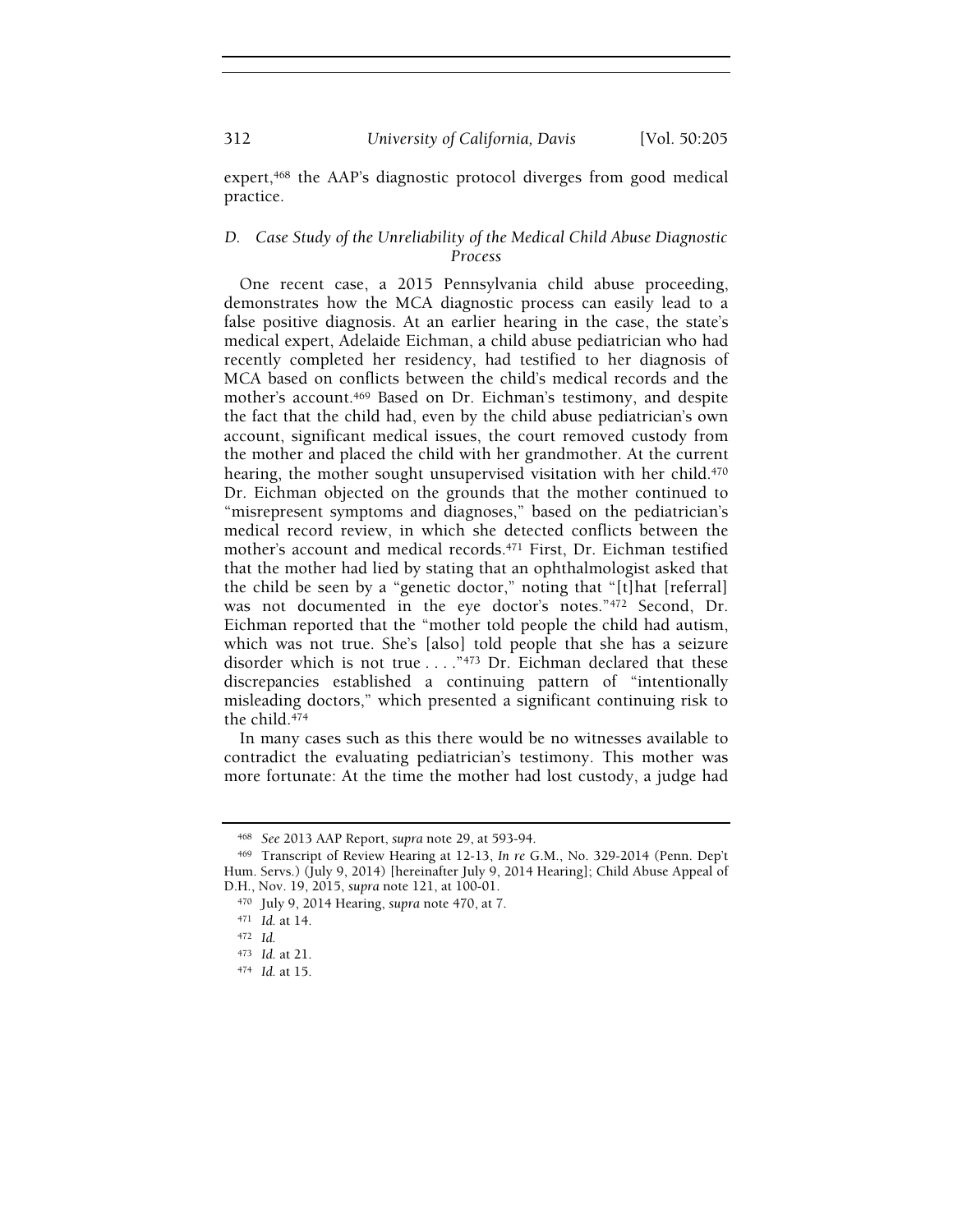allowed the mother to attend her daughter's doctors' appointments on the condition that she be supervised during these visits.475 A representative from the nonprofit hired by the county to supervise the mother during the child's doctors' visits testified later in the hearing: "One of the things [Dr. Eichman] specifically said and cited was that the [mother] said that the [child] has a diagnosis of autism and that she does not. That's not the case. . . . Dr. Hartman did evaluate [the child] and he did give her a diagnosis of autism. That's absolutely one hundred [percent] true."476 That witness also testified that the "eye doctor did . . . tell the mother that she needed to make an appointment with a geneticist to find out if there was a genetic basis for the child's glaucoma. We were at the appointment and we heard those things."477 After this witness, the grandmother asked to speak to the judge about the child's supposedly imaginary seizures and stated, "I just want to say on the record that I have seen [the child] turn blue."<sup>478</sup>

Following this, an unusually tenacious social services caseworker testified that after "extensively review[ing] the child's entire medical records, thousands of pages," and talking to her supervisors and the doctors involved in the case, including the child abuse pediatrician, she had found "discrepancies with the [child abuse pediatrician's] report. . . . [W]e haven't found any evidence that [the mother] has intentionally done anything aside from taking this child to the emergency room."<sup>479</sup>

At a later hearing in which the same child abuse pediatrician continued to claim that the mother was exhibiting MCA behaviors by setting up medical appointments not requested by the child's existing doctors, again based on her review of medical records, the following exchanges took place between Dr. Eichman and the attorney for the mother:

Q. Now, [the representative hired by the county to accompany the mother to medical appointments] works with mom, and she goes to all the appointments with mom, and she testified that it was the verbal referral of the ENT doctor to take G. to the allergy appointment . . . .

<sup>475</sup> Id.at 60.

<sup>476</sup> Id. at 59.

<sup>477</sup> Id. at 60-61.

<sup>478</sup> Id. at 93.

<sup>479</sup> Id. at 82-83.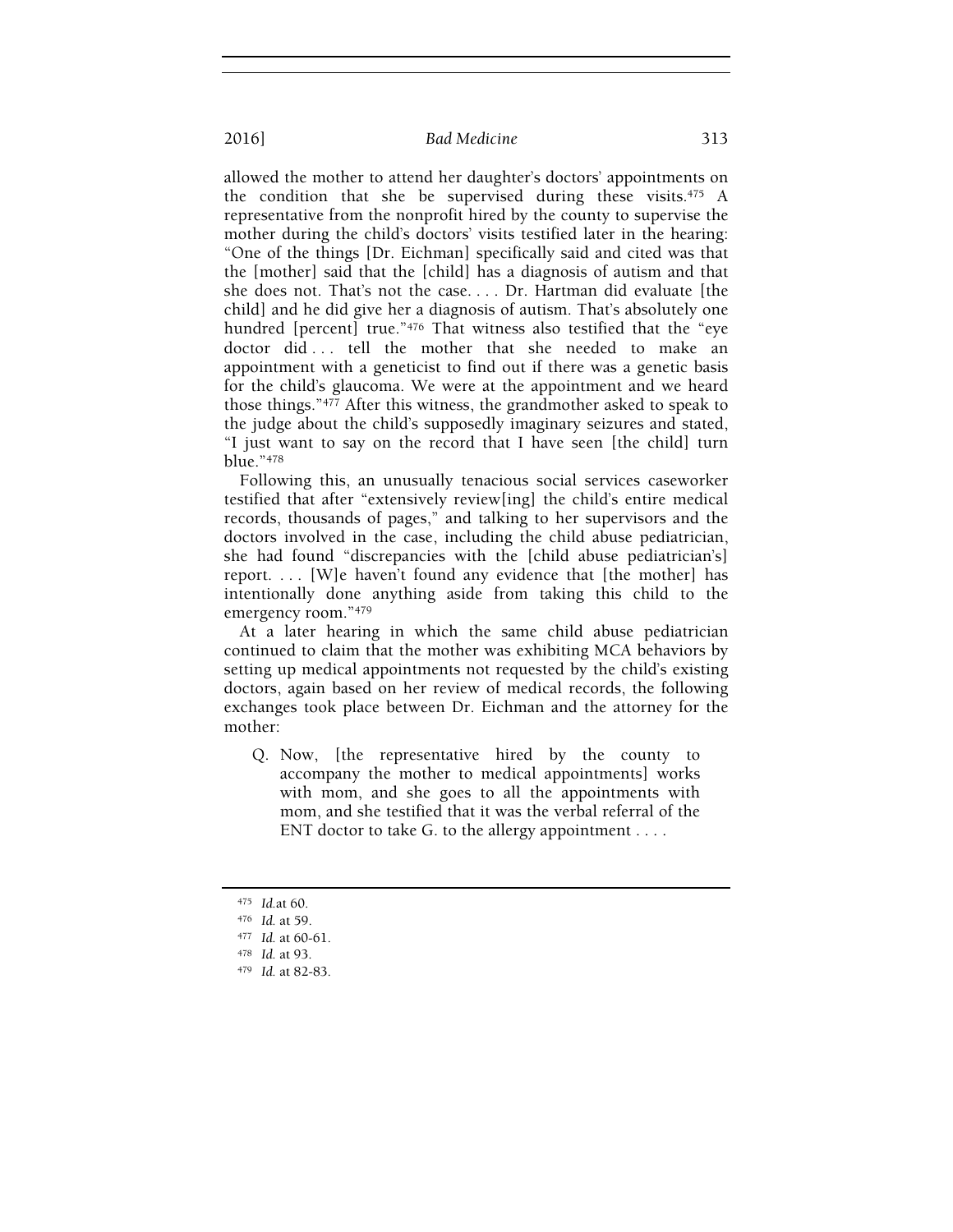- A. . . . It is not documented in the medical record that the child should go to allergy and immunology.
- Q. . . . Is it possible you don't have the full story because you weren't actually at that appointment, and you're relying solely on the records?
- A. I guess it is possible that they did not document it.
- Q. We have had testimony [that] . . . the dentist advised a cardiology consult before the child be put under anesthesia. And that was the primary purpose of this visit . . . . Is it possible that that aspect of the intent and purpose of this visit is true . . . ?
- A. I'm going by the documentation of our cardiologist who is a trained pediatrician and trained board certified cardiologist. So I don't know if you're implying that the physician's documentation is lax or that they missed the entire point, but I do not feel comfortable saying that agreeing with that statement that the physician missed the entire point of the visit [in his documentation notes].<sup>480</sup>

The mother's attorney finally asked, given that this mother had been deprived of custody of her child for months, as well as had to go through one legal proceeding after another, because of inaccuracies in the medical records that were not the mother's fault: "Doctor, does it trouble you at all, that you're making and offering opinions about what this child should and shouldn't have treatment-wise when you don't have all the facts?" The response from the child abuse pediatrician was, "I do not feel troubled."<sup>481</sup>

# V. THE PROPER LEGAL TREATMENT OF CHILD ABUSE CASES INVOLVING MEDICAL CARE

A legal system that protects parents' rights to make decisions in their children's interest, yet that still safeguards children from the rare, twisted parent who uses health care to harm the child, would be premised on two core tenets: First, parents have a constitutional right to make health care decisions for their children in the absence of abuse defined according to law rather than the MCA standards constructed by doctors — or neglect. Second, in cases in which child abuse through

<sup>480</sup> Child Abuse Appeal of D.H., Nov. 19, 2015, supra note 121, at 207-11.

<sup>481</sup> Id. at 206.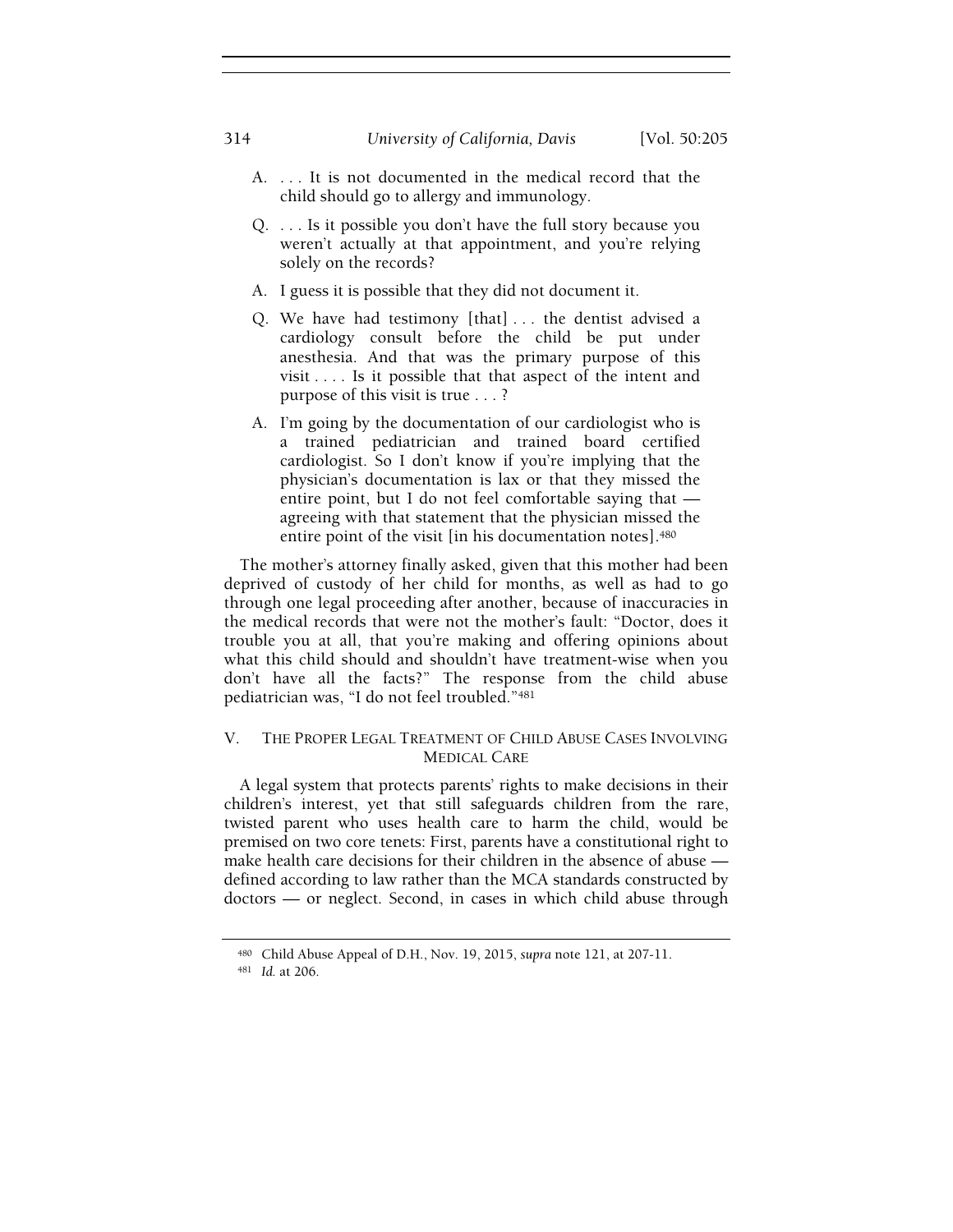medical care is legitimately charged, the expansive MCA diagnosis has no proper place; instead, the standard rules regarding child abuse and neglect entirely suffice to deal with these situations. I discuss each tenet in turn.

# A. Parents' Constitutional Right to Make Health Care Decisions for Their Child Absent Legally-Defined Abuse or Neglect

Going forward, child protection officials and courts must take account of the breadth of parents' constitutional right to make health care decisions for their children. This means that physicians should report abuse through medical care only when the parent's actions violate legal standards of child abuse, rather than the far broader MCA standards constructed by physicians. Under these legal standards, a parent's choosing between care plans when two doctors disagree over a child's course of treatment is not abuse — it is a parent's constitutional right. Further, it is a parent's constitutional right to continue to seek physicians' opinions without state intervention if the parent believes that the child has an as-yet undiagnosed disease, even if the child's current doctors disagree.

Existing child abuse doctrine, as described above, requires that the parent's actions demonstrate, at the least, recklessness to qualify as abuse,482 as well as that the action has imposed a substantial risk of harm on the child.<sup>483</sup> Applying this standard to the range of parental behavior involving medical care yields only a small spectrum of actions that rise to abuse. These are the same actions that originally gave rise to concerns about MSBP — when the parent either intentionally induces symptoms in the child or makes conscious and material misrepresentations about the child's symptoms or medical history to medical personnel. Most medical conflicts between a child's doctor and his or her parents will not give rise to reasonable suspicions of this sort of behavior, and are therefore not properly reported by doctors. Further, the sort of minor misstatements and exaggerations commonly made by parents about their child's condition will also not give rise to reasonable suspicions that justify reporting.

To ensure that parents' rights are protected once a report is made, child protection officials should no longer simply accept the reporting doctor's opinion that child abuse has occurred. The state must instead investigate to ascertain whether there are credible grounds to believe

<sup>482</sup> See supra Part III.B.2.

<sup>483</sup> See supra Part III.B.2.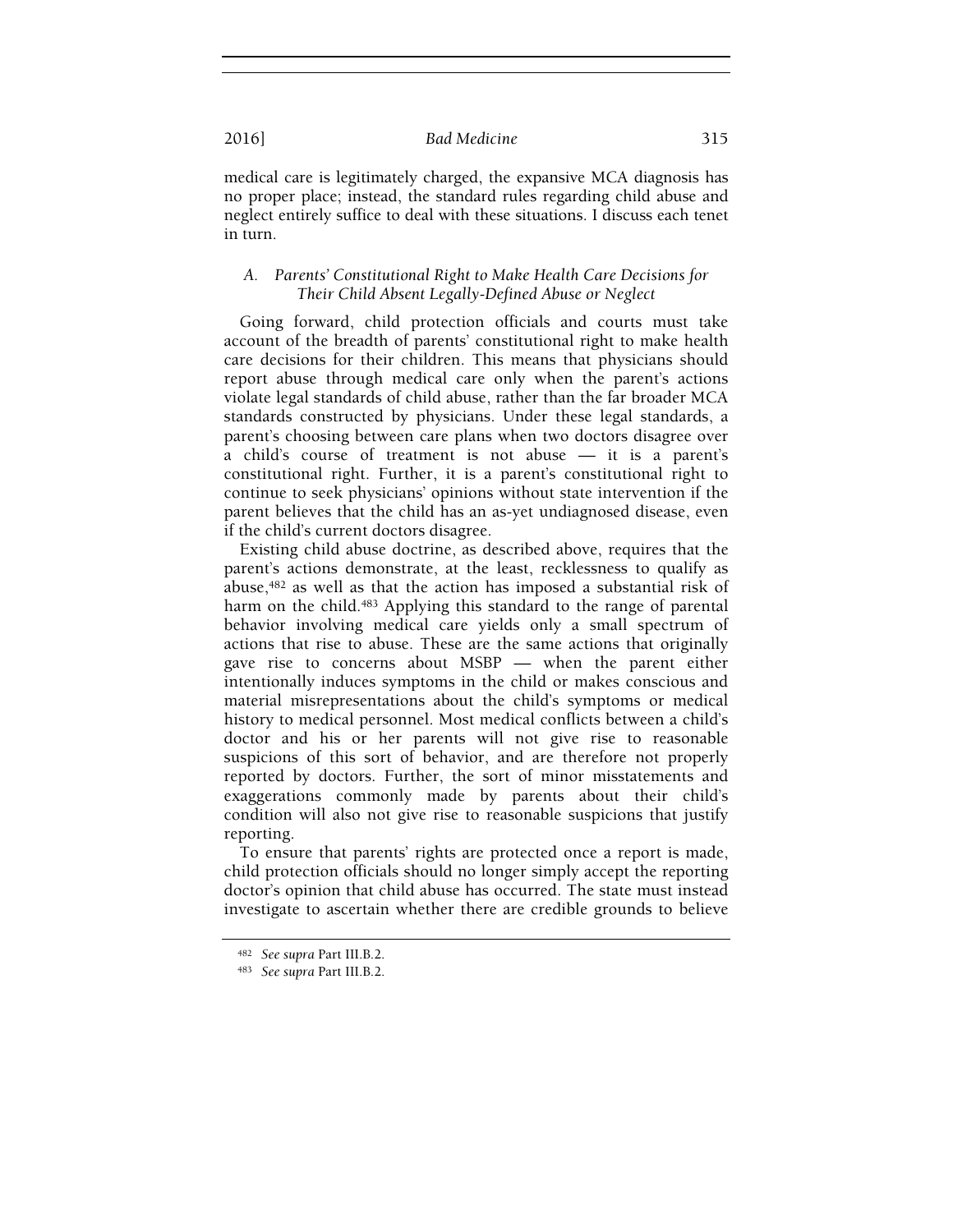that the parent has either induced symptoms in the child or made intentional and material misrepresentations about the child's symptoms or medical history to medical personnel. The reporting doctor in this situation should not be treated as a neutral evaluator, but instead an actor seeking to impose his or her own course of action on the child.<sup>484</sup> The state's investigation of the abuse report must therefore include consulting with the child's treating physicians as well as, when necessary, with a medical expert in the field of the child's claimed symptoms (rather than MCA) from a different institution than the reporting doctor's.485 To the extent that disagreement remains over whether the parent's account of the child's symptoms is genuine, child protection officials should also be required to consult those professionals — home nurses, therapists, teachers who routinely have contact with the child. In situations in which a specialist in the field of the child's claimed symptoms disagrees with a non-specialist, abuse through medical care should be treated as a diagnosis of exclusion, and due regard should be given to the specialist's expertise.

What about those cases in which a parent does not have the blameworthy intent that rises to the level of abuse, but is still engaging in conduct that places the child at significant risk? At least two categories of cases fit this bill: 1) the "hypochondriasis by proxy" parent who unintentionally but pervasively overstates her child's medical symptoms, thereby creating a significant risk of overtreatment; and 2) the parent who in good faith pursues medical care that is truly beyond the bounds of orthodox medical care. Both of these cases are appropriately treated under traditional medical neglect standards. Although most past medical neglect cases have targeted a parent's undertreatment rather than overtreatment of a child, this law has occasionally addressed parents who, without intending harm, seek treatment that might cause injury to the child.<sup>486</sup> In such cases, as with other cases of medical neglect, courts should craft state intervention narrowly to ensure the child's medical wellbeing while still maintaining the parent-child relationship.487 Further, when it comes to

<sup>484</sup> This guideline was originally suggested by medical ethicist Jessica Shriver. See Jessica Shriver, Ethical Analysis of the Justina Pelletier Case (May 2016) (unpublished M.S. thesis, Albany Medical College) (on file with author).

<sup>485</sup> Id.

<sup>486</sup> See Custody of a Minor, 393 N.E.2d 836 (Mass. 1979) (denying parents' right to give child laetrile in addition to chemotherapy ordered by doctors).

<sup>487</sup> See, e.g., In re Ivey, 319 So.2d 53 (Fl. App. 1975) (holding that trial court had authority to enter order allowing physician to issue treatment to two infants); Custody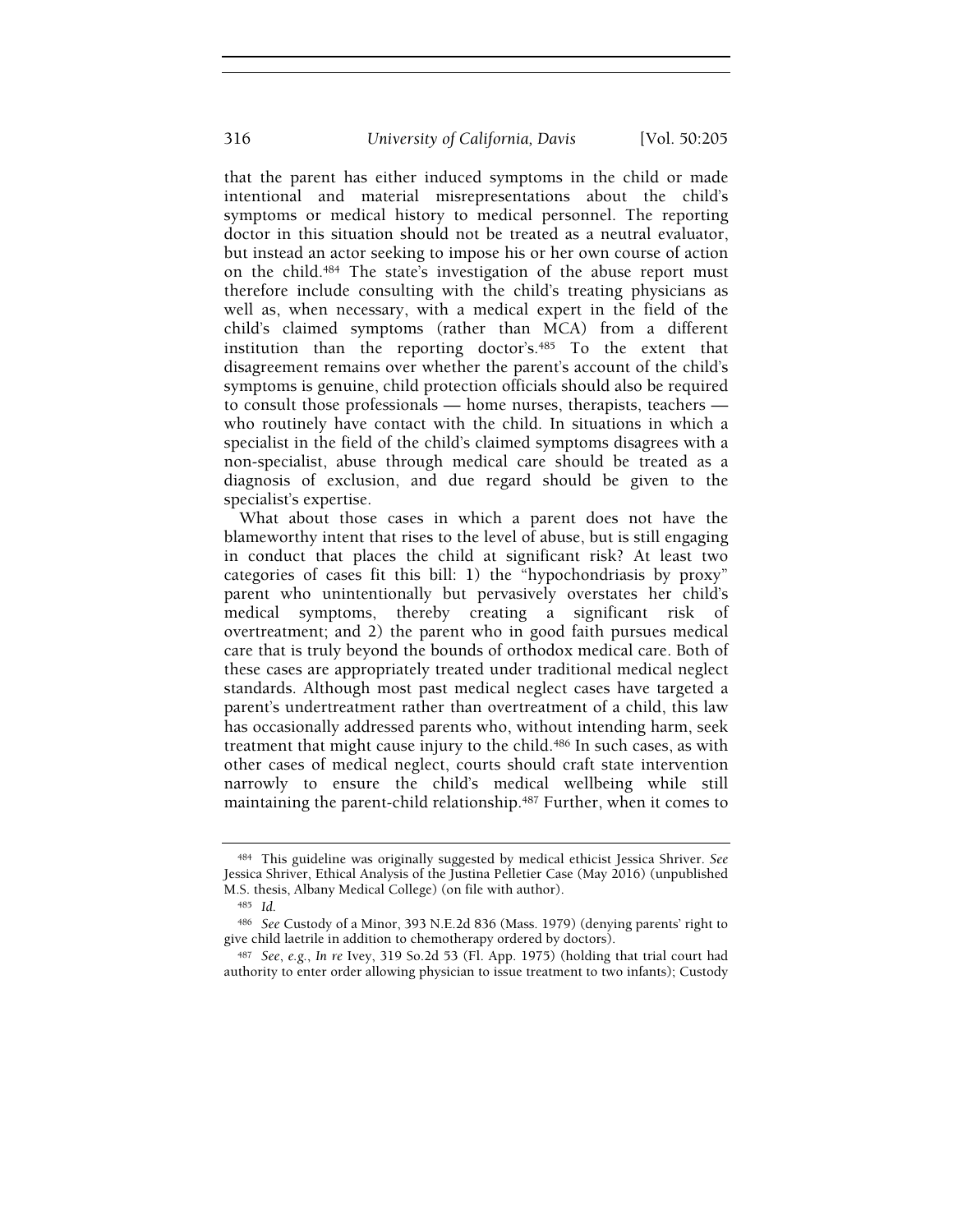parents who pursue unorthodox medical care, consistent with medical neglect law, the state may intervene only if the care provider is not licensed as a doctor or, alternatively, if a licensed doctor's actions have been "totally rejected by all responsible medical authority."<sup>488</sup>

Outside of this narrow range of abuse and neglect cases, decisions about medical care should be the parent's, not the doctor's or the state's. The simple fact that a parent is being a forceful advocate for diagnosis or treatment of the child is not a sufficient ground for coercive intervention, whether a doctor agrees or disagrees with the parent. Furthermore, the fact that a parent convinces some other doctor to deliver medical care with which the evaluating doctor disagrees is not sufficient for coercive intervention so long as the parent does not materially misrepresent the child's medical condition to the other doctor.

This means that in those cases in which physicians simply disagree, or the parent wants to seek another opinion, a physician may no longer use the state to coerce the parent to accept his or her diagnosis or medical plan. Instead, the physician must seek to persuade the parents to follow his or her preferred plan of action by educating them, listening to them, and resolving the matter in a non-adversarial manner. Some hospitals have made at least a start on developing such a collaborative model to resolve disputes between parents and doctors, although this model is too often framed as a structure for investigating suspicions of MCA.489 It would be far better to recognize that disputes between parents and doctors over treatment rarely involve abuse, that parents and doctors will sometimes, perhaps often, disagree without malignant motives underlying such views, and to seek to resolve such disputes collaboratively.

Not only is persuasion the only constitutional option for doctors to press their will when parents disagree, absent abuse or neglect, it is

of a Minor, 393 N.E.2d 836 (parents' custody of the child was restricted only to the extent necessary to ensure medical supervision consistent with the order).

<sup>488</sup> In re Hofbauer, 393 N.E.2d 1009, 1014 (N.Y. 1979); see also Custody of a Minor, 393 N.E.2d 836 (allowing state intervention because of absence of controversy among doctors that the treatment sought by parents would aid child); In re Storar, 420 N.E.2d 64, 73 (N.Y. 1981) ("Of course it is not for the courts to determine the most 'effective' treatment when the parents have chosen among reasonable alternatives."); id. at 69, n.3 (specifying that "as a matter of public policy a medical facility generally has no responsibility or right to supervise or interfere with the course of treatments recommended by the patient's private physician, even when the patient is incapable of consent due to age").

<sup>489</sup> See, e.g., Allison, supra note 27, at 225 (describing Child Advocacy Committee of the Cleveland Clinic Foundation).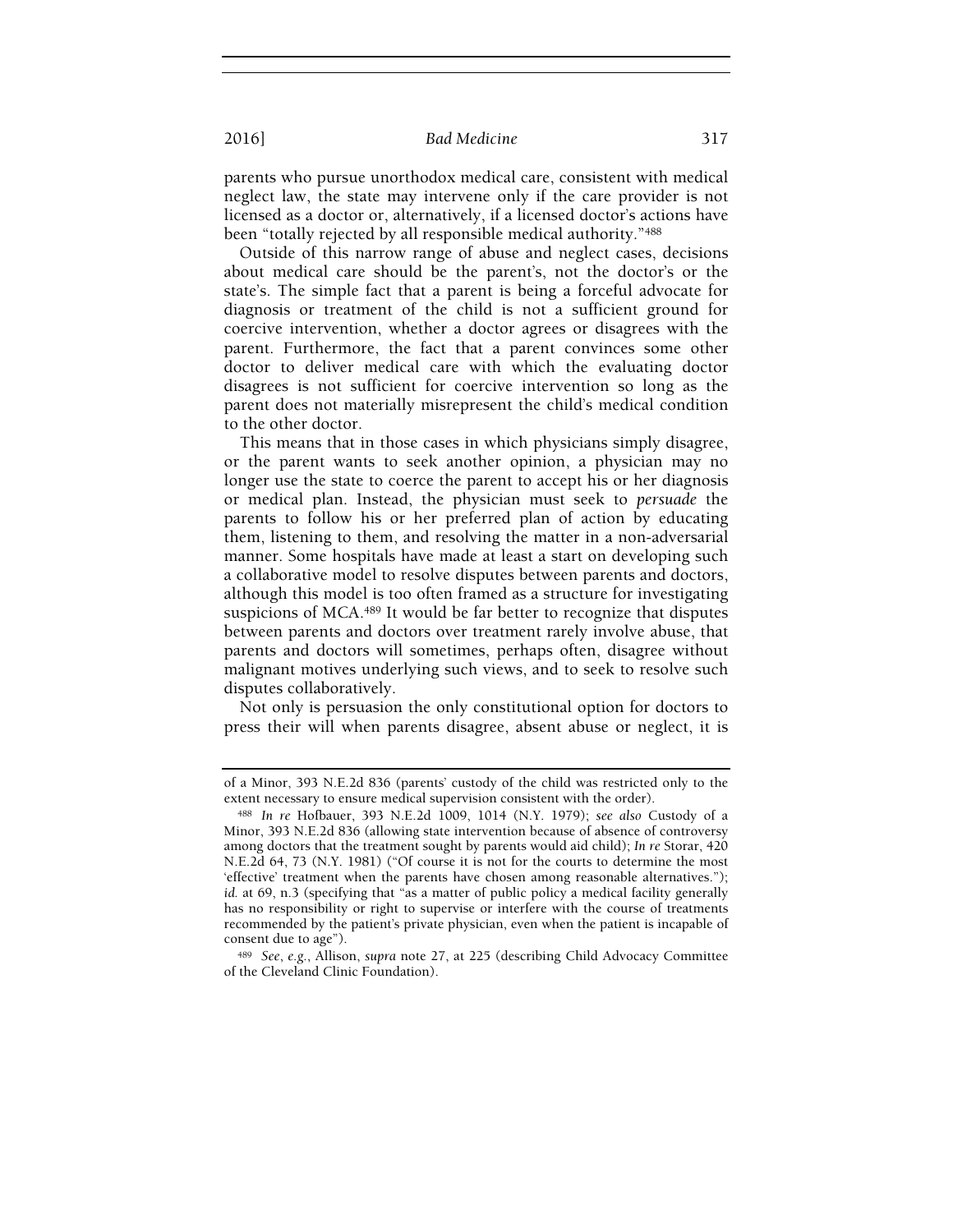also the route most likely to further the child's best interests. Including the parents in discussion from early on in the process, rather than springing an accusation of MCA on them,<sup>490</sup> means that the people who know the child best can contribute relevant information, therefore reducing the possibility of error in the child's care. Further, considerable empirical evidence demonstrates that children suffer significant emotional harm when they are removed from their parents and taken into the foster care system — even when the foster care is optimal, which it rarely is in fact.<sup>491</sup> To the extent that parents are well meaning but misguided or unreasonable, the least harmful option — and the only option without large emotional costs for the child — will be one that seeks to bring the parent along while still leaving the child in their care.

Finally, persuasion rather than coercion is the route that best comports with doctors' ethical obligations. The doctor-patient relationship is established with a child only when a parent or guardian seeks treatment from a doctor. Absent the parent's actions a doctor has no power to initiate a relationship with a child. Indeed, at common law, a physician who rendered treatment to a child without the parent's consent could be held liable for battery.<sup>492</sup> Once a parent engages a doctor, the physicians' obligation is to pursue the child's wellbeing in accordance with the parent's wishes.<sup>493</sup> Further, absent abuse or neglect, the parent may reject the treatment and may, in his or her discretion, seek to hire another doctor. A doctor who seeks to stop a parent from choosing other medical care in order to impose his or her own views of the optimal course of treatment, absent legallydefined abuse or neglect, violates the legal and ethical norms that govern the doctor-patient relationship.<sup>494</sup>

<sup>490</sup> As Loren Pankratz notes, this is the way most processes investigating the parent for MCA/MSBP behavior proceed. Pankratz, Separation Test, supra note 47, at 308 ("All of this investigation is usually done behind the back of the mother until the surprise accusation."); see also Morley, supra note 71, at 529 ("the mother briefly saw the consultant during the children's illnesses and he did not take time to sit down and talk with her until he came with a social worker to say she was accused of Munchausen syndrome by proxy. This is indefensible.").

<sup>491</sup> See supra note 463.

<sup>492</sup> See Michelle Oberman, Mothers and Doctors' Orders: Unmasking the Doctor's Fiduciary Role in Maternal-Fetal Conflicts, 94 NW. U. L. REV. 451, 472 n.83 (2000).

<sup>493</sup> As one legal commentator put it: "The general rule, applicable in almost all situations, is that a parent is free to sort among alternatives and elect the course of treatment based on his or her assessment of the child's best interests." Alicia Ouellette, Shaping Parental Authority over Children's Bodies, 85 IND. L.J. 955, 966-67 (2010).

<sup>494</sup> Cf. Obermann, supra note 492, at 500-01 (arguing that doctors who generate conflicts with pregnant women, often framed as "maternal-fetal conflicts," breach the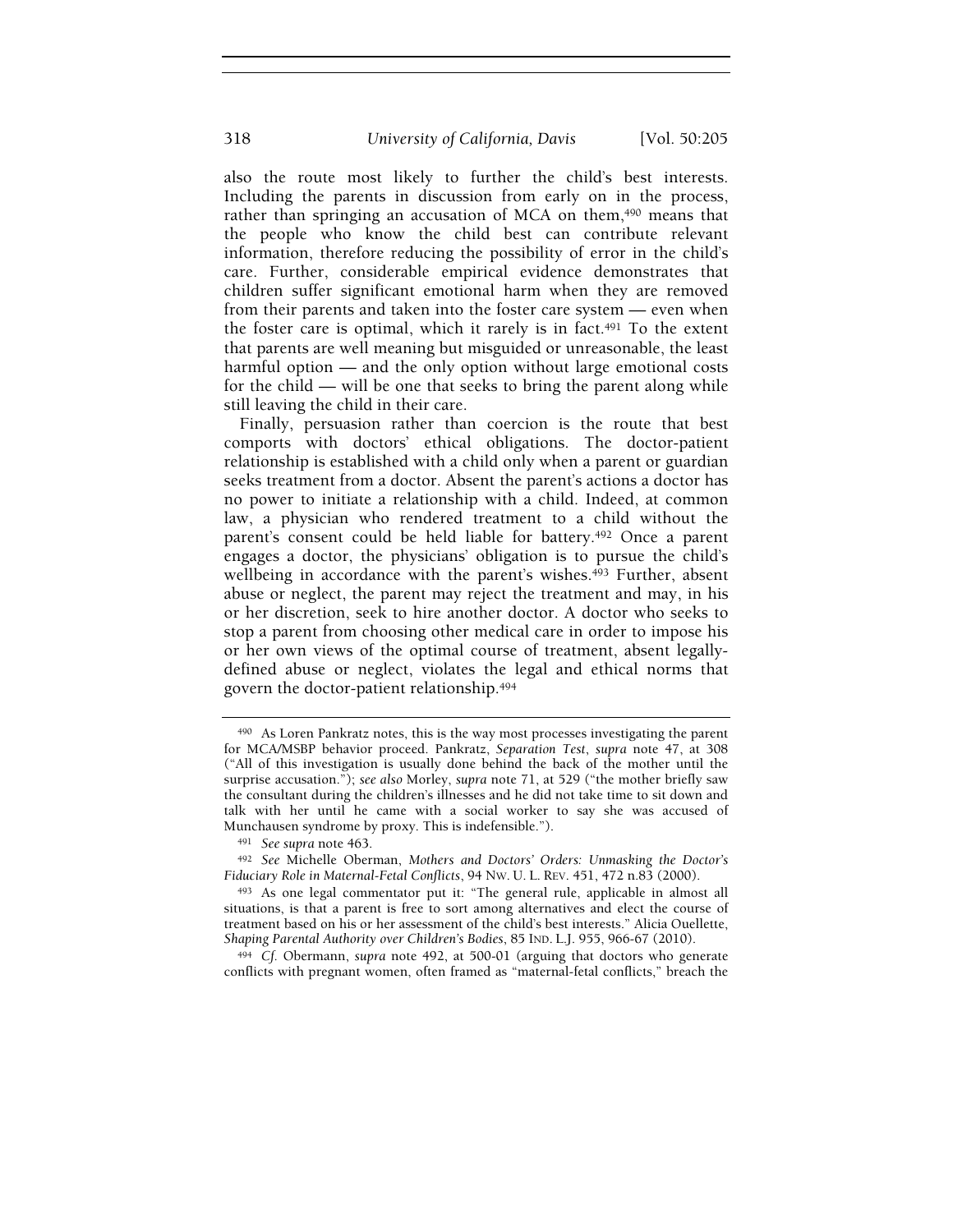The system described here may produce errors — parents will certainly sometimes make the wrong decisions when it comes to getting their children medical care. Yet this nation's enduring experience teaches that placing the decision-making power with parents rather than the state or doctors is still the best system to safeguard children's welfare.

# B. Exclusion of Medical Child Abuse Diagnoses from Legal Proceedings for Child Abuse

When medical abuse cases are tried in court, the issue of whether the parent has committed abuse must be removed from the medical expert and instead decided by the trier of fact. Medical experts may still testify to the genuine medical diagnoses (thus excluding MCA, MSBP, or their equivalents) that they believe the child possesses or does not possess. They may also testify regarding whether, given these diagnoses, the child received unnecessary medical care. Finally, medical personnel may testify as fact witnesses regarding their personal knowledge of abuse in the case — for example stating that they saw the parent pour an unknown substance into the child's feeding tube, or that the parent lied about some symptom of the child to them. Physicians may not, however, offer an expert opinion about whether this behavior constitutes child abuse. Neither may they diagnose a parent with MCA or MSBP, or even discuss these diagnoses generally in court. The state's burden is to prove that abusive conduct occurred in the particular case at bar. It may not evade this burden by presenting a supposed medical diagnosis that dresses up the expert's personal opinion in scientific terminology.

This approach comports with the approach established by the Supreme Court of Queensland, Australia, discussed earlier, which found error in the admission of testimony regarding MSBP in a child abuse case.495 The Court held that the probative nature of this evidence was overshadowed by the danger of prejudice.496 It further held the testimony inadmissible because it demonstrated "the propensity, not of the accused but of other people, to engage in similar

doctor-patient relationship).

<sup>495</sup> R v LM [2004] QCA 192 (4 June 2004) (Austl.), http://www.austlii.edu.au/au/ cases/qld/QCA/2004/192.html. A Justice from the England and Wales High Court followed suit in A County Council v. A Mother,  $[2005]$  EWHC (Fam) 31 (Eng.), http://www.bailii.org/ew/cases/EWHC/Fam/2005/31.html. See also supra notes 258–65 and accompanying text.

<sup>496</sup> R v LM [2004] QCA 192 ¶ 68.